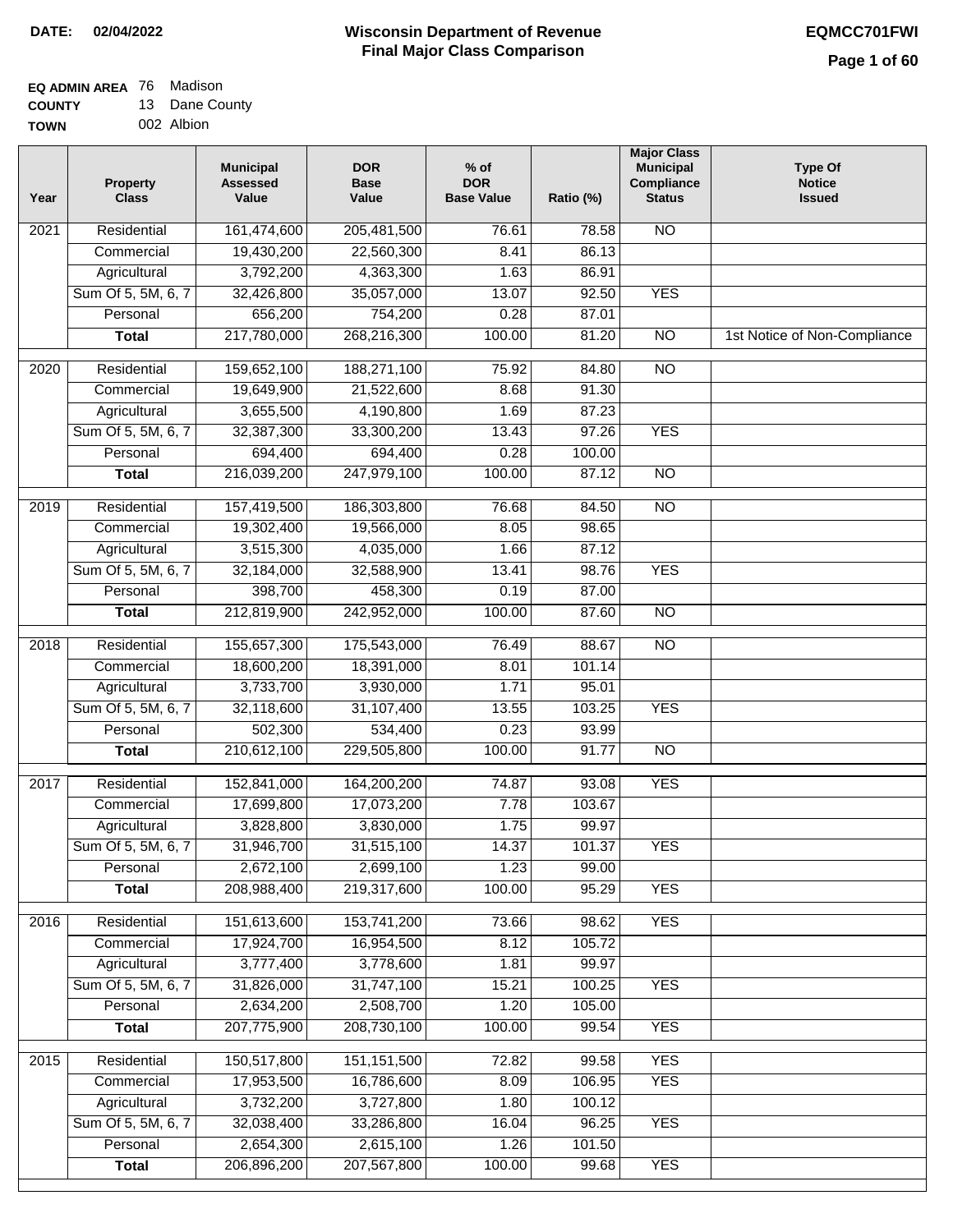| <b>EQ ADMIN AREA 76 Madison</b> |                |
|---------------------------------|----------------|
| <b>COUNTY</b>                   | 13 Dane County |

**TOWN** 004 Berry

| Year | <b>Property</b><br><b>Class</b> | <b>Municipal</b><br><b>Assessed</b><br>Value | <b>DOR</b><br><b>Base</b><br>Value | $%$ of<br><b>DOR</b><br><b>Base Value</b> | Ratio (%) | <b>Major Class</b><br><b>Municipal</b><br>Compliance<br><b>Status</b> | <b>Type Of</b><br><b>Notice</b><br><b>Issued</b> |
|------|---------------------------------|----------------------------------------------|------------------------------------|-------------------------------------------|-----------|-----------------------------------------------------------------------|--------------------------------------------------|
| 2021 | Residential                     | 164,751,000                                  | 196,905,900                        | 83.24                                     | 83.67     | <b>NO</b>                                                             |                                                  |
|      | Commercial                      | 1,017,800                                    | 1,099,600                          | 0.46                                      | 92.56     |                                                                       |                                                  |
|      | Agricultural                    | 3,114,800                                    | 3,119,300                          | 1.32                                      | 99.86     |                                                                       |                                                  |
|      | Sum Of 5, 5M, 6, 7              | 35,417,600                                   | 35,334,800                         | 14.94                                     | 100.23    | <b>YES</b>                                                            |                                                  |
|      | Personal                        | 105,600                                      | 105,600                            | 0.04                                      | 100.00    |                                                                       |                                                  |
|      | <b>Total</b>                    | 204,406,800                                  | 236,565,200                        | 100.00                                    | 86.41     | $\overline{NO}$                                                       |                                                  |
| 2020 | Residential                     | 161,523,100                                  | 176,335,000                        | 82.37                                     | 91.60     | <b>YES</b>                                                            |                                                  |
|      | Commercial                      | 1,017,800                                    | 1,037,400                          | 0.48                                      | 98.11     |                                                                       |                                                  |
|      | Agricultural                    | 2,701,400                                    | 3,001,600                          | 1.40                                      | 90.00     |                                                                       |                                                  |
|      | Sum Of 5, 5M, 6, 7              | 35,260,100                                   | 33,579,300                         | 15.69                                     | 105.01    | <b>YES</b>                                                            |                                                  |
|      | Personal                        | 99,700                                       | 110,800                            | 0.05                                      | 89.98     |                                                                       |                                                  |
|      | <b>Total</b>                    | 200,602,100                                  | 214,064,100                        | 100.00                                    | 93.71     | <b>YES</b>                                                            |                                                  |
|      |                                 |                                              |                                    |                                           |           |                                                                       |                                                  |
| 2019 | Residential                     | 158,595,100                                  | 182,188,500                        | 82.86                                     | 87.05     | $\overline{10}$                                                       |                                                  |
|      | Commercial                      | 1,017,800                                    | 1,037,400                          | 0.47                                      | 98.11     |                                                                       |                                                  |
|      | Agricultural                    | 2,418,400                                    | 2,877,500                          | 1.31                                      | 84.05     |                                                                       |                                                  |
|      | Sum Of 5, 5M, 6, 7              | 35,368,800                                   | 33,660,300                         | 15.31                                     | 105.08    | <b>YES</b>                                                            |                                                  |
|      | Personal                        | 92,700                                       | 110,400                            | 0.05                                      | 83.97     |                                                                       |                                                  |
|      | <b>Total</b>                    | 197,492,800                                  | 219,874,100                        | 100.00                                    | 89.82     | $\overline{NO}$                                                       |                                                  |
| 2018 | Residential                     | 156,112,100                                  | 174,293,800                        | 82.25                                     | 89.57     | $\overline{NO}$                                                       |                                                  |
|      | Commercial                      | 1,017,800                                    | 988,000                            | 0.47                                      | 103.02    |                                                                       |                                                  |
|      | Agricultural                    | 2,688,600                                    | 2,780,400                          | 1.31                                      | 96.70     |                                                                       |                                                  |
|      | Sum Of 5, 5M, 6, 7              | 35,785,300                                   | 33,740,800                         | 15.92                                     | 106.06    | <b>YES</b>                                                            |                                                  |
|      | Personal                        | 104,200                                      | 114,500                            | 0.05                                      | 91.00     |                                                                       |                                                  |
|      | <b>Total</b>                    | 195,708,000                                  | 211,917,500                        | 100.00                                    | 92.35     | <b>NO</b>                                                             |                                                  |
| 2017 | Residential                     | 154,222,300                                  | 162,612,300                        | 81.25                                     | 94.84     | <b>YES</b>                                                            |                                                  |
|      | Commercial                      | 1,017,800                                    | 941,000                            | 0.47                                      | 108.16    |                                                                       |                                                  |
|      | Agricultural                    | 2,678,900                                    | 2,694,200                          | 1.35                                      | 99.43     |                                                                       |                                                  |
|      | Sum Of 5, 5M, 6, 7              | 35,786,600                                   | 33,740,000                         | 16.86                                     | 106.07    | <b>YES</b>                                                            |                                                  |
|      | Personal                        | 141,700                                      | 143,100                            | 0.07                                      | 99.02     |                                                                       |                                                  |
|      | <b>Total</b>                    | 193,847,300                                  | 200,130,600                        | 100.00                                    | 96.86     | <b>YES</b>                                                            |                                                  |
| 2016 | Residential                     | 151,743,200                                  | 153,929,500                        | 80.51                                     | 98.58     | <b>YES</b>                                                            |                                                  |
|      | Commercial                      | 1,017,800                                    | 922,600                            | 0.48                                      | 110.32    |                                                                       |                                                  |
|      | Agricultural                    | 2,657,800                                    | 2,658,200                          | 1.39                                      | 99.98     |                                                                       |                                                  |
|      | Sum Of 5, 5M, 6, 7              | 35,064,400                                   | 33,547,800                         | 17.55                                     | 104.52    | <b>YES</b>                                                            |                                                  |
|      | Personal                        | 126,200                                      | 126,200                            | 0.07                                      | 100.00    |                                                                       |                                                  |
|      |                                 |                                              |                                    |                                           |           | <b>YES</b>                                                            |                                                  |
|      | <b>Total</b>                    | 190,609,400                                  | 191,184,300                        | 100.00                                    | 99.70     |                                                                       |                                                  |
| 2015 | Residential                     | 150,119,400                                  | 142,239,900                        | 80.08                                     | 105.54    | <b>YES</b>                                                            |                                                  |
|      | Commercial                      | 1,017,800                                    | 922,600                            | 0.52                                      | 110.32    |                                                                       |                                                  |
|      | Agricultural                    | 2,707,200                                    | 2,707,500                          | 1.52                                      | 99.99     |                                                                       |                                                  |
|      | Sum Of 5, 5M, 6, 7              | 32,565,300                                   | 31,595,500                         | 17.79                                     | 103.07    | <b>YES</b>                                                            |                                                  |
|      | Personal                        | 155,900                                      | 147,100                            | 0.08                                      | 105.98    |                                                                       |                                                  |
|      | <b>Total</b>                    | 186,565,600                                  | 177,612,600                        | 100.00                                    | 105.04    | <b>YES</b>                                                            |                                                  |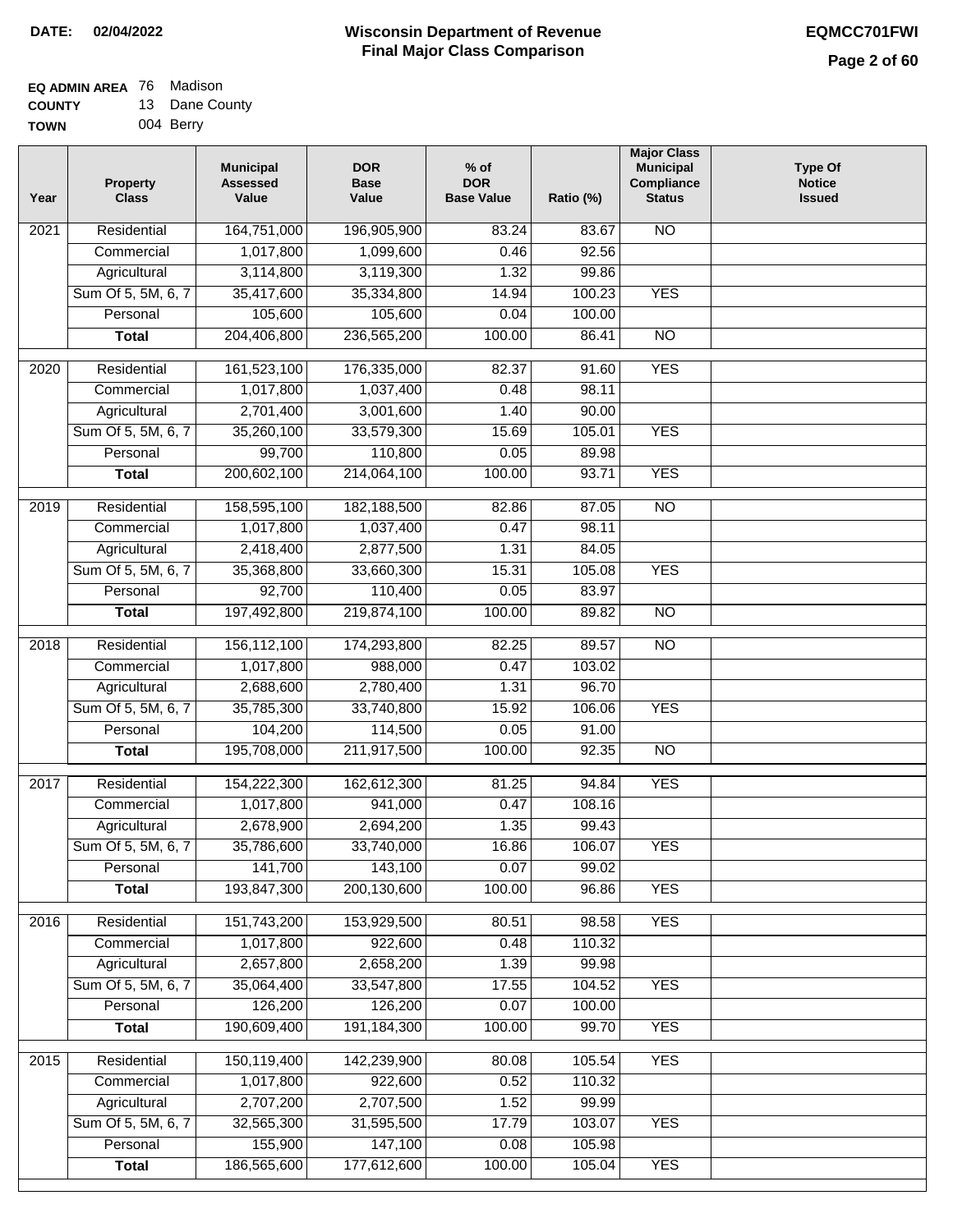$\Box$ 

## **Wisconsin Department of Revenue DATE: 02/04/2022 EQMCC701FWI Final Major Class Comparison**

| EQ ADMIN AREA 76 | Madison         |
|------------------|-----------------|
| <b>COUNTY</b>    | 13 Dane County  |
| <b>TOWN</b>      | 006 Black Earth |

| 68,857,700<br><b>NO</b><br>Residential<br>55,856,600<br>74.29<br>81.12<br>2021<br>1,049,600<br>1,723,500<br>60.90<br>Commercial<br>1.86<br>1,045,700<br>1,227,500<br>1.32<br>85.19<br>Agricultural<br>Sum Of 5, 5M, 6, 7<br>19,365,600<br>20,804,800<br>22.45<br>93.08<br><b>YES</b><br>73,100<br>Personal<br>62,100<br>0.08<br>84.95<br>77,379,600<br>92,686,600<br>100.00<br>83.49<br>$\overline{NO}$<br><b>Total</b><br>$\overline{NO}$<br>Residential<br>54,823,400<br>66,315,800<br>74.49<br>82.67<br>2020<br>1,049,600<br>Commercial<br>1,626,000<br>1.83<br>64.55<br>1,063,900<br>1,180,600<br>90.12<br>Agricultural<br>1.33<br>Sum Of 5, 5M, 6, 7<br>19,374,600<br>19,832,500<br>22.28<br>97.69<br><b>YES</b><br>65,200<br>72,500<br>0.08<br>89.93<br>Personal<br>76,376,700<br>100.00<br><b>Total</b><br>89,027,400<br>85.79<br>$\overline{NO}$<br><b>YES</b><br>Residential<br>52,944,700<br>58,388,900<br>73.05<br>2019<br>90.68<br>1,049,600<br>1,548,600<br>67.78<br>Commercial<br>1.94<br>1,080,700<br>1,136,600<br>95.08<br>Agricultural<br>1.42<br><b>YES</b><br>Sum Of 5, 5M, 6, 7<br>18,788,100<br>102.64<br>19,284,600<br>23.51<br>0.08<br>Personal<br>61,600<br>64,800<br>95.06<br><b>YES</b><br>74,421,200<br>79,927,000<br>100.00<br>93.11<br><b>Total</b><br>51,349,400<br>52,508,600<br><b>YES</b><br>2018<br>Residential<br>72.61<br>97.79<br>Commercial<br>1,049,600<br>1,474,900<br>2.04<br>71.16<br>1,113,600<br>Agricultural<br>1,114,100<br>1.54<br>99.96<br>Sum Of 5, 5M, 6, 7<br>18,860,000<br>23.72<br>109.93<br><b>YES</b><br>17,156,300<br>60,700<br>60,700<br>0.08<br>100.00<br>Personal<br><b>YES</b><br>72,433,300<br>72,314,600<br>100.00<br>100.16<br><b>Total</b><br><b>YES</b><br>Residential<br>50,159,800<br>48,908,400<br>71.50<br>102.56<br>2017<br>1,049,600<br>1,404,700<br>2.05<br>74.72<br>Commercial<br>1,085,800<br>Agricultural<br>1,084,600<br>1.59<br>99.89<br>Sum Of 5, 5M, 6, 7<br>18,578,200<br>16,786,400<br>24.54<br>110.67<br>$\overline{NO}$<br>217,500<br>217,500<br>Personal<br>0.32<br>100.00<br>71,089,700<br>68,402,800<br>100.00<br>103.93<br>$\overline{NO}$<br><b>Total</b><br><b>YES</b><br>Residential<br>49,975,700<br>47,786,900<br>71.31<br>104.58<br>2016<br>1,049,600<br>1,377,100<br>76.22<br>Commercial<br>2.05<br>1,071,200<br>1,070,200<br>100.09<br>Agricultural<br>1.60<br>18,068,300<br>16,579,200<br>Sum Of 5, 5M, 6, 7<br>24.74<br>108.98<br><b>YES</b><br>199,600<br>199,600<br>Personal<br>0.30<br>100.00<br>70,364,400<br>67,013,000<br>100.00<br><b>Total</b><br>105.00<br><b>YES</b><br><b>YES</b><br>49,519,800<br>48,791,200<br>2015<br>Residential<br>70.67<br>101.49<br>1,049,600<br>1,377,100<br>76.22<br>Commercial<br>1.99<br>1,061,400<br>1,060,200<br>Agricultural<br>100.11<br>1.54<br>Sum Of 5, 5M, 6, 7<br>18,591,200<br>17,628,300<br>105.46<br><b>YES</b><br>25.53<br>186,100<br>186,100<br>0.27<br>100.00<br>Personal<br>70,408,100<br>69,042,900<br>100.00<br><b>YES</b><br>101.98<br><b>Total</b> | Year | Property<br><b>Class</b> | <b>Municipal</b><br><b>Assessed</b><br>Value | <b>DOR</b><br><b>Base</b><br>Value | $%$ of<br><b>DOR</b><br><b>Base Value</b> | Ratio (%) | <b>Major Class</b><br><b>Municipal</b><br>Compliance<br><b>Status</b> | <b>Type Of</b><br><b>Notice</b><br><b>Issued</b> |
|---------------------------------------------------------------------------------------------------------------------------------------------------------------------------------------------------------------------------------------------------------------------------------------------------------------------------------------------------------------------------------------------------------------------------------------------------------------------------------------------------------------------------------------------------------------------------------------------------------------------------------------------------------------------------------------------------------------------------------------------------------------------------------------------------------------------------------------------------------------------------------------------------------------------------------------------------------------------------------------------------------------------------------------------------------------------------------------------------------------------------------------------------------------------------------------------------------------------------------------------------------------------------------------------------------------------------------------------------------------------------------------------------------------------------------------------------------------------------------------------------------------------------------------------------------------------------------------------------------------------------------------------------------------------------------------------------------------------------------------------------------------------------------------------------------------------------------------------------------------------------------------------------------------------------------------------------------------------------------------------------------------------------------------------------------------------------------------------------------------------------------------------------------------------------------------------------------------------------------------------------------------------------------------------------------------------------------------------------------------------------------------------------------------------------------------------------------------------------------------------------------------------------------------------------------------------------------------------------------------------------------------------------------------------------------------------------------------------------------------------------------------------------------------------------------------------------------------------------------------------------------------------------------------------------------------------------------------------------------------------------------------|------|--------------------------|----------------------------------------------|------------------------------------|-------------------------------------------|-----------|-----------------------------------------------------------------------|--------------------------------------------------|
|                                                                                                                                                                                                                                                                                                                                                                                                                                                                                                                                                                                                                                                                                                                                                                                                                                                                                                                                                                                                                                                                                                                                                                                                                                                                                                                                                                                                                                                                                                                                                                                                                                                                                                                                                                                                                                                                                                                                                                                                                                                                                                                                                                                                                                                                                                                                                                                                                                                                                                                                                                                                                                                                                                                                                                                                                                                                                                                                                                                                               |      |                          |                                              |                                    |                                           |           |                                                                       |                                                  |
|                                                                                                                                                                                                                                                                                                                                                                                                                                                                                                                                                                                                                                                                                                                                                                                                                                                                                                                                                                                                                                                                                                                                                                                                                                                                                                                                                                                                                                                                                                                                                                                                                                                                                                                                                                                                                                                                                                                                                                                                                                                                                                                                                                                                                                                                                                                                                                                                                                                                                                                                                                                                                                                                                                                                                                                                                                                                                                                                                                                                               |      |                          |                                              |                                    |                                           |           |                                                                       |                                                  |
|                                                                                                                                                                                                                                                                                                                                                                                                                                                                                                                                                                                                                                                                                                                                                                                                                                                                                                                                                                                                                                                                                                                                                                                                                                                                                                                                                                                                                                                                                                                                                                                                                                                                                                                                                                                                                                                                                                                                                                                                                                                                                                                                                                                                                                                                                                                                                                                                                                                                                                                                                                                                                                                                                                                                                                                                                                                                                                                                                                                                               |      |                          |                                              |                                    |                                           |           |                                                                       |                                                  |
|                                                                                                                                                                                                                                                                                                                                                                                                                                                                                                                                                                                                                                                                                                                                                                                                                                                                                                                                                                                                                                                                                                                                                                                                                                                                                                                                                                                                                                                                                                                                                                                                                                                                                                                                                                                                                                                                                                                                                                                                                                                                                                                                                                                                                                                                                                                                                                                                                                                                                                                                                                                                                                                                                                                                                                                                                                                                                                                                                                                                               |      |                          |                                              |                                    |                                           |           |                                                                       |                                                  |
|                                                                                                                                                                                                                                                                                                                                                                                                                                                                                                                                                                                                                                                                                                                                                                                                                                                                                                                                                                                                                                                                                                                                                                                                                                                                                                                                                                                                                                                                                                                                                                                                                                                                                                                                                                                                                                                                                                                                                                                                                                                                                                                                                                                                                                                                                                                                                                                                                                                                                                                                                                                                                                                                                                                                                                                                                                                                                                                                                                                                               |      |                          |                                              |                                    |                                           |           |                                                                       |                                                  |
|                                                                                                                                                                                                                                                                                                                                                                                                                                                                                                                                                                                                                                                                                                                                                                                                                                                                                                                                                                                                                                                                                                                                                                                                                                                                                                                                                                                                                                                                                                                                                                                                                                                                                                                                                                                                                                                                                                                                                                                                                                                                                                                                                                                                                                                                                                                                                                                                                                                                                                                                                                                                                                                                                                                                                                                                                                                                                                                                                                                                               |      |                          |                                              |                                    |                                           |           |                                                                       |                                                  |
|                                                                                                                                                                                                                                                                                                                                                                                                                                                                                                                                                                                                                                                                                                                                                                                                                                                                                                                                                                                                                                                                                                                                                                                                                                                                                                                                                                                                                                                                                                                                                                                                                                                                                                                                                                                                                                                                                                                                                                                                                                                                                                                                                                                                                                                                                                                                                                                                                                                                                                                                                                                                                                                                                                                                                                                                                                                                                                                                                                                                               |      |                          |                                              |                                    |                                           |           |                                                                       |                                                  |
|                                                                                                                                                                                                                                                                                                                                                                                                                                                                                                                                                                                                                                                                                                                                                                                                                                                                                                                                                                                                                                                                                                                                                                                                                                                                                                                                                                                                                                                                                                                                                                                                                                                                                                                                                                                                                                                                                                                                                                                                                                                                                                                                                                                                                                                                                                                                                                                                                                                                                                                                                                                                                                                                                                                                                                                                                                                                                                                                                                                                               |      |                          |                                              |                                    |                                           |           |                                                                       |                                                  |
|                                                                                                                                                                                                                                                                                                                                                                                                                                                                                                                                                                                                                                                                                                                                                                                                                                                                                                                                                                                                                                                                                                                                                                                                                                                                                                                                                                                                                                                                                                                                                                                                                                                                                                                                                                                                                                                                                                                                                                                                                                                                                                                                                                                                                                                                                                                                                                                                                                                                                                                                                                                                                                                                                                                                                                                                                                                                                                                                                                                                               |      |                          |                                              |                                    |                                           |           |                                                                       |                                                  |
|                                                                                                                                                                                                                                                                                                                                                                                                                                                                                                                                                                                                                                                                                                                                                                                                                                                                                                                                                                                                                                                                                                                                                                                                                                                                                                                                                                                                                                                                                                                                                                                                                                                                                                                                                                                                                                                                                                                                                                                                                                                                                                                                                                                                                                                                                                                                                                                                                                                                                                                                                                                                                                                                                                                                                                                                                                                                                                                                                                                                               |      |                          |                                              |                                    |                                           |           |                                                                       |                                                  |
|                                                                                                                                                                                                                                                                                                                                                                                                                                                                                                                                                                                                                                                                                                                                                                                                                                                                                                                                                                                                                                                                                                                                                                                                                                                                                                                                                                                                                                                                                                                                                                                                                                                                                                                                                                                                                                                                                                                                                                                                                                                                                                                                                                                                                                                                                                                                                                                                                                                                                                                                                                                                                                                                                                                                                                                                                                                                                                                                                                                                               |      |                          |                                              |                                    |                                           |           |                                                                       |                                                  |
|                                                                                                                                                                                                                                                                                                                                                                                                                                                                                                                                                                                                                                                                                                                                                                                                                                                                                                                                                                                                                                                                                                                                                                                                                                                                                                                                                                                                                                                                                                                                                                                                                                                                                                                                                                                                                                                                                                                                                                                                                                                                                                                                                                                                                                                                                                                                                                                                                                                                                                                                                                                                                                                                                                                                                                                                                                                                                                                                                                                                               |      |                          |                                              |                                    |                                           |           |                                                                       |                                                  |
|                                                                                                                                                                                                                                                                                                                                                                                                                                                                                                                                                                                                                                                                                                                                                                                                                                                                                                                                                                                                                                                                                                                                                                                                                                                                                                                                                                                                                                                                                                                                                                                                                                                                                                                                                                                                                                                                                                                                                                                                                                                                                                                                                                                                                                                                                                                                                                                                                                                                                                                                                                                                                                                                                                                                                                                                                                                                                                                                                                                                               |      |                          |                                              |                                    |                                           |           |                                                                       |                                                  |
|                                                                                                                                                                                                                                                                                                                                                                                                                                                                                                                                                                                                                                                                                                                                                                                                                                                                                                                                                                                                                                                                                                                                                                                                                                                                                                                                                                                                                                                                                                                                                                                                                                                                                                                                                                                                                                                                                                                                                                                                                                                                                                                                                                                                                                                                                                                                                                                                                                                                                                                                                                                                                                                                                                                                                                                                                                                                                                                                                                                                               |      |                          |                                              |                                    |                                           |           |                                                                       |                                                  |
|                                                                                                                                                                                                                                                                                                                                                                                                                                                                                                                                                                                                                                                                                                                                                                                                                                                                                                                                                                                                                                                                                                                                                                                                                                                                                                                                                                                                                                                                                                                                                                                                                                                                                                                                                                                                                                                                                                                                                                                                                                                                                                                                                                                                                                                                                                                                                                                                                                                                                                                                                                                                                                                                                                                                                                                                                                                                                                                                                                                                               |      |                          |                                              |                                    |                                           |           |                                                                       |                                                  |
|                                                                                                                                                                                                                                                                                                                                                                                                                                                                                                                                                                                                                                                                                                                                                                                                                                                                                                                                                                                                                                                                                                                                                                                                                                                                                                                                                                                                                                                                                                                                                                                                                                                                                                                                                                                                                                                                                                                                                                                                                                                                                                                                                                                                                                                                                                                                                                                                                                                                                                                                                                                                                                                                                                                                                                                                                                                                                                                                                                                                               |      |                          |                                              |                                    |                                           |           |                                                                       |                                                  |
|                                                                                                                                                                                                                                                                                                                                                                                                                                                                                                                                                                                                                                                                                                                                                                                                                                                                                                                                                                                                                                                                                                                                                                                                                                                                                                                                                                                                                                                                                                                                                                                                                                                                                                                                                                                                                                                                                                                                                                                                                                                                                                                                                                                                                                                                                                                                                                                                                                                                                                                                                                                                                                                                                                                                                                                                                                                                                                                                                                                                               |      |                          |                                              |                                    |                                           |           |                                                                       |                                                  |
|                                                                                                                                                                                                                                                                                                                                                                                                                                                                                                                                                                                                                                                                                                                                                                                                                                                                                                                                                                                                                                                                                                                                                                                                                                                                                                                                                                                                                                                                                                                                                                                                                                                                                                                                                                                                                                                                                                                                                                                                                                                                                                                                                                                                                                                                                                                                                                                                                                                                                                                                                                                                                                                                                                                                                                                                                                                                                                                                                                                                               |      |                          |                                              |                                    |                                           |           |                                                                       |                                                  |
|                                                                                                                                                                                                                                                                                                                                                                                                                                                                                                                                                                                                                                                                                                                                                                                                                                                                                                                                                                                                                                                                                                                                                                                                                                                                                                                                                                                                                                                                                                                                                                                                                                                                                                                                                                                                                                                                                                                                                                                                                                                                                                                                                                                                                                                                                                                                                                                                                                                                                                                                                                                                                                                                                                                                                                                                                                                                                                                                                                                                               |      |                          |                                              |                                    |                                           |           |                                                                       |                                                  |
|                                                                                                                                                                                                                                                                                                                                                                                                                                                                                                                                                                                                                                                                                                                                                                                                                                                                                                                                                                                                                                                                                                                                                                                                                                                                                                                                                                                                                                                                                                                                                                                                                                                                                                                                                                                                                                                                                                                                                                                                                                                                                                                                                                                                                                                                                                                                                                                                                                                                                                                                                                                                                                                                                                                                                                                                                                                                                                                                                                                                               |      |                          |                                              |                                    |                                           |           |                                                                       |                                                  |
|                                                                                                                                                                                                                                                                                                                                                                                                                                                                                                                                                                                                                                                                                                                                                                                                                                                                                                                                                                                                                                                                                                                                                                                                                                                                                                                                                                                                                                                                                                                                                                                                                                                                                                                                                                                                                                                                                                                                                                                                                                                                                                                                                                                                                                                                                                                                                                                                                                                                                                                                                                                                                                                                                                                                                                                                                                                                                                                                                                                                               |      |                          |                                              |                                    |                                           |           |                                                                       |                                                  |
|                                                                                                                                                                                                                                                                                                                                                                                                                                                                                                                                                                                                                                                                                                                                                                                                                                                                                                                                                                                                                                                                                                                                                                                                                                                                                                                                                                                                                                                                                                                                                                                                                                                                                                                                                                                                                                                                                                                                                                                                                                                                                                                                                                                                                                                                                                                                                                                                                                                                                                                                                                                                                                                                                                                                                                                                                                                                                                                                                                                                               |      |                          |                                              |                                    |                                           |           |                                                                       |                                                  |
|                                                                                                                                                                                                                                                                                                                                                                                                                                                                                                                                                                                                                                                                                                                                                                                                                                                                                                                                                                                                                                                                                                                                                                                                                                                                                                                                                                                                                                                                                                                                                                                                                                                                                                                                                                                                                                                                                                                                                                                                                                                                                                                                                                                                                                                                                                                                                                                                                                                                                                                                                                                                                                                                                                                                                                                                                                                                                                                                                                                                               |      |                          |                                              |                                    |                                           |           |                                                                       |                                                  |
|                                                                                                                                                                                                                                                                                                                                                                                                                                                                                                                                                                                                                                                                                                                                                                                                                                                                                                                                                                                                                                                                                                                                                                                                                                                                                                                                                                                                                                                                                                                                                                                                                                                                                                                                                                                                                                                                                                                                                                                                                                                                                                                                                                                                                                                                                                                                                                                                                                                                                                                                                                                                                                                                                                                                                                                                                                                                                                                                                                                                               |      |                          |                                              |                                    |                                           |           |                                                                       |                                                  |
|                                                                                                                                                                                                                                                                                                                                                                                                                                                                                                                                                                                                                                                                                                                                                                                                                                                                                                                                                                                                                                                                                                                                                                                                                                                                                                                                                                                                                                                                                                                                                                                                                                                                                                                                                                                                                                                                                                                                                                                                                                                                                                                                                                                                                                                                                                                                                                                                                                                                                                                                                                                                                                                                                                                                                                                                                                                                                                                                                                                                               |      |                          |                                              |                                    |                                           |           |                                                                       |                                                  |
|                                                                                                                                                                                                                                                                                                                                                                                                                                                                                                                                                                                                                                                                                                                                                                                                                                                                                                                                                                                                                                                                                                                                                                                                                                                                                                                                                                                                                                                                                                                                                                                                                                                                                                                                                                                                                                                                                                                                                                                                                                                                                                                                                                                                                                                                                                                                                                                                                                                                                                                                                                                                                                                                                                                                                                                                                                                                                                                                                                                                               |      |                          |                                              |                                    |                                           |           |                                                                       |                                                  |
|                                                                                                                                                                                                                                                                                                                                                                                                                                                                                                                                                                                                                                                                                                                                                                                                                                                                                                                                                                                                                                                                                                                                                                                                                                                                                                                                                                                                                                                                                                                                                                                                                                                                                                                                                                                                                                                                                                                                                                                                                                                                                                                                                                                                                                                                                                                                                                                                                                                                                                                                                                                                                                                                                                                                                                                                                                                                                                                                                                                                               |      |                          |                                              |                                    |                                           |           |                                                                       |                                                  |
|                                                                                                                                                                                                                                                                                                                                                                                                                                                                                                                                                                                                                                                                                                                                                                                                                                                                                                                                                                                                                                                                                                                                                                                                                                                                                                                                                                                                                                                                                                                                                                                                                                                                                                                                                                                                                                                                                                                                                                                                                                                                                                                                                                                                                                                                                                                                                                                                                                                                                                                                                                                                                                                                                                                                                                                                                                                                                                                                                                                                               |      |                          |                                              |                                    |                                           |           |                                                                       |                                                  |
|                                                                                                                                                                                                                                                                                                                                                                                                                                                                                                                                                                                                                                                                                                                                                                                                                                                                                                                                                                                                                                                                                                                                                                                                                                                                                                                                                                                                                                                                                                                                                                                                                                                                                                                                                                                                                                                                                                                                                                                                                                                                                                                                                                                                                                                                                                                                                                                                                                                                                                                                                                                                                                                                                                                                                                                                                                                                                                                                                                                                               |      |                          |                                              |                                    |                                           |           |                                                                       |                                                  |
|                                                                                                                                                                                                                                                                                                                                                                                                                                                                                                                                                                                                                                                                                                                                                                                                                                                                                                                                                                                                                                                                                                                                                                                                                                                                                                                                                                                                                                                                                                                                                                                                                                                                                                                                                                                                                                                                                                                                                                                                                                                                                                                                                                                                                                                                                                                                                                                                                                                                                                                                                                                                                                                                                                                                                                                                                                                                                                                                                                                                               |      |                          |                                              |                                    |                                           |           |                                                                       |                                                  |
|                                                                                                                                                                                                                                                                                                                                                                                                                                                                                                                                                                                                                                                                                                                                                                                                                                                                                                                                                                                                                                                                                                                                                                                                                                                                                                                                                                                                                                                                                                                                                                                                                                                                                                                                                                                                                                                                                                                                                                                                                                                                                                                                                                                                                                                                                                                                                                                                                                                                                                                                                                                                                                                                                                                                                                                                                                                                                                                                                                                                               |      |                          |                                              |                                    |                                           |           |                                                                       |                                                  |
|                                                                                                                                                                                                                                                                                                                                                                                                                                                                                                                                                                                                                                                                                                                                                                                                                                                                                                                                                                                                                                                                                                                                                                                                                                                                                                                                                                                                                                                                                                                                                                                                                                                                                                                                                                                                                                                                                                                                                                                                                                                                                                                                                                                                                                                                                                                                                                                                                                                                                                                                                                                                                                                                                                                                                                                                                                                                                                                                                                                                               |      |                          |                                              |                                    |                                           |           |                                                                       |                                                  |
|                                                                                                                                                                                                                                                                                                                                                                                                                                                                                                                                                                                                                                                                                                                                                                                                                                                                                                                                                                                                                                                                                                                                                                                                                                                                                                                                                                                                                                                                                                                                                                                                                                                                                                                                                                                                                                                                                                                                                                                                                                                                                                                                                                                                                                                                                                                                                                                                                                                                                                                                                                                                                                                                                                                                                                                                                                                                                                                                                                                                               |      |                          |                                              |                                    |                                           |           |                                                                       |                                                  |
|                                                                                                                                                                                                                                                                                                                                                                                                                                                                                                                                                                                                                                                                                                                                                                                                                                                                                                                                                                                                                                                                                                                                                                                                                                                                                                                                                                                                                                                                                                                                                                                                                                                                                                                                                                                                                                                                                                                                                                                                                                                                                                                                                                                                                                                                                                                                                                                                                                                                                                                                                                                                                                                                                                                                                                                                                                                                                                                                                                                                               |      |                          |                                              |                                    |                                           |           |                                                                       |                                                  |
|                                                                                                                                                                                                                                                                                                                                                                                                                                                                                                                                                                                                                                                                                                                                                                                                                                                                                                                                                                                                                                                                                                                                                                                                                                                                                                                                                                                                                                                                                                                                                                                                                                                                                                                                                                                                                                                                                                                                                                                                                                                                                                                                                                                                                                                                                                                                                                                                                                                                                                                                                                                                                                                                                                                                                                                                                                                                                                                                                                                                               |      |                          |                                              |                                    |                                           |           |                                                                       |                                                  |
|                                                                                                                                                                                                                                                                                                                                                                                                                                                                                                                                                                                                                                                                                                                                                                                                                                                                                                                                                                                                                                                                                                                                                                                                                                                                                                                                                                                                                                                                                                                                                                                                                                                                                                                                                                                                                                                                                                                                                                                                                                                                                                                                                                                                                                                                                                                                                                                                                                                                                                                                                                                                                                                                                                                                                                                                                                                                                                                                                                                                               |      |                          |                                              |                                    |                                           |           |                                                                       |                                                  |
|                                                                                                                                                                                                                                                                                                                                                                                                                                                                                                                                                                                                                                                                                                                                                                                                                                                                                                                                                                                                                                                                                                                                                                                                                                                                                                                                                                                                                                                                                                                                                                                                                                                                                                                                                                                                                                                                                                                                                                                                                                                                                                                                                                                                                                                                                                                                                                                                                                                                                                                                                                                                                                                                                                                                                                                                                                                                                                                                                                                                               |      |                          |                                              |                                    |                                           |           |                                                                       |                                                  |
|                                                                                                                                                                                                                                                                                                                                                                                                                                                                                                                                                                                                                                                                                                                                                                                                                                                                                                                                                                                                                                                                                                                                                                                                                                                                                                                                                                                                                                                                                                                                                                                                                                                                                                                                                                                                                                                                                                                                                                                                                                                                                                                                                                                                                                                                                                                                                                                                                                                                                                                                                                                                                                                                                                                                                                                                                                                                                                                                                                                                               |      |                          |                                              |                                    |                                           |           |                                                                       |                                                  |
|                                                                                                                                                                                                                                                                                                                                                                                                                                                                                                                                                                                                                                                                                                                                                                                                                                                                                                                                                                                                                                                                                                                                                                                                                                                                                                                                                                                                                                                                                                                                                                                                                                                                                                                                                                                                                                                                                                                                                                                                                                                                                                                                                                                                                                                                                                                                                                                                                                                                                                                                                                                                                                                                                                                                                                                                                                                                                                                                                                                                               |      |                          |                                              |                                    |                                           |           |                                                                       |                                                  |
|                                                                                                                                                                                                                                                                                                                                                                                                                                                                                                                                                                                                                                                                                                                                                                                                                                                                                                                                                                                                                                                                                                                                                                                                                                                                                                                                                                                                                                                                                                                                                                                                                                                                                                                                                                                                                                                                                                                                                                                                                                                                                                                                                                                                                                                                                                                                                                                                                                                                                                                                                                                                                                                                                                                                                                                                                                                                                                                                                                                                               |      |                          |                                              |                                    |                                           |           |                                                                       |                                                  |
|                                                                                                                                                                                                                                                                                                                                                                                                                                                                                                                                                                                                                                                                                                                                                                                                                                                                                                                                                                                                                                                                                                                                                                                                                                                                                                                                                                                                                                                                                                                                                                                                                                                                                                                                                                                                                                                                                                                                                                                                                                                                                                                                                                                                                                                                                                                                                                                                                                                                                                                                                                                                                                                                                                                                                                                                                                                                                                                                                                                                               |      |                          |                                              |                                    |                                           |           |                                                                       |                                                  |
|                                                                                                                                                                                                                                                                                                                                                                                                                                                                                                                                                                                                                                                                                                                                                                                                                                                                                                                                                                                                                                                                                                                                                                                                                                                                                                                                                                                                                                                                                                                                                                                                                                                                                                                                                                                                                                                                                                                                                                                                                                                                                                                                                                                                                                                                                                                                                                                                                                                                                                                                                                                                                                                                                                                                                                                                                                                                                                                                                                                                               |      |                          |                                              |                                    |                                           |           |                                                                       |                                                  |
|                                                                                                                                                                                                                                                                                                                                                                                                                                                                                                                                                                                                                                                                                                                                                                                                                                                                                                                                                                                                                                                                                                                                                                                                                                                                                                                                                                                                                                                                                                                                                                                                                                                                                                                                                                                                                                                                                                                                                                                                                                                                                                                                                                                                                                                                                                                                                                                                                                                                                                                                                                                                                                                                                                                                                                                                                                                                                                                                                                                                               |      |                          |                                              |                                    |                                           |           |                                                                       |                                                  |
|                                                                                                                                                                                                                                                                                                                                                                                                                                                                                                                                                                                                                                                                                                                                                                                                                                                                                                                                                                                                                                                                                                                                                                                                                                                                                                                                                                                                                                                                                                                                                                                                                                                                                                                                                                                                                                                                                                                                                                                                                                                                                                                                                                                                                                                                                                                                                                                                                                                                                                                                                                                                                                                                                                                                                                                                                                                                                                                                                                                                               |      |                          |                                              |                                    |                                           |           |                                                                       |                                                  |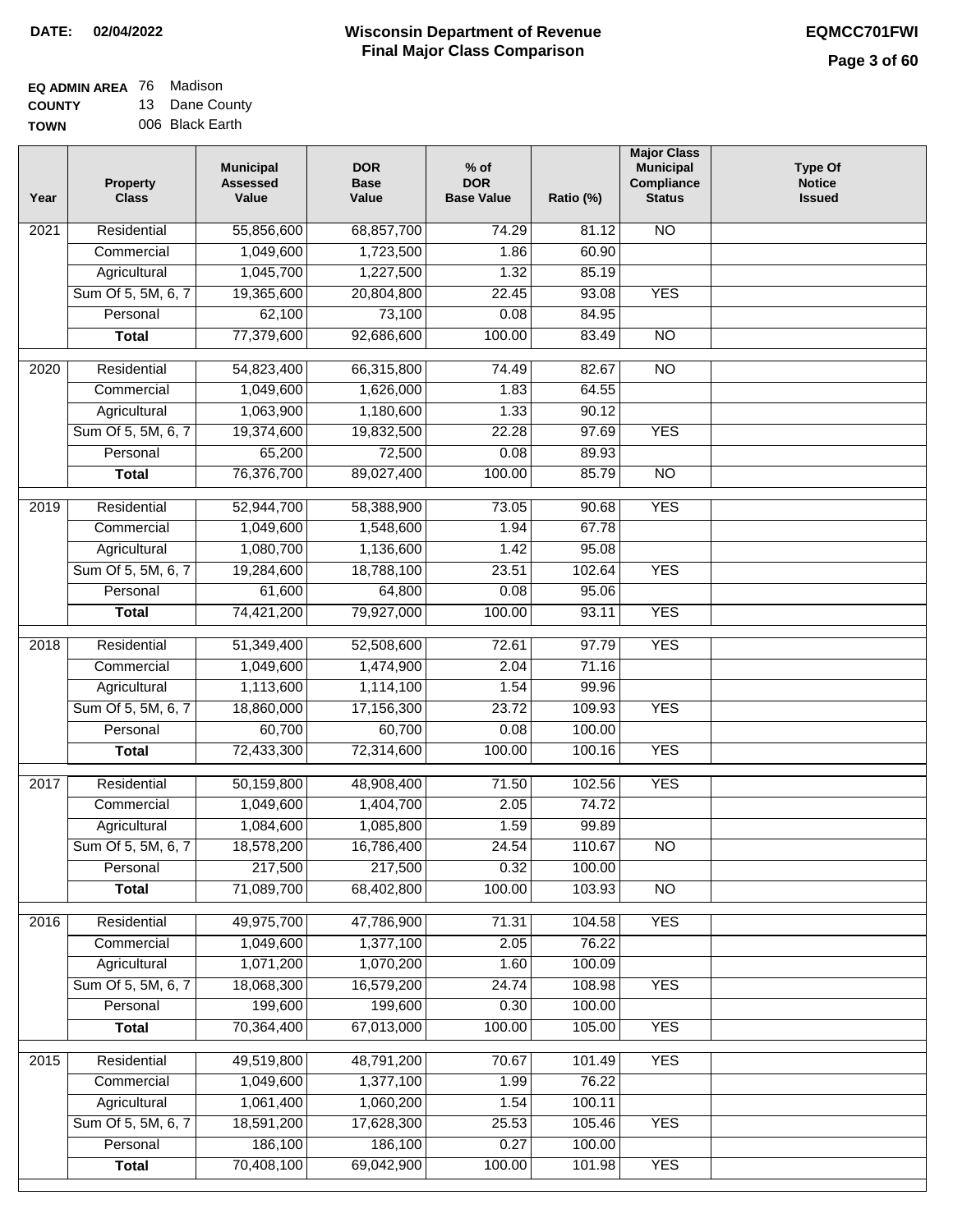## **EQ ADMIN AREA** 76 Madison **COUNTY**

**TOWN** 13 Dane County 008 Blooming Grove

| Year | Property<br><b>Class</b> | <b>Municipal</b><br><b>Assessed</b><br>Value | <b>DOR</b><br><b>Base</b><br>Value | $%$ of<br><b>DOR</b><br><b>Base Value</b> | Ratio (%) | <b>Major Class</b><br><b>Municipal</b><br>Compliance<br><b>Status</b> | <b>Type Of</b><br><b>Notice</b><br><b>Issued</b> |
|------|--------------------------|----------------------------------------------|------------------------------------|-------------------------------------------|-----------|-----------------------------------------------------------------------|--------------------------------------------------|
| 2021 | Residential              | 131,725,099                                  | 141,453,500                        | 78.01                                     | 93.12     | <b>YES</b>                                                            |                                                  |
|      | Commercial               | 34,454,720                                   | 38,394,100                         | 21.17                                     | 89.74     | $\overline{NO}$                                                       |                                                  |
|      | Agricultural             | 30,700                                       | 30,900                             | 0.02                                      | 99.35     |                                                                       |                                                  |
|      | Sum Of 5, 5M, 6, 7       | 430,000                                      | 407,400                            | 0.22                                      | 105.55    |                                                                       |                                                  |
|      | Personal                 | 1,024,500                                    | 1,034,900                          | 0.57                                      | 99.00     |                                                                       |                                                  |
|      | <b>Total</b>             | 167,665,019                                  | 181,320,800                        | 100.00                                    | 92.47     | $\overline{NO}$                                                       |                                                  |
| 2020 | Residential              | 133,769,799                                  | 137, 158, 700                      | 74.87                                     | 97.53     | <b>YES</b>                                                            |                                                  |
|      | Commercial               | 39,465,820                                   | 41,816,200                         | 22.83                                     | 94.38     | <b>YES</b>                                                            |                                                  |
|      | Agricultural             | 197,500                                      | 207,700                            | 0.11                                      | 95.09     |                                                                       |                                                  |
|      | Sum Of 5, 5M, 6, 7       | 2,834,300                                    | 2,495,500                          | 1.36                                      | 113.58    |                                                                       |                                                  |
|      | Personal                 | 1,441,100                                    | 1,517,000                          | 0.83                                      | 95.00     |                                                                       |                                                  |
|      | <b>Total</b>             | 177,708,519                                  | 183, 195, 100                      | 100.00                                    | 97.01     | <b>YES</b>                                                            |                                                  |
| 2019 | Residential              | 133,515,374                                  | 136,795,800                        | 74.68                                     | 97.60     | <b>YES</b>                                                            |                                                  |
|      | Commercial               | 39,465,820                                   | 42,238,600                         | 23.06                                     | 93.44     | <b>YES</b>                                                            |                                                  |
|      | Agricultural             | 198,200                                      | 200,000                            | 0.11                                      | 99.10     |                                                                       |                                                  |
|      | Sum Of 5, 5M, 6, 7       | 2,834,500                                    | 2,485,900                          | 1.36                                      | 114.02    |                                                                       |                                                  |
|      | Personal                 | 1,451,400                                    | 1,451,400                          | 0.79                                      | 100.00    |                                                                       |                                                  |
|      | <b>Total</b>             | 177,465,294                                  | 183, 171, 700                      | 100.00                                    | 96.88     | <b>YES</b>                                                            |                                                  |
| 2018 | Residential              | 118,592,200                                  | 125,813,900                        | 73.68                                     | 94.26     | <b>YES</b>                                                            |                                                  |
|      | Commercial               | 34,501,820                                   | 40,563,500                         | 23.75                                     | 85.06     | <b>NO</b>                                                             |                                                  |
|      | Agricultural             | 206,500                                      | 217,900                            | 0.13                                      | 94.77     |                                                                       |                                                  |
|      | Sum Of 5, 5M, 6, 7       | 3,027,500                                    | 2,807,600                          | 1.64                                      | 107.83    |                                                                       |                                                  |
|      | Personal                 | 1,287,700                                    | 1,355,400                          | 0.79                                      | 95.01     |                                                                       |                                                  |
|      | <b>Total</b>             | 157,615,720                                  | 170,758,300                        | 100.00                                    | 92.30     | <b>NO</b>                                                             | 1st Notice of Non-Compliance                     |
| 2017 | Residential              | 128,572,700                                  | 130,960,100                        | 73.09                                     | 98.18     | <b>YES</b>                                                            |                                                  |
|      | Commercial               | 32, 155, 420                                 | 38,758,400                         | 21.63                                     | 82.96     | $\overline{NO}$                                                       |                                                  |
|      | Agricultural             | 258,800                                      | 264,200                            | 0.15                                      | 97.96     |                                                                       |                                                  |
|      | Sum Of 5, 5M, 6, 7       | 3,132,900                                    | 2,934,200                          | 1.64                                      | 106.77    |                                                                       |                                                  |
|      | Personal                 | 5,937,000                                    | 6,249,500                          | 3.49                                      | 95.00     |                                                                       |                                                  |
|      | <b>Total</b>             | 170,056,820                                  | 179,166,400                        | 100.00                                    | 94.92     | $\overline{N}$                                                        |                                                  |
| 2016 | Residential              | 128,355,900                                  | 125,738,000                        | 72.94                                     | 102.08    | <b>YES</b>                                                            |                                                  |
|      | Commercial               | 32,493,620                                   | 38,431,300                         | 22.30                                     | 84.55     | $\overline{NO}$                                                       |                                                  |
|      | Agricultural             | 259,300                                      | 260,000                            | 0.15                                      | 99.73     |                                                                       |                                                  |
|      | Sum Of 5, 5M, 6, 7       | 3,132,900                                    | 2,957,200                          | 1.72                                      | 105.94    |                                                                       |                                                  |
|      | Personal                 | 4,989,200                                    | 4,989,200                          | 2.89                                      | 100.00    |                                                                       |                                                  |
|      | <b>Total</b>             | 169,230,920                                  | 172,375,700                        | 100.00                                    | 98.18     | N <sub>O</sub>                                                        |                                                  |
| 2015 | Residential              | 133,771,600                                  | 132,411,400                        | 72.12                                     | 101.03    | <b>YES</b>                                                            |                                                  |
|      | Commercial               | 35,303,320                                   | 40,202,100                         | 21.90                                     | 87.81     | $\overline{NO}$                                                       |                                                  |
|      | Agricultural             | 338,200                                      | 339,500                            | 0.18                                      | 99.62     |                                                                       |                                                  |
|      | Sum Of 5, 5M, 6, 7       | 5,023,400                                    | 5,011,800                          | 2.73                                      | 100.23    |                                                                       |                                                  |
|      | Personal                 | 5,660,300                                    | 5,632,100                          | 3.07                                      | 100.50    |                                                                       |                                                  |
|      | <b>Total</b>             | 180,096,820                                  | 183,596,900                        | 100.00                                    | 98.09     | $\overline{NO}$                                                       |                                                  |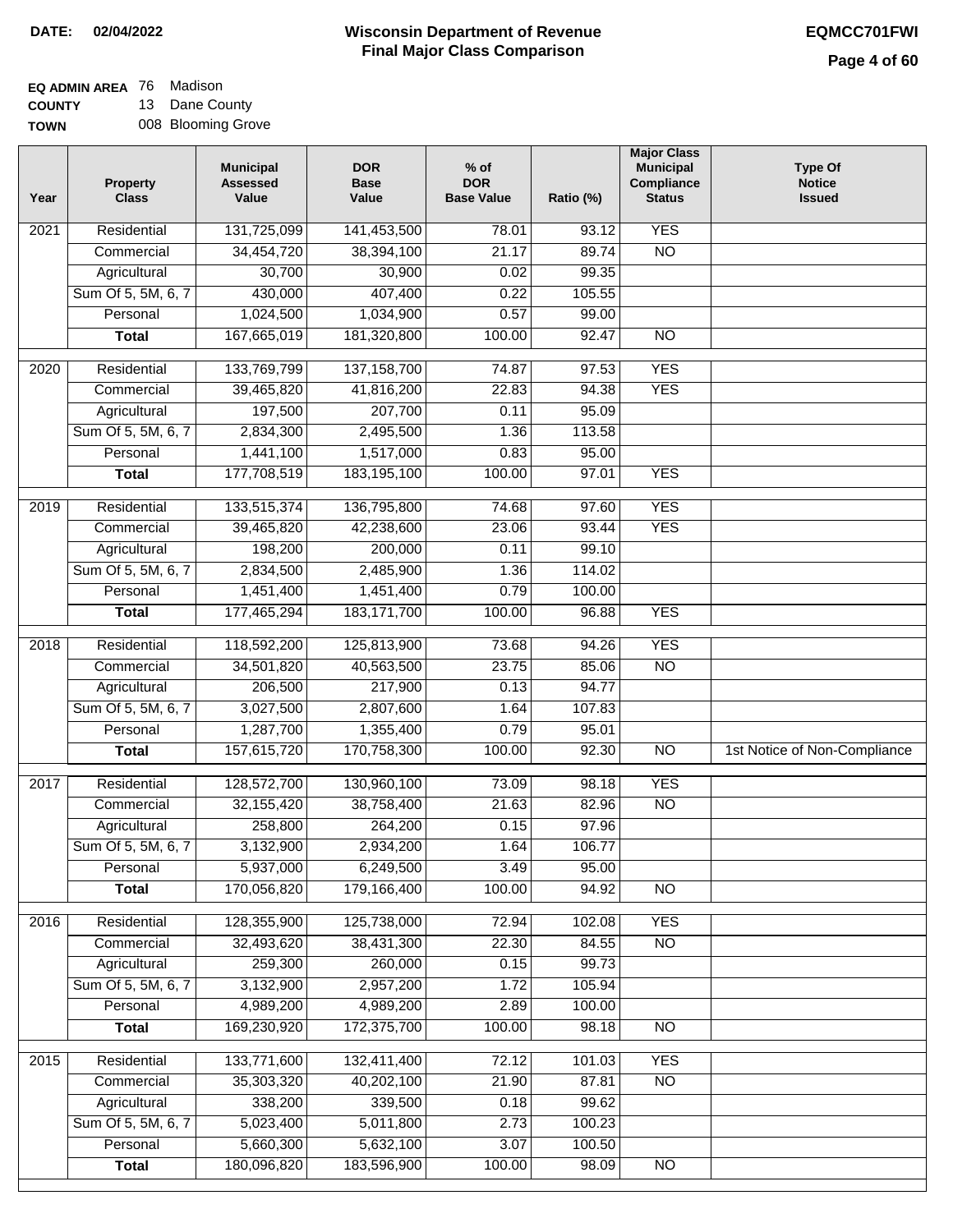## **Wisconsin Department of Revenue DATE: 02/04/2022 EQMCC701FWI Final Major Class Comparison**

| <b>EQ ADMIN AREA 76 Madison</b> |                |
|---------------------------------|----------------|
| <b>COUNTY</b>                   | 13 Dane County |

**TOWN** 010 Blue Mounds

| Year              | <b>Property</b><br><b>Class</b> | <b>Municipal</b><br><b>Assessed</b><br>Value | <b>DOR</b><br><b>Base</b><br>Value | $%$ of<br><b>DOR</b><br><b>Base Value</b> | Ratio (%) | <b>Major Class</b><br><b>Municipal</b><br>Compliance<br><b>Status</b> | <b>Type Of</b><br><b>Notice</b><br><b>Issued</b> |
|-------------------|---------------------------------|----------------------------------------------|------------------------------------|-------------------------------------------|-----------|-----------------------------------------------------------------------|--------------------------------------------------|
| $\overline{202}1$ | Residential                     | 103,063,100                                  | 114,860,500                        | 64.74                                     | 89.73     | $\overline{NO}$                                                       |                                                  |
|                   | Commercial                      | 21,790,200                                   | 25,218,700                         | 14.21                                     | 86.40     | $\overline{NO}$                                                       |                                                  |
|                   | Agricultural                    | 2,503,460                                    | 2,751,800                          | 1.55                                      | 90.98     |                                                                       |                                                  |
|                   | Sum Of 5, 5M, 6, 7              | 30,524,900                                   | 34,185,000                         | 19.27                                     | 89.29     | N <sub>O</sub>                                                        |                                                  |
|                   | Personal                        | 383,400                                      | 412,300                            | 0.23                                      | 92.99     |                                                                       |                                                  |
|                   | <b>Total</b>                    | 158,265,060                                  | 177,428,300                        | 100.00                                    | 89.20     | $\overline{NO}$                                                       |                                                  |
| 2020              | Residential                     | 100,984,100                                  | 107,284,100                        | 64.81                                     | 94.13     | <b>YES</b>                                                            |                                                  |
|                   | Commercial                      | 21,231,700                                   | 23,224,700                         | 14.03                                     | 91.42     | <b>YES</b>                                                            |                                                  |
|                   | Agricultural                    | 2,418,100                                    | 2,652,500                          | 1.60                                      | 91.16     |                                                                       |                                                  |
|                   | Sum Of 5, 5M, 6, 7              | 30,563,300                                   | 31,951,100                         | 19.30                                     | 95.66     | <b>YES</b>                                                            |                                                  |
|                   | Personal                        | 390,800                                      | 420,200                            | 0.25                                      | 93.00     |                                                                       |                                                  |
|                   | <b>Total</b>                    | 155,588,000                                  | 165,532,600                        | 100.00                                    | 93.99     | <b>YES</b>                                                            |                                                  |
|                   |                                 |                                              |                                    |                                           |           |                                                                       |                                                  |
| 2019              | Residential                     | 100,277,300                                  | 100,122,500                        | 64.86                                     | 100.15    | <b>YES</b>                                                            |                                                  |
|                   | Commercial                      | 19,084,000                                   | 20,295,800                         | 13.15                                     | 94.03     | <b>YES</b>                                                            |                                                  |
|                   | Agricultural                    | 2,552,600                                    | 2,572,200                          | 1.67                                      | 99.24     |                                                                       |                                                  |
|                   | Sum Of 5, 5M, 6, 7              | 30,211,300                                   | 30,948,100                         | 20.05                                     | 97.62     | <b>YES</b>                                                            |                                                  |
|                   | Personal                        | 426,500                                      | 426,500                            | 0.28                                      | 100.00    |                                                                       |                                                  |
|                   | <b>Total</b>                    | 152,551,700                                  | 154,365,100                        | 100.00                                    | 98.83     | <b>YES</b>                                                            |                                                  |
| 2018              | Residential                     | 89,113,900                                   | 99,701,400                         | 66.82                                     | 89.38     | $\overline{10}$                                                       |                                                  |
|                   | Commercial                      | 16,405,200                                   | 18,204,400                         | 12.20                                     | 90.12     | <b>YES</b>                                                            |                                                  |
|                   | Agricultural                    | 2,292,100                                    | 2,490,100                          | 1.67                                      | 92.05     |                                                                       |                                                  |
|                   | Sum Of 5, 5M, 6, 7              | 30,462,600                                   | 28,329,700                         | 18.99                                     | 107.53    | <b>YES</b>                                                            |                                                  |
|                   | Personal                        | 435,100                                      | 472,900                            | 0.32                                      | 92.01     |                                                                       |                                                  |
|                   | <b>Total</b>                    | 138,708,900                                  | 149,198,500                        | 100.00                                    | 92.97     | <b>NO</b>                                                             |                                                  |
| 2017              | Residential                     | 85,272,900                                   | 91,159,800                         | 64.22                                     | 93.54     | <b>YES</b>                                                            |                                                  |
|                   | Commercial                      | 16,295,900                                   | 17,224,700                         | 12.14                                     | 94.61     | <b>YES</b>                                                            |                                                  |
|                   | Agricultural                    | 2,384,300                                    | 2,432,900                          | 1.71                                      | 98.00     |                                                                       |                                                  |
|                   | Sum Of 5, 5M, 6, 7              | 30,480,200                                   | 28,737,400                         | 20.25                                     | 106.06    | <b>YES</b>                                                            |                                                  |
|                   | Personal                        | 2,314,200                                    | 2,385,800                          | 1.68                                      | 97.00     |                                                                       |                                                  |
|                   | <b>Total</b>                    | 136,747,500                                  | 141,940,600                        | 100.00                                    | 96.34     | <b>YES</b>                                                            |                                                  |
|                   |                                 |                                              |                                    |                                           |           |                                                                       |                                                  |
| 2016              | Residential                     | 84,476,600                                   | 87,782,500                         | 63.58                                     | 96.23     | <b>YES</b>                                                            |                                                  |
|                   | Commercial                      | 16,109,000                                   | 16,697,900                         | 12.10                                     | 96.47     | <b>YES</b>                                                            |                                                  |
|                   | Agricultural                    | 2,325,100                                    | 2,398,200                          | 1.74                                      | 96.95     |                                                                       |                                                  |
|                   | Sum Of 5, 5M, 6, 7              | 30,463,900                                   | 29,110,400                         | 21.09                                     | 104.65    | <b>YES</b>                                                            |                                                  |
|                   | Personal                        | 1,984,400                                    | 2,067,100                          | 1.50                                      | 96.00     |                                                                       |                                                  |
|                   | <b>Total</b>                    | 135,359,000                                  | 138,056,100                        | 100.00                                    | 98.05     | <b>YES</b>                                                            |                                                  |
| 2015              | Residential                     | 83,462,700                                   | 85,981,700                         | 64.51                                     | 97.07     | <b>YES</b>                                                            |                                                  |
|                   | Commercial                      | 15,682,800                                   | 16,254,000                         | 12.19                                     | 96.49     | <b>YES</b>                                                            |                                                  |
|                   | Agricultural                    | 2,355,900                                    | 2,379,400                          | 1.79                                      | 99.01     |                                                                       |                                                  |
|                   | Sum Of 5, 5M, 6, 7              | 28,746,200                                   | 26,160,600                         | 19.63                                     | 109.88    | <b>YES</b>                                                            |                                                  |
|                   | Personal                        | 2,491,700                                    | 2,514,300                          | 1.89                                      | 99.10     |                                                                       |                                                  |
|                   | <b>Total</b>                    | 132,739,300                                  | 133,290,000                        | 100.00                                    | 99.59     | <b>YES</b>                                                            |                                                  |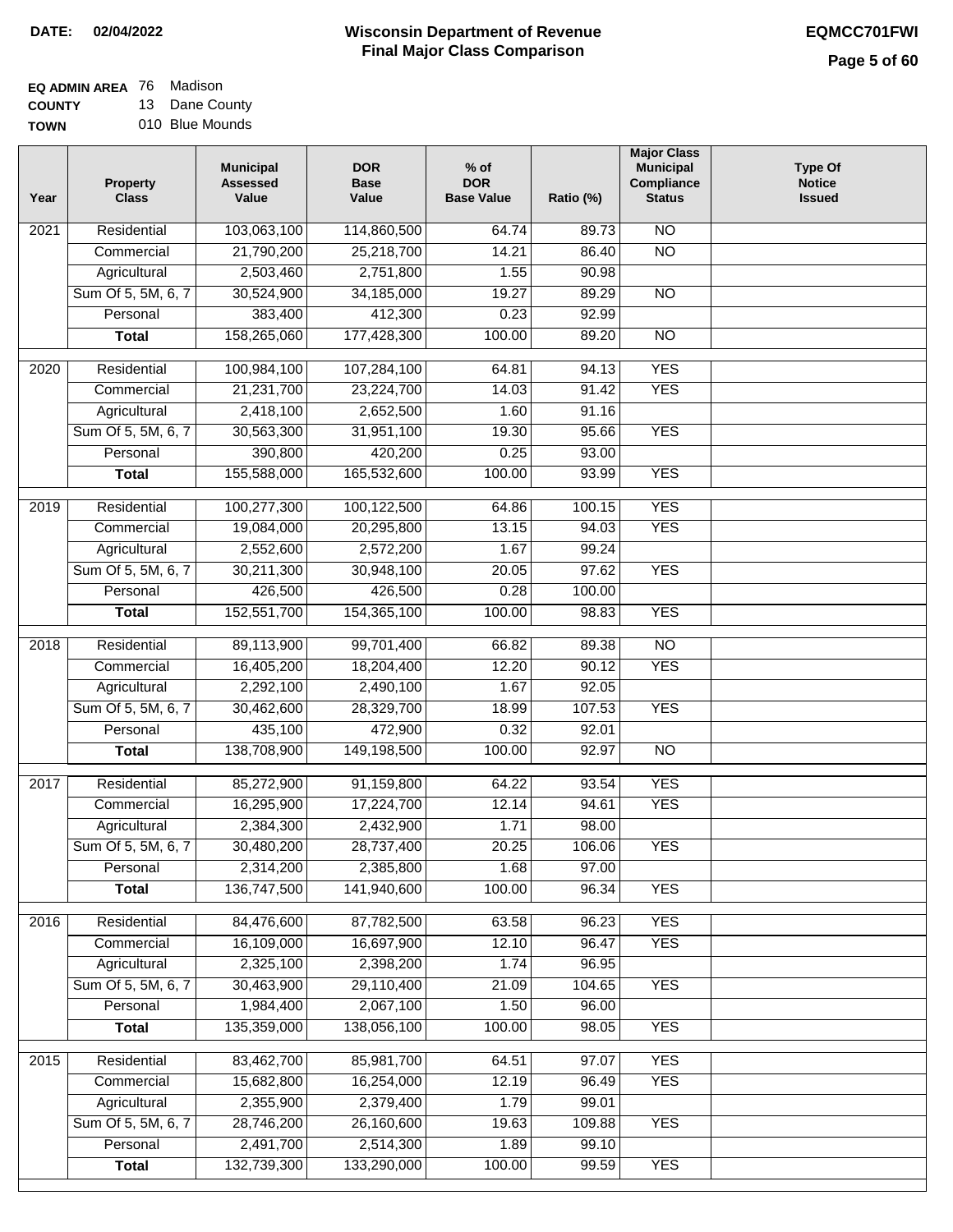### **EQ ADMIN AREA** 76 Madison **COUNTY**

**TOWN** 13 Dane County 012 Bristol

| Year              | <b>Property</b><br><b>Class</b> | <b>Municipal</b><br><b>Assessed</b><br>Value | <b>DOR</b><br><b>Base</b><br>Value | $%$ of<br><b>DOR</b><br><b>Base Value</b> | Ratio (%) | <b>Major Class</b><br><b>Municipal</b><br>Compliance<br><b>Status</b> | <b>Type Of</b><br><b>Notice</b><br><b>Issued</b> |
|-------------------|---------------------------------|----------------------------------------------|------------------------------------|-------------------------------------------|-----------|-----------------------------------------------------------------------|--------------------------------------------------|
| $\overline{202}1$ | Residential                     | 474,973,000                                  | 602,819,500                        | 91.98                                     | 78.79     | N <sub>O</sub>                                                        |                                                  |
|                   | Commercial                      | 20,606,700                                   | 22,579,900                         | 3.45                                      | 91.26     |                                                                       |                                                  |
|                   | Agricultural                    | 3,950,400                                    | 5,063,900                          | 0.77                                      | 78.01     |                                                                       |                                                  |
|                   | Sum Of 5, 5M, 6, 7              | 23,760,400                                   | 24,438,100                         | 3.73                                      | 97.23     |                                                                       |                                                  |
|                   | Personal                        | 365,500                                      | 468,600                            | 0.07                                      | 78.00     |                                                                       |                                                  |
|                   | <b>Total</b>                    | 523,656,000                                  | 655,370,000                        | 100.00                                    | 79.90     | $\overline{NO}$                                                       | 1st Notice of Non-Compliance                     |
| $\overline{2020}$ | Residential                     | 464,959,500                                  | 578,380,200                        | 92.02                                     | 80.39     | $\overline{10}$                                                       |                                                  |
|                   | Commercial                      | 20,377,300                                   | 21,066,400                         | 3.35                                      | 96.73     |                                                                       |                                                  |
|                   | Agricultural                    | 3,958,100                                    | 4,885,700                          | 0.78                                      | 81.01     |                                                                       |                                                  |
|                   | Sum Of 5, 5M, 6, 7              | 23,874,100                                   | 23,767,300                         | 3.78                                      | 100.45    |                                                                       |                                                  |
|                   | Personal                        | 375,100                                      | 463,100                            | 0.07                                      | 81.00     |                                                                       |                                                  |
|                   | <b>Total</b>                    | 513,544,100                                  | 628,562,700                        | 100.00                                    | 81.70     | $\overline{NO}$                                                       |                                                  |
| 2019              | Residential                     | 450,863,200                                  | 539,264,400                        | 91.94                                     | 83.61     | $\overline{NO}$                                                       |                                                  |
|                   | Commercial                      | 18,378,400                                   | 18,299,500                         | 3.12                                      | 100.43    |                                                                       |                                                  |
|                   | Agricultural                    | 3,910,500                                    | 4,707,200                          | 0.80                                      | 83.07     |                                                                       |                                                  |
|                   | Sum Of 5, 5M, 6, 7              | 23,898,500                                   | 23,718,700                         | 4.04                                      | 100.76    |                                                                       |                                                  |
|                   | Personal                        | 456,700                                      | 550,200                            | 0.09                                      | 83.01     |                                                                       |                                                  |
|                   | <b>Total</b>                    | 497,507,300                                  | 586,540,000                        | 100.00                                    | 84.82     | $\overline{NO}$                                                       |                                                  |
| 2018              | Residential                     | 436,614,400                                  | 492,689,800                        | 91.44                                     | 88.62     | $\overline{NO}$                                                       |                                                  |
|                   | Commercial                      | 18,378,400                                   | 17,940,600                         | 3.33                                      | 102.44    |                                                                       |                                                  |
|                   | Agricultural                    | 4,129,800                                    | 4,587,100                          | 0.85                                      | 90.03     |                                                                       |                                                  |
|                   | Sum Of 5, 5M, 6, 7              | 23,968,500                                   | 23,147,900                         | 4.30                                      | 103.55    |                                                                       |                                                  |
|                   | Personal                        | 417,300                                      | 463,600                            | 0.09                                      | 90.01     |                                                                       |                                                  |
|                   | <b>Total</b>                    | 483,508,400                                  | 538,829,000                        | 100.00                                    | 89.73     | $\overline{NO}$                                                       |                                                  |
| 2017              | Residential                     | 423,270,800                                  | 451,488,700                        | 90.50                                     | 93.75     | <b>YES</b>                                                            |                                                  |
|                   | Commercial                      | 18,075,300                                   | 17,258,600                         | 3.46                                      | 104.73    |                                                                       |                                                  |
|                   | Agricultural                    | 4,182,600                                    | 4,493,500                          | 0.90                                      | 93.08     |                                                                       |                                                  |
|                   | Sum Of 5, 5M, 6, 7              | 23,986,600                                   | 23,105,300                         | 4.63                                      | 103.81    |                                                                       |                                                  |
|                   | Personal                        | 2,382,500                                    | 2,561,700                          | 0.51                                      | 93.00     |                                                                       |                                                  |
|                   | <b>Total</b>                    | 471,897,800                                  | 498,907,800                        | 100.00                                    | 94.59     | <b>YES</b>                                                            |                                                  |
| 2016              | Residential                     | 412,113,000                                  | 426,943,500                        | 90.22                                     | 96.53     | <b>YES</b>                                                            |                                                  |
|                   | Commercial                      | 17,383,400                                   | 16,003,000                         | 3.38                                      | 108.63    |                                                                       |                                                  |
|                   | Agricultural                    | 4,268,500                                    | 4,447,900                          | 0.94                                      | 95.97     |                                                                       |                                                  |
|                   | Sum Of 5, 5M, 6, 7              | 23,811,000                                   | 23,080,400                         | 4.88                                      | 103.17    |                                                                       |                                                  |
|                   | Personal                        | 2,662,100                                    | 2,744,400                          | 0.58                                      | 97.00     |                                                                       |                                                  |
|                   | <b>Total</b>                    | 460,238,000                                  | 473,219,200                        | 100.00                                    | 97.26     | <b>YES</b>                                                            |                                                  |
| 2015              | Residential                     | 396,476,100                                  | 393,912,400                        | 89.45                                     | 100.65    | <b>YES</b>                                                            |                                                  |
|                   | Commercial                      | 17,029,900                                   | 15,033,500                         | 3.41                                      | 113.28    |                                                                       |                                                  |
|                   | Agricultural                    | 4,404,600                                    | 4,405,000                          | 1.00                                      | 99.99     |                                                                       |                                                  |
|                   | Sum Of 5, 5M, 6, 7              | 24,016,600                                   | 24,336,800                         | 5.53                                      | 98.68     | <b>YES</b>                                                            |                                                  |
|                   | Personal                        | 2,663,000                                    | 2,663,000                          | 0.60                                      | 100.00    |                                                                       |                                                  |
|                   | <b>Total</b>                    | 444,590,200                                  | 440,350,700                        | 100.00                                    | 100.96    | <b>YES</b>                                                            |                                                  |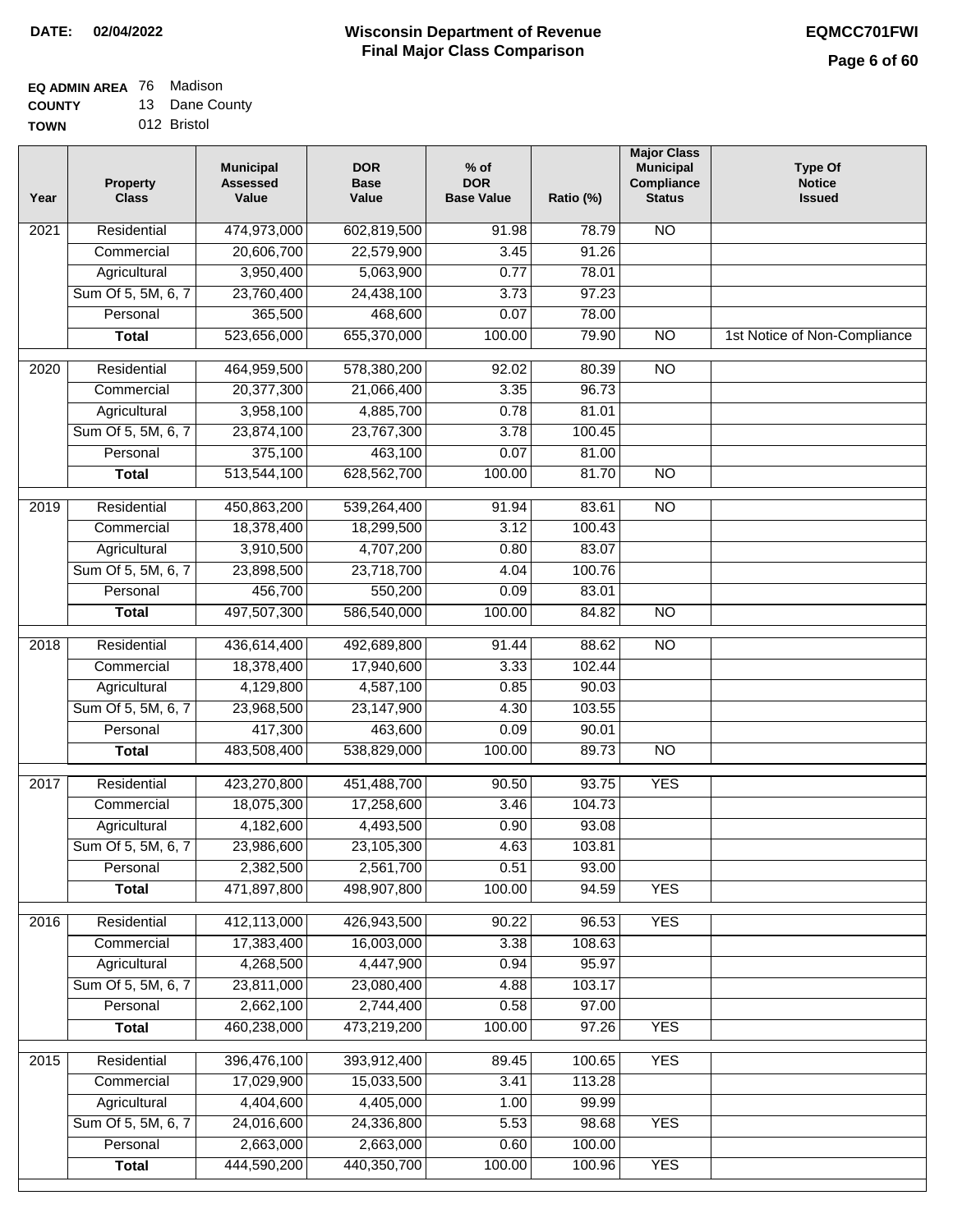#### **EQ ADMIN AREA** 76 Madison **COUNTY** 13 Dane County

**TOWN** 014 Burke

| Year | <b>Property</b><br><b>Class</b> | <b>Municipal</b><br><b>Assessed</b><br>Value | <b>DOR</b><br><b>Base</b><br>Value | $%$ of<br><b>DOR</b><br><b>Base Value</b> | Ratio (%) | <b>Major Class</b><br><b>Municipal</b><br>Compliance<br><b>Status</b> | <b>Type Of</b><br><b>Notice</b><br><b>Issued</b> |
|------|---------------------------------|----------------------------------------------|------------------------------------|-------------------------------------------|-----------|-----------------------------------------------------------------------|--------------------------------------------------|
| 2021 | Residential                     | 312,520,400                                  | 389,841,800                        | 69.40                                     | 80.17     | N <sub>O</sub>                                                        |                                                  |
|      | Commercial                      | 131,704,200                                  | 155,932,400                        | 27.76                                     | 84.46     | $\overline{NO}$                                                       |                                                  |
|      | Agricultural                    | 541,400                                      | 624,000                            | 0.11                                      | 86.76     |                                                                       |                                                  |
|      | Sum Of 5, 5M, 6, 7              | 9,145,800                                    | 10,042,300                         | 1.79                                      | 91.07     |                                                                       |                                                  |
|      | Personal                        | 4,560,700                                    | 5,303,100                          | 0.94                                      | 86.00     |                                                                       |                                                  |
|      | <b>Total</b>                    | 458,472,500                                  | 561,743,600                        | 100.00                                    | 81.62     | $\overline{NO}$                                                       | 1st Notice of Non-Compliance                     |
| 2020 | Residential                     | 311,074,300                                  | 353,006,100                        | 69.04                                     | 88.12     | $\overline{10}$                                                       |                                                  |
|      | Commercial                      | 129,618,800                                  | 142,109,200                        | 27.79                                     | 91.21     | <b>YES</b>                                                            |                                                  |
|      | Agricultural                    | 560,800                                      | 624,700                            | 0.12                                      | 89.77     |                                                                       |                                                  |
|      | Sum Of 5, 5M, 6, 7              | 9,493,300                                    | 9,774,500                          | 1.91                                      | 97.12     |                                                                       |                                                  |
|      | Personal                        | 5,205,800                                    | 5,784,200                          | 1.13                                      | 90.00     |                                                                       |                                                  |
|      | <b>Total</b>                    | 455,953,000                                  | 511,298,700                        | 100.00                                    | 89.18     | $\overline{NO}$                                                       |                                                  |
| 2019 | Residential                     | 310,214,500                                  | 348,228,500                        | 68.83                                     | 89.08     | $\overline{10}$                                                       |                                                  |
|      | Commercial                      | 126,879,800                                  | 140,760,200                        | 27.82                                     | 90.14     | <b>YES</b>                                                            |                                                  |
|      | Agricultural                    | 575,800                                      | 639,800                            | 0.13                                      | 90.00     |                                                                       |                                                  |
|      | Sum Of 5, 5M, 6, 7              | 9,864,900                                    | 10,043,300                         | 1.99                                      | 98.22     |                                                                       |                                                  |
|      | Personal                        | 5,637,100                                    | 6,263,500                          | 1.24                                      | 90.00     |                                                                       |                                                  |
|      | <b>Total</b>                    | 453,172,100                                  | 505,935,300                        | 100.00                                    | 89.57     | $\overline{NO}$                                                       |                                                  |
| 2018 | Residential                     | 308,020,100                                  | 346,128,700                        | 69.95                                     | 88.99     | $\overline{10}$                                                       |                                                  |
|      | Commercial                      | 126,701,200                                  | 133,573,800                        | 27.00                                     | 94.85     | <b>YES</b>                                                            |                                                  |
|      | Agricultural                    | 565,200                                      | 628,900                            | 0.13                                      | 89.87     |                                                                       |                                                  |
|      | Sum Of 5, 5M, 6, 7              | 10,371,300                                   | 10,229,500                         | 2.07                                      | 101.39    |                                                                       |                                                  |
|      | Personal                        | 3,814,800                                    | 4,238,600                          | 0.86                                      | 90.00     |                                                                       |                                                  |
|      | <b>Total</b>                    | 449,472,600                                  | 494,799,500                        | 100.00                                    | 90.84     | <b>NO</b>                                                             |                                                  |
| 2017 | Residential                     | 306,371,900                                  | 322,011,200                        | 66.28                                     | 95.14     | <b>YES</b>                                                            |                                                  |
|      | Commercial                      | 125,318,300                                  | 131,940,800                        | 27.16                                     | 94.98     | <b>YES</b>                                                            |                                                  |
|      | Agricultural                    | 634,800                                      | 634,300                            | 0.13                                      | 100.08    |                                                                       |                                                  |
|      | Sum Of 5, 5M, 6, 7              | 10,904,400                                   | 11,014,600                         | 2.27                                      | 99.00     |                                                                       |                                                  |
|      | Personal                        | 19,619,300                                   | 20,226,100                         | 4.16                                      | 97.00     |                                                                       |                                                  |
|      | <b>Total</b>                    | 462,848,700                                  | 485,827,000                        | 100.00                                    | 95.27     | <b>YES</b>                                                            |                                                  |
| 2016 | Residential                     | 303,711,800                                  | 304,044,000                        | 65.62                                     | 99.89     | <b>YES</b>                                                            |                                                  |
|      | Commercial                      | 124,711,300                                  | 128,570,900                        | 27.75                                     | 97.00     | <b>YES</b>                                                            |                                                  |
|      | Agricultural                    | 643,900                                      | 650,700                            | 0.14                                      | 98.95     |                                                                       |                                                  |
|      | Sum Of 5, 5M, 6, 7              | 11,469,500                                   | 11,433,100                         | 2.47                                      | 100.32    |                                                                       |                                                  |
|      | Personal                        | 18,661,500                                   | 18,661,500                         | 4.03                                      | 100.00    |                                                                       |                                                  |
|      | <b>Total</b>                    | 459,198,000                                  | 463,360,200                        | 100.00                                    | 99.10     | <b>YES</b>                                                            |                                                  |
| 2015 | Residential                     | 304,077,300                                  | 288,736,000                        | 64.08                                     | 105.31    | <b>YES</b>                                                            |                                                  |
|      | Commercial                      | 122,238,000                                  | 131,605,000                        | 29.21                                     | 92.88     | <b>YES</b>                                                            |                                                  |
|      | Agricultural                    | 706,100                                      | 706,500                            | 0.16                                      | 99.94     |                                                                       |                                                  |
|      | Sum Of 5, 5M, 6, 7              | 11,283,600                                   | 15,453,300                         | 3.43                                      | 73.02     |                                                                       |                                                  |
|      | Personal                        | 14,596,400                                   | 14,102,800                         | 3.13                                      | 103.50    |                                                                       |                                                  |
|      | <b>Total</b>                    | 452,901,400                                  | 450,603,600                        | 100.00                                    | 100.51    | <b>YES</b>                                                            |                                                  |
|      |                                 |                                              |                                    |                                           |           |                                                                       |                                                  |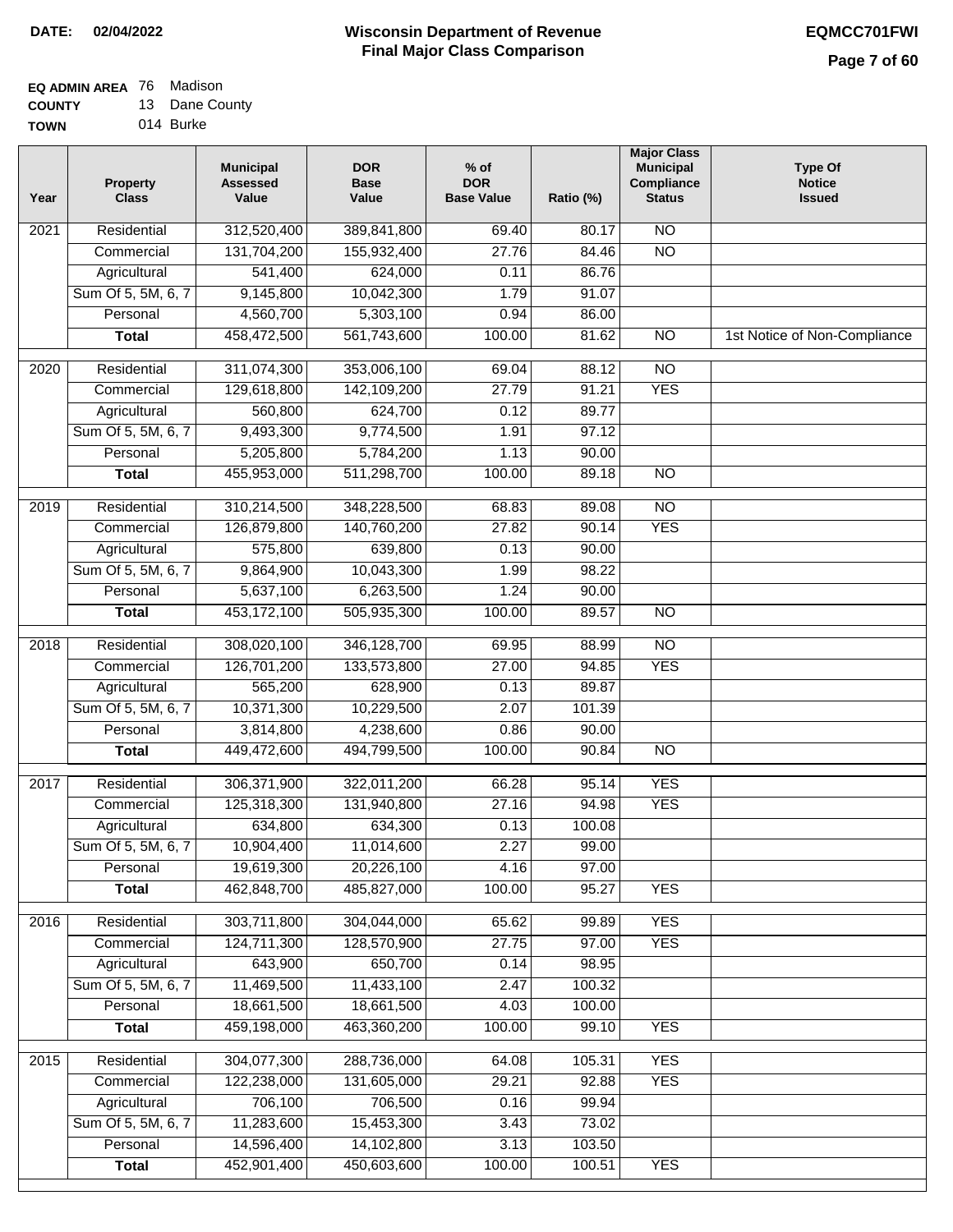# **EQ ADMIN AREA** 76 Madison

**COUNTY TOWN** 13 Dane County 016 Christiana

| Residential<br>97,912,900<br><b>NO</b><br>122,524,500<br>76.08<br>2021<br>79.91<br>5,105,700<br>6,559,600<br>4.07<br>77.84<br>Commercial<br>3,733,500<br>4,394,100<br>Agricultural<br>2.73<br>84.97<br>Sum Of 5, 5M, 6, 7<br>26,013,800<br>27,455,100<br>17.05<br>94.75<br><b>YES</b><br>104,500<br>123,000<br>Personal<br>0.08<br>84.96<br>132,870,400<br>161,056,300<br>100.00<br>82.50<br>$\overline{NO}$<br><b>Total</b><br>$\overline{NO}$<br>2020<br>Residential<br>97,465,200<br>109,780,500<br>75.06<br>88.78<br>5,105,700<br>6,188,300<br>82.51<br>4.23<br>Commercial<br>Agricultural<br>3,809,400<br>4,227,500<br>2.89<br>90.11<br>Sum Of 5, 5M, 6, 7<br><b>YES</b><br>25,947,600<br>25,923,900<br>17.72<br>100.09<br>126,100<br>140,100<br>0.10<br>90.01<br>Personal<br>132,454,000<br>146,260,300<br>100.00<br>90.56<br>$\overline{NO}$<br><b>Total</b><br><b>YES</b><br>Residential<br>96,482,800<br>103,445,500<br>74.55<br>93.27<br>2019<br>5,105,700<br>5,893,600<br>4.25<br>86.63<br>Commercial<br>3,860,300<br>4,061,300<br>95.05<br>2.93<br>Agricultural<br><b>YES</b><br>Sum Of 5, 5M, 6, 7<br>25,812,700<br>25,152,700<br>18.13<br>102.62<br>199,300<br>209,800<br>Personal<br>0.15<br>95.00<br>131,460,800<br>138,762,900<br>100.00<br>94.74<br><b>YES</b><br><b>Total</b><br><b>YES</b><br>Residential<br>96,070,900<br>101,034,300<br>95.09<br>2018<br>74.97<br>5,105,700<br>5,778,100<br>Commercial<br>4.29<br>88.36<br>3,961,800<br>3,948,200<br>100.34<br>Agricultural<br>2.93<br>Sum Of 5, 5M, 6, 7<br>25,688,900<br>23,883,800<br>17.72<br>107.56<br><b>YES</b><br>Personal<br>129,300<br>129,300<br>0.10<br>100.00<br>130,956,600<br>134,773,700<br>100.00<br>97.17<br><b>YES</b><br><b>Total</b><br>Residential<br>94,455,700<br>95,630,700<br>73.29<br>98.77<br><b>YES</b><br>2017<br>Commercial<br>5,122,500<br>5,664,800<br>4.34<br>90.43<br>3,859,100<br>3,663,900<br>2.96<br>94.94<br>Agricultural<br>18.37<br>106.02<br>Sum Of 5, 5M, 6, 7<br>25,411,000<br>23,968,000<br><b>YES</b><br>Personal<br>1,300,400<br>1,368,800<br>1.05<br>95.00<br>129,953,500<br>130,491,400<br>100.00<br>99.59<br><b>YES</b><br><b>Total</b><br><b>YES</b><br>2016<br>Residential<br>93,336,900<br>91,026,300<br>102.54<br>72.30<br>5,412,900<br>5,611,900<br>4.46<br>96.45<br>Commercial<br>3,819,200<br>Agricultural<br>3,812,000<br>3.03<br>100.19<br>Sum Of 5, 5M, 6, 7<br>25,580,000<br>19.41<br><b>YES</b><br>24,433,200<br>104.69<br>1,024,800<br>1,024,800<br>100.00<br>Personal<br>0.81<br><b>YES</b><br>129,173,800<br>125,908,200<br>100.00<br>102.59<br><b>Total</b><br><b>YES</b><br>2015<br>Residential<br>92,041,200<br>87,841,100<br>71.90<br>104.78<br>4,863,400<br>5,062,400<br>96.07<br>Commercial<br>4.14<br>3,787,800<br>3,786,900<br>100.02<br>Agricultural<br>3.10<br>Sum Of 5, 5M, 6, 7<br>25,437,000<br>24,361,400<br>19.94<br>104.42<br><b>YES</b><br>1,121,400<br>1,121,400<br>Personal<br>0.92<br>100.00<br>127,250,800<br>122, 173, 200<br>100.00<br><b>YES</b><br><b>Total</b><br>104.16 | Year | <b>Property</b><br><b>Class</b> | <b>Municipal</b><br><b>Assessed</b><br>Value | <b>DOR</b><br><b>Base</b><br>Value | $%$ of<br><b>DOR</b><br><b>Base Value</b> | Ratio (%) | <b>Major Class</b><br><b>Municipal</b><br>Compliance<br><b>Status</b> | <b>Type Of</b><br><b>Notice</b><br><b>Issued</b> |
|-------------------------------------------------------------------------------------------------------------------------------------------------------------------------------------------------------------------------------------------------------------------------------------------------------------------------------------------------------------------------------------------------------------------------------------------------------------------------------------------------------------------------------------------------------------------------------------------------------------------------------------------------------------------------------------------------------------------------------------------------------------------------------------------------------------------------------------------------------------------------------------------------------------------------------------------------------------------------------------------------------------------------------------------------------------------------------------------------------------------------------------------------------------------------------------------------------------------------------------------------------------------------------------------------------------------------------------------------------------------------------------------------------------------------------------------------------------------------------------------------------------------------------------------------------------------------------------------------------------------------------------------------------------------------------------------------------------------------------------------------------------------------------------------------------------------------------------------------------------------------------------------------------------------------------------------------------------------------------------------------------------------------------------------------------------------------------------------------------------------------------------------------------------------------------------------------------------------------------------------------------------------------------------------------------------------------------------------------------------------------------------------------------------------------------------------------------------------------------------------------------------------------------------------------------------------------------------------------------------------------------------------------------------------------------------------------------------------------------------------------------------------------------------------------------------------------------------------------------------------------------------------------------------------------------------------------------------------------------------------------------------------------------------------|------|---------------------------------|----------------------------------------------|------------------------------------|-------------------------------------------|-----------|-----------------------------------------------------------------------|--------------------------------------------------|
|                                                                                                                                                                                                                                                                                                                                                                                                                                                                                                                                                                                                                                                                                                                                                                                                                                                                                                                                                                                                                                                                                                                                                                                                                                                                                                                                                                                                                                                                                                                                                                                                                                                                                                                                                                                                                                                                                                                                                                                                                                                                                                                                                                                                                                                                                                                                                                                                                                                                                                                                                                                                                                                                                                                                                                                                                                                                                                                                                                                                                                           |      |                                 |                                              |                                    |                                           |           |                                                                       |                                                  |
|                                                                                                                                                                                                                                                                                                                                                                                                                                                                                                                                                                                                                                                                                                                                                                                                                                                                                                                                                                                                                                                                                                                                                                                                                                                                                                                                                                                                                                                                                                                                                                                                                                                                                                                                                                                                                                                                                                                                                                                                                                                                                                                                                                                                                                                                                                                                                                                                                                                                                                                                                                                                                                                                                                                                                                                                                                                                                                                                                                                                                                           |      |                                 |                                              |                                    |                                           |           |                                                                       |                                                  |
|                                                                                                                                                                                                                                                                                                                                                                                                                                                                                                                                                                                                                                                                                                                                                                                                                                                                                                                                                                                                                                                                                                                                                                                                                                                                                                                                                                                                                                                                                                                                                                                                                                                                                                                                                                                                                                                                                                                                                                                                                                                                                                                                                                                                                                                                                                                                                                                                                                                                                                                                                                                                                                                                                                                                                                                                                                                                                                                                                                                                                                           |      |                                 |                                              |                                    |                                           |           |                                                                       |                                                  |
|                                                                                                                                                                                                                                                                                                                                                                                                                                                                                                                                                                                                                                                                                                                                                                                                                                                                                                                                                                                                                                                                                                                                                                                                                                                                                                                                                                                                                                                                                                                                                                                                                                                                                                                                                                                                                                                                                                                                                                                                                                                                                                                                                                                                                                                                                                                                                                                                                                                                                                                                                                                                                                                                                                                                                                                                                                                                                                                                                                                                                                           |      |                                 |                                              |                                    |                                           |           |                                                                       |                                                  |
|                                                                                                                                                                                                                                                                                                                                                                                                                                                                                                                                                                                                                                                                                                                                                                                                                                                                                                                                                                                                                                                                                                                                                                                                                                                                                                                                                                                                                                                                                                                                                                                                                                                                                                                                                                                                                                                                                                                                                                                                                                                                                                                                                                                                                                                                                                                                                                                                                                                                                                                                                                                                                                                                                                                                                                                                                                                                                                                                                                                                                                           |      |                                 |                                              |                                    |                                           |           |                                                                       |                                                  |
|                                                                                                                                                                                                                                                                                                                                                                                                                                                                                                                                                                                                                                                                                                                                                                                                                                                                                                                                                                                                                                                                                                                                                                                                                                                                                                                                                                                                                                                                                                                                                                                                                                                                                                                                                                                                                                                                                                                                                                                                                                                                                                                                                                                                                                                                                                                                                                                                                                                                                                                                                                                                                                                                                                                                                                                                                                                                                                                                                                                                                                           |      |                                 |                                              |                                    |                                           |           |                                                                       |                                                  |
|                                                                                                                                                                                                                                                                                                                                                                                                                                                                                                                                                                                                                                                                                                                                                                                                                                                                                                                                                                                                                                                                                                                                                                                                                                                                                                                                                                                                                                                                                                                                                                                                                                                                                                                                                                                                                                                                                                                                                                                                                                                                                                                                                                                                                                                                                                                                                                                                                                                                                                                                                                                                                                                                                                                                                                                                                                                                                                                                                                                                                                           |      |                                 |                                              |                                    |                                           |           |                                                                       |                                                  |
|                                                                                                                                                                                                                                                                                                                                                                                                                                                                                                                                                                                                                                                                                                                                                                                                                                                                                                                                                                                                                                                                                                                                                                                                                                                                                                                                                                                                                                                                                                                                                                                                                                                                                                                                                                                                                                                                                                                                                                                                                                                                                                                                                                                                                                                                                                                                                                                                                                                                                                                                                                                                                                                                                                                                                                                                                                                                                                                                                                                                                                           |      |                                 |                                              |                                    |                                           |           |                                                                       |                                                  |
|                                                                                                                                                                                                                                                                                                                                                                                                                                                                                                                                                                                                                                                                                                                                                                                                                                                                                                                                                                                                                                                                                                                                                                                                                                                                                                                                                                                                                                                                                                                                                                                                                                                                                                                                                                                                                                                                                                                                                                                                                                                                                                                                                                                                                                                                                                                                                                                                                                                                                                                                                                                                                                                                                                                                                                                                                                                                                                                                                                                                                                           |      |                                 |                                              |                                    |                                           |           |                                                                       |                                                  |
|                                                                                                                                                                                                                                                                                                                                                                                                                                                                                                                                                                                                                                                                                                                                                                                                                                                                                                                                                                                                                                                                                                                                                                                                                                                                                                                                                                                                                                                                                                                                                                                                                                                                                                                                                                                                                                                                                                                                                                                                                                                                                                                                                                                                                                                                                                                                                                                                                                                                                                                                                                                                                                                                                                                                                                                                                                                                                                                                                                                                                                           |      |                                 |                                              |                                    |                                           |           |                                                                       |                                                  |
|                                                                                                                                                                                                                                                                                                                                                                                                                                                                                                                                                                                                                                                                                                                                                                                                                                                                                                                                                                                                                                                                                                                                                                                                                                                                                                                                                                                                                                                                                                                                                                                                                                                                                                                                                                                                                                                                                                                                                                                                                                                                                                                                                                                                                                                                                                                                                                                                                                                                                                                                                                                                                                                                                                                                                                                                                                                                                                                                                                                                                                           |      |                                 |                                              |                                    |                                           |           |                                                                       |                                                  |
|                                                                                                                                                                                                                                                                                                                                                                                                                                                                                                                                                                                                                                                                                                                                                                                                                                                                                                                                                                                                                                                                                                                                                                                                                                                                                                                                                                                                                                                                                                                                                                                                                                                                                                                                                                                                                                                                                                                                                                                                                                                                                                                                                                                                                                                                                                                                                                                                                                                                                                                                                                                                                                                                                                                                                                                                                                                                                                                                                                                                                                           |      |                                 |                                              |                                    |                                           |           |                                                                       |                                                  |
|                                                                                                                                                                                                                                                                                                                                                                                                                                                                                                                                                                                                                                                                                                                                                                                                                                                                                                                                                                                                                                                                                                                                                                                                                                                                                                                                                                                                                                                                                                                                                                                                                                                                                                                                                                                                                                                                                                                                                                                                                                                                                                                                                                                                                                                                                                                                                                                                                                                                                                                                                                                                                                                                                                                                                                                                                                                                                                                                                                                                                                           |      |                                 |                                              |                                    |                                           |           |                                                                       |                                                  |
|                                                                                                                                                                                                                                                                                                                                                                                                                                                                                                                                                                                                                                                                                                                                                                                                                                                                                                                                                                                                                                                                                                                                                                                                                                                                                                                                                                                                                                                                                                                                                                                                                                                                                                                                                                                                                                                                                                                                                                                                                                                                                                                                                                                                                                                                                                                                                                                                                                                                                                                                                                                                                                                                                                                                                                                                                                                                                                                                                                                                                                           |      |                                 |                                              |                                    |                                           |           |                                                                       |                                                  |
|                                                                                                                                                                                                                                                                                                                                                                                                                                                                                                                                                                                                                                                                                                                                                                                                                                                                                                                                                                                                                                                                                                                                                                                                                                                                                                                                                                                                                                                                                                                                                                                                                                                                                                                                                                                                                                                                                                                                                                                                                                                                                                                                                                                                                                                                                                                                                                                                                                                                                                                                                                                                                                                                                                                                                                                                                                                                                                                                                                                                                                           |      |                                 |                                              |                                    |                                           |           |                                                                       |                                                  |
|                                                                                                                                                                                                                                                                                                                                                                                                                                                                                                                                                                                                                                                                                                                                                                                                                                                                                                                                                                                                                                                                                                                                                                                                                                                                                                                                                                                                                                                                                                                                                                                                                                                                                                                                                                                                                                                                                                                                                                                                                                                                                                                                                                                                                                                                                                                                                                                                                                                                                                                                                                                                                                                                                                                                                                                                                                                                                                                                                                                                                                           |      |                                 |                                              |                                    |                                           |           |                                                                       |                                                  |
|                                                                                                                                                                                                                                                                                                                                                                                                                                                                                                                                                                                                                                                                                                                                                                                                                                                                                                                                                                                                                                                                                                                                                                                                                                                                                                                                                                                                                                                                                                                                                                                                                                                                                                                                                                                                                                                                                                                                                                                                                                                                                                                                                                                                                                                                                                                                                                                                                                                                                                                                                                                                                                                                                                                                                                                                                                                                                                                                                                                                                                           |      |                                 |                                              |                                    |                                           |           |                                                                       |                                                  |
|                                                                                                                                                                                                                                                                                                                                                                                                                                                                                                                                                                                                                                                                                                                                                                                                                                                                                                                                                                                                                                                                                                                                                                                                                                                                                                                                                                                                                                                                                                                                                                                                                                                                                                                                                                                                                                                                                                                                                                                                                                                                                                                                                                                                                                                                                                                                                                                                                                                                                                                                                                                                                                                                                                                                                                                                                                                                                                                                                                                                                                           |      |                                 |                                              |                                    |                                           |           |                                                                       |                                                  |
|                                                                                                                                                                                                                                                                                                                                                                                                                                                                                                                                                                                                                                                                                                                                                                                                                                                                                                                                                                                                                                                                                                                                                                                                                                                                                                                                                                                                                                                                                                                                                                                                                                                                                                                                                                                                                                                                                                                                                                                                                                                                                                                                                                                                                                                                                                                                                                                                                                                                                                                                                                                                                                                                                                                                                                                                                                                                                                                                                                                                                                           |      |                                 |                                              |                                    |                                           |           |                                                                       |                                                  |
|                                                                                                                                                                                                                                                                                                                                                                                                                                                                                                                                                                                                                                                                                                                                                                                                                                                                                                                                                                                                                                                                                                                                                                                                                                                                                                                                                                                                                                                                                                                                                                                                                                                                                                                                                                                                                                                                                                                                                                                                                                                                                                                                                                                                                                                                                                                                                                                                                                                                                                                                                                                                                                                                                                                                                                                                                                                                                                                                                                                                                                           |      |                                 |                                              |                                    |                                           |           |                                                                       |                                                  |
|                                                                                                                                                                                                                                                                                                                                                                                                                                                                                                                                                                                                                                                                                                                                                                                                                                                                                                                                                                                                                                                                                                                                                                                                                                                                                                                                                                                                                                                                                                                                                                                                                                                                                                                                                                                                                                                                                                                                                                                                                                                                                                                                                                                                                                                                                                                                                                                                                                                                                                                                                                                                                                                                                                                                                                                                                                                                                                                                                                                                                                           |      |                                 |                                              |                                    |                                           |           |                                                                       |                                                  |
|                                                                                                                                                                                                                                                                                                                                                                                                                                                                                                                                                                                                                                                                                                                                                                                                                                                                                                                                                                                                                                                                                                                                                                                                                                                                                                                                                                                                                                                                                                                                                                                                                                                                                                                                                                                                                                                                                                                                                                                                                                                                                                                                                                                                                                                                                                                                                                                                                                                                                                                                                                                                                                                                                                                                                                                                                                                                                                                                                                                                                                           |      |                                 |                                              |                                    |                                           |           |                                                                       |                                                  |
|                                                                                                                                                                                                                                                                                                                                                                                                                                                                                                                                                                                                                                                                                                                                                                                                                                                                                                                                                                                                                                                                                                                                                                                                                                                                                                                                                                                                                                                                                                                                                                                                                                                                                                                                                                                                                                                                                                                                                                                                                                                                                                                                                                                                                                                                                                                                                                                                                                                                                                                                                                                                                                                                                                                                                                                                                                                                                                                                                                                                                                           |      |                                 |                                              |                                    |                                           |           |                                                                       |                                                  |
|                                                                                                                                                                                                                                                                                                                                                                                                                                                                                                                                                                                                                                                                                                                                                                                                                                                                                                                                                                                                                                                                                                                                                                                                                                                                                                                                                                                                                                                                                                                                                                                                                                                                                                                                                                                                                                                                                                                                                                                                                                                                                                                                                                                                                                                                                                                                                                                                                                                                                                                                                                                                                                                                                                                                                                                                                                                                                                                                                                                                                                           |      |                                 |                                              |                                    |                                           |           |                                                                       |                                                  |
|                                                                                                                                                                                                                                                                                                                                                                                                                                                                                                                                                                                                                                                                                                                                                                                                                                                                                                                                                                                                                                                                                                                                                                                                                                                                                                                                                                                                                                                                                                                                                                                                                                                                                                                                                                                                                                                                                                                                                                                                                                                                                                                                                                                                                                                                                                                                                                                                                                                                                                                                                                                                                                                                                                                                                                                                                                                                                                                                                                                                                                           |      |                                 |                                              |                                    |                                           |           |                                                                       |                                                  |
|                                                                                                                                                                                                                                                                                                                                                                                                                                                                                                                                                                                                                                                                                                                                                                                                                                                                                                                                                                                                                                                                                                                                                                                                                                                                                                                                                                                                                                                                                                                                                                                                                                                                                                                                                                                                                                                                                                                                                                                                                                                                                                                                                                                                                                                                                                                                                                                                                                                                                                                                                                                                                                                                                                                                                                                                                                                                                                                                                                                                                                           |      |                                 |                                              |                                    |                                           |           |                                                                       |                                                  |
|                                                                                                                                                                                                                                                                                                                                                                                                                                                                                                                                                                                                                                                                                                                                                                                                                                                                                                                                                                                                                                                                                                                                                                                                                                                                                                                                                                                                                                                                                                                                                                                                                                                                                                                                                                                                                                                                                                                                                                                                                                                                                                                                                                                                                                                                                                                                                                                                                                                                                                                                                                                                                                                                                                                                                                                                                                                                                                                                                                                                                                           |      |                                 |                                              |                                    |                                           |           |                                                                       |                                                  |
|                                                                                                                                                                                                                                                                                                                                                                                                                                                                                                                                                                                                                                                                                                                                                                                                                                                                                                                                                                                                                                                                                                                                                                                                                                                                                                                                                                                                                                                                                                                                                                                                                                                                                                                                                                                                                                                                                                                                                                                                                                                                                                                                                                                                                                                                                                                                                                                                                                                                                                                                                                                                                                                                                                                                                                                                                                                                                                                                                                                                                                           |      |                                 |                                              |                                    |                                           |           |                                                                       |                                                  |
|                                                                                                                                                                                                                                                                                                                                                                                                                                                                                                                                                                                                                                                                                                                                                                                                                                                                                                                                                                                                                                                                                                                                                                                                                                                                                                                                                                                                                                                                                                                                                                                                                                                                                                                                                                                                                                                                                                                                                                                                                                                                                                                                                                                                                                                                                                                                                                                                                                                                                                                                                                                                                                                                                                                                                                                                                                                                                                                                                                                                                                           |      |                                 |                                              |                                    |                                           |           |                                                                       |                                                  |
|                                                                                                                                                                                                                                                                                                                                                                                                                                                                                                                                                                                                                                                                                                                                                                                                                                                                                                                                                                                                                                                                                                                                                                                                                                                                                                                                                                                                                                                                                                                                                                                                                                                                                                                                                                                                                                                                                                                                                                                                                                                                                                                                                                                                                                                                                                                                                                                                                                                                                                                                                                                                                                                                                                                                                                                                                                                                                                                                                                                                                                           |      |                                 |                                              |                                    |                                           |           |                                                                       |                                                  |
|                                                                                                                                                                                                                                                                                                                                                                                                                                                                                                                                                                                                                                                                                                                                                                                                                                                                                                                                                                                                                                                                                                                                                                                                                                                                                                                                                                                                                                                                                                                                                                                                                                                                                                                                                                                                                                                                                                                                                                                                                                                                                                                                                                                                                                                                                                                                                                                                                                                                                                                                                                                                                                                                                                                                                                                                                                                                                                                                                                                                                                           |      |                                 |                                              |                                    |                                           |           |                                                                       |                                                  |
|                                                                                                                                                                                                                                                                                                                                                                                                                                                                                                                                                                                                                                                                                                                                                                                                                                                                                                                                                                                                                                                                                                                                                                                                                                                                                                                                                                                                                                                                                                                                                                                                                                                                                                                                                                                                                                                                                                                                                                                                                                                                                                                                                                                                                                                                                                                                                                                                                                                                                                                                                                                                                                                                                                                                                                                                                                                                                                                                                                                                                                           |      |                                 |                                              |                                    |                                           |           |                                                                       |                                                  |
|                                                                                                                                                                                                                                                                                                                                                                                                                                                                                                                                                                                                                                                                                                                                                                                                                                                                                                                                                                                                                                                                                                                                                                                                                                                                                                                                                                                                                                                                                                                                                                                                                                                                                                                                                                                                                                                                                                                                                                                                                                                                                                                                                                                                                                                                                                                                                                                                                                                                                                                                                                                                                                                                                                                                                                                                                                                                                                                                                                                                                                           |      |                                 |                                              |                                    |                                           |           |                                                                       |                                                  |
|                                                                                                                                                                                                                                                                                                                                                                                                                                                                                                                                                                                                                                                                                                                                                                                                                                                                                                                                                                                                                                                                                                                                                                                                                                                                                                                                                                                                                                                                                                                                                                                                                                                                                                                                                                                                                                                                                                                                                                                                                                                                                                                                                                                                                                                                                                                                                                                                                                                                                                                                                                                                                                                                                                                                                                                                                                                                                                                                                                                                                                           |      |                                 |                                              |                                    |                                           |           |                                                                       |                                                  |
|                                                                                                                                                                                                                                                                                                                                                                                                                                                                                                                                                                                                                                                                                                                                                                                                                                                                                                                                                                                                                                                                                                                                                                                                                                                                                                                                                                                                                                                                                                                                                                                                                                                                                                                                                                                                                                                                                                                                                                                                                                                                                                                                                                                                                                                                                                                                                                                                                                                                                                                                                                                                                                                                                                                                                                                                                                                                                                                                                                                                                                           |      |                                 |                                              |                                    |                                           |           |                                                                       |                                                  |
|                                                                                                                                                                                                                                                                                                                                                                                                                                                                                                                                                                                                                                                                                                                                                                                                                                                                                                                                                                                                                                                                                                                                                                                                                                                                                                                                                                                                                                                                                                                                                                                                                                                                                                                                                                                                                                                                                                                                                                                                                                                                                                                                                                                                                                                                                                                                                                                                                                                                                                                                                                                                                                                                                                                                                                                                                                                                                                                                                                                                                                           |      |                                 |                                              |                                    |                                           |           |                                                                       |                                                  |
|                                                                                                                                                                                                                                                                                                                                                                                                                                                                                                                                                                                                                                                                                                                                                                                                                                                                                                                                                                                                                                                                                                                                                                                                                                                                                                                                                                                                                                                                                                                                                                                                                                                                                                                                                                                                                                                                                                                                                                                                                                                                                                                                                                                                                                                                                                                                                                                                                                                                                                                                                                                                                                                                                                                                                                                                                                                                                                                                                                                                                                           |      |                                 |                                              |                                    |                                           |           |                                                                       |                                                  |
|                                                                                                                                                                                                                                                                                                                                                                                                                                                                                                                                                                                                                                                                                                                                                                                                                                                                                                                                                                                                                                                                                                                                                                                                                                                                                                                                                                                                                                                                                                                                                                                                                                                                                                                                                                                                                                                                                                                                                                                                                                                                                                                                                                                                                                                                                                                                                                                                                                                                                                                                                                                                                                                                                                                                                                                                                                                                                                                                                                                                                                           |      |                                 |                                              |                                    |                                           |           |                                                                       |                                                  |
|                                                                                                                                                                                                                                                                                                                                                                                                                                                                                                                                                                                                                                                                                                                                                                                                                                                                                                                                                                                                                                                                                                                                                                                                                                                                                                                                                                                                                                                                                                                                                                                                                                                                                                                                                                                                                                                                                                                                                                                                                                                                                                                                                                                                                                                                                                                                                                                                                                                                                                                                                                                                                                                                                                                                                                                                                                                                                                                                                                                                                                           |      |                                 |                                              |                                    |                                           |           |                                                                       |                                                  |
|                                                                                                                                                                                                                                                                                                                                                                                                                                                                                                                                                                                                                                                                                                                                                                                                                                                                                                                                                                                                                                                                                                                                                                                                                                                                                                                                                                                                                                                                                                                                                                                                                                                                                                                                                                                                                                                                                                                                                                                                                                                                                                                                                                                                                                                                                                                                                                                                                                                                                                                                                                                                                                                                                                                                                                                                                                                                                                                                                                                                                                           |      |                                 |                                              |                                    |                                           |           |                                                                       |                                                  |
|                                                                                                                                                                                                                                                                                                                                                                                                                                                                                                                                                                                                                                                                                                                                                                                                                                                                                                                                                                                                                                                                                                                                                                                                                                                                                                                                                                                                                                                                                                                                                                                                                                                                                                                                                                                                                                                                                                                                                                                                                                                                                                                                                                                                                                                                                                                                                                                                                                                                                                                                                                                                                                                                                                                                                                                                                                                                                                                                                                                                                                           |      |                                 |                                              |                                    |                                           |           |                                                                       |                                                  |
|                                                                                                                                                                                                                                                                                                                                                                                                                                                                                                                                                                                                                                                                                                                                                                                                                                                                                                                                                                                                                                                                                                                                                                                                                                                                                                                                                                                                                                                                                                                                                                                                                                                                                                                                                                                                                                                                                                                                                                                                                                                                                                                                                                                                                                                                                                                                                                                                                                                                                                                                                                                                                                                                                                                                                                                                                                                                                                                                                                                                                                           |      |                                 |                                              |                                    |                                           |           |                                                                       |                                                  |
|                                                                                                                                                                                                                                                                                                                                                                                                                                                                                                                                                                                                                                                                                                                                                                                                                                                                                                                                                                                                                                                                                                                                                                                                                                                                                                                                                                                                                                                                                                                                                                                                                                                                                                                                                                                                                                                                                                                                                                                                                                                                                                                                                                                                                                                                                                                                                                                                                                                                                                                                                                                                                                                                                                                                                                                                                                                                                                                                                                                                                                           |      |                                 |                                              |                                    |                                           |           |                                                                       |                                                  |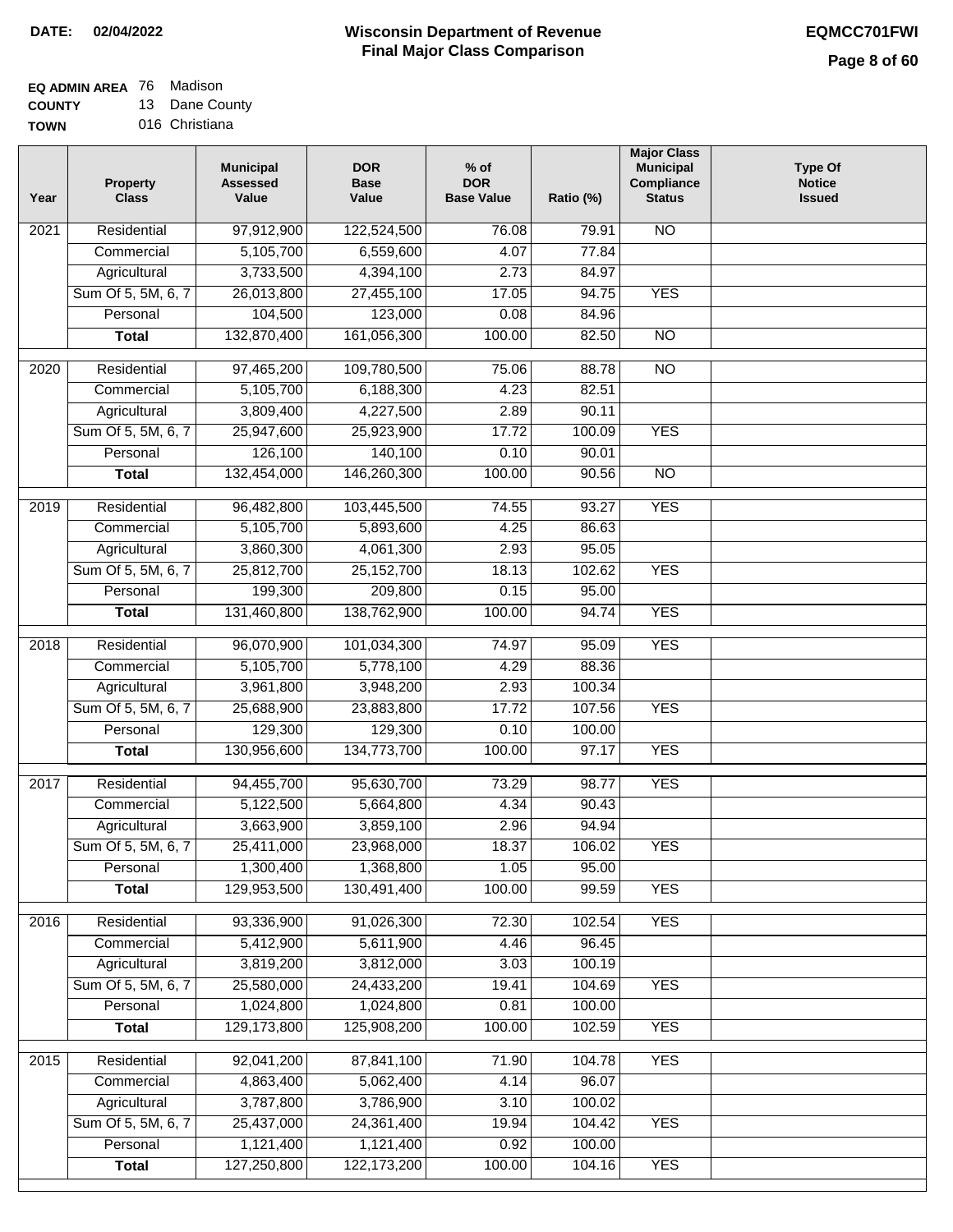#### **EQ ADMIN AREA** 76 Madison **COUNTY** 13 Dane County

**TOWN** 018 Cottage Grove

| Year             | <b>Property</b><br><b>Class</b> | <b>Municipal</b><br><b>Assessed</b><br>Value | <b>DOR</b><br><b>Base</b><br>Value | $%$ of<br><b>DOR</b><br><b>Base Value</b> | Ratio (%) | <b>Major Class</b><br><b>Municipal</b><br>Compliance<br><b>Status</b> | <b>Type Of</b><br><b>Notice</b><br><b>Issued</b> |
|------------------|---------------------------------|----------------------------------------------|------------------------------------|-------------------------------------------|-----------|-----------------------------------------------------------------------|--------------------------------------------------|
| 2021             | Residential                     | 466,827,100                                  | 469,324,400                        | 89.45                                     | 99.47     | <b>YES</b>                                                            |                                                  |
|                  | Commercial                      | 25,056,800                                   | 24, 164, 200                       | 4.61                                      | 103.69    |                                                                       |                                                  |
|                  | Agricultural                    | 3,204,000                                    | 3,201,800                          | 0.61                                      | 100.07    |                                                                       |                                                  |
|                  | Sum Of 5, 5M, 6, 7              | 29,844,100                                   | 27,150,600                         | 5.17                                      | 109.92    |                                                                       |                                                  |
|                  | Personal                        | 820,200                                      | 820,200                            | 0.16                                      | 100.00    |                                                                       |                                                  |
|                  | <b>Total</b>                    | 525,752,200                                  | 524,661,200                        | 100.00                                    | 100.21    | <b>YES</b>                                                            |                                                  |
| 2020             | Residential                     | 354,607,500                                  | 446,513,300                        | 89.57                                     | 79.42     | $\overline{10}$                                                       |                                                  |
|                  | Commercial                      | 19,514,500                                   | 22,680,200                         | 4.55                                      | 86.04     |                                                                       |                                                  |
|                  | Agricultural                    | 2,522,900                                    | 3,074,400                          | 0.62                                      | 82.06     |                                                                       |                                                  |
|                  | Sum Of 5, 5M, 6, 7              | 26,100,200                                   | 25,368,700                         | 5.09                                      | 102.88    |                                                                       |                                                  |
|                  | Personal                        | 732,800                                      | 893,700                            | 0.18                                      | 82.00     |                                                                       |                                                  |
|                  | <b>Total</b>                    | 403,477,900                                  | 498,530,300                        | 100.00                                    | 80.93     | $\overline{NO}$                                                       |                                                  |
|                  |                                 |                                              |                                    |                                           |           |                                                                       |                                                  |
| $\frac{1}{2019}$ | Residential                     | 351,480,600                                  | 410,042,400                        | 89.32                                     | 85.72     | $\overline{NO}$                                                       |                                                  |
|                  | Commercial                      | 17,192,600                                   | 20,058,800                         | 4.37                                      | 85.71     |                                                                       |                                                  |
|                  | Agricultural                    | 2,676,600                                    | 3,041,800                          | 0.66                                      | 87.99     |                                                                       |                                                  |
|                  | Sum Of 5, 5M, 6, 7              | 26,423,300                                   | 25,077,600                         | 5.46                                      | 105.37    |                                                                       |                                                  |
|                  | Personal                        | 751,900                                      | 854,400                            | 0.19                                      | 88.00     |                                                                       |                                                  |
|                  | <b>Total</b>                    | 398,525,000                                  | 459,075,000                        | 100.00                                    | 86.81     | $\overline{NO}$                                                       |                                                  |
| 2018             | Residential                     | 346,730,000                                  | 385,194,600                        | 88.85                                     | 90.01     | <b>YES</b>                                                            |                                                  |
|                  | Commercial                      | 17,061,600                                   | 19,581,600                         | 4.52                                      | 87.13     |                                                                       |                                                  |
|                  | Agricultural                    | 2,742,400                                    | 2,981,000                          | 0.69                                      | 92.00     |                                                                       |                                                  |
|                  | Sum Of 5, 5M, 6, 7              | 26,890,100                                   | 24,856,400                         | 5.73                                      | 108.18    |                                                                       |                                                  |
|                  | Personal                        | 842,500                                      | 915,800                            | 0.21                                      | 92.00     |                                                                       |                                                  |
|                  | <b>Total</b>                    | 394,266,600                                  | 433,529,400                        | 100.00                                    | 90.94     | <b>YES</b>                                                            |                                                  |
| 2017             | Residential                     | 344,127,300                                  | 367,916,600                        | 86.25                                     | 93.53     | <b>YES</b>                                                            |                                                  |
|                  | Commercial                      | 18,147,700                                   | 19,964,800                         | 4.68                                      | 90.90     |                                                                       |                                                  |
|                  | Agricultural                    | 2,792,900                                    | 2,940,400                          | 0.69                                      | 94.98     |                                                                       |                                                  |
|                  | Sum Of 5, 5M, 6, 7              | 27,055,100                                   | 25,245,200                         | 5.92                                      | 107.17    |                                                                       |                                                  |
|                  | Personal                        | 9,993,100                                    | 10,519,100                         | 2.47                                      | 95.00     |                                                                       |                                                  |
|                  | <b>Total</b>                    | 402,116,100                                  | 426,586,100                        | 100.00                                    | 94.26     | <b>YES</b>                                                            |                                                  |
|                  |                                 |                                              |                                    |                                           |           |                                                                       |                                                  |
| 2016             | Residential                     | 343,430,100                                  | 356,288,400                        | 86.18                                     | 96.39     | <b>YES</b>                                                            |                                                  |
|                  | Commercial                      | 18,075,100                                   | 19,498,400                         | 4.72                                      | 92.70     |                                                                       |                                                  |
|                  | Agricultural                    | 2,755,400                                    | 2,899,900                          | 0.70                                      | 95.02     |                                                                       |                                                  |
|                  | Sum Of 5, 5M, 6, 7              | 26,698,900                                   | 25,053,800                         | 6.06                                      | 106.57    |                                                                       |                                                  |
|                  | Personal                        | 9,190,800                                    | 9,674,500                          | 2.34                                      | 95.00     |                                                                       |                                                  |
|                  | <b>Total</b>                    | 400,150,300                                  | 413,415,000                        | 100.00                                    | 96.79     | <b>YES</b>                                                            |                                                  |
| 2015             | Residential                     | 340,388,600                                  | 353,132,000                        | 85.95                                     | 96.39     | <b>YES</b>                                                            |                                                  |
|                  | Commercial                      | 18,093,600                                   | 19,517,200                         | 4.75                                      | 92.71     |                                                                       |                                                  |
|                  | Agricultural                    | 2,866,400                                    | 2,866,800                          | 0.70                                      | 99.99     |                                                                       |                                                  |
|                  | Sum Of 5, 5M, 6, 7              | 26,737,700                                   | 26,948,300                         | 6.56                                      | 99.22     | <b>YES</b>                                                            |                                                  |
|                  | Personal                        | 8,371,200                                    | 8,371,200                          | 2.04                                      | 100.00    |                                                                       |                                                  |
|                  | <b>Total</b>                    | 396,457,500                                  | 410,835,500                        | 100.00                                    | 96.50     | <b>YES</b>                                                            |                                                  |
|                  |                                 |                                              |                                    |                                           |           |                                                                       |                                                  |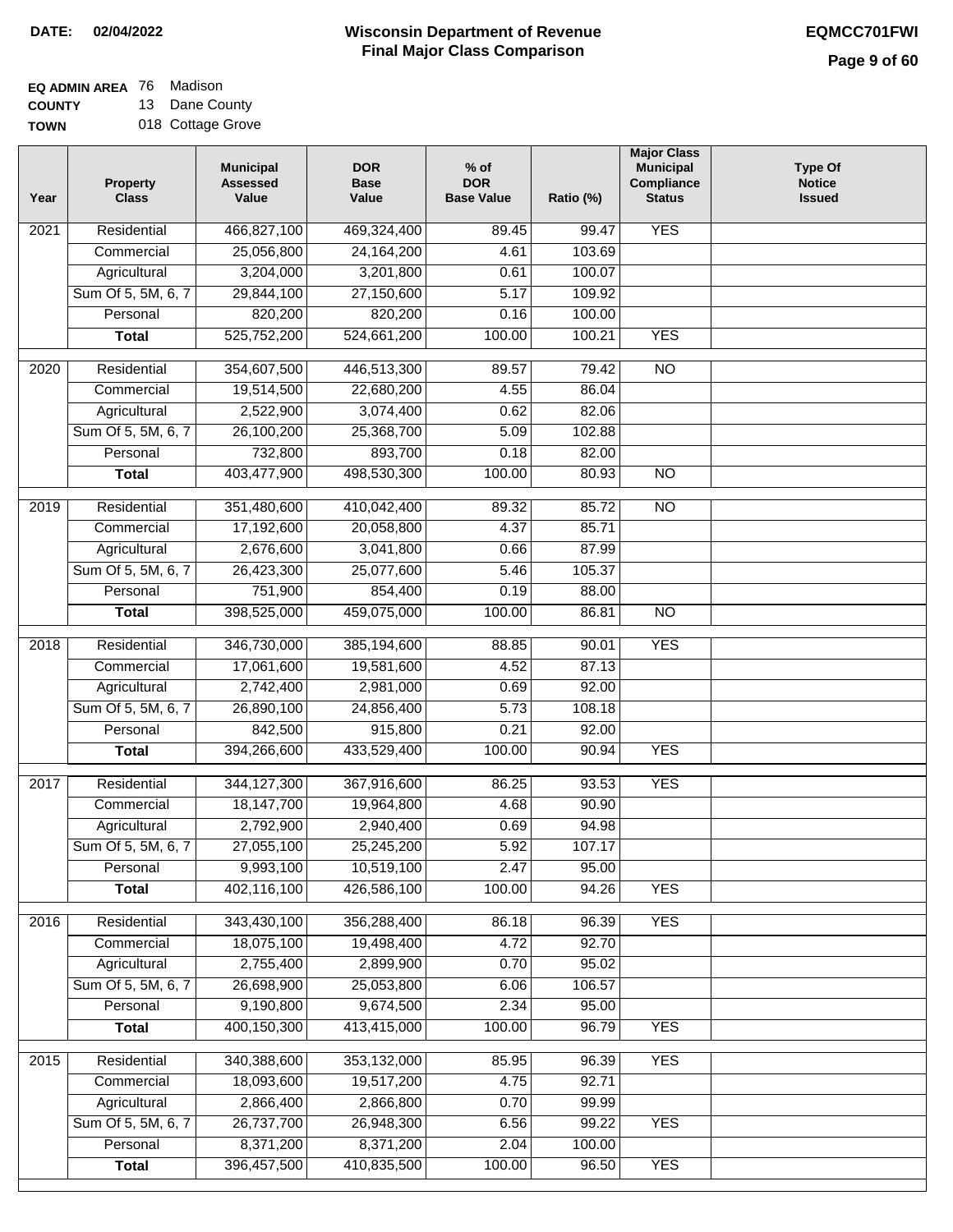## **Wisconsin Department of Revenue DATE: 02/04/2022 EQMCC701FWI Final Major Class Comparison**

| EQ ADMIN AREA 76 Madison |                |
|--------------------------|----------------|
| <b>COUNTY</b>            | 13 Dane County |

**TOWN** 020 Cross Plains

| Year              | <b>Property</b><br><b>Class</b> | <b>Municipal</b><br><b>Assessed</b><br>Value | <b>DOR</b><br><b>Base</b><br>Value | $%$ of<br><b>DOR</b><br><b>Base Value</b> | Ratio (%) | <b>Major Class</b><br><b>Municipal</b><br>Compliance<br><b>Status</b> | <b>Type Of</b><br><b>Notice</b><br><b>Issued</b> |
|-------------------|---------------------------------|----------------------------------------------|------------------------------------|-------------------------------------------|-----------|-----------------------------------------------------------------------|--------------------------------------------------|
| 2021              | Residential                     | 203,481,800                                  | 259,642,700                        | 83.10                                     | 78.37     | N <sub>O</sub>                                                        |                                                  |
|                   | Commercial                      | 2,688,100                                    | 3,716,100                          | 1.19                                      | 72.34     |                                                                       |                                                  |
|                   | Agricultural                    | 2,326,200                                    | 3,101,000                          | 0.99                                      | 75.01     |                                                                       |                                                  |
|                   | Sum Of 5, 5M, 6, 7              | 38,943,000                                   | 45,683,800                         | 14.62                                     | 85.24     | $\overline{NO}$                                                       |                                                  |
|                   | Personal                        | 215,500                                      | 287,400                            | 0.09                                      | 74.98     |                                                                       |                                                  |
|                   | <b>Total</b>                    | 247,654,600                                  | 312,431,000                        | 100.00                                    | 79.27     | $\overline{NO}$                                                       |                                                  |
| 2020              | Residential                     | 201,350,100                                  | 249,319,100                        | 83.56                                     | 80.76     | $\overline{NO}$                                                       |                                                  |
|                   | Commercial                      | 2,284,200                                    | 2,997,600                          | 1.00                                      | 76.20     |                                                                       |                                                  |
|                   | Agricultural                    | 2,480,800                                    | 2,991,200                          | 1.00                                      | 82.94     |                                                                       |                                                  |
|                   | Sum Of 5, 5M, 6, 7              | 39,178,700                                   | 42,789,100                         | 14.34                                     | 91.56     | <b>YES</b>                                                            |                                                  |
|                   | Personal                        | 236,900                                      | 285,500                            | 0.10                                      | 82.98     |                                                                       |                                                  |
|                   | <b>Total</b>                    | 245,530,700                                  | 298,382,500                        | 100.00                                    | 82.29     | $\overline{NO}$                                                       |                                                  |
|                   |                                 |                                              |                                    |                                           |           |                                                                       |                                                  |
| 2019              | Residential                     | 198,938,700                                  | 224,186,500                        | 82.42                                     | 88.74     | N <sub>O</sub>                                                        |                                                  |
|                   | Commercial                      | 2,284,200                                    | 2,854,900                          | 1.05                                      | 80.01     |                                                                       |                                                  |
|                   | Agricultural                    | 2,644,900                                    | 2,873,800                          | 1.06                                      | 92.03     |                                                                       |                                                  |
|                   | Sum Of 5, 5M, 6, 7              | 39,239,200                                   | 41,819,100                         | 15.37                                     | 93.83     | <b>YES</b>                                                            |                                                  |
|                   | Personal                        | 242,900                                      | 264,000                            | 0.10                                      | 92.01     |                                                                       |                                                  |
|                   | <b>Total</b>                    | 243,349,900                                  | 271,998,300                        | 100.00                                    | 89.47     | $\overline{NO}$                                                       |                                                  |
| $\overline{2018}$ | Residential                     | 197,002,800                                  | 214,057,200                        | 81.92                                     | 92.03     | <b>YES</b>                                                            |                                                  |
|                   | Commercial                      | 2,284,200                                    | 2,718,900                          | 1.04                                      | 84.01     |                                                                       |                                                  |
|                   | Agricultural                    | 2,518,400                                    | 2,795,400                          | 1.07                                      | 90.09     |                                                                       |                                                  |
|                   | Sum Of 5, 5M, 6, 7              | 39,402,700                                   | 41,431,900                         | 15.86                                     | 95.10     | <b>YES</b>                                                            |                                                  |
|                   | Personal                        | 253,500                                      | 288,100                            | 0.11                                      | 87.99     |                                                                       |                                                  |
|                   | <b>Total</b>                    | 241,461,600                                  | 261,291,500                        | 100.00                                    | 92.41     | <b>YES</b>                                                            |                                                  |
| 2017              | Residential                     | 194,093,800                                  | 200,800,800                        | 81.02                                     | 96.66     | <b>YES</b>                                                            |                                                  |
|                   | Commercial                      | 2,284,200                                    | 2,589,400                          | 1.04                                      | 88.21     |                                                                       |                                                  |
|                   | Agricultural                    | 2,701,000                                    | 2,724,700                          | 1.10                                      | 99.13     |                                                                       |                                                  |
|                   | Sum Of 5, 5M, 6, 7              | 39,327,500                                   | 41,153,700                         | 16.60                                     | 95.56     | <b>YES</b>                                                            |                                                  |
|                   | Personal                        | 569,500                                      | 587,100                            | 0.24                                      | 97.00     |                                                                       |                                                  |
|                   | <b>Total</b>                    | 238,976,000                                  | 247,855,700                        | 100.00                                    | 96.42     | <b>YES</b>                                                            |                                                  |
|                   |                                 |                                              |                                    |                                           |           |                                                                       |                                                  |
| 2016              | Residential                     | 192,448,400                                  | 190,354,800                        | 79.87                                     | 101.10    | <b>YES</b>                                                            |                                                  |
|                   | Commercial                      | 2,311,000                                    | 2,513,100                          | 1.05                                      | 91.96     |                                                                       |                                                  |
|                   | Agricultural                    | 2,680,600                                    | 2,681,100                          | 1.12                                      | 99.98     |                                                                       |                                                  |
|                   | Sum Of 5, 5M, 6, 7<br>Personal  | 39,666,400                                   | 42,268,900                         | 17.74                                     | 93.84     | <b>YES</b>                                                            |                                                  |
|                   |                                 | 515,200                                      | 515,200                            | 0.22                                      | 100.00    |                                                                       |                                                  |
|                   | <b>Total</b>                    | 237,621,600                                  | 238,333,100                        | 100.00                                    | 99.70     | <b>YES</b>                                                            |                                                  |
| 2015              | Residential                     | 190,069,400                                  | 186,146,000                        | 79.33                                     | 102.11    | <b>YES</b>                                                            |                                                  |
|                   | Commercial                      | 2,311,200                                    | 2,645,300                          | 1.13                                      | 87.37     |                                                                       |                                                  |
|                   | Agricultural                    | 2,666,100                                    | 2,666,900                          | 1.14                                      | 99.97     |                                                                       |                                                  |
|                   | Sum Of 5, 5M, 6, 7              | 39,841,500                                   | 42,738,300                         | 18.21                                     | 93.22     | <b>YES</b>                                                            |                                                  |
|                   | Personal                        | 458,700                                      | 465,100                            | 0.20                                      | 98.62     |                                                                       |                                                  |
|                   | <b>Total</b>                    | 235,346,900                                  | 234,661,600                        | 100.00                                    | 100.29    | <b>YES</b>                                                            |                                                  |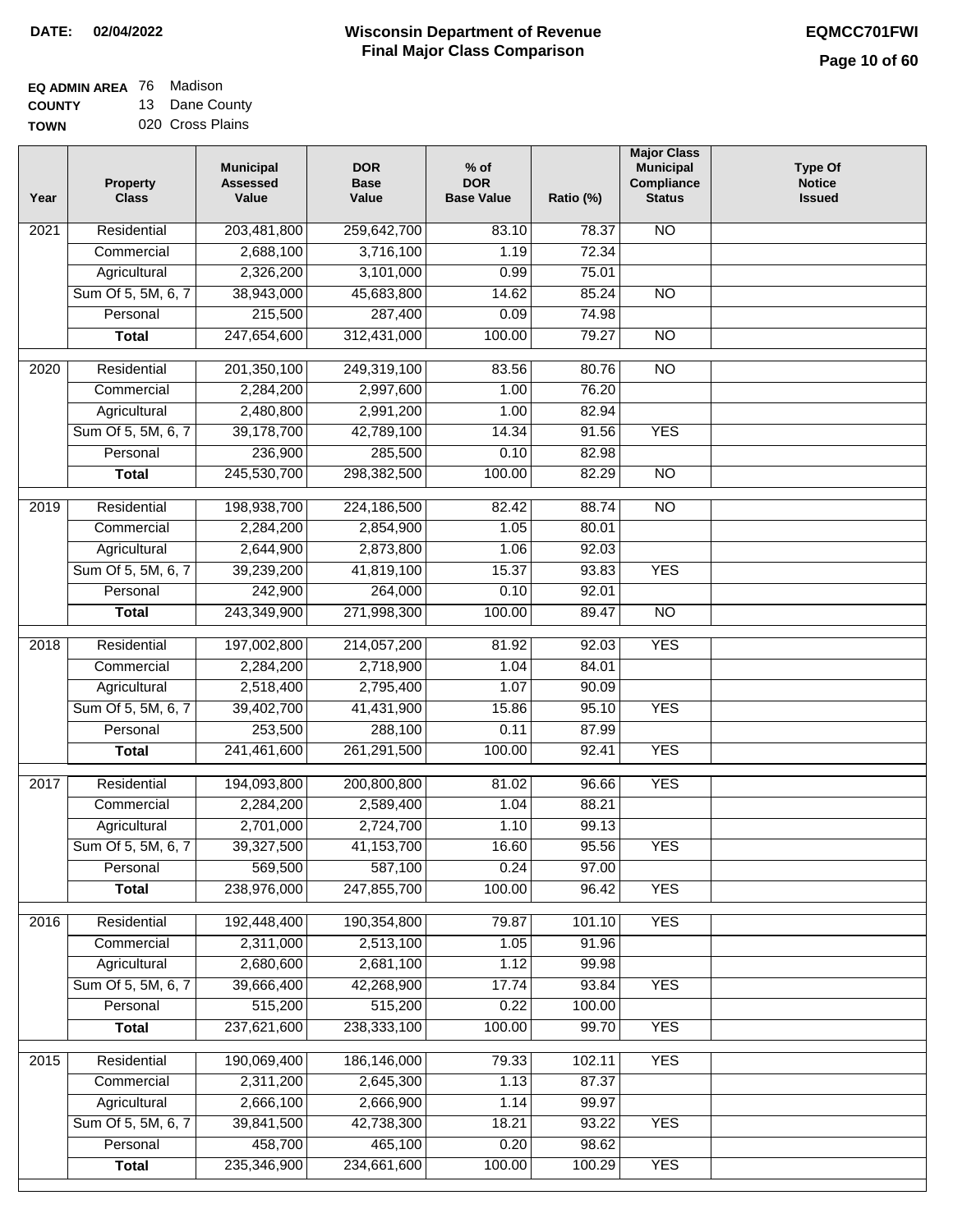#### **Wisconsin Department of Revenue Final Major Class Comparison DATE: 02/04/2022 EQMCC701FWI**

# **EQ ADMIN AREA** 76 Madison

**COUNTY TOWN** 13 Dane County 022 Dane

| Year             | <b>Property</b><br><b>Class</b> | <b>Municipal</b><br><b>Assessed</b><br>Value | <b>DOR</b><br><b>Base</b><br>Value | $%$ of<br><b>DOR</b><br><b>Base Value</b> | Ratio (%) | <b>Major Class</b><br><b>Municipal</b><br>Compliance<br><b>Status</b> | <b>Type Of</b><br><b>Notice</b><br><b>Issued</b> |
|------------------|---------------------------------|----------------------------------------------|------------------------------------|-------------------------------------------|-----------|-----------------------------------------------------------------------|--------------------------------------------------|
| 2021             | Residential                     | 99,286,000                                   | 98,726,900                         | 64.02                                     | 100.57    | <b>YES</b>                                                            |                                                  |
|                  | Commercial                      | 1,471,900                                    | 1,519,300                          | 0.99                                      | 96.88     |                                                                       |                                                  |
|                  | Agricultural                    | 4,043,700                                    | 4,041,700                          | 2.62                                      | 100.05    |                                                                       |                                                  |
|                  | Sum Of 5, 5M, 6, 7              | 52,017,000                                   | 49,866,200                         | 32.34                                     | 104.31    | <b>YES</b>                                                            |                                                  |
|                  | Personal                        | 61,000                                       | 61,000                             | 0.04                                      | 100.00    |                                                                       |                                                  |
|                  | <b>Total</b>                    | 156,879,600                                  | 154,215,100                        | 100.00                                    | 101.73    | <b>YES</b>                                                            |                                                  |
| $\frac{1}{2020}$ | Residential                     | 71,281,100                                   | 92,233,900                         | 64.89                                     | 77.28     | $\overline{NO}$                                                       |                                                  |
|                  | Commercial                      | 1,116,300                                    | 1,433,300                          | 1.01                                      | 77.88     |                                                                       |                                                  |
|                  | Agricultural                    | 3,408,900                                    | 3,869,600                          | 2.72                                      | 88.09     |                                                                       |                                                  |
|                  | Sum Of 5, 5M, 6, 7              | 44,567,300                                   | 44,562,700                         | 31.35                                     | 100.01    | <b>YES</b>                                                            |                                                  |
|                  | Personal                        | 39,600                                       | 45,000                             | 0.03                                      | 88.00     |                                                                       |                                                  |
|                  | <b>Total</b>                    | 120,413,200                                  | 142, 144, 500                      | 100.00                                    | 84.71     | $\overline{NO}$                                                       |                                                  |
|                  |                                 |                                              |                                    |                                           |           |                                                                       |                                                  |
| $\frac{1}{2019}$ | Residential                     | 70,673,400                                   | 85,555,700                         | 63.87                                     | 82.61     | $\overline{NO}$                                                       |                                                  |
|                  | Commercial                      | 1,116,300                                    | 1,391,500                          | 1.04                                      | 80.22     |                                                                       |                                                  |
|                  | Agricultural                    | 3,498,000                                    | 3,721,000                          | 2.78                                      | 94.01     |                                                                       |                                                  |
|                  | Sum Of 5, 5M, 6, 7              | 44,081,200                                   | 43,232,400                         | 32.28                                     | 101.96    | <b>YES</b>                                                            |                                                  |
|                  | Personal                        | 44,800                                       | 47,700                             | 0.04                                      | 93.92     |                                                                       |                                                  |
|                  | <b>Total</b>                    | 119,413,700                                  | 133,948,300                        | 100.00                                    | 89.15     | $\overline{NO}$                                                       |                                                  |
| 2018             | Residential                     | 69,654,700                                   | 76,801,900                         | 62.92                                     | 90.69     | <b>YES</b>                                                            |                                                  |
|                  | Commercial                      | 1,116,300                                    | 1,338,000                          | 1.10                                      | 83.43     |                                                                       |                                                  |
|                  | Agricultural                    | 3,391,800                                    | 3,611,000                          | 2.96                                      | 93.93     |                                                                       |                                                  |
|                  | Sum Of 5, 5M, 6, 7              | 43,443,300                                   | 40,279,800                         | 33.00                                     | 107.85    | <b>YES</b>                                                            |                                                  |
|                  | Personal                        | 36,000                                       | 38,300                             | 0.03                                      | 93.99     |                                                                       |                                                  |
|                  | <b>Total</b>                    | 117,642,100                                  | 122,069,000                        | 100.00                                    | 96.37     | <b>YES</b>                                                            |                                                  |
| 2017             | Residential                     | 68,548,400                                   | 75,572,500                         | 61.73                                     | 90.71     | <b>YES</b>                                                            |                                                  |
|                  | Commercial                      | 1,116,300                                    | 1,299,000                          | 1.06                                      | 85.94     |                                                                       |                                                  |
|                  | Agricultural                    | 3,303,300                                    | 3,513,000                          | 2.87                                      | 94.03     |                                                                       |                                                  |
|                  | Sum Of 5, 5M, 6, 7              | 43,255,600                                   | 41,783,700                         | 34.13                                     | 103.52    | <b>YES</b>                                                            |                                                  |
|                  | Personal                        | 239,700                                      | 255,000                            | 0.21                                      | 94.00     |                                                                       |                                                  |
|                  | <b>Total</b>                    | 116,463,300                                  | 122,423,200                        | 100.00                                    | 95.13     | <b>YES</b>                                                            |                                                  |
| 2016             | Residential                     | 67,991,400                                   | 74,980,000                         | 62.29                                     | 90.68     | <b>YES</b>                                                            |                                                  |
|                  | Commercial                      | 1,116,300                                    | 1,273,500                          | 1.06                                      | 87.66     |                                                                       |                                                  |
|                  | Agricultural                    | 3,331,400                                    | 3,470,500                          | 2.88                                      | 95.99     |                                                                       |                                                  |
|                  | Sum Of 5, 5M, 6, 7              | 43,496,100                                   | 40,388,000                         | 33.55                                     | 107.70    | <b>YES</b>                                                            |                                                  |
|                  | Personal                        | 242,400                                      | 252,500                            | 0.21                                      | 96.00     |                                                                       |                                                  |
|                  | <b>Total</b>                    | 116,177,600                                  | 120,364,500                        | 100.00                                    | 96.52     | <b>YES</b>                                                            |                                                  |
|                  |                                 |                                              |                                    |                                           |           |                                                                       |                                                  |
| 2015             | Residential                     | 67,514,300                                   | 70,946,400                         | 61.45                                     | 95.16     | <b>YES</b>                                                            |                                                  |
|                  | Commercial                      | 1,116,300                                    | 1,273,500                          | 1.10                                      | 87.66     |                                                                       |                                                  |
|                  | Agricultural                    | 3,293,300                                    | 3,428,200                          | 2.97                                      | 96.06     |                                                                       |                                                  |
|                  | Sum Of 5, 5M, 6, 7              | 41,794,000                                   | 39,560,200                         | 34.27                                     | 105.65    | <b>YES</b>                                                            |                                                  |
|                  | Personal                        | 233,200                                      | 243,000                            | 0.21                                      | 95.97     | <b>YES</b>                                                            |                                                  |
|                  | <b>Total</b>                    | 113,951,100                                  | 115,451,300                        | 100.00                                    | 98.70     |                                                                       |                                                  |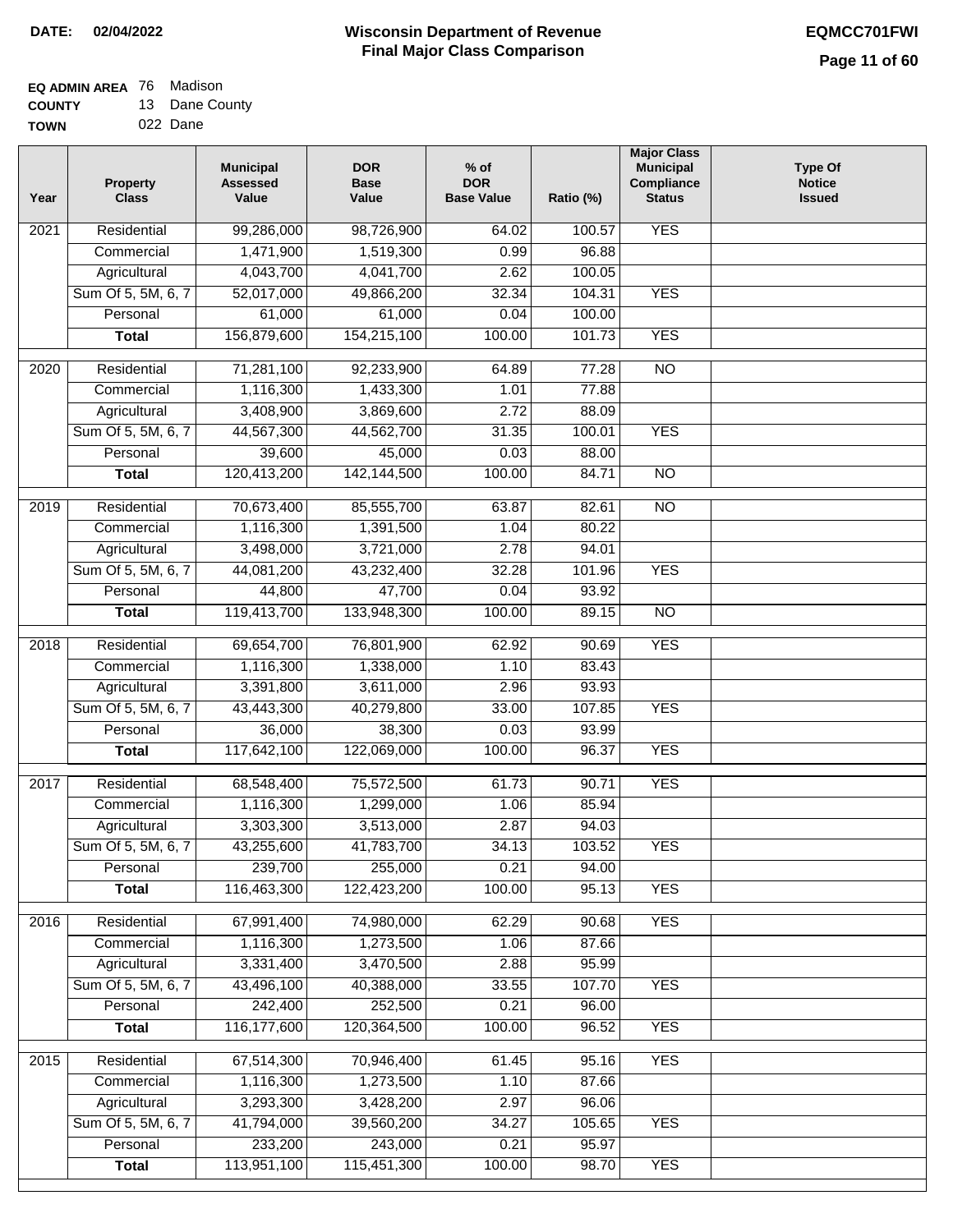# **EQ ADMIN AREA** 76 Madison

**COUNTY TOWN** 13 Dane County 024 Deerfield

| Residential<br>163,028,300<br>192,745,900<br>2021<br>80.80<br>7,599,000<br>8,677,100<br>3.64<br>Commercial<br>Agricultural<br>3,202,300<br>3,301,100<br>1.38<br>Sum Of 5, 5M, 6, 7<br>30,387,500<br>33,519,800<br>14.05<br>283,300<br>314,800<br>Personal<br>0.13<br>204,500,400<br>238,558,700<br>100.00<br><b>Total</b><br>2020<br>Residential<br>159,932,400<br>173,654,500<br>79.97 | 84.58<br>87.58<br>97.01<br>90.66<br>89.99<br>85.72<br>92.10<br>89.93<br>90.89<br>94.28<br>90.99<br>92.41<br>97.65 | <b>NO</b><br><b>YES</b><br>$\overline{NO}$<br><b>YES</b><br><b>YES</b><br><b>YES</b> |  |
|-----------------------------------------------------------------------------------------------------------------------------------------------------------------------------------------------------------------------------------------------------------------------------------------------------------------------------------------------------------------------------------------|-------------------------------------------------------------------------------------------------------------------|--------------------------------------------------------------------------------------|--|
|                                                                                                                                                                                                                                                                                                                                                                                         |                                                                                                                   |                                                                                      |  |
|                                                                                                                                                                                                                                                                                                                                                                                         |                                                                                                                   |                                                                                      |  |
|                                                                                                                                                                                                                                                                                                                                                                                         |                                                                                                                   |                                                                                      |  |
|                                                                                                                                                                                                                                                                                                                                                                                         |                                                                                                                   |                                                                                      |  |
|                                                                                                                                                                                                                                                                                                                                                                                         |                                                                                                                   |                                                                                      |  |
|                                                                                                                                                                                                                                                                                                                                                                                         |                                                                                                                   |                                                                                      |  |
|                                                                                                                                                                                                                                                                                                                                                                                         |                                                                                                                   |                                                                                      |  |
| 3,463,100<br>3,850,700<br>Commercial<br>1.77                                                                                                                                                                                                                                                                                                                                            |                                                                                                                   |                                                                                      |  |
| 2,886,200<br>3,175,600<br>1.46<br>Agricultural                                                                                                                                                                                                                                                                                                                                          |                                                                                                                   |                                                                                      |  |
| Sum Of 5, 5M, 6, 7<br>34,216,500<br>36,291,900<br>16.71                                                                                                                                                                                                                                                                                                                                 |                                                                                                                   |                                                                                      |  |
| 159,500<br>175,300<br>Personal<br>0.08                                                                                                                                                                                                                                                                                                                                                  |                                                                                                                   |                                                                                      |  |
| 200,657,700<br>217,148,000<br>100.00<br><b>Total</b>                                                                                                                                                                                                                                                                                                                                    |                                                                                                                   |                                                                                      |  |
| Residential<br>156,582,500<br>160,350,600<br>79.09<br>2019                                                                                                                                                                                                                                                                                                                              |                                                                                                                   | <b>YES</b>                                                                           |  |
| 3,433,100<br>3,667,300<br>Commercial<br>1.81                                                                                                                                                                                                                                                                                                                                            | 93.61                                                                                                             |                                                                                      |  |
| 3,057,400<br>3,056,100<br>1.51<br>Agricultural                                                                                                                                                                                                                                                                                                                                          | 100.04                                                                                                            |                                                                                      |  |
| Sum Of 5, 5M, 6, 7<br>34,275,200<br>35,501,300<br>17.51                                                                                                                                                                                                                                                                                                                                 | 96.55                                                                                                             | <b>YES</b>                                                                           |  |
| 178,400<br>178,400<br>Personal<br>0.09                                                                                                                                                                                                                                                                                                                                                  | 100.00                                                                                                            |                                                                                      |  |
| 197,526,600<br>202,753,700<br>100.00<br><b>Total</b>                                                                                                                                                                                                                                                                                                                                    | 97.42                                                                                                             | <b>YES</b>                                                                           |  |
|                                                                                                                                                                                                                                                                                                                                                                                         |                                                                                                                   |                                                                                      |  |
| Residential<br>154,871,600<br>155,324,100<br>79.14<br>2018                                                                                                                                                                                                                                                                                                                              | 99.71                                                                                                             | <b>YES</b>                                                                           |  |
| Commercial<br>3,463,100<br>3,595,400<br>1.83                                                                                                                                                                                                                                                                                                                                            | 96.32                                                                                                             |                                                                                      |  |
| 2,976,100<br>2,971,700<br>Agricultural<br>1.51                                                                                                                                                                                                                                                                                                                                          | 100.15                                                                                                            |                                                                                      |  |
| Sum Of 5, 5M, 6, 7<br>34,259,500<br>34,191,500<br>17.42                                                                                                                                                                                                                                                                                                                                 | 100.20                                                                                                            | <b>YES</b>                                                                           |  |
| Personal<br>187,000<br>187,000<br>0.10                                                                                                                                                                                                                                                                                                                                                  | 100.00                                                                                                            |                                                                                      |  |
| 195,757,300<br>196,269,700<br>100.00<br><b>Total</b>                                                                                                                                                                                                                                                                                                                                    | 99.74                                                                                                             | <b>YES</b>                                                                           |  |
| Residential<br>134,277,300<br>149,552,800<br>78.38<br>2017                                                                                                                                                                                                                                                                                                                              | 89.79                                                                                                             | <b>NO</b>                                                                            |  |
| Commercial<br>3,356,100<br>3,400,400<br>1.78                                                                                                                                                                                                                                                                                                                                            | 98.70                                                                                                             |                                                                                      |  |
| 2,663,300<br>2,958,000<br>1.55<br>Agricultural                                                                                                                                                                                                                                                                                                                                          | 90.04                                                                                                             |                                                                                      |  |
| Sum Of 5, 5M, 6, 7<br>30,023,500<br>34,495,600<br>18.08                                                                                                                                                                                                                                                                                                                                 | 87.04                                                                                                             | N <sub>O</sub>                                                                       |  |
| 347,700<br>0.20<br>386,300<br>Personal                                                                                                                                                                                                                                                                                                                                                  | 90.01                                                                                                             |                                                                                      |  |
| 170,667,900<br>190,793,100<br>100.00<br><b>Total</b>                                                                                                                                                                                                                                                                                                                                    | 89.45                                                                                                             | <b>NO</b>                                                                            |  |
| 2016<br>Residential<br>131,966,500<br>139,776,300<br>77.30                                                                                                                                                                                                                                                                                                                              | 94.41                                                                                                             | <b>YES</b>                                                                           |  |
| Commercial<br>3,332,500<br>3,307,200<br>1.83                                                                                                                                                                                                                                                                                                                                            | 100.76                                                                                                            |                                                                                      |  |
| 2,816,800<br>2,902,700<br>Agricultural<br>1.61                                                                                                                                                                                                                                                                                                                                          | 97.04                                                                                                             |                                                                                      |  |
| Sum Of 5, 5M, 6, 7<br>34,467,000<br>30,303,300<br>19.06                                                                                                                                                                                                                                                                                                                                 | 87.92                                                                                                             | $\overline{NO}$                                                                      |  |
| 359,200<br>372,700<br>Personal<br>0.21                                                                                                                                                                                                                                                                                                                                                  | 96.38                                                                                                             |                                                                                      |  |
| 168,778,300<br>180,825,900<br>100.00<br><b>Total</b>                                                                                                                                                                                                                                                                                                                                    | 93.34                                                                                                             | $\overline{NO}$                                                                      |  |
| Residential<br>131,069,600<br>135,102,600<br>77.47<br>2015                                                                                                                                                                                                                                                                                                                              | 97.01                                                                                                             | <b>YES</b>                                                                           |  |
| 3,332,500<br>3,274,500<br>Commercial<br>1.88                                                                                                                                                                                                                                                                                                                                            | 101.77                                                                                                            |                                                                                      |  |
| 2,809,900<br>2,879,700<br>Agricultural<br>1.65                                                                                                                                                                                                                                                                                                                                          | 97.58                                                                                                             |                                                                                      |  |
| Sum Of 5, 5M, 6, 7<br>32,771,400<br>30,509,800<br>18.79                                                                                                                                                                                                                                                                                                                                 | 93.10                                                                                                             | <b>YES</b>                                                                           |  |
| 363,500<br>373,200<br>0.21<br>Personal                                                                                                                                                                                                                                                                                                                                                  | 97.40                                                                                                             |                                                                                      |  |
| 168,085,300<br>174,401,400<br>100.00<br><b>Total</b>                                                                                                                                                                                                                                                                                                                                    | 96.38                                                                                                             | <b>YES</b>                                                                           |  |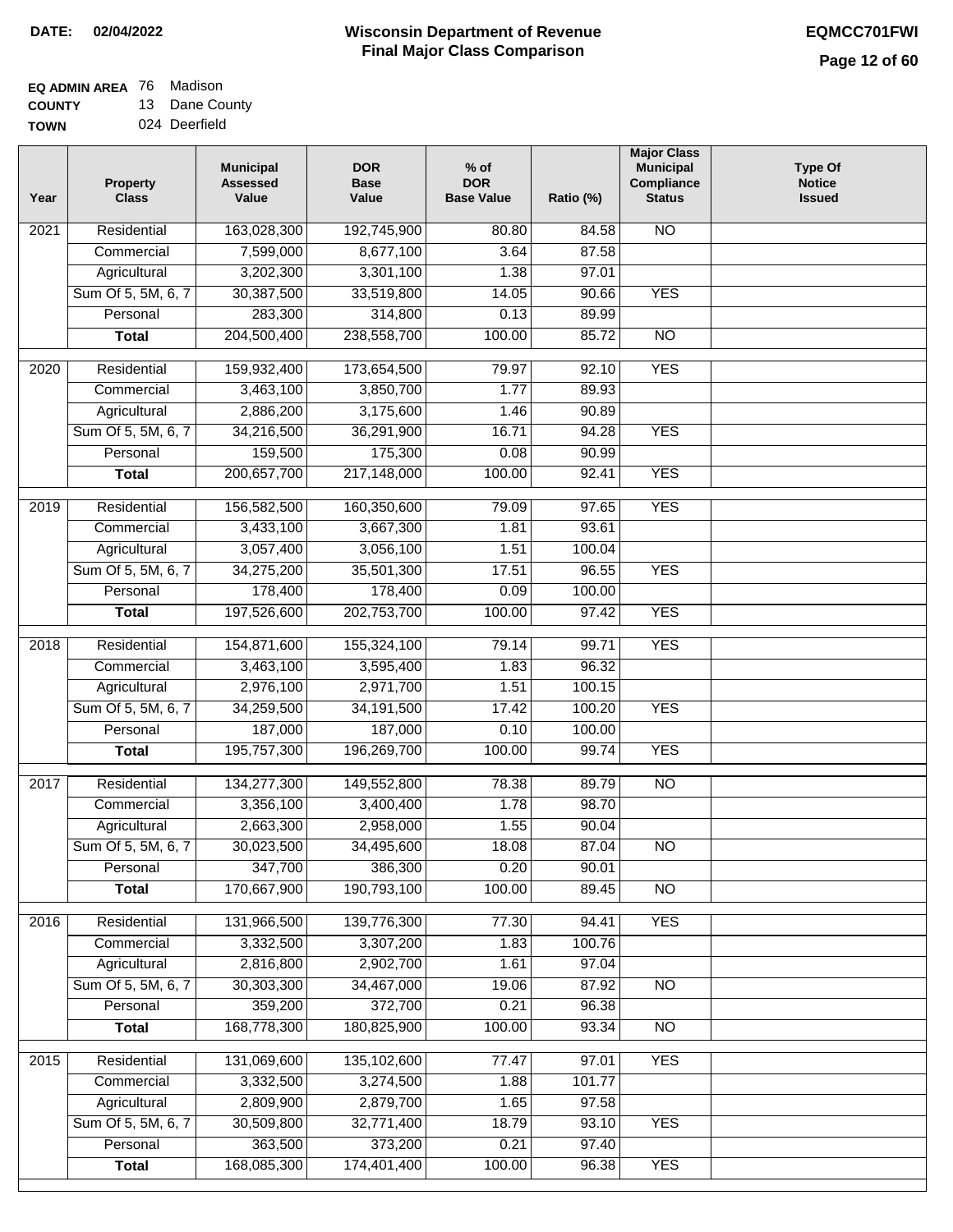# **EQ ADMIN AREA** 76 Madison

**COUNTY TOWN** 13 Dane County 026 Dunkirk

| Year | <b>Property</b><br><b>Class</b> | <b>Municipal</b><br><b>Assessed</b><br>Value | <b>DOR</b><br><b>Base</b><br>Value | $%$ of<br><b>DOR</b><br><b>Base Value</b> | Ratio (%) | <b>Major Class</b><br><b>Municipal</b><br>Compliance<br><b>Status</b> | <b>Type Of</b><br><b>Notice</b><br><b>Issued</b> |
|------|---------------------------------|----------------------------------------------|------------------------------------|-------------------------------------------|-----------|-----------------------------------------------------------------------|--------------------------------------------------|
| 2021 | Residential                     | 169,443,500                                  | 212,079,100                        | 85.53                                     | 79.90     | $\overline{NO}$                                                       |                                                  |
|      | Commercial                      | 4,369,800                                    | 5,040,900                          | 2.03                                      | 86.69     |                                                                       |                                                  |
|      | Agricultural                    | 3,888,900                                    | 4,628,400                          | 1.87                                      | 84.02     |                                                                       |                                                  |
|      | Sum Of 5, 5M, 6, 7              | 25,827,400                                   | 25,964,100                         | 10.47                                     | 99.47     | <b>YES</b>                                                            |                                                  |
|      | Personal                        | 199,600                                      | 237,600                            | 0.10                                      | 84.01     |                                                                       |                                                  |
|      | <b>Total</b>                    | 203,729,200                                  | 247,950,100                        | 100.00                                    | 82.17     | $\overline{NO}$                                                       |                                                  |
| 2020 | Residential                     | 168,626,300                                  | 192,009,600                        | 85.29                                     | 87.82     | $\overline{NO}$                                                       |                                                  |
|      | Commercial                      | 4,264,100                                    | 4,636,800                          | 2.06                                      | 91.96     |                                                                       |                                                  |
|      | Agricultural                    | 3,925,200                                    | 4,457,300                          | 1.98                                      | 88.06     |                                                                       |                                                  |
|      | Sum Of 5, 5M, 6, 7              | 24,873,600                                   | 23,770,900                         | 10.56                                     | 104.64    | <b>YES</b>                                                            |                                                  |
|      | Personal                        | 225,000                                      | 255,600                            | 0.11                                      | 88.03     |                                                                       |                                                  |
|      | <b>Total</b>                    | 201,914,200                                  | 225,130,200                        | 100.00                                    | 89.69     | $\overline{NO}$                                                       |                                                  |
|      |                                 |                                              |                                    |                                           |           |                                                                       |                                                  |
| 2019 | Residential                     | 168,136,200                                  | 185,861,900                        | 85.31                                     | 90.46     | <b>YES</b>                                                            |                                                  |
|      | Commercial                      | 4,269,400                                    | 4,466,500                          | 2.05                                      | 95.59     |                                                                       |                                                  |
|      | Agricultural                    | 3,857,500                                    | 4,286,300                          | 1.97                                      | 90.00     |                                                                       |                                                  |
|      | Sum Of 5, 5M, 6, 7              | 24,706,200                                   | 23,052,300                         | 10.58                                     | 107.17    | <b>YES</b>                                                            |                                                  |
|      | Personal                        | 172,000                                      | 191,100                            | 0.09                                      | 90.01     |                                                                       |                                                  |
|      | <b>Total</b>                    | 201, 141, 300                                | 217,858,100                        | 100.00                                    | 92.33     | <b>YES</b>                                                            |                                                  |
| 2018 | Residential                     | 167,786,700                                  | 181,973,900                        | 85.63                                     | 92.20     | <b>YES</b>                                                            |                                                  |
|      | Commercial                      | 4,197,000                                    | 4,378,900                          | 2.06                                      | 95.85     |                                                                       |                                                  |
|      | Agricultural                    | 3,919,000                                    | 4,168,600                          | 1.96                                      | 94.01     |                                                                       |                                                  |
|      | Sum Of 5, 5M, 6, 7              | 24,302,000                                   | 21,765,800                         | 10.24                                     | 111.65    | <b>NO</b>                                                             |                                                  |
|      | Personal                        | 208,400                                      | 221,700                            | 0.10                                      | 94.00     |                                                                       |                                                  |
|      | <b>Total</b>                    | 200,413,100                                  | 212,508,900                        | 100.00                                    | 94.31     | <b>NO</b>                                                             |                                                  |
| 2017 | Residential                     | 166,247,100                                  | 167,116,400                        | 84.35                                     | 99.48     | <b>YES</b>                                                            |                                                  |
|      | Commercial                      | 4,077,500                                    | 4,199,600                          | 2.12                                      | 97.09     |                                                                       |                                                  |
|      | Agricultural                    | 3,986,300                                    | 4,067,200                          | 2.05                                      | 98.01     |                                                                       |                                                  |
|      | Sum Of 5, 5M, 6, 7              | 24,684,200                                   | 22,447,500                         | 11.33                                     | 109.96    | <b>YES</b>                                                            |                                                  |
|      | Personal                        | 292,200                                      | 298,200                            | 0.15                                      | 97.99     |                                                                       |                                                  |
|      | <b>Total</b>                    | 199,287,300                                  | 198,128,900                        | 100.00                                    | 100.58    | <b>YES</b>                                                            |                                                  |
| 2016 | Residential                     | 164,879,500                                  | 159,292,400                        | 83.74                                     | 103.51    | <b>YES</b>                                                            |                                                  |
|      | Commercial                      | 3,976,600                                    | 4,017,400                          | 2.11                                      | 98.98     |                                                                       |                                                  |
|      | Agricultural                    | 4,095,100                                    | 4,014,700                          | 2.11                                      | 102.00    |                                                                       |                                                  |
|      | Sum Of 5, 5M, 6, 7              | 24,698,100                                   | 22,721,000                         | 11.94                                     | 108.70    | <b>YES</b>                                                            |                                                  |
|      | Personal                        | 184,300                                      | 180,700                            | 0.09                                      | 101.99    |                                                                       |                                                  |
|      | <b>Total</b>                    | 197,833,600                                  | 190,226,200                        | 100.00                                    | 104.00    | <b>YES</b>                                                            |                                                  |
|      |                                 |                                              |                                    |                                           |           |                                                                       |                                                  |
| 2015 | Residential                     | 163,490,600                                  | 154,750,400                        | 83.19                                     | 105.65    | <b>YES</b>                                                            |                                                  |
|      | Commercial                      | 3,979,900                                    | 3,980,200                          | 2.14                                      | 99.99     |                                                                       |                                                  |
|      | Agricultural                    | 4,165,400                                    | 3,961,200                          | 2.13                                      | 105.16    |                                                                       |                                                  |
|      | Sum Of 5, 5M, 6, 7              | 25,039,400                                   | 23,043,500                         | 12.39                                     | 108.66    | <b>YES</b>                                                            |                                                  |
|      | Personal                        | 292,600                                      | 278,700                            | 0.15                                      | 104.99    |                                                                       |                                                  |
|      | <b>Total</b>                    | 196,967,900                                  | 186,014,000                        | 100.00                                    | 105.89    | <b>YES</b>                                                            |                                                  |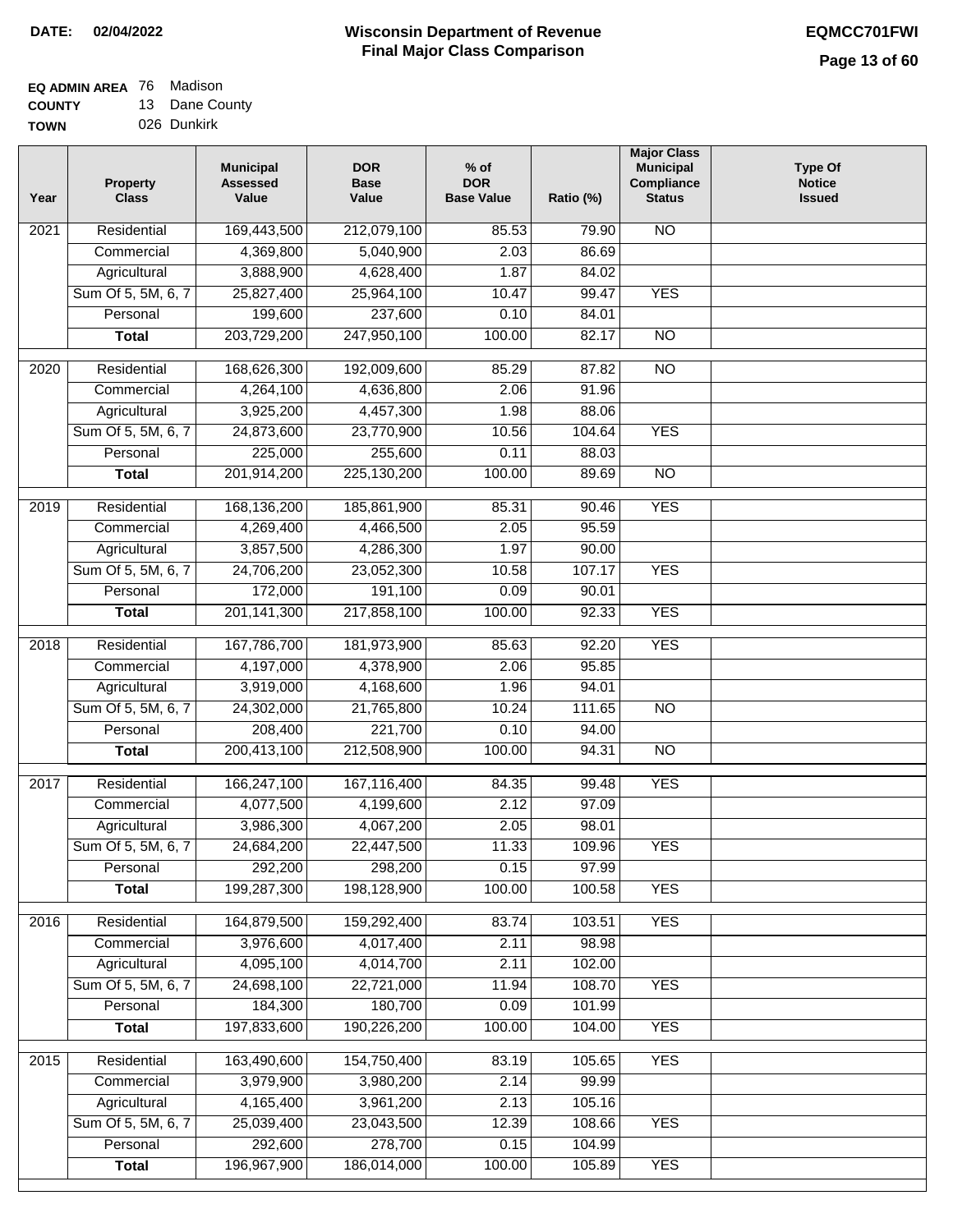#### **EQ ADMIN AREA** 76 Madison **COUNTY** 13 Dane County

| <b>UUUILI</b> | . | Puno Oou |
|---------------|---|----------|
| <b>TOWN</b>   |   | 028 Dunn |

| Year | <b>Property</b><br><b>Class</b> | <b>Municipal</b><br><b>Assessed</b><br>Value | <b>DOR</b><br><b>Base</b><br>Value | $%$ of<br><b>DOR</b><br><b>Base Value</b> | Ratio (%) | <b>Major Class</b><br><b>Municipal</b><br>Compliance<br><b>Status</b> | <b>Type Of</b><br><b>Notice</b><br><b>Issued</b> |
|------|---------------------------------|----------------------------------------------|------------------------------------|-------------------------------------------|-----------|-----------------------------------------------------------------------|--------------------------------------------------|
| 2021 | Residential                     | 903,818,100                                  | 880,295,300                        | 95.56                                     | 102.67    | <b>YES</b>                                                            |                                                  |
|      | Commercial                      | 22,036,100                                   | 19,528,800                         | 2.12                                      | 112.84    |                                                                       |                                                  |
|      | Agricultural                    | 2,189,400                                    | 2,190,600                          | 0.24                                      | 99.95     |                                                                       |                                                  |
|      | Sum Of 5, 5M, 6, 7              | 23,001,800                                   | 18,821,200                         | 2.04                                      | 122.21    |                                                                       |                                                  |
|      | Personal                        | 392,900                                      | 392,900                            | 0.04                                      | 100.00    |                                                                       |                                                  |
|      | <b>Total</b>                    | 951,438,300                                  | 921,228,800                        | 100.00                                    | 103.28    | <b>YES</b>                                                            |                                                  |
| 2020 | Residential                     | 629,467,600                                  | 819,851,700                        | 95.59                                     | 76.78     | $\overline{NO}$                                                       |                                                  |
|      | Commercial                      | 12,666,100                                   | 13,605,600                         | 1.59                                      | 93.09     |                                                                       |                                                  |
|      | Agricultural                    | 1,494,300                                    | 1,995,500                          | 0.23                                      | 74.88     |                                                                       |                                                  |
|      | Sum Of 5, 5M, 6, 7              | 19,373,900                                   | 21,757,100                         | 2.54                                      | 89.05     |                                                                       |                                                  |
|      | Personal                        | 341,200                                      | 454,900                            | 0.05                                      | 75.01     |                                                                       |                                                  |
|      | <b>Total</b>                    | 663,343,100                                  | 857,664,800                        | 100.00                                    | 77.34     | $\overline{NO}$                                                       | 2nd Notice of Non-Compliance                     |
| 2019 | Residential                     | 625,194,100                                  | 797,899,300                        | 95.64                                     | 78.36     | $\overline{10}$                                                       |                                                  |
|      | Commercial                      | 12,578,700                                   | 13,403,200                         | 1.61                                      | 93.85     |                                                                       |                                                  |
|      | Agricultural                    | 1,606,000                                    | 1,931,800                          | 0.23                                      | 83.13     |                                                                       |                                                  |
|      | Sum Of 5, 5M, 6, 7              | 18,659,400                                   | 20,543,100                         | 2.46                                      | 90.83     |                                                                       |                                                  |
|      | Personal                        | 422,000                                      | 508,500                            | 0.06                                      | 82.99     |                                                                       |                                                  |
|      | <b>Total</b>                    | 658,460,200                                  | 834,285,900                        | 100.00                                    | 78.93     | <b>NO</b>                                                             | 1st Notice of Non-Compliance                     |
|      |                                 |                                              |                                    |                                           |           |                                                                       |                                                  |
| 2018 | Residential                     | 621,652,100                                  | 728,111,800                        | 95.41                                     | 85.38     | $\overline{3}$                                                        |                                                  |
|      | Commercial                      | 12,126,700                                   | 13,151,400                         | 1.72                                      | 92.21     |                                                                       |                                                  |
|      | Agricultural                    | 1,658,300                                    | 1,882,900                          | 0.25                                      | 88.07     |                                                                       |                                                  |
|      | Sum Of 5, 5M, 6, 7              | 18,633,400                                   | 19,549,600                         | 2.56                                      | 95.31     |                                                                       |                                                  |
|      | Personal                        | 356,200                                      | 404,700                            | 0.05                                      | 88.02     |                                                                       |                                                  |
|      | <b>Total</b>                    | 654,426,700                                  | 763,100,400                        | 100.00                                    | 85.76     | <b>NO</b>                                                             |                                                  |
| 2017 | Residential                     | 619,052,000                                  | 703,936,900                        | 95.12                                     | 87.94     | $\overline{N}$                                                        |                                                  |
|      | Commercial                      | 12,126,700                                   | 13,151,400                         | 1.78                                      | 92.21     |                                                                       |                                                  |
|      | Agricultural                    | 1,698,300                                    | 1,844,000                          | 0.25                                      | 92.10     |                                                                       |                                                  |
|      | Sum Of 5, 5M, 6, 7              | 18,622,000                                   | 19,728,700                         | 2.67                                      | 94.39     |                                                                       |                                                  |
|      | Personal                        | 1,310,600                                    | 1,424,600                          | 0.19                                      | 92.00     |                                                                       |                                                  |
|      | <b>Total</b>                    | 652,809,600                                  | 740,085,600                        | 100.00                                    | 88.21     | $\overline{3}$                                                        |                                                  |
| 2016 | Residential                     | 615,180,900                                  | 692,389,000                        | 95.08                                     | 88.85     | N <sub>O</sub>                                                        |                                                  |
|      | Commercial                      | 12,118,000                                   | 12,883,200                         | 1.77                                      | 94.06     |                                                                       |                                                  |
|      | Agricultural                    | 1,685,500                                    | 1,829,800                          | 0.25                                      | 92.11     |                                                                       |                                                  |
|      | Sum Of 5, 5M, 6, 7              | 18,478,400                                   | 19,659,200                         | 2.70                                      | 93.99     |                                                                       |                                                  |
|      | Personal                        | 1,319,800                                    | 1,434,600                          | 0.20                                      | 92.00     |                                                                       |                                                  |
|      | <b>Total</b>                    | 648,782,600                                  | 728,195,800                        | 100.00                                    | 89.09     | $\overline{NO}$                                                       |                                                  |
| 2015 | Residential                     | 613,491,600                                  | 655,948,300                        | 94.97                                     | 93.53     | <b>YES</b>                                                            |                                                  |
|      | Commercial                      | 11,913,300                                   | 12,172,200                         | 1.76                                      | 97.87     |                                                                       |                                                  |
|      | Agricultural                    | 1,815,500                                    | 1,812,900                          | 0.26                                      | 100.14    |                                                                       |                                                  |
|      | Sum Of 5, 5M, 6, 7              | 18,284,600                                   | 19,473,200                         | 2.82                                      | 93.90     |                                                                       |                                                  |
|      | Personal                        | 1,250,700                                    | 1,250,700                          | 0.18                                      | 100.00    |                                                                       |                                                  |
|      | <b>Total</b>                    | 646,755,700                                  | 690,657,300                        | 100.00                                    | 93.64     | <b>YES</b>                                                            |                                                  |
|      |                                 |                                              |                                    |                                           |           |                                                                       |                                                  |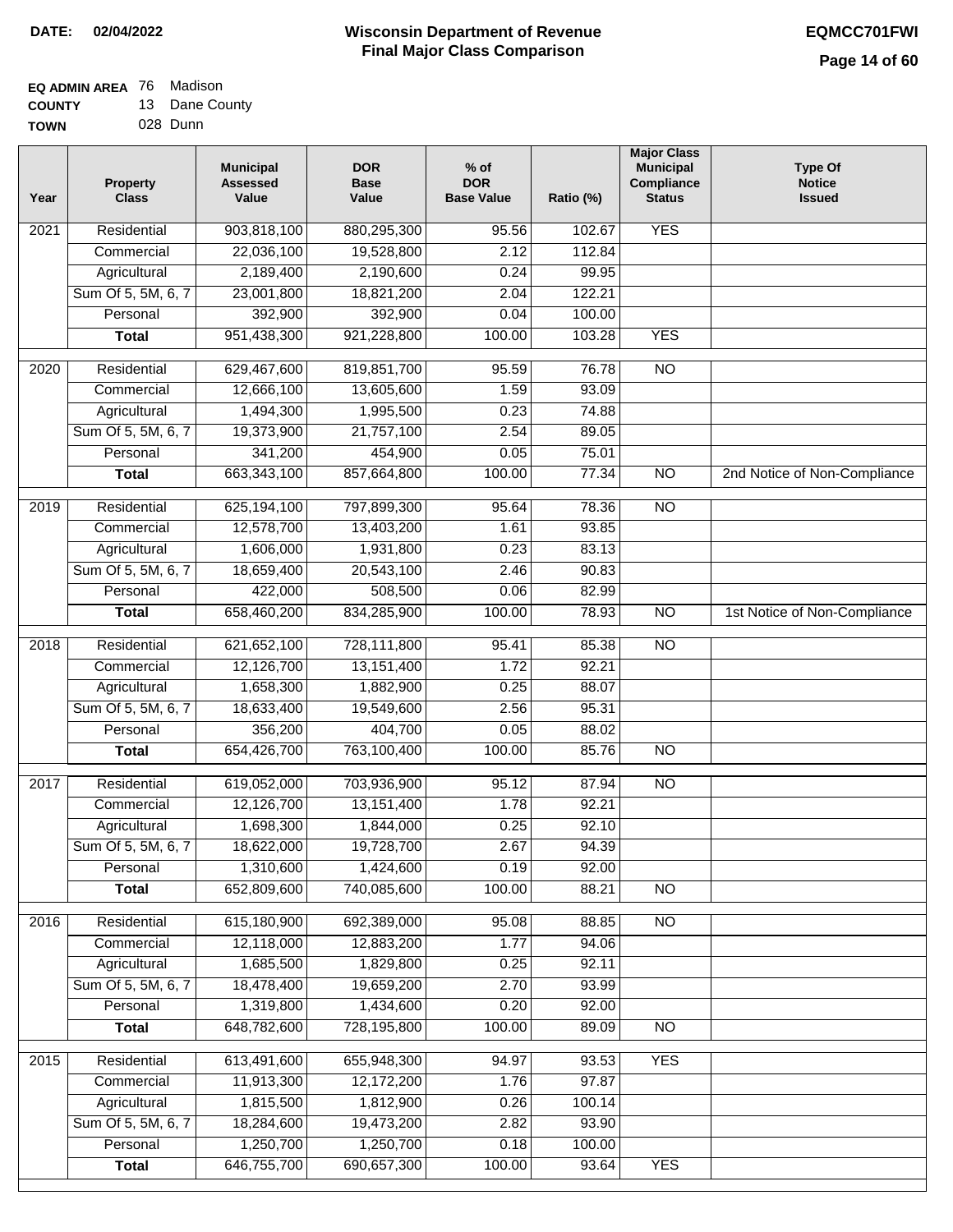#### **EQ ADMIN AREA** 76 Madison **COUNTY** 13 Dane County

**TOWN** 032 Madison

| Year              | <b>Property</b><br><b>Class</b> | <b>Municipal</b><br><b>Assessed</b><br>Value | <b>DOR</b><br><b>Base</b><br>Value | $%$ of<br><b>DOR</b><br><b>Base Value</b> | Ratio (%) | <b>Major Class</b><br><b>Municipal</b><br>Compliance<br><b>Status</b> | <b>Type Of</b><br><b>Notice</b><br><b>Issued</b> |
|-------------------|---------------------------------|----------------------------------------------|------------------------------------|-------------------------------------------|-----------|-----------------------------------------------------------------------|--------------------------------------------------|
| 2021              | Residential                     | 193,339,300                                  | 199,329,000                        | 38.45                                     | 97.00     | <b>YES</b>                                                            |                                                  |
|                   | Commercial                      | 256,669,600                                  | 304,217,000                        | 58.69                                     | 84.37     | $\overline{NO}$                                                       |                                                  |
|                   | Agricultural                    | 0                                            | 0                                  | 0.00                                      | 0.00      |                                                                       |                                                  |
|                   | Sum Of 5, 5M, 6, 7              | $\Omega$                                     | $\Omega$                           | 0.00                                      | 0.00      |                                                                       |                                                  |
|                   | Personal                        | 14,839,200                                   | 14,839,200                         | 2.86                                      | 100.00    |                                                                       |                                                  |
|                   | <b>Total</b>                    | 464,848,100                                  | 518,385,200                        | 100.00                                    | 89.67     | $\overline{NO}$                                                       |                                                  |
| $\overline{2020}$ | Residential                     | 181,306,400                                  | 184,263,900                        | 37.33                                     | 98.39     | <b>YES</b>                                                            |                                                  |
|                   | Commercial                      | 252,515,200                                  | 294,015,000                        | 59.57                                     | 85.89     | $\overline{NO}$                                                       |                                                  |
|                   | Agricultural                    | 0                                            | 0                                  | 0.00                                      | 0.00      |                                                                       |                                                  |
|                   | Sum Of 5, 5M, 6, 7              | $\Omega$                                     | $\Omega$                           | 0.00                                      | 0.00      |                                                                       |                                                  |
|                   | Personal                        | 15,291,900                                   | 15,291,900                         | 3.10                                      | 100.00    |                                                                       |                                                  |
|                   | <b>Total</b>                    | 449,113,500                                  | 493,570,800                        | 100.00                                    | 90.99     | $\overline{NO}$                                                       |                                                  |
| 2019              | Residential                     | 170,182,700                                  | 171,809,200                        | 37.19                                     | 99.05     | <b>YES</b>                                                            |                                                  |
|                   | Commercial                      | 250,032,200                                  | 276,270,800                        | 59.79                                     | 90.50     | <b>YES</b>                                                            |                                                  |
|                   | Agricultural                    | 0                                            | 0                                  | 0.00                                      | 0.00      |                                                                       |                                                  |
|                   | Sum Of 5, 5M, 6, 7              | 0                                            | $\Omega$                           | 0.00                                      | 0.00      |                                                                       |                                                  |
|                   | Personal                        | 13,950,200                                   | 13,950,200                         | 3.02                                      | 100.00    |                                                                       |                                                  |
|                   | <b>Total</b>                    | 434, 165, 100                                | 462,030,200                        | 100.00                                    | 93.97     | <b>YES</b>                                                            |                                                  |
|                   |                                 |                                              |                                    |                                           |           |                                                                       |                                                  |
| 2018              | Residential                     | 155,292,650                                  | 160,183,100                        | 36.26                                     | 96.95     | <b>YES</b>                                                            |                                                  |
|                   | Commercial                      | 247,599,200                                  | 263,509,200                        | 59.65                                     | 93.96     | <b>YES</b>                                                            |                                                  |
|                   | Agricultural                    | 0                                            | 0                                  | 0.00                                      | 0.00      |                                                                       |                                                  |
|                   | Sum Of 5, 5M, 6, 7              | $\Omega$                                     | 0                                  | 0.00                                      | 0.00      |                                                                       |                                                  |
|                   | Personal                        | 18,098,000                                   | 18,098,000                         | 4.10                                      | 100.00    |                                                                       |                                                  |
|                   | <b>Total</b>                    | 420,989,850                                  | 441,790,300                        | 100.00                                    | 95.29     | <b>YES</b>                                                            |                                                  |
| 2017              | Residential                     | 145,216,900                                  | 148,260,400                        | 34.08                                     | 97.95     | <b>YES</b>                                                            |                                                  |
|                   | Commercial                      | 246, 154, 800                                | 262,721,100                        | 60.39                                     | 93.69     | <b>YES</b>                                                            |                                                  |
|                   | Agricultural                    | 0                                            | 0                                  | 0.00                                      | 0.00      |                                                                       |                                                  |
|                   | Sum Of 5, 5M, 6, 7              |                                              | 0                                  | 0.00                                      | 0.00      |                                                                       |                                                  |
|                   | Personal                        | 24,080,600                                   | 24,080,600                         | 5.53                                      | 100.00    |                                                                       |                                                  |
|                   | <b>Total</b>                    | 415,452,300                                  | 435,062,100                        | 100.00                                    | 95.49     | <b>YES</b>                                                            |                                                  |
| 2016              | Residential                     | 137,254,800                                  | 139,895,800                        | 33.65                                     | 98.11     | <b>YES</b>                                                            |                                                  |
|                   | Commercial                      | 234,565,300                                  | 251,217,900                        | 60.43                                     | 93.37     | <b>YES</b>                                                            |                                                  |
|                   | Agricultural                    | 0                                            | 0                                  | 0.00                                      | 0.00      |                                                                       |                                                  |
|                   | Sum Of 5, 5M, 6, 7              | $\Omega$                                     | $\Omega$                           | 0.00                                      | 0.00      |                                                                       |                                                  |
|                   | Personal                        | 24,610,600                                   | 24,610,600                         | 5.92                                      | 100.00    |                                                                       |                                                  |
|                   | <b>Total</b>                    | 396,430,700                                  | 415,724,300                        | 100.00                                    | 95.36     | <b>YES</b>                                                            |                                                  |
| 2015              | Residential                     | 132,947,100                                  | 136,814,200                        | 33.48                                     | 97.17     | <b>YES</b>                                                            |                                                  |
|                   | Commercial                      | 234,947,800                                  | 247,050,700                        | 60.46                                     | 95.10     | <b>YES</b>                                                            |                                                  |
|                   | Agricultural                    | 0                                            | 0                                  | 0.00                                      | 0.00      |                                                                       |                                                  |
|                   | Sum Of 5, 5M, 6, 7              | 0                                            | 0                                  | 0.00                                      | 0.00      |                                                                       |                                                  |
|                   | Personal                        | 24,725,000                                   | 24,725,000                         | 6.05                                      | 100.00    | <b>YES</b>                                                            |                                                  |
|                   | <b>Total</b>                    | 392,619,900                                  | 408,589,900                        | 100.00                                    | 96.09     | <b>YES</b>                                                            |                                                  |
|                   |                                 |                                              |                                    |                                           |           |                                                                       |                                                  |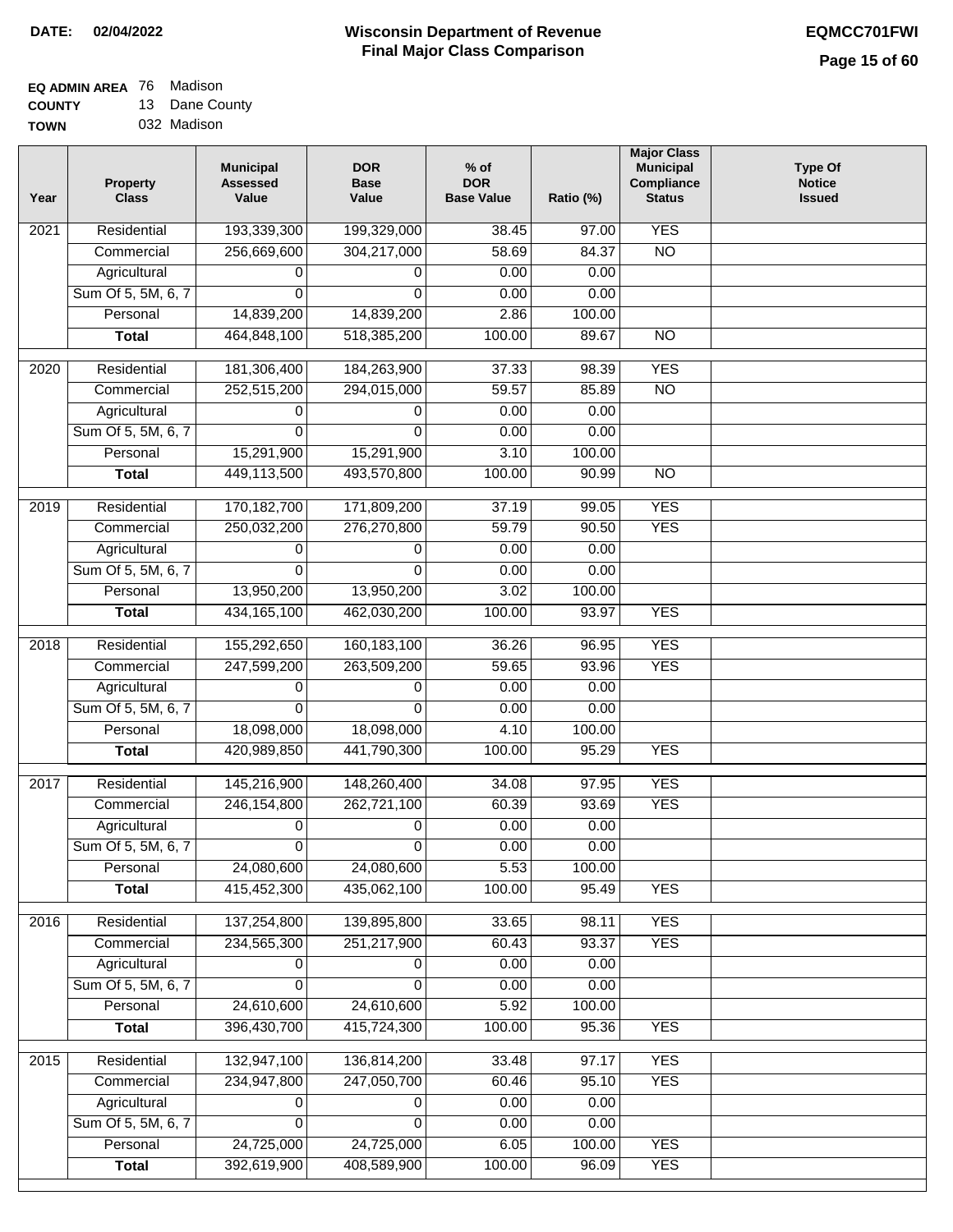## **Wisconsin Department of Revenue DATE: 02/04/2022 EQMCC701FWI Final Major Class Comparison**

| <b>EQ ADMIN AREA</b> 76 Madison |                |
|---------------------------------|----------------|
| <b>COUNTY</b>                   | 13 Dane County |

**TOWN** 034 Mazomanie

| Year              | <b>Property</b><br><b>Class</b> | <b>Municipal</b><br><b>Assessed</b><br>Value | <b>DOR</b><br><b>Base</b><br>Value | $%$ of<br><b>DOR</b><br><b>Base Value</b> | Ratio (%)        | <b>Major Class</b><br><b>Municipal</b><br>Compliance<br><b>Status</b> | <b>Type Of</b><br><b>Notice</b><br><b>Issued</b> |
|-------------------|---------------------------------|----------------------------------------------|------------------------------------|-------------------------------------------|------------------|-----------------------------------------------------------------------|--------------------------------------------------|
| 2021              | Residential                     | 98,605,400                                   | 121,972,600                        | 81.84                                     | 80.84            | <b>NO</b>                                                             |                                                  |
|                   | Commercial                      | 4,241,900                                    | 4,753,300                          | 3.19                                      | 89.24            |                                                                       |                                                  |
|                   | Agricultural                    | 1,279,300                                    | 1,598,500                          | 1.07                                      | 80.03            |                                                                       |                                                  |
|                   | Sum Of 5, 5M, 6, 7              | 19,533,200                                   | 20,394,100                         | 13.68                                     | 95.78            | <b>YES</b>                                                            |                                                  |
|                   | Personal                        | 264,900                                      | 311,700                            | 0.21                                      | 84.99            |                                                                       |                                                  |
|                   | <b>Total</b>                    | 123,924,700                                  | 149,030,200                        | 100.00                                    | 83.15            | $\overline{NO}$                                                       |                                                  |
| 2020              | Residential                     | 97,568,900                                   | 114,905,300                        | 81.40                                     | 84.91            | $\overline{NO}$                                                       |                                                  |
|                   | Commercial                      | 4,204,600                                    | 4,442,900                          | 3.15                                      | 94.64            |                                                                       |                                                  |
|                   | Agricultural                    | 1,375,200                                    | 1,542,900                          | 1.09                                      | 89.13            |                                                                       |                                                  |
|                   | Sum Of 5, 5M, 6, 7              | 19,662,600                                   | 19,919,400                         | 14.11                                     | 98.71            | <b>YES</b>                                                            |                                                  |
|                   | Personal                        | 311,200                                      | 353,600                            | 0.25                                      | 88.01            |                                                                       |                                                  |
|                   | <b>Total</b>                    | 123,122,500                                  | 141, 164, 100                      | 100.00                                    | 87.22            | $\overline{NO}$                                                       |                                                  |
| 2019              | Residential                     | 97,132,900                                   | 110,135,800                        | 81.23                                     | 88.19            | $\overline{NO}$                                                       |                                                  |
|                   | Commercial                      | 4,204,600                                    | 4,355,800                          | 3.21                                      | 96.53            |                                                                       |                                                  |
|                   | Agricultural                    | 1,372,700                                    | 1,478,700                          | 1.09                                      | 92.83            |                                                                       |                                                  |
|                   | Sum Of 5, 5M, 6, 7              | 19,684,700                                   | 19,423,400                         | 14.33                                     | 101.35           | <b>YES</b>                                                            |                                                  |
|                   | Personal                        | 183,000                                      | 192,600                            | 0.14                                      | 95.02            |                                                                       |                                                  |
|                   | <b>Total</b>                    | 122,577,900                                  | 135,586,300                        | 100.00                                    | 90.41            | $\overline{NO}$                                                       |                                                  |
|                   |                                 |                                              |                                    |                                           |                  |                                                                       |                                                  |
| $\overline{2018}$ | Residential                     | 97,452,100                                   | 104,352,300                        | 81.31                                     | 93.39            | <b>YES</b>                                                            |                                                  |
|                   | Commercial                      | 4,204,600                                    | 4,148,400                          | 3.23                                      | 101.35           |                                                                       |                                                  |
|                   | Agricultural                    | 1,331,100                                    | 1,435,300                          | 1.12                                      | 92.74            |                                                                       |                                                  |
|                   | Sum Of 5, 5M, 6, 7              | 19,642,100                                   | 18,225,100                         | 14.20                                     | 107.77<br>92.70  | <b>YES</b>                                                            |                                                  |
|                   | Personal                        | 163,900<br>122,793,800                       | 176,800                            | 0.14<br>100.00                            | 95.68            | <b>YES</b>                                                            |                                                  |
|                   | <b>Total</b>                    |                                              | 128,337,900                        |                                           |                  |                                                                       |                                                  |
| 2017              | Residential                     | 97,110,900                                   | 101,847,000                        | 80.88                                     | 95.35            | <b>YES</b>                                                            |                                                  |
|                   | Commercial                      | 4,201,200                                    | 3,947,300                          | 3.13                                      | 106.43           |                                                                       |                                                  |
|                   | Agricultural                    | 1,406,600                                    | 1,406,600                          | 1.12                                      | 100.00           |                                                                       |                                                  |
|                   | Sum Of 5, 5M, 6, 7              | 19,558,600                                   | 18,122,600                         | 14.39                                     | 107.92           | YES                                                                   |                                                  |
|                   | Personal                        | 601,100                                      | 601,100                            | 0.48                                      | 100.00           |                                                                       |                                                  |
|                   | <b>Total</b>                    | 122,878,400                                  | 125,924,600                        | 100.00                                    | 97.58            | <b>YES</b>                                                            |                                                  |
| 2016              | Residential                     | 96,129,200                                   | 99,850,100                         | 80.77                                     | 96.27            | <b>YES</b>                                                            |                                                  |
|                   | Commercial                      | 3,971,500                                    | 3,644,700                          | 2.95                                      | 108.97           |                                                                       |                                                  |
|                   | Agricultural                    | 1,393,400                                    | 1,392,200                          | 1.13                                      | 100.09           |                                                                       |                                                  |
|                   | Sum Of 5, 5M, 6, 7              | 19,430,800                                   | 18,345,000                         | 14.84                                     | 105.92           | <b>YES</b>                                                            |                                                  |
|                   | Personal                        | 388,200                                      | 388,200                            | 0.31                                      | 100.00           |                                                                       |                                                  |
|                   | <b>Total</b>                    | 121,313,100                                  | 123,620,200                        | 100.00                                    | 98.13            | <b>YES</b>                                                            |                                                  |
|                   |                                 |                                              |                                    |                                           |                  |                                                                       |                                                  |
| 2015              | Residential                     | 95,060,500                                   | 94,902,600                         | 79.86                                     | 100.17           | <b>YES</b>                                                            |                                                  |
|                   | Commercial                      | 3,470,700                                    | 3,143,900                          | 2.65                                      | 110.39           |                                                                       |                                                  |
|                   | Agricultural                    | 1,377,000                                    | 1,375,300                          | 1.16                                      | 100.12           |                                                                       |                                                  |
|                   | Sum Of 5, 5M, 6, 7<br>Personal  | 19,675,900<br>390,000                        | 19,021,500<br>390,000              | 16.01<br>0.33                             | 103.44           | <b>YES</b>                                                            |                                                  |
|                   | <b>Total</b>                    | 119,974,100                                  | 118,833,300                        | 100.00                                    | 100.00<br>100.96 | <b>YES</b>                                                            |                                                  |
|                   |                                 |                                              |                                    |                                           |                  |                                                                       |                                                  |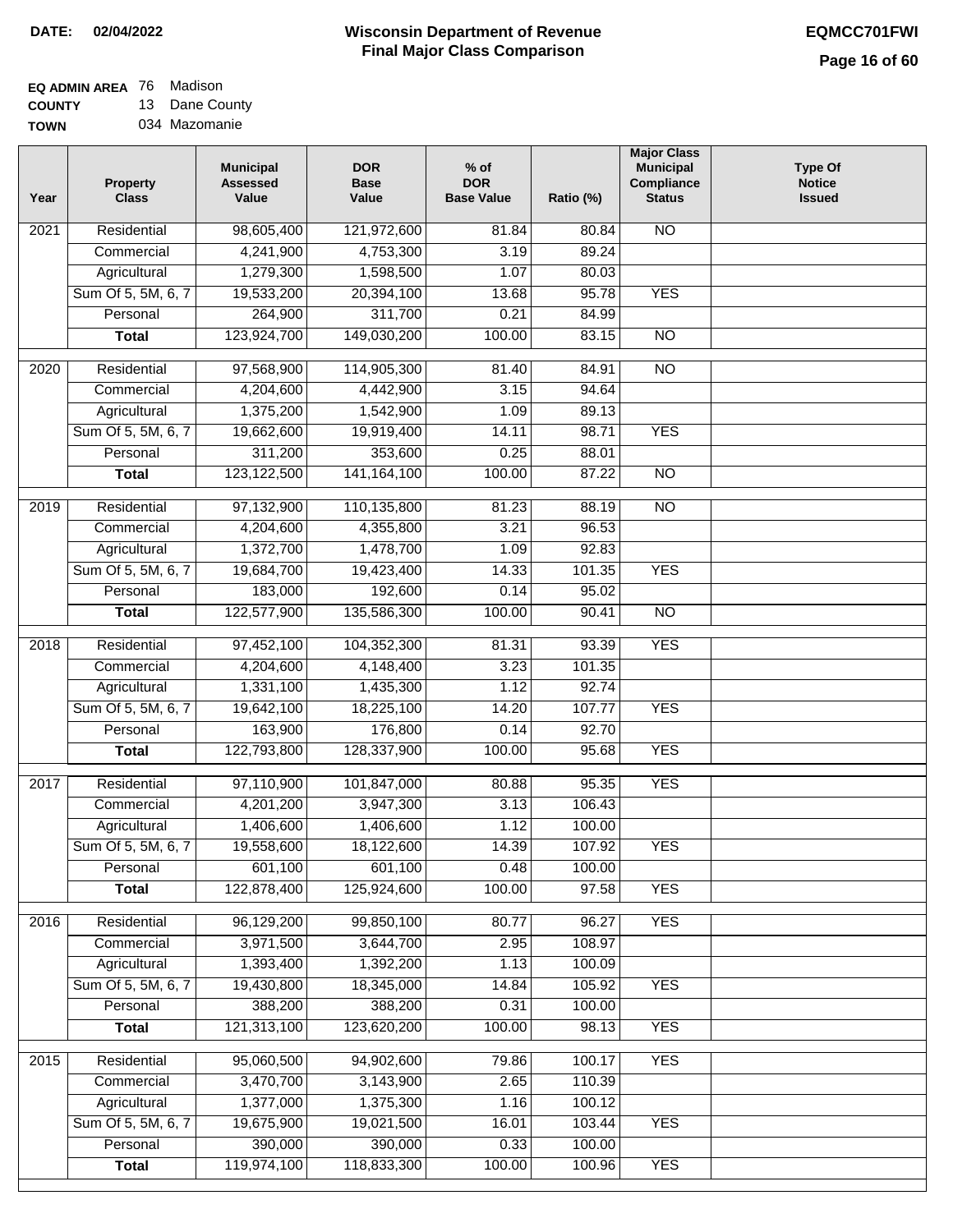#### **Wisconsin Department of Revenue Final Major Class Comparison DATE: 02/04/2022 EQMCC701FWI**

#### **EQ ADMIN AREA** 76 Madison **COUNTY** 13 Dane County

**TOWN** 036 Medina

| Year              | <b>Property</b><br><b>Class</b> | <b>Municipal</b><br><b>Assessed</b><br>Value | <b>DOR</b><br><b>Base</b><br>Value | $%$ of<br><b>DOR</b><br><b>Base Value</b> | Ratio (%) | <b>Major Class</b><br><b>Municipal</b><br>Compliance<br><b>Status</b> | <b>Type Of</b><br><b>Notice</b><br><b>Issued</b> |
|-------------------|---------------------------------|----------------------------------------------|------------------------------------|-------------------------------------------|-----------|-----------------------------------------------------------------------|--------------------------------------------------|
| 2021              | Residential                     | 126,145,800                                  | 144,253,600                        | 81.55                                     | 87.45     | <b>NO</b>                                                             |                                                  |
|                   | Commercial                      | 3,211,400                                    | 3,088,300                          | 1.75                                      | 103.99    |                                                                       |                                                  |
|                   | Agricultural                    | 3,666,900                                    | 4,028,400                          | 2.28                                      | 91.03     |                                                                       |                                                  |
|                   | Sum Of 5, 5M, 6, 7              | 23,694,800                                   | 25,270,000                         | 14.29                                     | 93.77     | <b>YES</b>                                                            |                                                  |
|                   | Personal                        | 232,100                                      | 255,000                            | 0.14                                      | 91.02     |                                                                       |                                                  |
|                   | <b>Total</b>                    | 156,951,000                                  | 176,895,300                        | 100.00                                    | 88.73     | $\overline{NO}$                                                       |                                                  |
| $\overline{2020}$ | Residential                     | 124,904,200                                  | 129,923,200                        | 80.44                                     | 96.14     | <b>YES</b>                                                            |                                                  |
|                   | Commercial                      | 3,197,600                                    | 2,983,600                          | 1.85                                      | 107.17    |                                                                       |                                                  |
|                   | Agricultural                    | 3,728,900                                    | 3,884,000                          | 2.40                                      | 96.01     |                                                                       |                                                  |
|                   | Sum Of 5, 5M, 6, 7              | 23,700,100                                   | 24,465,200                         | 15.15                                     | 96.87     | <b>YES</b>                                                            |                                                  |
|                   | Personal                        | 250,800                                      | 261,200                            | 0.16                                      | 96.02     |                                                                       |                                                  |
|                   | <b>Total</b>                    | 155,781,600                                  | 161,517,200                        | 100.00                                    | 96.45     | <b>YES</b>                                                            |                                                  |
| $\frac{1}{2019}$  | Residential                     | 122,580,100                                  | 126,579,900                        | 80.08                                     | 96.84     | <b>YES</b>                                                            |                                                  |
|                   | Commercial                      | 3,194,000                                    | 2,882,700                          | 1.82                                      | 110.80    |                                                                       |                                                  |
|                   | Agricultural                    | 3,672,400                                    | 3,745,100                          | 2.37                                      | 98.06     |                                                                       |                                                  |
|                   | Sum Of 5, 5M, 6, 7              | 24,082,300                                   | 24,596,800                         | 15.56                                     | 97.91     | <b>YES</b>                                                            |                                                  |
|                   | Personal                        | 262,300                                      | 267,600                            | 0.17                                      | 98.02     |                                                                       |                                                  |
|                   | <b>Total</b>                    | 153,791,100                                  | 158,072,100                        | 100.00                                    | 97.29     | <b>YES</b>                                                            |                                                  |
| $\overline{2018}$ | Residential                     | 122,075,900                                  | 118,695,200                        | 79.56                                     | 102.85    | <b>YES</b>                                                            |                                                  |
|                   | Commercial                      | 3,205,500                                    | 2,826,200                          | 1.89                                      | 113.42    |                                                                       |                                                  |
|                   | Agricultural                    | 3,636,800                                    | 3,634,700                          | 2.44                                      | 100.06    |                                                                       |                                                  |
|                   | Sum Of 5, 5M, 6, 7              | 24,234,200                                   | 23,769,100                         | 15.93                                     | 101.96    | <b>YES</b>                                                            |                                                  |
|                   | Personal                        | 270,100                                      | 270,100                            | 0.18                                      | 100.00    |                                                                       |                                                  |
|                   | <b>Total</b>                    | 153,422,500                                  | 149,195,300                        | 100.00                                    | 102.83    | <b>YES</b>                                                            |                                                  |
|                   |                                 |                                              |                                    |                                           |           |                                                                       |                                                  |
| 2017              | Residential                     | 106,474,800                                  | 109,842,300                        | 76.60                                     | 96.93     | <b>YES</b>                                                            |                                                  |
|                   | Commercial                      | 2,653,700                                    | 2,549,200                          | 1.78                                      | 104.10    |                                                                       |                                                  |
|                   | Agricultural                    | 3,471,900                                    | 3,578,300                          | 2.50                                      | 97.03     |                                                                       |                                                  |
|                   | Sum Of 5, 5M, 6, 7              | 25,634,800                                   | 26,574,300                         | 18.53                                     | 96.46     | <b>YES</b>                                                            |                                                  |
|                   | Personal                        | 826,300                                      | 851,800                            | 0.59                                      | 97.01     |                                                                       |                                                  |
|                   | <b>Total</b>                    | 139,061,500                                  | 143,395,900                        | 100.00                                    | 96.98     | <b>YES</b>                                                            |                                                  |
| 2016              | Residential                     | 105,379,300                                  | 106,425,500                        | 75.19                                     | 99.02     | <b>YES</b>                                                            |                                                  |
|                   | Commercial                      | 2,645,900                                    | 2,491,400                          | 1.76                                      | 106.20    |                                                                       |                                                  |
|                   | Agricultural                    | 3,422,600                                    | 3,514,400                          | 2.48                                      | 97.39     |                                                                       |                                                  |
|                   | Sum Of 5, 5M, 6, 7              | 26,334,600                                   | 28,160,200                         | 19.90                                     | 93.52     | <b>YES</b>                                                            |                                                  |
|                   | Personal                        | 896,759                                      | 944,000                            | 0.67                                      | 95.00     |                                                                       |                                                  |
|                   | <b>Total</b>                    | 138,679,159                                  | 141,535,500                        | 100.00                                    | 97.98     | <b>YES</b>                                                            |                                                  |
| 2015              | Residential                     | 104,809,500                                  | 98,821,600                         | 74.29                                     | 106.06    | <b>YES</b>                                                            |                                                  |
|                   | Commercial                      | 2,645,900                                    | 2,491,400                          | 1.87                                      | 106.20    |                                                                       |                                                  |
|                   | Agricultural                    | 3,421,300                                    | 3,468,400                          | 2.61                                      | 98.64     |                                                                       |                                                  |
|                   | Sum Of 5, 5M, 6, 7              | 25,317,900                                   | 27,413,500                         | 20.61                                     | 92.36     | <b>YES</b>                                                            |                                                  |
|                   | Personal                        | 844,197                                      | 827,700                            | 0.62                                      | 101.99    |                                                                       |                                                  |
|                   | <b>Total</b>                    | 137,038,797                                  | 133,022,600                        | 100.00                                    | 103.02    | <b>YES</b>                                                            |                                                  |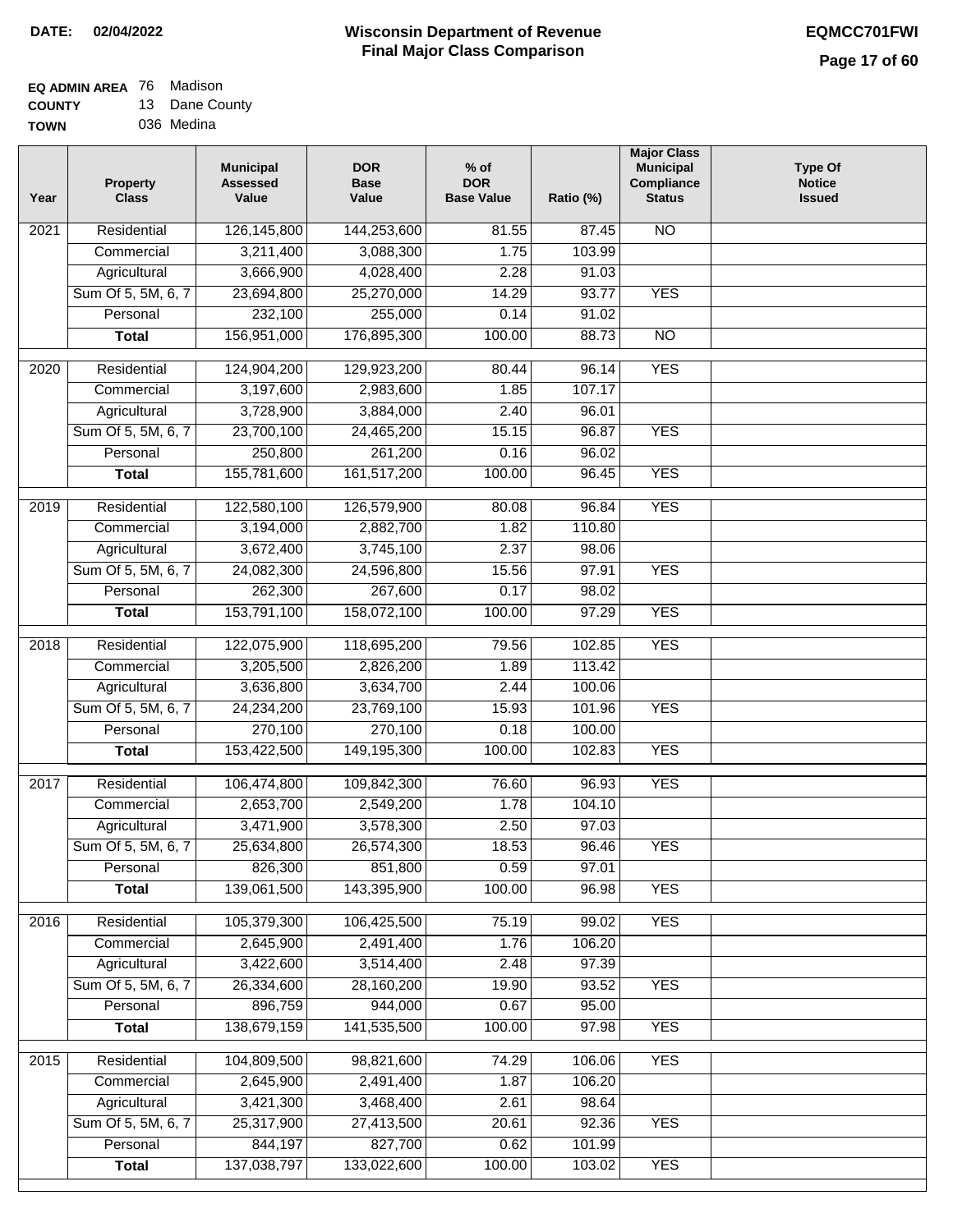#### **EQ ADMIN AREA** 76 Madison **COUNTY** 13 Dane County

**TOWN** 038 Middleton

| 1,399,007,800<br><b>YES</b><br>Residential<br>1,467,026,400<br>94.91<br>95.36<br>2021<br>54,067,600<br>60,666,100<br>89.12<br>Commercial<br>3.93<br>672,800<br>672,000<br>100.12<br>Agricultural<br>0.04<br>Sum Of 5, 5M, 6, 7<br>15,870,200<br>15,671,300<br>1.01<br>101.27<br>1,587,936<br>Personal<br>1,588,000<br>0.10<br>100.00<br>1,471,206,336<br>1,545,623,800<br>100.00<br><b>YES</b><br>95.19<br><b>Total</b><br>Residential<br>1,227,696,300<br>1,380,614,900<br>88.92<br>$\overline{10}$<br>2020<br>94.62<br>54,142,600<br>Commercial<br>60,809,200<br>4.17<br>89.04<br>733,400<br>Agricultural<br>730,800<br>0.05<br>100.36<br>Sum Of 5, 5M, 6, 7<br>15,320,300<br>15,632,600<br>1.07<br>98.00<br>Personal<br>1,352,911<br>1,352,900<br>0.09<br>100.00<br>1,459,140,400<br>$\overline{NO}$<br><b>Total</b><br>1,299,245,511<br>100.00<br>89.04<br>1st Notice of Non-Compliance<br>$\overline{NO}$<br>$\frac{1}{2019}$<br>Residential<br>1,057,117,300<br>1,283,915,300<br>94.35<br>82.34<br>4.34<br>82.22<br>Commercial<br>48,595,600<br>59,105,700<br>668,700<br>Agricultural<br>666,300<br>0.05<br>100.36<br>Sum Of 5, 5M, 6, 7<br>14,291,300<br>15,726,600<br>1.16<br>90.87<br>Personal<br>1,151,128<br>1,354,300<br>0.10<br>85.00<br>1,121,824,028<br>1,360,768,200<br>100.00<br>82.44<br>$\overline{NO}$<br><b>Total</b><br>Residential<br>1,031,074,800<br>1,192,463,100<br>94.26<br>86.47<br>$\overline{10}$<br>2018<br>4.28<br>Commercial<br>48,495,000<br>54,113,600<br>89.62<br>717,400<br>717,000<br>0.06<br>100.06<br>Agricultural<br>Sum Of 5, 5M, 6, 7<br>14,899,600<br>16,027,600<br>1.27<br>92.96<br>1,536,557<br>Personal<br>1,746,100<br>0.14<br>88.00<br>1,096,723,357<br>1,265,067,400<br>100.00<br>86.69<br>$\overline{NO}$<br><b>Total</b><br>Residential<br>1,013,280,600<br>1,138,188,200<br>93.60<br><b>NO</b><br>2017<br>89.03<br>4.22<br>92.75<br>47,600,400<br>51,319,900<br>Commercial<br>786,700<br>784,300<br>0.06<br>100.31<br>Agricultural<br>Sum Of 5, 5M, 6, 7<br>16,148,400<br>17,252,500<br>1.42<br>93.60<br>Personal<br>7,660,030<br>8,417,600<br>0.69<br>91.00<br>1,085,476,130<br>1,215,962,500<br>100.00<br>$\overline{NO}$<br><b>Total</b><br>89.27 |  |
|------------------------------------------------------------------------------------------------------------------------------------------------------------------------------------------------------------------------------------------------------------------------------------------------------------------------------------------------------------------------------------------------------------------------------------------------------------------------------------------------------------------------------------------------------------------------------------------------------------------------------------------------------------------------------------------------------------------------------------------------------------------------------------------------------------------------------------------------------------------------------------------------------------------------------------------------------------------------------------------------------------------------------------------------------------------------------------------------------------------------------------------------------------------------------------------------------------------------------------------------------------------------------------------------------------------------------------------------------------------------------------------------------------------------------------------------------------------------------------------------------------------------------------------------------------------------------------------------------------------------------------------------------------------------------------------------------------------------------------------------------------------------------------------------------------------------------------------------------------------------------------------------------------------------------------------------------------------------------------------------------------------------------------------------------------------------------------------------------------------------------------------------------------------------------------------------------------|--|
|                                                                                                                                                                                                                                                                                                                                                                                                                                                                                                                                                                                                                                                                                                                                                                                                                                                                                                                                                                                                                                                                                                                                                                                                                                                                                                                                                                                                                                                                                                                                                                                                                                                                                                                                                                                                                                                                                                                                                                                                                                                                                                                                                                                                            |  |
|                                                                                                                                                                                                                                                                                                                                                                                                                                                                                                                                                                                                                                                                                                                                                                                                                                                                                                                                                                                                                                                                                                                                                                                                                                                                                                                                                                                                                                                                                                                                                                                                                                                                                                                                                                                                                                                                                                                                                                                                                                                                                                                                                                                                            |  |
|                                                                                                                                                                                                                                                                                                                                                                                                                                                                                                                                                                                                                                                                                                                                                                                                                                                                                                                                                                                                                                                                                                                                                                                                                                                                                                                                                                                                                                                                                                                                                                                                                                                                                                                                                                                                                                                                                                                                                                                                                                                                                                                                                                                                            |  |
|                                                                                                                                                                                                                                                                                                                                                                                                                                                                                                                                                                                                                                                                                                                                                                                                                                                                                                                                                                                                                                                                                                                                                                                                                                                                                                                                                                                                                                                                                                                                                                                                                                                                                                                                                                                                                                                                                                                                                                                                                                                                                                                                                                                                            |  |
|                                                                                                                                                                                                                                                                                                                                                                                                                                                                                                                                                                                                                                                                                                                                                                                                                                                                                                                                                                                                                                                                                                                                                                                                                                                                                                                                                                                                                                                                                                                                                                                                                                                                                                                                                                                                                                                                                                                                                                                                                                                                                                                                                                                                            |  |
|                                                                                                                                                                                                                                                                                                                                                                                                                                                                                                                                                                                                                                                                                                                                                                                                                                                                                                                                                                                                                                                                                                                                                                                                                                                                                                                                                                                                                                                                                                                                                                                                                                                                                                                                                                                                                                                                                                                                                                                                                                                                                                                                                                                                            |  |
|                                                                                                                                                                                                                                                                                                                                                                                                                                                                                                                                                                                                                                                                                                                                                                                                                                                                                                                                                                                                                                                                                                                                                                                                                                                                                                                                                                                                                                                                                                                                                                                                                                                                                                                                                                                                                                                                                                                                                                                                                                                                                                                                                                                                            |  |
|                                                                                                                                                                                                                                                                                                                                                                                                                                                                                                                                                                                                                                                                                                                                                                                                                                                                                                                                                                                                                                                                                                                                                                                                                                                                                                                                                                                                                                                                                                                                                                                                                                                                                                                                                                                                                                                                                                                                                                                                                                                                                                                                                                                                            |  |
|                                                                                                                                                                                                                                                                                                                                                                                                                                                                                                                                                                                                                                                                                                                                                                                                                                                                                                                                                                                                                                                                                                                                                                                                                                                                                                                                                                                                                                                                                                                                                                                                                                                                                                                                                                                                                                                                                                                                                                                                                                                                                                                                                                                                            |  |
|                                                                                                                                                                                                                                                                                                                                                                                                                                                                                                                                                                                                                                                                                                                                                                                                                                                                                                                                                                                                                                                                                                                                                                                                                                                                                                                                                                                                                                                                                                                                                                                                                                                                                                                                                                                                                                                                                                                                                                                                                                                                                                                                                                                                            |  |
|                                                                                                                                                                                                                                                                                                                                                                                                                                                                                                                                                                                                                                                                                                                                                                                                                                                                                                                                                                                                                                                                                                                                                                                                                                                                                                                                                                                                                                                                                                                                                                                                                                                                                                                                                                                                                                                                                                                                                                                                                                                                                                                                                                                                            |  |
|                                                                                                                                                                                                                                                                                                                                                                                                                                                                                                                                                                                                                                                                                                                                                                                                                                                                                                                                                                                                                                                                                                                                                                                                                                                                                                                                                                                                                                                                                                                                                                                                                                                                                                                                                                                                                                                                                                                                                                                                                                                                                                                                                                                                            |  |
|                                                                                                                                                                                                                                                                                                                                                                                                                                                                                                                                                                                                                                                                                                                                                                                                                                                                                                                                                                                                                                                                                                                                                                                                                                                                                                                                                                                                                                                                                                                                                                                                                                                                                                                                                                                                                                                                                                                                                                                                                                                                                                                                                                                                            |  |
|                                                                                                                                                                                                                                                                                                                                                                                                                                                                                                                                                                                                                                                                                                                                                                                                                                                                                                                                                                                                                                                                                                                                                                                                                                                                                                                                                                                                                                                                                                                                                                                                                                                                                                                                                                                                                                                                                                                                                                                                                                                                                                                                                                                                            |  |
|                                                                                                                                                                                                                                                                                                                                                                                                                                                                                                                                                                                                                                                                                                                                                                                                                                                                                                                                                                                                                                                                                                                                                                                                                                                                                                                                                                                                                                                                                                                                                                                                                                                                                                                                                                                                                                                                                                                                                                                                                                                                                                                                                                                                            |  |
|                                                                                                                                                                                                                                                                                                                                                                                                                                                                                                                                                                                                                                                                                                                                                                                                                                                                                                                                                                                                                                                                                                                                                                                                                                                                                                                                                                                                                                                                                                                                                                                                                                                                                                                                                                                                                                                                                                                                                                                                                                                                                                                                                                                                            |  |
|                                                                                                                                                                                                                                                                                                                                                                                                                                                                                                                                                                                                                                                                                                                                                                                                                                                                                                                                                                                                                                                                                                                                                                                                                                                                                                                                                                                                                                                                                                                                                                                                                                                                                                                                                                                                                                                                                                                                                                                                                                                                                                                                                                                                            |  |
|                                                                                                                                                                                                                                                                                                                                                                                                                                                                                                                                                                                                                                                                                                                                                                                                                                                                                                                                                                                                                                                                                                                                                                                                                                                                                                                                                                                                                                                                                                                                                                                                                                                                                                                                                                                                                                                                                                                                                                                                                                                                                                                                                                                                            |  |
|                                                                                                                                                                                                                                                                                                                                                                                                                                                                                                                                                                                                                                                                                                                                                                                                                                                                                                                                                                                                                                                                                                                                                                                                                                                                                                                                                                                                                                                                                                                                                                                                                                                                                                                                                                                                                                                                                                                                                                                                                                                                                                                                                                                                            |  |
|                                                                                                                                                                                                                                                                                                                                                                                                                                                                                                                                                                                                                                                                                                                                                                                                                                                                                                                                                                                                                                                                                                                                                                                                                                                                                                                                                                                                                                                                                                                                                                                                                                                                                                                                                                                                                                                                                                                                                                                                                                                                                                                                                                                                            |  |
|                                                                                                                                                                                                                                                                                                                                                                                                                                                                                                                                                                                                                                                                                                                                                                                                                                                                                                                                                                                                                                                                                                                                                                                                                                                                                                                                                                                                                                                                                                                                                                                                                                                                                                                                                                                                                                                                                                                                                                                                                                                                                                                                                                                                            |  |
|                                                                                                                                                                                                                                                                                                                                                                                                                                                                                                                                                                                                                                                                                                                                                                                                                                                                                                                                                                                                                                                                                                                                                                                                                                                                                                                                                                                                                                                                                                                                                                                                                                                                                                                                                                                                                                                                                                                                                                                                                                                                                                                                                                                                            |  |
|                                                                                                                                                                                                                                                                                                                                                                                                                                                                                                                                                                                                                                                                                                                                                                                                                                                                                                                                                                                                                                                                                                                                                                                                                                                                                                                                                                                                                                                                                                                                                                                                                                                                                                                                                                                                                                                                                                                                                                                                                                                                                                                                                                                                            |  |
|                                                                                                                                                                                                                                                                                                                                                                                                                                                                                                                                                                                                                                                                                                                                                                                                                                                                                                                                                                                                                                                                                                                                                                                                                                                                                                                                                                                                                                                                                                                                                                                                                                                                                                                                                                                                                                                                                                                                                                                                                                                                                                                                                                                                            |  |
|                                                                                                                                                                                                                                                                                                                                                                                                                                                                                                                                                                                                                                                                                                                                                                                                                                                                                                                                                                                                                                                                                                                                                                                                                                                                                                                                                                                                                                                                                                                                                                                                                                                                                                                                                                                                                                                                                                                                                                                                                                                                                                                                                                                                            |  |
|                                                                                                                                                                                                                                                                                                                                                                                                                                                                                                                                                                                                                                                                                                                                                                                                                                                                                                                                                                                                                                                                                                                                                                                                                                                                                                                                                                                                                                                                                                                                                                                                                                                                                                                                                                                                                                                                                                                                                                                                                                                                                                                                                                                                            |  |
|                                                                                                                                                                                                                                                                                                                                                                                                                                                                                                                                                                                                                                                                                                                                                                                                                                                                                                                                                                                                                                                                                                                                                                                                                                                                                                                                                                                                                                                                                                                                                                                                                                                                                                                                                                                                                                                                                                                                                                                                                                                                                                                                                                                                            |  |
|                                                                                                                                                                                                                                                                                                                                                                                                                                                                                                                                                                                                                                                                                                                                                                                                                                                                                                                                                                                                                                                                                                                                                                                                                                                                                                                                                                                                                                                                                                                                                                                                                                                                                                                                                                                                                                                                                                                                                                                                                                                                                                                                                                                                            |  |
|                                                                                                                                                                                                                                                                                                                                                                                                                                                                                                                                                                                                                                                                                                                                                                                                                                                                                                                                                                                                                                                                                                                                                                                                                                                                                                                                                                                                                                                                                                                                                                                                                                                                                                                                                                                                                                                                                                                                                                                                                                                                                                                                                                                                            |  |
|                                                                                                                                                                                                                                                                                                                                                                                                                                                                                                                                                                                                                                                                                                                                                                                                                                                                                                                                                                                                                                                                                                                                                                                                                                                                                                                                                                                                                                                                                                                                                                                                                                                                                                                                                                                                                                                                                                                                                                                                                                                                                                                                                                                                            |  |
| <b>YES</b><br>2016<br>Residential<br>995,776,900<br>1,089,739,500<br>93.41<br>91.38                                                                                                                                                                                                                                                                                                                                                                                                                                                                                                                                                                                                                                                                                                                                                                                                                                                                                                                                                                                                                                                                                                                                                                                                                                                                                                                                                                                                                                                                                                                                                                                                                                                                                                                                                                                                                                                                                                                                                                                                                                                                                                                        |  |
| 93.32<br>Commercial<br>47,742,700<br>51,157,500<br>4.38                                                                                                                                                                                                                                                                                                                                                                                                                                                                                                                                                                                                                                                                                                                                                                                                                                                                                                                                                                                                                                                                                                                                                                                                                                                                                                                                                                                                                                                                                                                                                                                                                                                                                                                                                                                                                                                                                                                                                                                                                                                                                                                                                    |  |
| 785,100<br>785,600<br>0.07<br>99.94<br>Agricultural                                                                                                                                                                                                                                                                                                                                                                                                                                                                                                                                                                                                                                                                                                                                                                                                                                                                                                                                                                                                                                                                                                                                                                                                                                                                                                                                                                                                                                                                                                                                                                                                                                                                                                                                                                                                                                                                                                                                                                                                                                                                                                                                                        |  |
| 16,008,000<br>Sum Of 5, 5M, 6, 7<br>17,212,000<br>93.00<br>1.48                                                                                                                                                                                                                                                                                                                                                                                                                                                                                                                                                                                                                                                                                                                                                                                                                                                                                                                                                                                                                                                                                                                                                                                                                                                                                                                                                                                                                                                                                                                                                                                                                                                                                                                                                                                                                                                                                                                                                                                                                                                                                                                                            |  |
| 7,074,955<br>7,774,600<br>Personal<br>0.67<br>91.00                                                                                                                                                                                                                                                                                                                                                                                                                                                                                                                                                                                                                                                                                                                                                                                                                                                                                                                                                                                                                                                                                                                                                                                                                                                                                                                                                                                                                                                                                                                                                                                                                                                                                                                                                                                                                                                                                                                                                                                                                                                                                                                                                        |  |
| 1,067,387,655<br><b>YES</b><br>1,166,669,200<br>100.00<br><b>Total</b><br>91.49                                                                                                                                                                                                                                                                                                                                                                                                                                                                                                                                                                                                                                                                                                                                                                                                                                                                                                                                                                                                                                                                                                                                                                                                                                                                                                                                                                                                                                                                                                                                                                                                                                                                                                                                                                                                                                                                                                                                                                                                                                                                                                                            |  |
| 973,831,700<br>1,065,739,300<br><b>YES</b><br>2015<br>Residential<br>93.29<br>91.38                                                                                                                                                                                                                                                                                                                                                                                                                                                                                                                                                                                                                                                                                                                                                                                                                                                                                                                                                                                                                                                                                                                                                                                                                                                                                                                                                                                                                                                                                                                                                                                                                                                                                                                                                                                                                                                                                                                                                                                                                                                                                                                        |  |
| 51,061,900<br>92.69<br>Commercial<br>47,329,800<br>4.47                                                                                                                                                                                                                                                                                                                                                                                                                                                                                                                                                                                                                                                                                                                                                                                                                                                                                                                                                                                                                                                                                                                                                                                                                                                                                                                                                                                                                                                                                                                                                                                                                                                                                                                                                                                                                                                                                                                                                                                                                                                                                                                                                    |  |
| 781,300<br>781,400<br>0.07<br>99.99<br>Agricultural                                                                                                                                                                                                                                                                                                                                                                                                                                                                                                                                                                                                                                                                                                                                                                                                                                                                                                                                                                                                                                                                                                                                                                                                                                                                                                                                                                                                                                                                                                                                                                                                                                                                                                                                                                                                                                                                                                                                                                                                                                                                                                                                                        |  |
| Sum Of 5, 5M, 6, 7<br>16,236,700<br>18, 151, 700<br>1.59<br>89.45                                                                                                                                                                                                                                                                                                                                                                                                                                                                                                                                                                                                                                                                                                                                                                                                                                                                                                                                                                                                                                                                                                                                                                                                                                                                                                                                                                                                                                                                                                                                                                                                                                                                                                                                                                                                                                                                                                                                                                                                                                                                                                                                          |  |
| 6,314,575<br>Personal<br>6,646,900<br>0.58<br>95.00                                                                                                                                                                                                                                                                                                                                                                                                                                                                                                                                                                                                                                                                                                                                                                                                                                                                                                                                                                                                                                                                                                                                                                                                                                                                                                                                                                                                                                                                                                                                                                                                                                                                                                                                                                                                                                                                                                                                                                                                                                                                                                                                                        |  |
| 1,044,494,075<br>100.00<br><b>YES</b><br>1,142,381,200<br>91.43<br><b>Total</b>                                                                                                                                                                                                                                                                                                                                                                                                                                                                                                                                                                                                                                                                                                                                                                                                                                                                                                                                                                                                                                                                                                                                                                                                                                                                                                                                                                                                                                                                                                                                                                                                                                                                                                                                                                                                                                                                                                                                                                                                                                                                                                                            |  |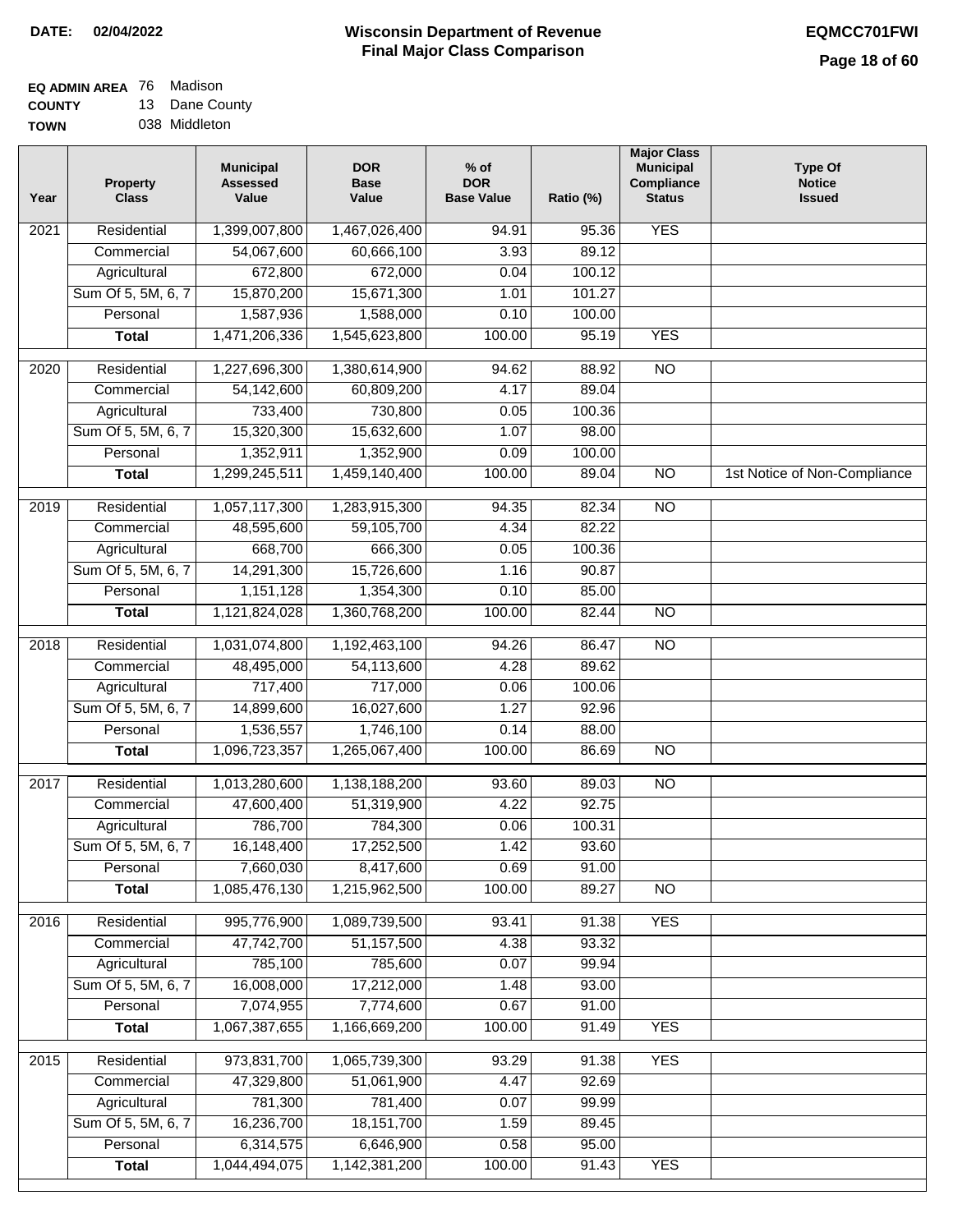**EQ ADMIN AREA** 76 Madison **COUNTY**

**TOWN** 13 Dane County 040 Montrose

| Year              | <b>Property</b><br><b>Class</b> | <b>Municipal</b><br><b>Assessed</b><br>Value | <b>DOR</b><br><b>Base</b><br>Value | $%$ of<br><b>DOR</b><br><b>Base Value</b> | Ratio (%) | <b>Major Class</b><br><b>Municipal</b><br>Compliance<br><b>Status</b> | <b>Type Of</b><br><b>Notice</b><br><b>Issued</b> |
|-------------------|---------------------------------|----------------------------------------------|------------------------------------|-------------------------------------------|-----------|-----------------------------------------------------------------------|--------------------------------------------------|
| $\overline{202}1$ | Residential                     | 96,704,100                                   | 131,280,700                        | 76.20                                     | 73.66     | N <sub>O</sub>                                                        |                                                  |
|                   | Commercial                      | 4,228,100                                    | 5,361,600                          | 3.11                                      | 78.86     |                                                                       |                                                  |
|                   | Agricultural                    | 3,400,800                                    | 4,000,400                          | 2.32                                      | 85.01     |                                                                       |                                                  |
|                   | Sum Of 5, 5M, 6, 7              | 28,695,300                                   | 31,357,600                         | 18.20                                     | 91.51     | <b>YES</b>                                                            |                                                  |
|                   | Personal                        | 243,600                                      | 286,600                            | 0.17                                      | 85.00     |                                                                       |                                                  |
|                   | <b>Total</b>                    | 133,271,900                                  | 172,286,900                        | 100.00                                    | 77.35     | $\overline{NO}$                                                       |                                                  |
| $\overline{2020}$ | Residential                     | 95,315,600                                   | 113,713,200                        | 73.93                                     | 83.82     | $\overline{10}$                                                       |                                                  |
|                   | Commercial                      | 4,225,600                                    | 5,055,300                          | 3.29                                      | 83.59     |                                                                       |                                                  |
|                   | Agricultural                    | 3,468,900                                    | 3,856,900                          | 2.51                                      | 89.94     |                                                                       |                                                  |
|                   | Sum Of 5, 5M, 6, 7              | 28,999,400                                   | 30,881,600                         | 20.08                                     | 93.91     | <b>YES</b>                                                            |                                                  |
|                   | Personal                        | 276,800                                      | 307,600                            | 0.20                                      | 89.99     |                                                                       |                                                  |
|                   | <b>Total</b>                    | 132,286,300                                  | 153,814,600                        | 100.00                                    | 86.00     | $\overline{NO}$                                                       |                                                  |
| 2019              | Residential                     | 94,113,000                                   | 105,026,700                        | 72.87                                     | 89.61     | $\overline{NO}$                                                       |                                                  |
|                   | Commercial                      | 4,222,400                                    | 4,904,600                          | 3.40                                      | 86.09     |                                                                       |                                                  |
|                   | Agricultural                    | 3,519,700                                    | 3,701,600                          | 2.57                                      | 95.09     |                                                                       |                                                  |
|                   | Sum Of 5, 5M, 6, 7              | 28,790,300                                   | 30, 167, 700                       | 20.93                                     | 95.43     | <b>YES</b>                                                            |                                                  |
|                   | Personal                        | 306,100                                      | 322,200                            | 0.22                                      | 95.00     |                                                                       |                                                  |
|                   | <b>Total</b>                    | 130,951,500                                  | 144, 122, 800                      | 100.00                                    | 90.86     | $\overline{NO}$                                                       |                                                  |
|                   |                                 |                                              |                                    |                                           |           |                                                                       |                                                  |
| 2018              | Residential                     | 92,752,300                                   | 95,921,700                         | 72.17                                     | 96.70     | <b>YES</b>                                                            |                                                  |
|                   | Commercial                      | 4,220,200                                    | 4,668,800                          | 3.51                                      | 90.39     |                                                                       |                                                  |
|                   | Agricultural                    | 3,613,000                                    | 3,613,600                          | 2.72                                      | 99.98     |                                                                       |                                                  |
|                   | Sum Of 5, 5M, 6, 7              | 28,093,400                                   | 28,393,900                         | 21.36                                     | 98.94     | <b>YES</b>                                                            |                                                  |
|                   | Personal                        | 307,700                                      | 307,700                            | 0.23                                      | 100.00    |                                                                       |                                                  |
|                   | <b>Total</b>                    | 128,986,600                                  | 132,905,700                        | 100.00                                    | 97.05     | <b>YES</b>                                                            |                                                  |
| $\overline{2017}$ | Residential                     | 92,313,300                                   | 89,425,700                         | 70.68                                     | 103.23    | <b>YES</b>                                                            |                                                  |
|                   | Commercial                      | 4,220,200                                    | 4,446,500                          | 3.51                                      | 94.91     |                                                                       |                                                  |
|                   | Agricultural                    | 3,524,100                                    | 3,522,400                          | 2.78                                      | 100.05    |                                                                       |                                                  |
|                   | Sum Of 5, 5M, 6, 7              | 27,245,000                                   | 28,071,500                         | 22.19                                     | 97.06     | <b>YES</b>                                                            |                                                  |
|                   | Personal                        | 1,054,300                                    | 1,054,300                          | 0.83                                      | 100.00    |                                                                       |                                                  |
|                   | <b>Total</b>                    | 128,356,900                                  | 126,520,400                        | 100.00                                    | 101.45    | <b>YES</b>                                                            |                                                  |
| 2016              | Residential                     | 91,629,800                                   | 85,061,000                         | 70.05                                     | 107.72    | <b>YES</b>                                                            |                                                  |
|                   | Commercial                      | 4,137,300                                    | 4,317,000                          | 3.56                                      | 95.84     |                                                                       |                                                  |
|                   | Agricultural                    | 3,464,100                                    | 3,464,100                          | 2.85                                      | 100.00    |                                                                       |                                                  |
|                   | Sum Of 5, 5M, 6, 7              | 26,371,900                                   | 27,416,800                         | 22.58                                     | 96.19     | <b>YES</b>                                                            |                                                  |
|                   | Personal                        | 1,172,200                                    | 1,172,200                          | 0.97                                      | 100.00    |                                                                       |                                                  |
|                   | <b>Total</b>                    | 126,775,300                                  | 121,431,100                        | 100.00                                    | 104.40    | <b>YES</b>                                                            |                                                  |
| 2015              | Residential                     | 89,736,900                                   | 85,668,200                         | 70.24                                     | 104.75    | <b>YES</b>                                                            |                                                  |
|                   | Commercial                      | 4,137,300                                    | 4,317,000                          | 3.54                                      | 95.84     |                                                                       |                                                  |
|                   | Agricultural                    | 3,444,900                                    | 3,443,800                          | 2.82                                      | 100.03    |                                                                       |                                                  |
|                   | Sum Of 5, 5M, 6, 7              | 26,886,600                                   | 27,501,400                         | 22.55                                     | 97.76     | <b>YES</b>                                                            |                                                  |
|                   | Personal                        | 1,041,200                                    | 1,041,200                          | 0.85                                      | 100.00    |                                                                       |                                                  |
|                   | <b>Total</b>                    | 125,246,900                                  | 121,971,600                        | 100.00                                    | 102.69    | <b>YES</b>                                                            |                                                  |
|                   |                                 |                                              |                                    |                                           |           |                                                                       |                                                  |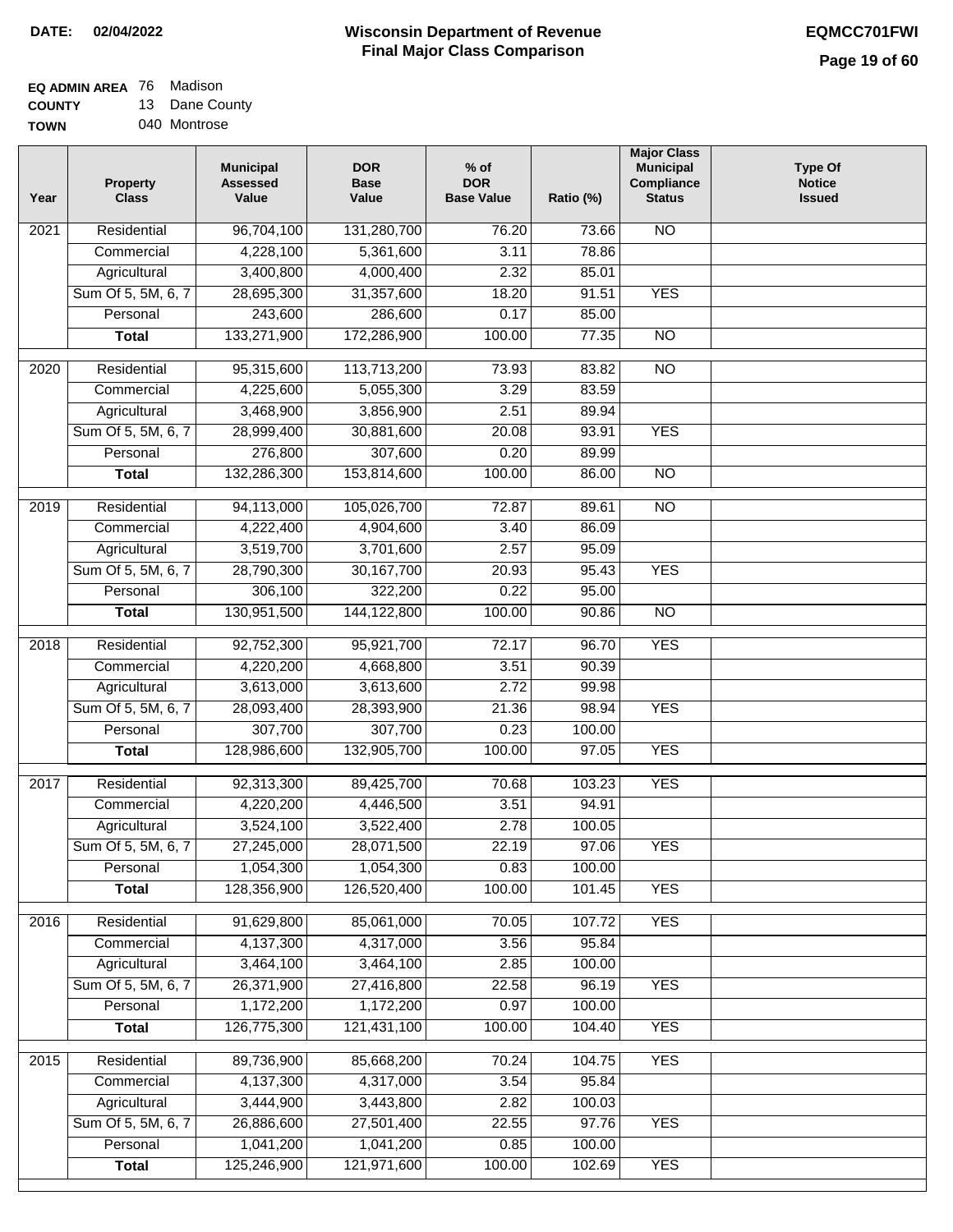#### **Wisconsin Department of Revenue Final Major Class Comparison DATE: 02/04/2022 EQMCC701FWI**

٦

**EQ ADMIN AREA** 76 Madison

**COUNTY TOWN** 13 Dane County 042 Oregon

| Year              | <b>Property</b><br><b>Class</b> | <b>Municipal</b><br><b>Assessed</b><br>Value | <b>DOR</b><br><b>Base</b><br>Value | $%$ of<br><b>DOR</b><br><b>Base Value</b> | Ratio (%) | <b>Major Class</b><br><b>Municipal</b><br>Compliance<br><b>Status</b> | <b>Type Of</b><br><b>Notice</b><br><b>Issued</b> |
|-------------------|---------------------------------|----------------------------------------------|------------------------------------|-------------------------------------------|-----------|-----------------------------------------------------------------------|--------------------------------------------------|
| 2021              | Residential                     | 441,346,200                                  | 453,807,200                        | 91.15                                     | 97.25     | <b>YES</b>                                                            |                                                  |
|                   | Commercial                      | 8,742,600                                    | 9,965,800                          | 2.00                                      | 87.73     |                                                                       |                                                  |
|                   | Agricultural                    | 3,457,200                                    | 3,454,500                          | 0.69                                      | 100.08    |                                                                       |                                                  |
|                   | Sum Of 5, 5M, 6, 7              | 33,611,500                                   | 30,077,100                         | 6.04                                      | 111.75    |                                                                       |                                                  |
|                   | Personal                        | 571,200                                      | 571,200                            | 0.11                                      | 100.00    |                                                                       |                                                  |
|                   | <b>Total</b>                    | 487,728,700                                  | 497,875,800                        | 100.00                                    | 97.96     | <b>YES</b>                                                            |                                                  |
| $\overline{2020}$ | Residential                     | 352,367,600                                  | 432,821,500                        | 91.43                                     | 81.41     | $\overline{10}$                                                       |                                                  |
|                   | Commercial                      | 7,422,100                                    | 9,324,400                          | 1.97                                      | 79.60     |                                                                       |                                                  |
|                   | Agricultural                    | 2,753,600                                    | 3,335,700                          | 0.70                                      | 82.55     |                                                                       |                                                  |
|                   | Sum Of 5, 5M, 6, 7              | 24,510,000                                   | 27,502,000                         | 5.81                                      | 89.12     |                                                                       |                                                  |
|                   | Personal                        | 323,300                                      | 384,800                            | 0.08                                      | 84.02     |                                                                       |                                                  |
|                   | <b>Total</b>                    | 387,376,600                                  | 473,368,400                        | 100.00                                    | 81.83     | <b>NO</b>                                                             |                                                  |
|                   |                                 |                                              |                                    |                                           |           |                                                                       |                                                  |
| $\frac{2019}{ }$  | Residential                     | 352,659,700                                  | 420,809,700                        | 92.05                                     | 83.81     | $\overline{NO}$                                                       |                                                  |
|                   | Commercial                      | 7,204,100                                    | 9,164,000                          | 2.00                                      | 78.61     |                                                                       |                                                  |
|                   | Agricultural                    | 2,704,800                                    | 3,225,800                          | 0.71                                      | 83.85     |                                                                       |                                                  |
|                   | Sum Of 5, 5M, 6, 7              | 22,614,800                                   | 23,561,800                         | 5.15                                      | 95.98     |                                                                       |                                                  |
|                   | Personal                        | 349,500                                      | 406,400                            | 0.09                                      | 86.00     |                                                                       |                                                  |
|                   | <b>Total</b>                    | 385,532,900                                  | 457, 167, 700                      | 100.00                                    | 84.33     | $\overline{NO}$                                                       |                                                  |
| 2018              | Residential                     | 349,275,700                                  | 396,760,100                        | 91.98                                     | 88.03     | $\overline{3}$                                                        |                                                  |
|                   | Commercial                      | 7,216,700                                    | 8,979,600                          | 2.08                                      | 80.37     |                                                                       |                                                  |
|                   | Agricultural                    | 3,153,900                                    | 3,153,200                          | 0.73                                      | 100.02    |                                                                       |                                                  |
|                   | Sum Of 5, 5M, 6, 7              | 22,023,500                                   | 22,091,900                         | 5.12                                      | 99.69     |                                                                       |                                                  |
|                   | Personal                        | 374,600                                      | 374,600                            | 0.09                                      | 100.00    |                                                                       |                                                  |
|                   | <b>Total</b>                    | 382,044,400                                  | 431,359,400                        | 100.00                                    | 88.57     | $\overline{10}$                                                       |                                                  |
| 2017              | Residential                     | 347,209,400                                  | 369,298,600                        | 91.33                                     | 94.02     | <b>YES</b>                                                            |                                                  |
|                   | Commercial                      | 7,025,700                                    | 8,788,600                          | 2.17                                      | 79.94     |                                                                       |                                                  |
|                   | Agricultural                    | 3,078,200                                    | 3,076,400                          | 0.76                                      | 100.06    |                                                                       |                                                  |
|                   | Sum Of 5, 5M, 6, 7              | 22,020,300                                   | 22,125,400                         | 5.47                                      | 99.52     |                                                                       |                                                  |
|                   | Personal                        | 1,062,500                                    | 1,062,500                          | 0.26                                      | 100.00    |                                                                       |                                                  |
|                   | <b>Total</b>                    | 380,396,100                                  | 404,351,500                        | 100.00                                    | 94.08     | <b>YES</b>                                                            |                                                  |
| 2016              | Residential                     | 345,993,500                                  | 347,596,900                        | 91.02                                     | 99.54     | <b>YES</b>                                                            |                                                  |
|                   | Commercial                      | 6,537,400                                    | 8,159,500                          | 2.14                                      | 80.12     |                                                                       |                                                  |
|                   | Agricultural                    | 3,025,100                                    | 3,025,900                          | 0.79                                      | 99.97     |                                                                       |                                                  |
|                   | Sum Of 5, 5M, 6, 7              | 21,781,500                                   | 21,979,800                         | 5.76                                      | 99.10     |                                                                       |                                                  |
|                   | Personal                        | 1,141,600                                    | 1,141,600                          | 0.30                                      | 100.00    |                                                                       |                                                  |
|                   | <b>Total</b>                    | 378,479,100                                  | 381,903,700                        | 100.00                                    | 99.10     | <b>YES</b>                                                            |                                                  |
| 2015              | Residential                     | 343,730,500                                  | 345,610,400                        | 90.99                                     | 99.46     | <b>YES</b>                                                            |                                                  |
|                   | Commercial                      | 6,558,100                                    | 7,963,500                          | 2.10                                      | 82.35     |                                                                       |                                                  |
|                   | Agricultural                    | 2,981,900                                    | 2,980,100                          | 0.78                                      | 100.06    |                                                                       |                                                  |
|                   | Sum Of 5, 5M, 6, 7              | 21,579,300                                   | 21,966,900                         | 5.78                                      | 98.24     | <b>YES</b>                                                            |                                                  |
|                   | Personal                        | 1,291,700                                    | 1,291,700                          | 0.34                                      | 100.00    |                                                                       |                                                  |
|                   | <b>Total</b>                    | 376, 141, 500                                | 379,812,600                        | 100.00                                    | 99.03     | <b>YES</b>                                                            |                                                  |
|                   |                                 |                                              |                                    |                                           |           |                                                                       |                                                  |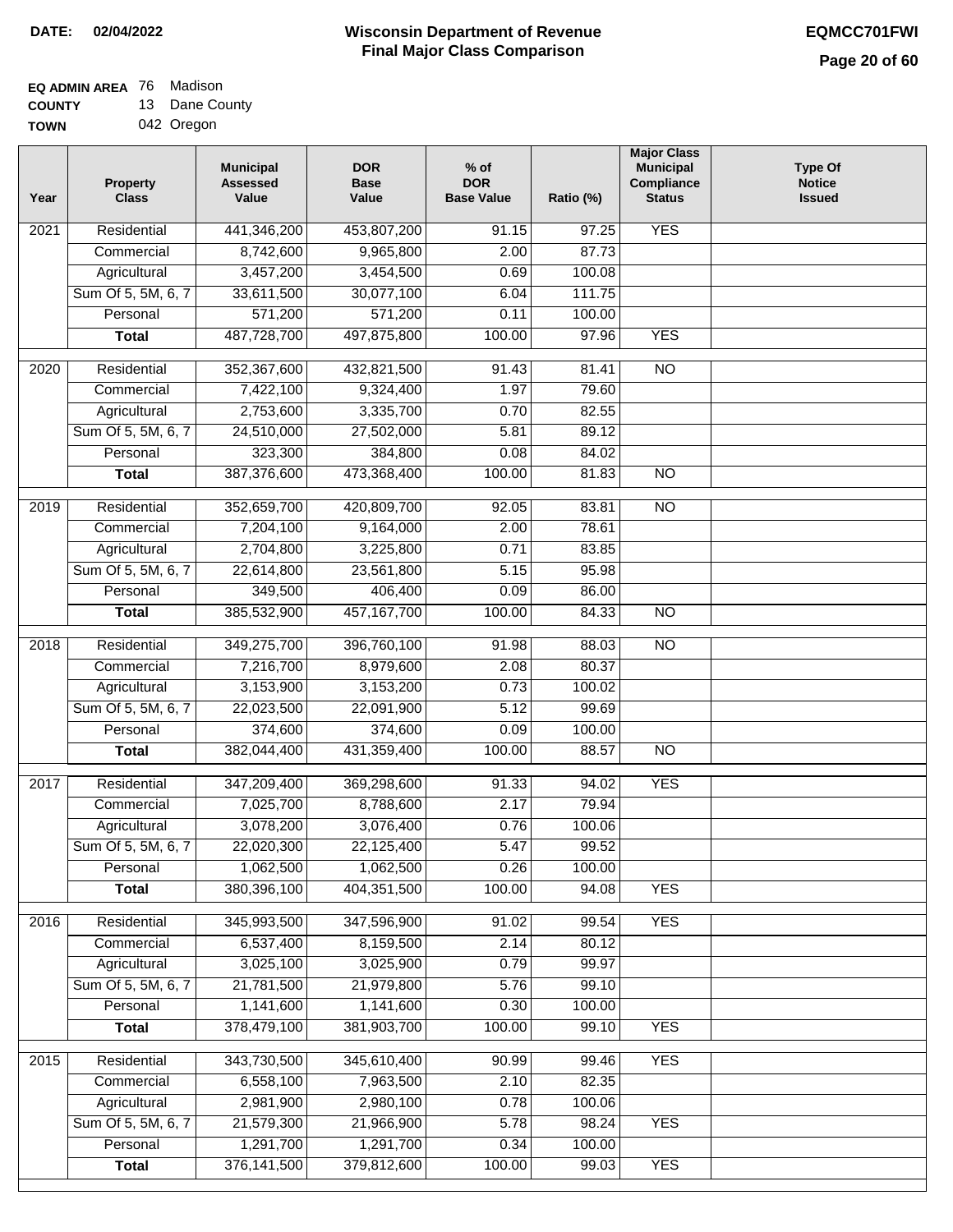#### **Wisconsin Department of Revenue Final Major Class Comparison DATE: 02/04/2022 EQMCC701FWI**

#### **EQ ADMIN AREA** 76 Madison **COUNTY** 13 Dane County

| <b>TOWN</b> | 044 Perry |
|-------------|-----------|

| 2021<br>Residential<br>53,656,800<br>59,511,200<br>90.16<br>287,700<br>339,200<br>0.34<br>84.82<br>Commercial<br>Agricultural<br>2,688,800<br>3,048,700<br>3.09<br>88.19<br>Sum Of 5, 5M, 6, 7<br>30,474,300<br>35,619,700<br>36.13<br>85.55<br>$\overline{NO}$<br>62,300<br>71,600<br>0.07<br>87.01<br>Personal<br>87,169,900<br>98,590,400<br>100.00<br>88.42<br>$\overline{NO}$<br><b>Total</b><br><b>YES</b><br>Residential<br>53,407,200<br>59,221,900<br>61.68<br>90.18<br>2020<br>287,700<br>320,000<br>0.33<br>89.91<br>Commercial<br>2,667,500<br>2,932,000<br>3.05<br>90.98<br>Agricultural<br><b>YES</b><br>Sum Of 5, 5M, 6, 7<br>30,419,500<br>33,468,100<br>34.86<br>90.89<br>72,100<br>Personal<br>65,600<br>0.08<br>90.98<br>86,847,500<br>96,014,100<br>100.00<br><b>YES</b><br><b>Total</b><br>90.45<br><b>YES</b><br>Residential<br>50,785,800<br>54,348,900<br>2019<br>60.42<br>93.44<br>270,600<br>316,800<br>0.35<br>Commercial<br>85.42<br>2,617,700<br>2,806,500<br>93.27<br>Agricultural<br>3.12<br>Sum Of 5, 5M, 6, 7<br>30,459,200<br>32,397,700<br>36.02<br>94.02<br><b>YES</b><br>Personal<br>69,400<br>74,600<br>0.08<br>93.03<br>84,202,700<br>89,944,500<br>100.00<br>93.62<br><b>YES</b><br><b>Total</b><br>Residential<br>50,124,500<br>60.72<br>96.25<br><b>YES</b><br>2018<br>52,075,500<br>270,600<br>Commercial<br>304,600<br>0.36<br>88.84<br>2,745,100<br>2,740,800<br>3.20<br>Agricultural<br>100.16<br>Sum Of 5, 5M, 6, 7<br>35.64<br><b>YES</b><br>30,240,500<br>30,568,400<br>98.93<br>93.07<br>Personal<br>64,500<br>69,300<br>0.08<br><b>YES</b><br><b>Total</b><br>83,445,200<br>85,758,600<br>100.00<br>97.30<br><b>YES</b><br>Residential<br>49,673,000<br>49,032,600<br>2017<br>59.19<br>101.31<br>270,600<br>290,100<br>93.28<br>0.35<br>Commercial<br>2,667,000<br>3.22<br>Agricultural<br>2,664,700<br>100.09<br>30,250,500<br><b>YES</b><br>Sum Of 5, 5M, 6, 7<br>30,662,600<br>37.01<br>98.66<br>202,300<br>194,500<br>0.23<br>104.01<br>Personal<br>100.00<br><b>YES</b><br>83,063,400<br>82,844,500<br>100.26<br><b>Total</b><br><b>YES</b><br>Residential<br>49,458,300<br>47,945,900<br>58.26<br>103.15<br>2016<br>270,600<br>284,400<br>0.35<br>95.15<br>Commercial<br>2,638,000<br>Agricultural<br>2,633,400<br>3.20<br>100.17<br>Sum Of 5, 5M, 6, 7<br>30,240,200<br>31, 191, 200<br>37.90<br>96.95<br><b>YES</b><br>231,200<br>243,400<br>0.30<br>94.99<br>Personal<br>82,838,300<br>82,298,300<br>100.00<br><b>YES</b><br><b>Total</b><br>100.66<br>49,450,100<br>49,269,800<br>59.89<br><b>YES</b><br>2015<br>Residential<br>100.37<br>270,600<br>284,400<br>Commercial<br>0.35<br>95.15<br>2,605,800<br>2,603,200<br>Agricultural<br>3.16<br>100.10<br>Sum Of 5, 5M, 6, 7<br>30,062,000<br>29,878,000<br>100.62<br><b>YES</b><br>36.32<br>Personal<br>226,300<br>226,300<br>0.28<br>100.00 | Year | <b>Property</b><br><b>Class</b> | <b>Municipal</b><br><b>Assessed</b><br>Value | <b>DOR</b><br><b>Base</b><br>Value | $%$ of<br><b>DOR</b><br><b>Base Value</b> | Ratio (%) | <b>Major Class</b><br><b>Municipal</b><br>Compliance<br><b>Status</b> | <b>Type Of</b><br><b>Notice</b><br><b>Issued</b> |
|-------------------------------------------------------------------------------------------------------------------------------------------------------------------------------------------------------------------------------------------------------------------------------------------------------------------------------------------------------------------------------------------------------------------------------------------------------------------------------------------------------------------------------------------------------------------------------------------------------------------------------------------------------------------------------------------------------------------------------------------------------------------------------------------------------------------------------------------------------------------------------------------------------------------------------------------------------------------------------------------------------------------------------------------------------------------------------------------------------------------------------------------------------------------------------------------------------------------------------------------------------------------------------------------------------------------------------------------------------------------------------------------------------------------------------------------------------------------------------------------------------------------------------------------------------------------------------------------------------------------------------------------------------------------------------------------------------------------------------------------------------------------------------------------------------------------------------------------------------------------------------------------------------------------------------------------------------------------------------------------------------------------------------------------------------------------------------------------------------------------------------------------------------------------------------------------------------------------------------------------------------------------------------------------------------------------------------------------------------------------------------------------------------------------------------------------------------------------------------------------------------------------------------------------------------------------------------------------------------------------------------------------------------------------------------------------------------------------------------------------------------------------------------------------------------------------------------------------------------------|------|---------------------------------|----------------------------------------------|------------------------------------|-------------------------------------------|-----------|-----------------------------------------------------------------------|--------------------------------------------------|
|                                                                                                                                                                                                                                                                                                                                                                                                                                                                                                                                                                                                                                                                                                                                                                                                                                                                                                                                                                                                                                                                                                                                                                                                                                                                                                                                                                                                                                                                                                                                                                                                                                                                                                                                                                                                                                                                                                                                                                                                                                                                                                                                                                                                                                                                                                                                                                                                                                                                                                                                                                                                                                                                                                                                                                                                                                                             |      |                                 |                                              |                                    | 60.36                                     |           | <b>YES</b>                                                            |                                                  |
|                                                                                                                                                                                                                                                                                                                                                                                                                                                                                                                                                                                                                                                                                                                                                                                                                                                                                                                                                                                                                                                                                                                                                                                                                                                                                                                                                                                                                                                                                                                                                                                                                                                                                                                                                                                                                                                                                                                                                                                                                                                                                                                                                                                                                                                                                                                                                                                                                                                                                                                                                                                                                                                                                                                                                                                                                                                             |      |                                 |                                              |                                    |                                           |           |                                                                       |                                                  |
|                                                                                                                                                                                                                                                                                                                                                                                                                                                                                                                                                                                                                                                                                                                                                                                                                                                                                                                                                                                                                                                                                                                                                                                                                                                                                                                                                                                                                                                                                                                                                                                                                                                                                                                                                                                                                                                                                                                                                                                                                                                                                                                                                                                                                                                                                                                                                                                                                                                                                                                                                                                                                                                                                                                                                                                                                                                             |      |                                 |                                              |                                    |                                           |           |                                                                       |                                                  |
|                                                                                                                                                                                                                                                                                                                                                                                                                                                                                                                                                                                                                                                                                                                                                                                                                                                                                                                                                                                                                                                                                                                                                                                                                                                                                                                                                                                                                                                                                                                                                                                                                                                                                                                                                                                                                                                                                                                                                                                                                                                                                                                                                                                                                                                                                                                                                                                                                                                                                                                                                                                                                                                                                                                                                                                                                                                             |      |                                 |                                              |                                    |                                           |           |                                                                       |                                                  |
|                                                                                                                                                                                                                                                                                                                                                                                                                                                                                                                                                                                                                                                                                                                                                                                                                                                                                                                                                                                                                                                                                                                                                                                                                                                                                                                                                                                                                                                                                                                                                                                                                                                                                                                                                                                                                                                                                                                                                                                                                                                                                                                                                                                                                                                                                                                                                                                                                                                                                                                                                                                                                                                                                                                                                                                                                                                             |      |                                 |                                              |                                    |                                           |           |                                                                       |                                                  |
|                                                                                                                                                                                                                                                                                                                                                                                                                                                                                                                                                                                                                                                                                                                                                                                                                                                                                                                                                                                                                                                                                                                                                                                                                                                                                                                                                                                                                                                                                                                                                                                                                                                                                                                                                                                                                                                                                                                                                                                                                                                                                                                                                                                                                                                                                                                                                                                                                                                                                                                                                                                                                                                                                                                                                                                                                                                             |      |                                 |                                              |                                    |                                           |           |                                                                       |                                                  |
|                                                                                                                                                                                                                                                                                                                                                                                                                                                                                                                                                                                                                                                                                                                                                                                                                                                                                                                                                                                                                                                                                                                                                                                                                                                                                                                                                                                                                                                                                                                                                                                                                                                                                                                                                                                                                                                                                                                                                                                                                                                                                                                                                                                                                                                                                                                                                                                                                                                                                                                                                                                                                                                                                                                                                                                                                                                             |      |                                 |                                              |                                    |                                           |           |                                                                       |                                                  |
|                                                                                                                                                                                                                                                                                                                                                                                                                                                                                                                                                                                                                                                                                                                                                                                                                                                                                                                                                                                                                                                                                                                                                                                                                                                                                                                                                                                                                                                                                                                                                                                                                                                                                                                                                                                                                                                                                                                                                                                                                                                                                                                                                                                                                                                                                                                                                                                                                                                                                                                                                                                                                                                                                                                                                                                                                                                             |      |                                 |                                              |                                    |                                           |           |                                                                       |                                                  |
|                                                                                                                                                                                                                                                                                                                                                                                                                                                                                                                                                                                                                                                                                                                                                                                                                                                                                                                                                                                                                                                                                                                                                                                                                                                                                                                                                                                                                                                                                                                                                                                                                                                                                                                                                                                                                                                                                                                                                                                                                                                                                                                                                                                                                                                                                                                                                                                                                                                                                                                                                                                                                                                                                                                                                                                                                                                             |      |                                 |                                              |                                    |                                           |           |                                                                       |                                                  |
|                                                                                                                                                                                                                                                                                                                                                                                                                                                                                                                                                                                                                                                                                                                                                                                                                                                                                                                                                                                                                                                                                                                                                                                                                                                                                                                                                                                                                                                                                                                                                                                                                                                                                                                                                                                                                                                                                                                                                                                                                                                                                                                                                                                                                                                                                                                                                                                                                                                                                                                                                                                                                                                                                                                                                                                                                                                             |      |                                 |                                              |                                    |                                           |           |                                                                       |                                                  |
|                                                                                                                                                                                                                                                                                                                                                                                                                                                                                                                                                                                                                                                                                                                                                                                                                                                                                                                                                                                                                                                                                                                                                                                                                                                                                                                                                                                                                                                                                                                                                                                                                                                                                                                                                                                                                                                                                                                                                                                                                                                                                                                                                                                                                                                                                                                                                                                                                                                                                                                                                                                                                                                                                                                                                                                                                                                             |      |                                 |                                              |                                    |                                           |           |                                                                       |                                                  |
|                                                                                                                                                                                                                                                                                                                                                                                                                                                                                                                                                                                                                                                                                                                                                                                                                                                                                                                                                                                                                                                                                                                                                                                                                                                                                                                                                                                                                                                                                                                                                                                                                                                                                                                                                                                                                                                                                                                                                                                                                                                                                                                                                                                                                                                                                                                                                                                                                                                                                                                                                                                                                                                                                                                                                                                                                                                             |      |                                 |                                              |                                    |                                           |           |                                                                       |                                                  |
|                                                                                                                                                                                                                                                                                                                                                                                                                                                                                                                                                                                                                                                                                                                                                                                                                                                                                                                                                                                                                                                                                                                                                                                                                                                                                                                                                                                                                                                                                                                                                                                                                                                                                                                                                                                                                                                                                                                                                                                                                                                                                                                                                                                                                                                                                                                                                                                                                                                                                                                                                                                                                                                                                                                                                                                                                                                             |      |                                 |                                              |                                    |                                           |           |                                                                       |                                                  |
|                                                                                                                                                                                                                                                                                                                                                                                                                                                                                                                                                                                                                                                                                                                                                                                                                                                                                                                                                                                                                                                                                                                                                                                                                                                                                                                                                                                                                                                                                                                                                                                                                                                                                                                                                                                                                                                                                                                                                                                                                                                                                                                                                                                                                                                                                                                                                                                                                                                                                                                                                                                                                                                                                                                                                                                                                                                             |      |                                 |                                              |                                    |                                           |           |                                                                       |                                                  |
|                                                                                                                                                                                                                                                                                                                                                                                                                                                                                                                                                                                                                                                                                                                                                                                                                                                                                                                                                                                                                                                                                                                                                                                                                                                                                                                                                                                                                                                                                                                                                                                                                                                                                                                                                                                                                                                                                                                                                                                                                                                                                                                                                                                                                                                                                                                                                                                                                                                                                                                                                                                                                                                                                                                                                                                                                                                             |      |                                 |                                              |                                    |                                           |           |                                                                       |                                                  |
|                                                                                                                                                                                                                                                                                                                                                                                                                                                                                                                                                                                                                                                                                                                                                                                                                                                                                                                                                                                                                                                                                                                                                                                                                                                                                                                                                                                                                                                                                                                                                                                                                                                                                                                                                                                                                                                                                                                                                                                                                                                                                                                                                                                                                                                                                                                                                                                                                                                                                                                                                                                                                                                                                                                                                                                                                                                             |      |                                 |                                              |                                    |                                           |           |                                                                       |                                                  |
|                                                                                                                                                                                                                                                                                                                                                                                                                                                                                                                                                                                                                                                                                                                                                                                                                                                                                                                                                                                                                                                                                                                                                                                                                                                                                                                                                                                                                                                                                                                                                                                                                                                                                                                                                                                                                                                                                                                                                                                                                                                                                                                                                                                                                                                                                                                                                                                                                                                                                                                                                                                                                                                                                                                                                                                                                                                             |      |                                 |                                              |                                    |                                           |           |                                                                       |                                                  |
|                                                                                                                                                                                                                                                                                                                                                                                                                                                                                                                                                                                                                                                                                                                                                                                                                                                                                                                                                                                                                                                                                                                                                                                                                                                                                                                                                                                                                                                                                                                                                                                                                                                                                                                                                                                                                                                                                                                                                                                                                                                                                                                                                                                                                                                                                                                                                                                                                                                                                                                                                                                                                                                                                                                                                                                                                                                             |      |                                 |                                              |                                    |                                           |           |                                                                       |                                                  |
|                                                                                                                                                                                                                                                                                                                                                                                                                                                                                                                                                                                                                                                                                                                                                                                                                                                                                                                                                                                                                                                                                                                                                                                                                                                                                                                                                                                                                                                                                                                                                                                                                                                                                                                                                                                                                                                                                                                                                                                                                                                                                                                                                                                                                                                                                                                                                                                                                                                                                                                                                                                                                                                                                                                                                                                                                                                             |      |                                 |                                              |                                    |                                           |           |                                                                       |                                                  |
|                                                                                                                                                                                                                                                                                                                                                                                                                                                                                                                                                                                                                                                                                                                                                                                                                                                                                                                                                                                                                                                                                                                                                                                                                                                                                                                                                                                                                                                                                                                                                                                                                                                                                                                                                                                                                                                                                                                                                                                                                                                                                                                                                                                                                                                                                                                                                                                                                                                                                                                                                                                                                                                                                                                                                                                                                                                             |      |                                 |                                              |                                    |                                           |           |                                                                       |                                                  |
|                                                                                                                                                                                                                                                                                                                                                                                                                                                                                                                                                                                                                                                                                                                                                                                                                                                                                                                                                                                                                                                                                                                                                                                                                                                                                                                                                                                                                                                                                                                                                                                                                                                                                                                                                                                                                                                                                                                                                                                                                                                                                                                                                                                                                                                                                                                                                                                                                                                                                                                                                                                                                                                                                                                                                                                                                                                             |      |                                 |                                              |                                    |                                           |           |                                                                       |                                                  |
|                                                                                                                                                                                                                                                                                                                                                                                                                                                                                                                                                                                                                                                                                                                                                                                                                                                                                                                                                                                                                                                                                                                                                                                                                                                                                                                                                                                                                                                                                                                                                                                                                                                                                                                                                                                                                                                                                                                                                                                                                                                                                                                                                                                                                                                                                                                                                                                                                                                                                                                                                                                                                                                                                                                                                                                                                                                             |      |                                 |                                              |                                    |                                           |           |                                                                       |                                                  |
|                                                                                                                                                                                                                                                                                                                                                                                                                                                                                                                                                                                                                                                                                                                                                                                                                                                                                                                                                                                                                                                                                                                                                                                                                                                                                                                                                                                                                                                                                                                                                                                                                                                                                                                                                                                                                                                                                                                                                                                                                                                                                                                                                                                                                                                                                                                                                                                                                                                                                                                                                                                                                                                                                                                                                                                                                                                             |      |                                 |                                              |                                    |                                           |           |                                                                       |                                                  |
|                                                                                                                                                                                                                                                                                                                                                                                                                                                                                                                                                                                                                                                                                                                                                                                                                                                                                                                                                                                                                                                                                                                                                                                                                                                                                                                                                                                                                                                                                                                                                                                                                                                                                                                                                                                                                                                                                                                                                                                                                                                                                                                                                                                                                                                                                                                                                                                                                                                                                                                                                                                                                                                                                                                                                                                                                                                             |      |                                 |                                              |                                    |                                           |           |                                                                       |                                                  |
|                                                                                                                                                                                                                                                                                                                                                                                                                                                                                                                                                                                                                                                                                                                                                                                                                                                                                                                                                                                                                                                                                                                                                                                                                                                                                                                                                                                                                                                                                                                                                                                                                                                                                                                                                                                                                                                                                                                                                                                                                                                                                                                                                                                                                                                                                                                                                                                                                                                                                                                                                                                                                                                                                                                                                                                                                                                             |      |                                 |                                              |                                    |                                           |           |                                                                       |                                                  |
|                                                                                                                                                                                                                                                                                                                                                                                                                                                                                                                                                                                                                                                                                                                                                                                                                                                                                                                                                                                                                                                                                                                                                                                                                                                                                                                                                                                                                                                                                                                                                                                                                                                                                                                                                                                                                                                                                                                                                                                                                                                                                                                                                                                                                                                                                                                                                                                                                                                                                                                                                                                                                                                                                                                                                                                                                                                             |      |                                 |                                              |                                    |                                           |           |                                                                       |                                                  |
|                                                                                                                                                                                                                                                                                                                                                                                                                                                                                                                                                                                                                                                                                                                                                                                                                                                                                                                                                                                                                                                                                                                                                                                                                                                                                                                                                                                                                                                                                                                                                                                                                                                                                                                                                                                                                                                                                                                                                                                                                                                                                                                                                                                                                                                                                                                                                                                                                                                                                                                                                                                                                                                                                                                                                                                                                                                             |      |                                 |                                              |                                    |                                           |           |                                                                       |                                                  |
|                                                                                                                                                                                                                                                                                                                                                                                                                                                                                                                                                                                                                                                                                                                                                                                                                                                                                                                                                                                                                                                                                                                                                                                                                                                                                                                                                                                                                                                                                                                                                                                                                                                                                                                                                                                                                                                                                                                                                                                                                                                                                                                                                                                                                                                                                                                                                                                                                                                                                                                                                                                                                                                                                                                                                                                                                                                             |      |                                 |                                              |                                    |                                           |           |                                                                       |                                                  |
|                                                                                                                                                                                                                                                                                                                                                                                                                                                                                                                                                                                                                                                                                                                                                                                                                                                                                                                                                                                                                                                                                                                                                                                                                                                                                                                                                                                                                                                                                                                                                                                                                                                                                                                                                                                                                                                                                                                                                                                                                                                                                                                                                                                                                                                                                                                                                                                                                                                                                                                                                                                                                                                                                                                                                                                                                                                             |      |                                 |                                              |                                    |                                           |           |                                                                       |                                                  |
|                                                                                                                                                                                                                                                                                                                                                                                                                                                                                                                                                                                                                                                                                                                                                                                                                                                                                                                                                                                                                                                                                                                                                                                                                                                                                                                                                                                                                                                                                                                                                                                                                                                                                                                                                                                                                                                                                                                                                                                                                                                                                                                                                                                                                                                                                                                                                                                                                                                                                                                                                                                                                                                                                                                                                                                                                                                             |      |                                 |                                              |                                    |                                           |           |                                                                       |                                                  |
|                                                                                                                                                                                                                                                                                                                                                                                                                                                                                                                                                                                                                                                                                                                                                                                                                                                                                                                                                                                                                                                                                                                                                                                                                                                                                                                                                                                                                                                                                                                                                                                                                                                                                                                                                                                                                                                                                                                                                                                                                                                                                                                                                                                                                                                                                                                                                                                                                                                                                                                                                                                                                                                                                                                                                                                                                                                             |      |                                 |                                              |                                    |                                           |           |                                                                       |                                                  |
|                                                                                                                                                                                                                                                                                                                                                                                                                                                                                                                                                                                                                                                                                                                                                                                                                                                                                                                                                                                                                                                                                                                                                                                                                                                                                                                                                                                                                                                                                                                                                                                                                                                                                                                                                                                                                                                                                                                                                                                                                                                                                                                                                                                                                                                                                                                                                                                                                                                                                                                                                                                                                                                                                                                                                                                                                                                             |      |                                 |                                              |                                    |                                           |           |                                                                       |                                                  |
|                                                                                                                                                                                                                                                                                                                                                                                                                                                                                                                                                                                                                                                                                                                                                                                                                                                                                                                                                                                                                                                                                                                                                                                                                                                                                                                                                                                                                                                                                                                                                                                                                                                                                                                                                                                                                                                                                                                                                                                                                                                                                                                                                                                                                                                                                                                                                                                                                                                                                                                                                                                                                                                                                                                                                                                                                                                             |      |                                 |                                              |                                    |                                           |           |                                                                       |                                                  |
|                                                                                                                                                                                                                                                                                                                                                                                                                                                                                                                                                                                                                                                                                                                                                                                                                                                                                                                                                                                                                                                                                                                                                                                                                                                                                                                                                                                                                                                                                                                                                                                                                                                                                                                                                                                                                                                                                                                                                                                                                                                                                                                                                                                                                                                                                                                                                                                                                                                                                                                                                                                                                                                                                                                                                                                                                                                             |      |                                 |                                              |                                    |                                           |           |                                                                       |                                                  |
|                                                                                                                                                                                                                                                                                                                                                                                                                                                                                                                                                                                                                                                                                                                                                                                                                                                                                                                                                                                                                                                                                                                                                                                                                                                                                                                                                                                                                                                                                                                                                                                                                                                                                                                                                                                                                                                                                                                                                                                                                                                                                                                                                                                                                                                                                                                                                                                                                                                                                                                                                                                                                                                                                                                                                                                                                                                             |      |                                 |                                              |                                    |                                           |           |                                                                       |                                                  |
|                                                                                                                                                                                                                                                                                                                                                                                                                                                                                                                                                                                                                                                                                                                                                                                                                                                                                                                                                                                                                                                                                                                                                                                                                                                                                                                                                                                                                                                                                                                                                                                                                                                                                                                                                                                                                                                                                                                                                                                                                                                                                                                                                                                                                                                                                                                                                                                                                                                                                                                                                                                                                                                                                                                                                                                                                                                             |      |                                 |                                              |                                    |                                           |           |                                                                       |                                                  |
|                                                                                                                                                                                                                                                                                                                                                                                                                                                                                                                                                                                                                                                                                                                                                                                                                                                                                                                                                                                                                                                                                                                                                                                                                                                                                                                                                                                                                                                                                                                                                                                                                                                                                                                                                                                                                                                                                                                                                                                                                                                                                                                                                                                                                                                                                                                                                                                                                                                                                                                                                                                                                                                                                                                                                                                                                                                             |      |                                 |                                              |                                    |                                           |           |                                                                       |                                                  |
|                                                                                                                                                                                                                                                                                                                                                                                                                                                                                                                                                                                                                                                                                                                                                                                                                                                                                                                                                                                                                                                                                                                                                                                                                                                                                                                                                                                                                                                                                                                                                                                                                                                                                                                                                                                                                                                                                                                                                                                                                                                                                                                                                                                                                                                                                                                                                                                                                                                                                                                                                                                                                                                                                                                                                                                                                                                             |      |                                 |                                              |                                    |                                           |           |                                                                       |                                                  |
|                                                                                                                                                                                                                                                                                                                                                                                                                                                                                                                                                                                                                                                                                                                                                                                                                                                                                                                                                                                                                                                                                                                                                                                                                                                                                                                                                                                                                                                                                                                                                                                                                                                                                                                                                                                                                                                                                                                                                                                                                                                                                                                                                                                                                                                                                                                                                                                                                                                                                                                                                                                                                                                                                                                                                                                                                                                             |      |                                 |                                              |                                    |                                           |           |                                                                       |                                                  |
|                                                                                                                                                                                                                                                                                                                                                                                                                                                                                                                                                                                                                                                                                                                                                                                                                                                                                                                                                                                                                                                                                                                                                                                                                                                                                                                                                                                                                                                                                                                                                                                                                                                                                                                                                                                                                                                                                                                                                                                                                                                                                                                                                                                                                                                                                                                                                                                                                                                                                                                                                                                                                                                                                                                                                                                                                                                             |      |                                 |                                              |                                    |                                           |           |                                                                       |                                                  |
|                                                                                                                                                                                                                                                                                                                                                                                                                                                                                                                                                                                                                                                                                                                                                                                                                                                                                                                                                                                                                                                                                                                                                                                                                                                                                                                                                                                                                                                                                                                                                                                                                                                                                                                                                                                                                                                                                                                                                                                                                                                                                                                                                                                                                                                                                                                                                                                                                                                                                                                                                                                                                                                                                                                                                                                                                                                             |      |                                 |                                              |                                    |                                           |           |                                                                       |                                                  |
|                                                                                                                                                                                                                                                                                                                                                                                                                                                                                                                                                                                                                                                                                                                                                                                                                                                                                                                                                                                                                                                                                                                                                                                                                                                                                                                                                                                                                                                                                                                                                                                                                                                                                                                                                                                                                                                                                                                                                                                                                                                                                                                                                                                                                                                                                                                                                                                                                                                                                                                                                                                                                                                                                                                                                                                                                                                             |      |                                 |                                              |                                    |                                           |           |                                                                       |                                                  |
|                                                                                                                                                                                                                                                                                                                                                                                                                                                                                                                                                                                                                                                                                                                                                                                                                                                                                                                                                                                                                                                                                                                                                                                                                                                                                                                                                                                                                                                                                                                                                                                                                                                                                                                                                                                                                                                                                                                                                                                                                                                                                                                                                                                                                                                                                                                                                                                                                                                                                                                                                                                                                                                                                                                                                                                                                                                             |      |                                 |                                              |                                    |                                           |           |                                                                       |                                                  |
|                                                                                                                                                                                                                                                                                                                                                                                                                                                                                                                                                                                                                                                                                                                                                                                                                                                                                                                                                                                                                                                                                                                                                                                                                                                                                                                                                                                                                                                                                                                                                                                                                                                                                                                                                                                                                                                                                                                                                                                                                                                                                                                                                                                                                                                                                                                                                                                                                                                                                                                                                                                                                                                                                                                                                                                                                                                             |      | <b>Total</b>                    | 82,614,800                                   | 82,261,700                         | 100.00                                    | 100.43    | <b>YES</b>                                                            |                                                  |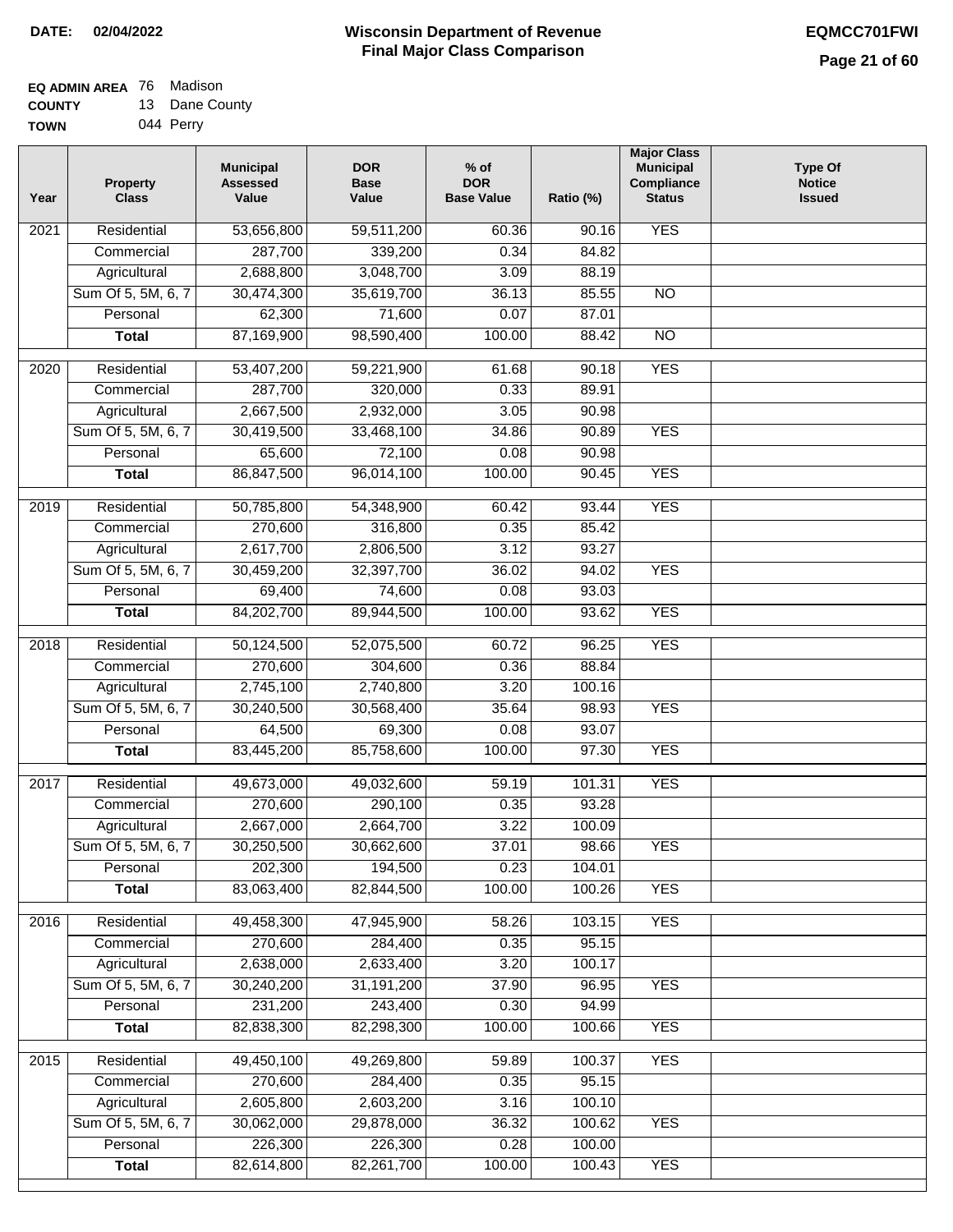## **EQ ADMIN AREA** 76 Madison

**COUNTY TOWN** 13 Dane County 046 Pleasant Springs

| Year              | <b>Property</b><br><b>Class</b> | <b>Municipal</b><br><b>Assessed</b><br>Value | <b>DOR</b><br><b>Base</b><br>Value | % of<br><b>DOR</b><br><b>Base Value</b> | Ratio (%) | <b>Major Class</b><br><b>Municipal</b><br>Compliance<br><b>Status</b> | <b>Type Of</b><br><b>Notice</b><br><b>Issued</b> |
|-------------------|---------------------------------|----------------------------------------------|------------------------------------|-----------------------------------------|-----------|-----------------------------------------------------------------------|--------------------------------------------------|
| $\overline{202}1$ | Residential                     | 516,129,700                                  | 537,246,900                        | 89.17                                   | 96.07     | <b>YES</b>                                                            |                                                  |
|                   | Commercial                      | 15,066,200                                   | 19,580,700                         | 3.25                                    | 76.94     |                                                                       |                                                  |
|                   | Agricultural                    | 3,618,600                                    | 3,620,900                          | 0.60                                    | 99.94     |                                                                       |                                                  |
|                   | Sum Of 5, 5M, 6, 7              | 43,720,400                                   | 41,122,900                         | 6.83                                    | 106.32    |                                                                       |                                                  |
|                   | Personal                        | 923,300                                      | 923,300                            | 0.15                                    | 100.00    |                                                                       |                                                  |
|                   | <b>Total</b>                    | 579,458,200                                  | 602,494,700                        | 100.00                                  | 96.18     | <b>YES</b>                                                            |                                                  |
| 2020              | Residential                     | 496,979,200                                  | 481,121,500                        | 88.76                                   | 103.30    | <b>YES</b>                                                            |                                                  |
|                   | Commercial                      | 14,574,700                                   | 17,780,800                         | 3.28                                    | 81.97     |                                                                       |                                                  |
|                   | Agricultural                    | 3,514,200                                    | 3,516,900                          | 0.65                                    | 99.92     |                                                                       |                                                  |
|                   | Sum Of 5, 5M, 6, 7              | 41,802,400                                   | 38,686,000                         | 7.14                                    | 108.06    |                                                                       |                                                  |
|                   | Personal                        | 918,900                                      | 918,900                            | 0.17                                    | 100.00    |                                                                       |                                                  |
|                   | <b>Total</b>                    | 557,789,400                                  | 542,024,100                        | 100.00                                  | 102.91    | <b>YES</b>                                                            |                                                  |
| 2019              | Residential                     | 464,294,750                                  | 458,752,500                        | 88.02                                   | 101.21    | <b>YES</b>                                                            |                                                  |
|                   | Commercial                      | 16,241,000                                   | 20,334,500                         | 3.90                                    | 79.87     |                                                                       |                                                  |
|                   | Agricultural                    | 3,386,000                                    | 3,382,500                          | 0.65                                    | 100.10    |                                                                       |                                                  |
|                   | Sum Of 5, 5M, 6, 7              | 39,939,100                                   | 37,747,000                         | 7.24                                    | 105.81    |                                                                       |                                                  |
|                   | Personal                        | 969,200                                      | 969,200                            | 0.19                                    | 100.00    |                                                                       |                                                  |
|                   | <b>Total</b>                    | 524,830,050                                  | 521, 185, 700                      | 100.00                                  | 100.70    | <b>YES</b>                                                            |                                                  |
|                   |                                 |                                              |                                    |                                         |           |                                                                       |                                                  |
| 2018              | Residential                     | 447,245,150                                  | 443,646,600                        | 88.59                                   | 100.81    | <b>YES</b>                                                            |                                                  |
|                   | Commercial                      | 16,038,200                                   | 18,129,400                         | 3.62                                    | 88.47     |                                                                       |                                                  |
|                   | Agricultural                    | 3,304,700                                    | 3,301,300                          | 0.66                                    | 100.10    |                                                                       |                                                  |
|                   | Sum Of 5, 5M, 6, 7              | 38,633,600                                   | 34,807,600                         | 6.95                                    | 110.99    |                                                                       |                                                  |
|                   | Personal                        | 890,500                                      | 890,500                            | 0.18                                    | 100.00    |                                                                       |                                                  |
|                   | <b>Total</b>                    | 506,112,150                                  | 500,775,400                        | 100.00                                  | 101.07    | <b>YES</b>                                                            |                                                  |
| 2017              | Residential                     | 411,971,750                                  | 418,973,100                        | 87.96                                   | 98.33     | <b>YES</b>                                                            |                                                  |
|                   | Commercial                      | 14,943,000                                   | 16,432,600                         | 3.45                                    | 90.94     |                                                                       |                                                  |
|                   | Agricultural                    | 3,222,800                                    | 3,220,800                          | 0.68                                    | 100.06    |                                                                       |                                                  |
|                   | Sum Of 5, 5M, 6, 7              | 36,189,000                                   | 35,302,900                         | 7.41                                    | 102.51    |                                                                       |                                                  |
|                   | Personal                        | 2,416,300                                    | 2,416,300                          | 0.51                                    | 100.00    |                                                                       |                                                  |
|                   | <b>Total</b>                    | 468,742,850                                  | 476,345,700                        | 100.00                                  | 98.40     | <b>YES</b>                                                            |                                                  |
| 2016              | Residential                     | 385,987,800                                  | 392,999,000                        | 87.20                                   | 98.22     | <b>YES</b>                                                            |                                                  |
|                   | Commercial                      | 14,554,600                                   | 16,509,900                         | 3.66                                    | 88.16     |                                                                       |                                                  |
|                   | Agricultural                    | 3,188,400                                    | 3,180,700                          | 0.71                                    | 100.24    |                                                                       |                                                  |
|                   | Sum Of 5, 5M, 6, 7              | 34,642,100                                   | 35,625,800                         | 7.90                                    | 97.24     |                                                                       |                                                  |
|                   | Personal                        | 2,394,100                                    | 2,394,100                          | 0.53                                    | 100.00    |                                                                       |                                                  |
|                   | <b>Total</b>                    | 440,767,000                                  | 450,709,500                        | 100.00                                  | 97.79     | <b>YES</b>                                                            |                                                  |
| 2015              | Residential                     | 375,749,300                                  | 381,944,400                        | 86.93                                   | 98.38     | <b>YES</b>                                                            |                                                  |
|                   | Commercial                      | 13,969,800                                   | 16,151,000                         | 3.68                                    | 86.49     |                                                                       |                                                  |
|                   | Agricultural                    | 3,279,100                                    | 3,272,000                          | 0.74                                    | 100.22    |                                                                       |                                                  |
|                   | Sum Of 5, 5M, 6, 7              | 34, 105, 700                                 | 35,119,500                         | 7.99                                    | 97.11     | <b>YES</b>                                                            |                                                  |
|                   | Personal                        | 2,862,200                                    | 2,862,200                          | 0.65                                    | 100.00    |                                                                       |                                                  |
|                   | <b>Total</b>                    | 429,966,100                                  | 439,349,100                        | 100.00                                  | 97.86     | <b>YES</b>                                                            |                                                  |
|                   |                                 |                                              |                                    |                                         |           |                                                                       |                                                  |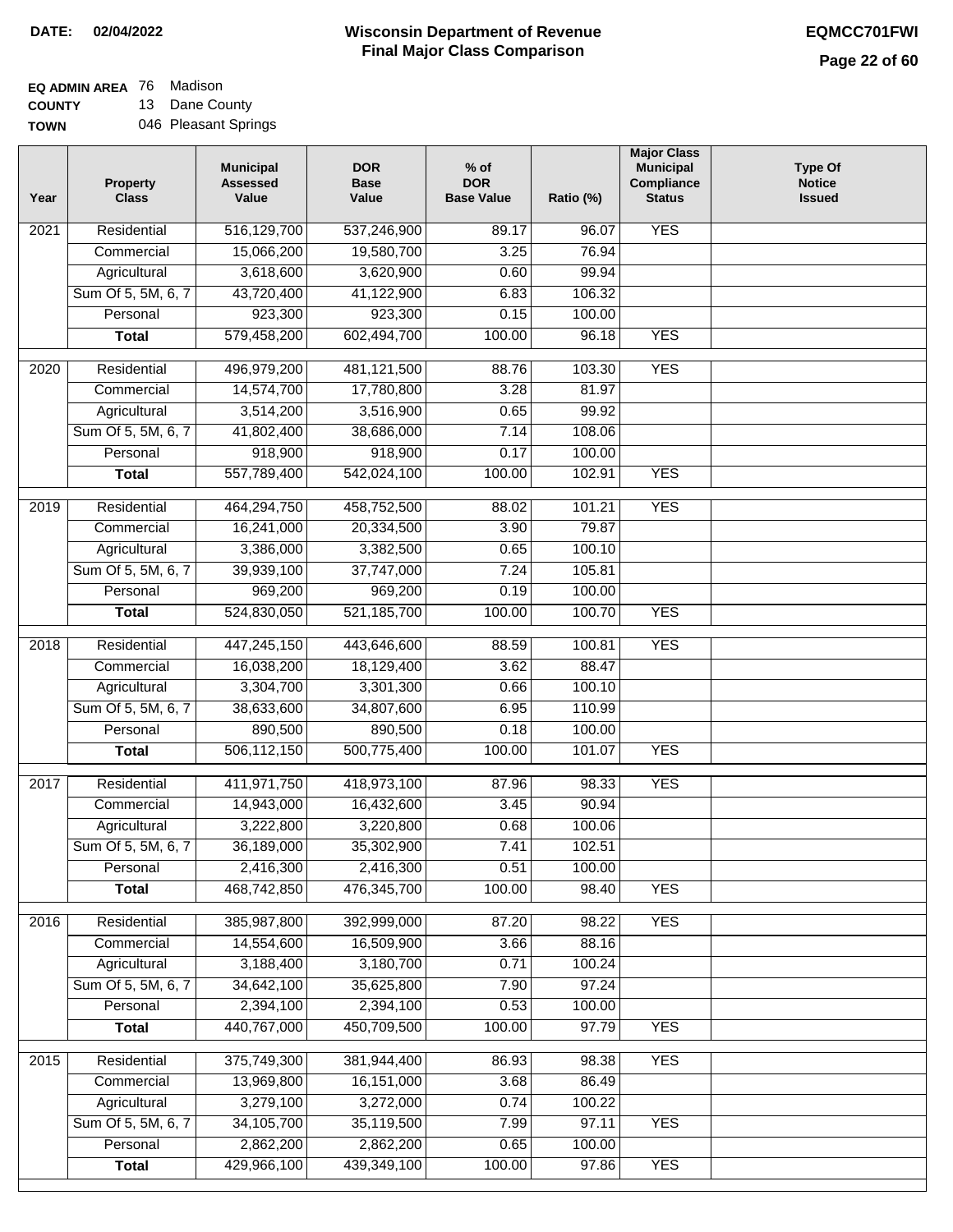#### **EQ ADMIN AREA** 76 Madison **COUNTY** 13 Dane County

**TOWN** 048 Primrose

| Year             | <b>Property</b><br><b>Class</b> | <b>Municipal</b><br><b>Assessed</b><br>Value | <b>DOR</b><br><b>Base</b><br>Value | $%$ of<br><b>DOR</b><br><b>Base Value</b> | Ratio (%) | <b>Major Class</b><br><b>Municipal</b><br>Compliance<br><b>Status</b> | <b>Type Of</b><br><b>Notice</b><br><b>Issued</b> |
|------------------|---------------------------------|----------------------------------------------|------------------------------------|-------------------------------------------|-----------|-----------------------------------------------------------------------|--------------------------------------------------|
| 2021             | Residential                     | 59,350,300                                   | 69,279,000                         | 62.75                                     | 85.67     | <b>NO</b>                                                             |                                                  |
|                  | Commercial                      | 789,200                                      | 1,110,000                          | 1.01                                      | 71.10     |                                                                       |                                                  |
|                  | Agricultural                    | 2,924,600                                    | 3,652,800                          | 3.31                                      | 80.06     |                                                                       |                                                  |
|                  | Sum Of 5, 5M, 6, 7              | 30,625,200                                   | 36,313,400                         | 32.89                                     | 84.34     | $\overline{NO}$                                                       |                                                  |
|                  | Personal                        | 38,300                                       | 47,900                             | 0.04                                      | 79.96     |                                                                       |                                                  |
|                  | <b>Total</b>                    | 93,727,600                                   | 110,403,100                        | 100.00                                    | 84.90     | $\overline{NO}$                                                       |                                                  |
| 2020             | Residential                     | 58,259,900                                   | 67,890,400                         | 63.67                                     | 85.81     | $\overline{10}$                                                       |                                                  |
|                  | Commercial                      | 789,200                                      | 1,047,200                          | 0.98                                      | 75.36     |                                                                       |                                                  |
|                  | Agricultural                    | 3,159,000                                    | 3,513,400                          | 3.29                                      | 89.91     |                                                                       |                                                  |
|                  | Sum Of 5, 5M, 6, 7              | 30,339,300                                   | 34,132,300                         | 32.01                                     | 88.89     | <b>NO</b>                                                             |                                                  |
|                  | Personal                        | 45,200                                       | 50,200                             | 0.05                                      | 90.04     |                                                                       |                                                  |
|                  | <b>Total</b>                    | 92,592,600                                   | 106,633,500                        | 100.00                                    | 86.83     | <b>NO</b>                                                             |                                                  |
|                  |                                 |                                              |                                    |                                           |           |                                                                       |                                                  |
| $\frac{1}{2019}$ | Residential                     | 58,073,000                                   | 65,153,500                         | 64.60                                     | 89.13     | $\overline{NO}$                                                       |                                                  |
|                  | Commercial                      | 789,200                                      | 1,026,700                          | 1.02                                      | 76.87     |                                                                       |                                                  |
|                  | Agricultural                    | 3,054,000                                    | 3,362,900                          | 3.33                                      | 90.81     |                                                                       |                                                  |
|                  | Sum Of 5, 5M, 6, 7              | 29,197,200                                   | 31,251,900                         | 30.99                                     | 93.43     | <b>YES</b>                                                            |                                                  |
|                  | Personal                        | 49,500                                       | 55,000                             | 0.05                                      | 90.00     |                                                                       |                                                  |
|                  | <b>Total</b>                    | 91,162,900                                   | 100,850,000                        | 100.00                                    | 90.39     | $\overline{NO}$                                                       |                                                  |
| 2018             | Residential                     | 57,903,700                                   | 64,319,700                         | 65.29                                     | 90.02     | <b>YES</b>                                                            |                                                  |
|                  | Commercial                      | 789,200                                      | 987,200                            | 1.00                                      | 79.94     |                                                                       |                                                  |
|                  | Agricultural                    | 2,937,900                                    | 3,253,200                          | 3.30                                      | 90.31     |                                                                       |                                                  |
|                  | Sum Of 5, 5M, 6, 7              | 29,127,000                                   | 29,883,900                         | 30.33                                     | 97.47     | <b>YES</b>                                                            |                                                  |
|                  | Personal                        | 70,200                                       | 76,300                             | 0.08                                      | 92.01     |                                                                       |                                                  |
|                  | <b>Total</b>                    | 90,828,000                                   | 98,520,300                         | 100.00                                    | 92.19     | <b>YES</b>                                                            |                                                  |
| 2017             | Residential                     | 57,026,900                                   | 60,975,100                         | 64.05                                     | 93.52     | <b>YES</b>                                                            |                                                  |
|                  | Commercial                      | 789,200                                      | 940,200                            | 0.99                                      | 83.94     |                                                                       |                                                  |
|                  | Agricultural                    | 3,006,900                                    | 3,184,600                          | 3.35                                      | 94.42     |                                                                       |                                                  |
|                  | Sum Of 5, 5M, 6, 7              | 28,150,700                                   | 29,942,600                         | 31.45                                     | 94.02     | <b>YES</b>                                                            |                                                  |
|                  | Personal                        | 143,600                                      | 154,400                            | 0.16                                      | 93.01     |                                                                       |                                                  |
|                  | <b>Total</b>                    | 89,117,300                                   | 95,196,900                         | 100.00                                    | 93.61     | <b>YES</b>                                                            |                                                  |
| 2016             | Residential                     | 55,393,800                                   | 58,205,100                         | 62.57                                     | 95.17     | <b>YES</b>                                                            |                                                  |
|                  | Commercial                      | 789,200                                      | 921,800                            | 0.99                                      | 85.62     |                                                                       |                                                  |
|                  | Agricultural                    | 3,111,600                                    | 3,109,900                          | 3.34                                      | 100.05    |                                                                       |                                                  |
|                  | Sum Of 5, 5M, 6, 7              | 28,483,800                                   | 30,645,300                         | 32.94                                     | 92.95     | <b>YES</b>                                                            |                                                  |
|                  | Personal                        | 139,100                                      | 139,100                            | 0.15                                      | 100.00    |                                                                       |                                                  |
|                  | <b>Total</b>                    | 87,917,500                                   | 93,021,200                         | 100.00                                    | 94.51     | <b>YES</b>                                                            |                                                  |
| 2015             | Residential                     | 54,773,400                                   | 57,883,200                         | 64.97                                     | 94.63     | <b>YES</b>                                                            |                                                  |
|                  | Commercial                      | 779,200                                      | 921,800                            | 1.03                                      | 84.53     |                                                                       |                                                  |
|                  | Agricultural                    | 3,095,000                                    | 3,093,700                          | 3.47                                      | 100.04    |                                                                       |                                                  |
|                  | Sum Of 5, 5M, 6, 7              | 26,921,200                                   | 27,058,200                         | 30.37                                     | 99.49     | <b>YES</b>                                                            |                                                  |
|                  | Personal                        | 129,300                                      | 136,100                            | 0.15                                      | 95.00     |                                                                       |                                                  |
|                  | <b>Total</b>                    | 85,698,100                                   | 89,093,000                         | 100.00                                    | 96.19     | <b>YES</b>                                                            |                                                  |
|                  |                                 |                                              |                                    |                                           |           |                                                                       |                                                  |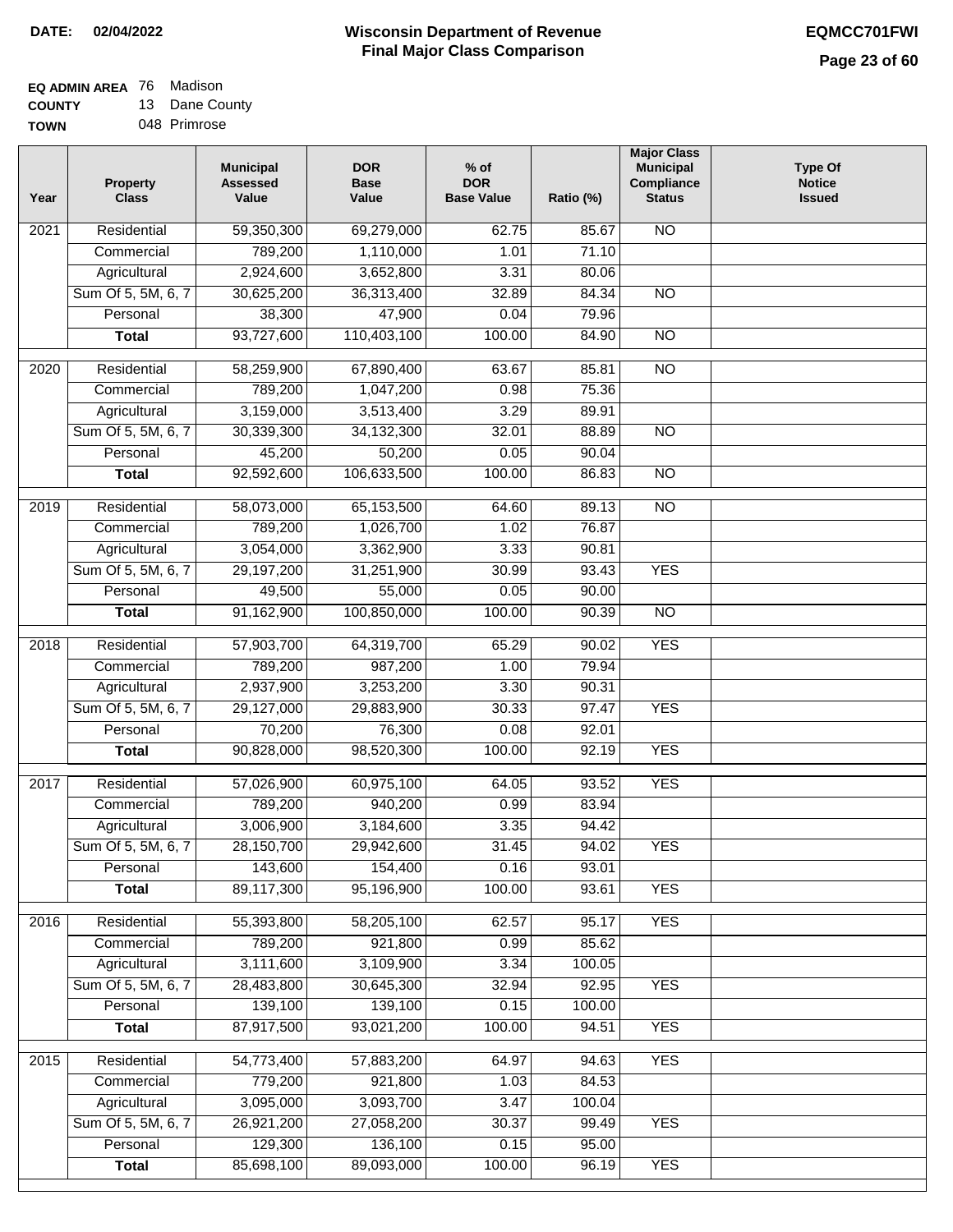| <b>EQ ADMIN AREA</b> 76 Madison |                |
|---------------------------------|----------------|
| <b>COUNTY</b>                   | 13 Dane County |

**TOWN** 050 Roxbury

| Year              | <b>Property</b><br><b>Class</b> | <b>Municipal</b><br><b>Assessed</b><br>Value | <b>DOR</b><br><b>Base</b><br>Value | $%$ of<br><b>DOR</b><br><b>Base Value</b> | Ratio (%) | <b>Major Class</b><br><b>Municipal</b><br>Compliance<br><b>Status</b> | <b>Type Of</b><br><b>Notice</b><br><b>Issued</b> |
|-------------------|---------------------------------|----------------------------------------------|------------------------------------|-------------------------------------------|-----------|-----------------------------------------------------------------------|--------------------------------------------------|
| $\frac{1}{202}$ 1 | Residential                     | 245,748,100                                  | 247,998,000                        | 82.46                                     | 99.09     | <b>YES</b>                                                            |                                                  |
|                   | Commercial                      | 10,766,400                                   | 11,112,000                         | 3.69                                      | 96.89     |                                                                       |                                                  |
|                   | Agricultural                    | 3,335,800                                    | 3,268,900                          | 1.09                                      | 102.05    |                                                                       |                                                  |
|                   | Sum Of 5, 5M, 6, 7              | 40,420,200                                   | 37,892,200                         | 12.60                                     | 106.67    | <b>YES</b>                                                            |                                                  |
|                   | Personal                        | 479,300                                      | 479,300                            | 0.16                                      | 100.00    |                                                                       |                                                  |
|                   | <b>Total</b>                    | 300,749,800                                  | 300,750,400                        | 100.00                                    | 100.00    | <b>YES</b>                                                            |                                                  |
| 2020              | Residential                     | 176,485,200                                  | 227,287,100                        | 81.86                                     | 77.65     | $\overline{10}$                                                       |                                                  |
|                   | Commercial                      | 8,711,700                                    | 10,467,800                         | 3.77                                      | 83.22     |                                                                       |                                                  |
|                   | Agricultural                    | 2,691,400                                    | 3,161,400                          | 1.14                                      | 85.13     |                                                                       |                                                  |
|                   | Sum Of 5, 5M, 6, 7              | 37,734,600                                   | 36,311,900                         | 13.08                                     | 103.92    | <b>YES</b>                                                            |                                                  |
|                   | Personal                        | 346,700                                      | 417,700                            | 0.15                                      | 83.00     |                                                                       |                                                  |
|                   | <b>Total</b>                    | 225,969,600                                  | 277,645,900                        | 100.00                                    | 81.39     | $\overline{NO}$                                                       | 2nd Notice of Non-Compliance                     |
| 2019              | Residential                     | 174,847,600                                  | 214,575,600                        | 81.37                                     | 81.49     | $\overline{10}$                                                       |                                                  |
|                   | Commercial                      | 8,711,700                                    | 10,262,600                         | 3.89                                      | 84.89     |                                                                       |                                                  |
|                   | Agricultural                    | 2,574,000                                    | 3,029,300                          | 1.15                                      | 84.97     |                                                                       |                                                  |
|                   | Sum Of 5, 5M, 6, 7              | 38,095,900                                   | 35,461,700                         | 13.45                                     | 107.43    | <b>YES</b>                                                            |                                                  |
|                   | Personal                        | 328,100                                      | 386,000                            | 0.15                                      | 85.00     |                                                                       |                                                  |
|                   | <b>Total</b>                    | 224,557,300                                  | 263,715,200                        | 100.00                                    | 85.15     | $\overline{NO}$                                                       | 1st Notice of Non-Compliance                     |
| 2018              | Residential                     | 172,102,000                                  | 201, 217, 200                      | 81.13                                     | 85.53     | $\overline{10}$                                                       |                                                  |
|                   | Commercial                      | 9,099,100                                    | 10,081,600                         | 4.06                                      | 90.25     |                                                                       |                                                  |
|                   | Agricultural                    | 2,707,400                                    | 2,942,200                          | 1.19                                      | 92.02     |                                                                       |                                                  |
|                   | Sum Of 5, 5M, 6, 7              | 38,184,500                                   | 33, 347, 300                       | 13.45                                     | 114.51    | $\overline{10}$                                                       |                                                  |
|                   | Personal                        | 391,600                                      | 425,700                            | 0.17                                      | 91.99     |                                                                       |                                                  |
|                   | <b>Total</b>                    | 222,484,600                                  | 248,014,000                        | 100.00                                    | 89.71     | <b>NO</b>                                                             |                                                  |
| $\overline{20}17$ | Residential                     | 169,214,200                                  | 185,084,900                        | 80.17                                     | 91.43     | <b>YES</b>                                                            |                                                  |
|                   | Commercial                      | 9,020,400                                    | 9,520,100                          | 4.12                                      | 94.75     |                                                                       |                                                  |
|                   | Agricultural                    | 2,666,800                                    | 2,868,800                          | 1.24                                      | 92.96     |                                                                       |                                                  |
|                   | Sum Of 5, 5M, 6, 7              | 37,651,600                                   | 33,060,100                         | 14.32                                     | 113.89    | <b>NO</b>                                                             |                                                  |
|                   | Personal                        | 333,000                                      | 333,000                            | 0.14                                      | 100.00    |                                                                       |                                                  |
|                   | <b>Total</b>                    | 218,886,000                                  | 230,866,900                        | 100.00                                    | 94.81     | <b>NO</b>                                                             |                                                  |
| 2016              | Residential                     | 165,266,500                                  | 177,619,800                        | 79.44                                     | 93.05     | <b>YES</b>                                                            |                                                  |
|                   | Commercial                      | 9,020,400                                    | 9,333,400                          | 4.17                                      | 96.65     |                                                                       |                                                  |
|                   | Agricultural                    | 2,838,500                                    | 2,837,100                          | 1.27                                      | 100.05    |                                                                       |                                                  |
|                   | Sum Of 5, 5M, 6, 7              | 37,598,500                                   | 33,355,300                         | 14.92                                     | 112.72    | $\overline{NO}$                                                       |                                                  |
|                   | Personal                        | 432,000                                      | 432,000                            | 0.19                                      | 100.00    |                                                                       |                                                  |
|                   | <b>Total</b>                    | 215, 155, 900                                | 223,577,600                        | 100.00                                    | 96.23     | N <sub>O</sub>                                                        |                                                  |
| 2015              | Residential                     | 160,739,700                                  | 160,304,400                        | 78.11                                     | 100.27    | <b>YES</b>                                                            |                                                  |
|                   | Commercial                      | 6,804,100                                    | 7,117,100                          | 3.47                                      | 95.60     |                                                                       |                                                  |
|                   | Agricultural                    | 2,796,800                                    | 2,795,100                          | 1.36                                      | 100.06    |                                                                       |                                                  |
|                   | Sum Of 5, 5M, 6, 7              | 37,571,300                                   | 34,324,600                         | 16.72                                     | 109.46    | <b>YES</b>                                                            |                                                  |
|                   | Personal                        | 692,700                                      | 692,700                            | 0.34                                      | 100.00    |                                                                       |                                                  |
|                   | <b>Total</b>                    | 208,604,600                                  | 205,233,900                        | 100.00                                    | 101.64    | <b>YES</b>                                                            |                                                  |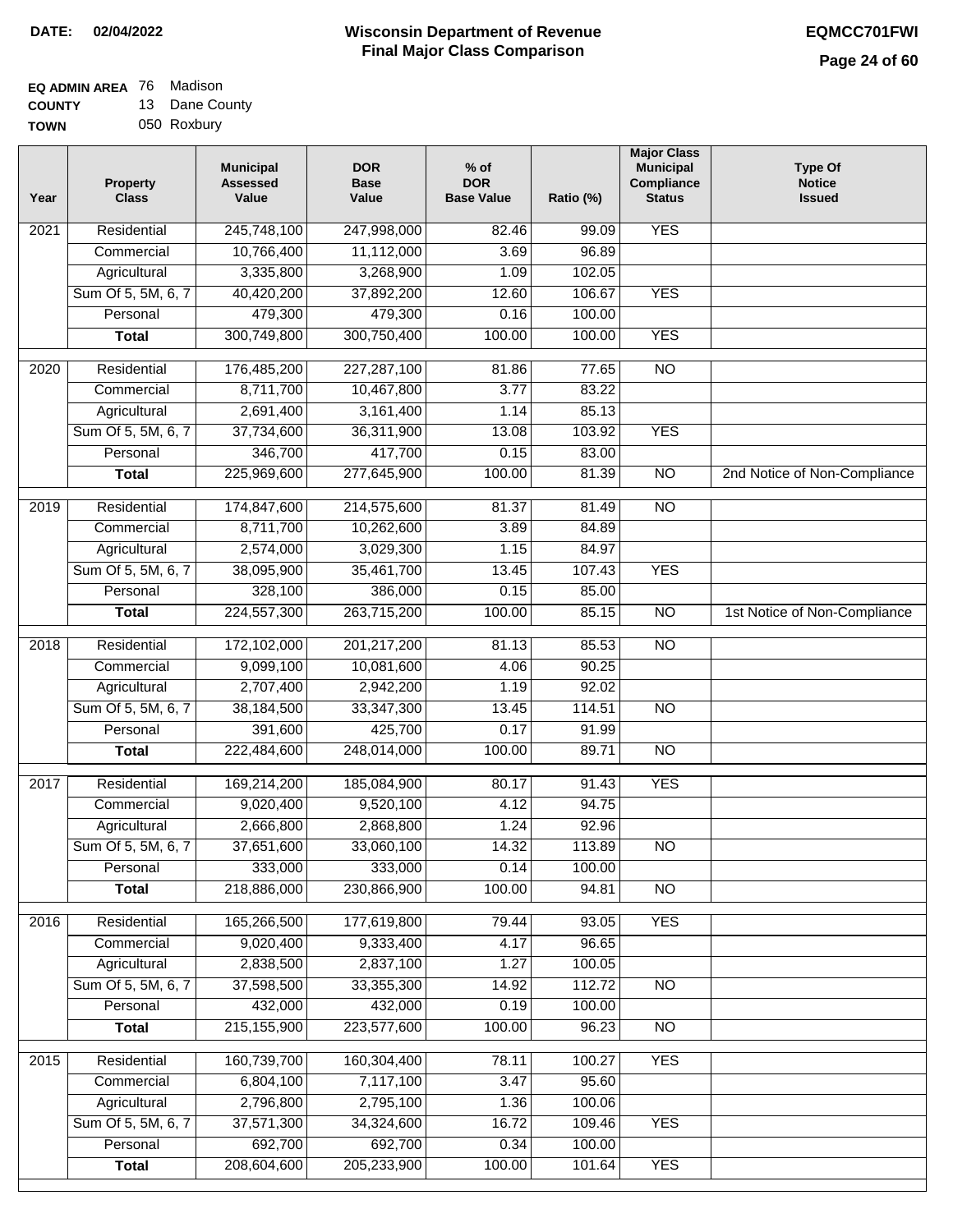**EQ ADMIN AREA** 76 Madison **COUNTY**

**TOWN** 13 Dane County 052 Rutland

| Year             | <b>Property</b><br><b>Class</b> | <b>Municipal</b><br><b>Assessed</b><br>Value | <b>DOR</b><br><b>Base</b><br>Value | $%$ of<br><b>DOR</b><br><b>Base Value</b> | Ratio (%) | <b>Major Class</b><br><b>Municipal</b><br>Compliance<br><b>Status</b> | <b>Type Of</b><br><b>Notice</b><br><b>Issued</b> |
|------------------|---------------------------------|----------------------------------------------|------------------------------------|-------------------------------------------|-----------|-----------------------------------------------------------------------|--------------------------------------------------|
| 2021             | Residential                     | 215,575,200                                  | 288,021,900                        | 86.33                                     | 74.85     | $\overline{NO}$                                                       |                                                  |
|                  | Commercial                      | 17,749,800                                   | 20,615,000                         | 6.18                                      | 86.10     |                                                                       |                                                  |
|                  | Agricultural                    | 3,150,400                                    | 3,937,700                          | 1.18                                      | 80.01     |                                                                       |                                                  |
|                  | Sum Of 5, 5M, 6, 7              | 17,826,200                                   | 20,435,800                         | 6.13                                      | 87.23     |                                                                       |                                                  |
|                  | Personal                        | 496,900                                      | 621,200                            | 0.19                                      | 79.99     |                                                                       |                                                  |
|                  | <b>Total</b>                    | 254,798,500                                  | 333,631,600                        | 100.00                                    | 76.37     | $\overline{NO}$                                                       | 1st Notice of Non-Compliance                     |
| $\frac{1}{2020}$ | Residential                     | 213,441,300                                  | 250,684,200                        | 85.52                                     | 85.14     | $\overline{NO}$                                                       |                                                  |
|                  | Commercial                      | 16,797,000                                   | 18,324,500                         | 6.25                                      | 91.66     |                                                                       |                                                  |
|                  | Agricultural                    | 3,227,900                                    | 3,798,800                          | 1.30                                      | 84.97     |                                                                       |                                                  |
|                  | Sum Of 5, 5M, 6, 7              | 17,845,800                                   | 19,632,900                         | 6.70                                      | 90.90     |                                                                       |                                                  |
|                  | Personal                        | 591,800                                      | 696,300                            | 0.24                                      | 84.99     |                                                                       |                                                  |
|                  | <b>Total</b>                    | 251,903,800                                  | 293,136,700                        | 100.00                                    | 85.93     | $\overline{NO}$                                                       |                                                  |
|                  |                                 |                                              |                                    |                                           |           |                                                                       |                                                  |
| $\frac{1}{2019}$ | Residential                     | 211,894,200                                  | 239,236,900                        | 85.20                                     | 88.57     | $\overline{NO}$                                                       |                                                  |
|                  | Commercial                      | 16,705,200                                   | 18,432,300                         | 6.56                                      | 90.63     |                                                                       |                                                  |
|                  | Agricultural                    | 3,295,000                                    | 3,658,300                          | 1.30                                      | 90.07     |                                                                       |                                                  |
|                  | Sum Of 5, 5M, 6, 7              | 17,635,200                                   | 19,017,200                         | 6.77                                      | 92.73     |                                                                       |                                                  |
|                  | Personal                        | 416,500                                      | 462,800                            | 0.16                                      | 90.00     |                                                                       |                                                  |
|                  | <b>Total</b>                    | 249,946,100                                  | 280,807,500                        | 100.00                                    | 89.01     | $\overline{NO}$                                                       |                                                  |
| 2018             | Residential                     | 208,858,400                                  | 235,859,400                        | 85.50                                     | 88.55     | $\overline{NO}$                                                       |                                                  |
|                  | Commercial                      | 16,251,100                                   | 17,684,500                         | 6.41                                      | 91.89     |                                                                       |                                                  |
|                  | Agricultural                    | 3,222,000                                    | 3,578,800                          | 1.30                                      | 90.03     |                                                                       |                                                  |
|                  | Sum Of 5, 5M, 6, 7              | 18,078,100                                   | 18,462,200                         | 6.69                                      | 97.92     |                                                                       |                                                  |
|                  | Personal                        | 252,900                                      | 281,000                            | 0.10                                      | 90.00     |                                                                       |                                                  |
|                  | <b>Total</b>                    | 246,662,500                                  | 275,865,900                        | 100.00                                    | 89.41     | N <sub>O</sub>                                                        |                                                  |
| 2017             | Residential                     | 205,861,300                                  | 215,867,500                        | 84.33                                     | 95.36     | <b>YES</b>                                                            |                                                  |
|                  | Commercial                      | 15,290,700                                   | 16,617,400                         | 6.49                                      | 92.02     |                                                                       |                                                  |
|                  | Agricultural                    | 3,315,800                                    | 3,488,600                          | 1.36                                      | 95.05     |                                                                       |                                                  |
|                  | Sum Of 5, 5M, 6, 7              | 18,193,500                                   | 18,738,300                         | 7.32                                      | 97.09     |                                                                       |                                                  |
|                  | Personal                        | 1,204,900                                    | 1,268,300                          | 0.50                                      | 95.00     |                                                                       |                                                  |
|                  | <b>Total</b>                    | 243,866,200                                  | 255,980,100                        | 100.00                                    | 95.27     | <b>YES</b>                                                            |                                                  |
| 2016             | Residential                     | 202,971,300                                  | 208,620,700                        | 84.18                                     | 97.29     | <b>YES</b>                                                            |                                                  |
|                  | Commercial                      | 14,623,500                                   | 15,487,700                         | 6.25                                      | 94.42     |                                                                       |                                                  |
|                  | Agricultural                    | 3,440,700                                    | 3,436,000                          | 1.39                                      | 100.14    |                                                                       |                                                  |
|                  | Sum Of 5, 5M, 6, 7              | 18,091,100                                   | 18,830,100                         | 7.60                                      | 96.08     |                                                                       |                                                  |
|                  | Personal                        | 1,441,900                                    | 1,441,900                          | 0.58                                      | 100.00    |                                                                       |                                                  |
|                  | <b>Total</b>                    | 240,568,500                                  | 247,816,400                        | 100.00                                    | 97.08     | <b>YES</b>                                                            |                                                  |
|                  |                                 |                                              |                                    |                                           |           |                                                                       |                                                  |
| 2015             | Residential                     | 202,250,000                                  | 202,383,600                        | 84.08                                     | 99.93     | <b>YES</b>                                                            |                                                  |
|                  | Commercial                      | 14,820,000                                   | 15,259,300                         | 6.34                                      | 97.12     | <b>YES</b>                                                            |                                                  |
|                  | Agricultural                    | 3,422,200                                    | 3,419,300                          | 1.42                                      | 100.08    |                                                                       |                                                  |
|                  | Sum Of 5, 5M, 6, 7              | 17,498,800                                   | 18,351,300                         | 7.62                                      | 95.35     | <b>YES</b>                                                            |                                                  |
|                  | Personal                        | 1,302,500                                    | 1,302,500                          | 0.54                                      | 100.00    |                                                                       |                                                  |
|                  | <b>Total</b>                    | 239,293,500                                  | 240,716,000                        | 100.00                                    | 99.41     | <b>YES</b>                                                            |                                                  |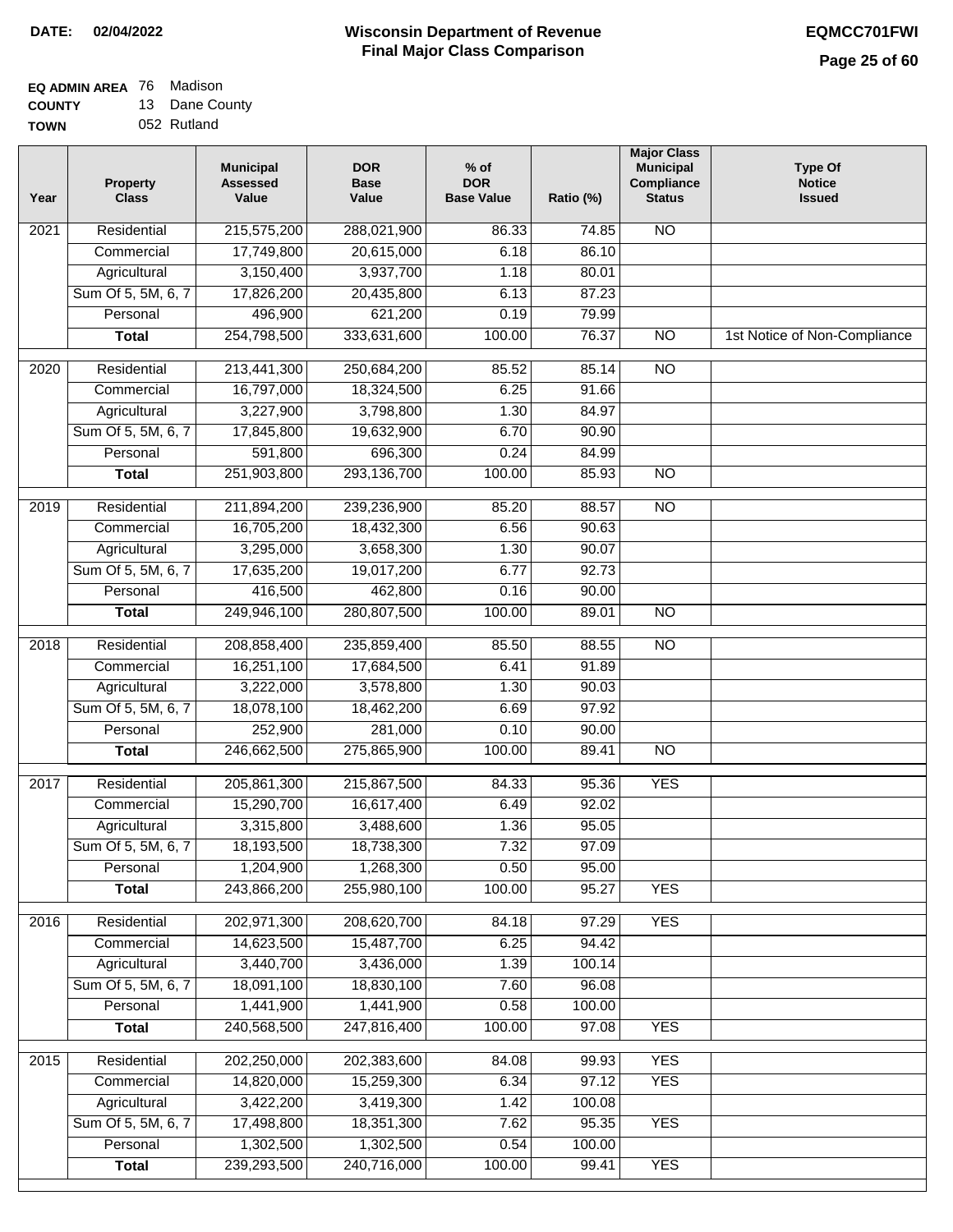## **Wisconsin Department of Revenue DATE: 02/04/2022 EQMCC701FWI Final Major Class Comparison**

| EQ ADMIN AREA 76 Madison |                |
|--------------------------|----------------|
| <b>COUNTY</b>            | 13 Dane County |

**TOWN** 054 Springdale

| Year | <b>Property</b><br><b>Class</b> | <b>Municipal</b><br><b>Assessed</b><br>Value | <b>DOR</b><br><b>Base</b><br>Value | $%$ of<br><b>DOR</b><br><b>Base Value</b> | Ratio (%) | <b>Major Class</b><br><b>Municipal</b><br>Compliance<br><b>Status</b> | <b>Type Of</b><br><b>Notice</b><br><b>Issued</b> |
|------|---------------------------------|----------------------------------------------|------------------------------------|-------------------------------------------|-----------|-----------------------------------------------------------------------|--------------------------------------------------|
| 2021 | Residential                     | 312,680,500                                  | 314,047,600                        | 86.55                                     | 99.56     | <b>YES</b>                                                            |                                                  |
|      | Commercial                      | 5,170,500                                    | 6,345,800                          | 1.75                                      | 81.48     |                                                                       |                                                  |
|      | Agricultural                    | 2,795,800                                    | 2,826,000                          | 0.78                                      | 98.93     |                                                                       |                                                  |
|      | Sum Of 5, 5M, 6, 7              | 35,731,600                                   | 39,168,600                         | 10.79                                     | 91.23     | <b>YES</b>                                                            |                                                  |
|      | Personal                        | 448,000                                      | 452,500                            | 0.12                                      | 99.01     |                                                                       |                                                  |
|      | <b>Total</b>                    | 356,826,400                                  | 362,840,500                        | 100.00                                    | 98.34     | <b>YES</b>                                                            |                                                  |
| 2020 | Residential                     | 309,865,700                                  | 311,257,100                        | 86.87                                     | 99.55     | <b>YES</b>                                                            |                                                  |
|      | Commercial                      | 5,170,500                                    | 5,986,600                          | 1.67                                      | 86.37     |                                                                       |                                                  |
|      | Agricultural                    | 2,722,100                                    | 2,728,200                          | 0.76                                      | 99.78     |                                                                       |                                                  |
|      | Sum Of 5, 5M, 6, 7              | 35,703,500                                   | 37,709,100                         | 10.52                                     | 94.68     | <b>YES</b>                                                            |                                                  |
|      | Personal                        | 614,500                                      | 614,500                            | 0.17                                      | 100.00    |                                                                       |                                                  |
|      | <b>Total</b>                    | 354,076,300                                  | 358,295,500                        | 100.00                                    | 98.82     | <b>YES</b>                                                            |                                                  |
| 2019 | Residential                     | 286,584,700                                  | 288,317,700                        | 86.79                                     | 99.40     | <b>YES</b>                                                            |                                                  |
|      | Commercial                      | 3,690,200                                    | 5,601,400                          | 1.69                                      | 65.88     |                                                                       |                                                  |
|      | Agricultural                    | 2,533,300                                    | 2,615,400                          | 0.79                                      | 96.86     |                                                                       |                                                  |
|      | Sum Of 5, 5M, 6, 7              | 30,204,100                                   | 35,178,600                         | 10.59                                     | 85.86     | $\overline{NO}$                                                       |                                                  |
|      | Personal                        | 461,200                                      | 475,500                            | 0.14                                      | 96.99     |                                                                       |                                                  |
|      | <b>Total</b>                    | 323,473,500                                  | 332,188,600                        | 100.00                                    | 97.38     | $\overline{NO}$                                                       | 2nd Notice of Non-Compliance                     |
| 2018 | Residential                     | 282,098,500                                  | 295,085,800                        | 87.27                                     | 95.60     | <b>YES</b>                                                            |                                                  |
|      | Commercial                      | 3,807,800                                    | 5,420,200                          | 1.60                                      | 70.25     |                                                                       |                                                  |
|      | Agricultural                    | 2,417,000                                    | 2,544,600                          | 0.75                                      | 94.99     |                                                                       |                                                  |
|      | Sum Of 5, 5M, 6, 7              | 30,377,600                                   | 34,791,500                         | 10.29                                     | 87.31     | <b>NO</b>                                                             |                                                  |
|      | Personal                        | 278,300                                      | 293,000                            | 0.09                                      | 94.98     |                                                                       |                                                  |
|      | <b>Total</b>                    | 318,979,200                                  | 338,135,100                        | 100.00                                    | 94.33     | <b>NO</b>                                                             | 1st Notice of Non-Compliance                     |
| 2017 | Residential                     | 273,685,500                                  | 280,439,000                        | 86.68                                     | 97.59     | <b>YES</b>                                                            |                                                  |
|      | Commercial                      | 3,674,700                                    | 5,028,600                          | 1.55                                      | 73.08     |                                                                       |                                                  |
|      | Agricultural                    | 2,477,400                                    | 2,474,500                          | 0.76                                      | 100.12    |                                                                       |                                                  |
|      | Sum Of 5, 5M, 6, 7              | 30,013,400                                   | 34,459,200                         | 10.65                                     | 87.10     | $\overline{NO}$                                                       |                                                  |
|      | Personal                        | 1,104,300                                    | 1,138,400                          | 0.35                                      | 97.00     |                                                                       |                                                  |
|      | <b>Total</b>                    | 310,955,300                                  | 323,539,700                        | 100.00                                    | 96.11     | $\overline{NO}$                                                       |                                                  |
| 2016 | Residential                     | 268,794,600                                  | 275,420,200                        | 86.82                                     | 97.59     | <b>YES</b>                                                            |                                                  |
|      | Commercial                      | 3,809,900                                    | 5,114,000                          | 1.61                                      | 74.50     |                                                                       |                                                  |
|      | Agricultural                    | 2,454,000                                    | 2,451,700                          | 0.77                                      | 100.09    |                                                                       |                                                  |
|      | Sum Of 5, 5M, 6, 7              | 29,535,000                                   | 33,359,200                         | 10.52                                     | 88.54     | $\overline{NO}$                                                       |                                                  |
|      | Personal                        | 893,800                                      | 893,800                            | 0.28                                      | 100.00    |                                                                       |                                                  |
|      | <b>Total</b>                    | 305,487,300                                  | 317,238,900                        | 100.00                                    | 96.30     | N <sub>O</sub>                                                        |                                                  |
| 2015 | Residential                     | 266,393,500                                  | 259,619,000                        | 86.12                                     | 102.61    | <b>YES</b>                                                            |                                                  |
|      | Commercial                      | 3,802,500                                    | 5,109,100                          | 1.69                                      | 74.43     |                                                                       |                                                  |
|      | Agricultural                    | 2,433,500                                    | 2,431,400                          | 0.81                                      | 100.09    |                                                                       |                                                  |
|      | Sum Of 5, 5M, 6, 7              | 29,443,600                                   | 33,543,300                         | 11.13                                     | 87.78     | <b>NO</b>                                                             |                                                  |
|      | Personal                        | 770,100                                      | 770,100                            | 0.26                                      | 100.00    |                                                                       |                                                  |
|      | <b>Total</b>                    | 302,843,200                                  | 301,472,900                        | 100.00                                    | 100.45    | $\overline{NO}$                                                       |                                                  |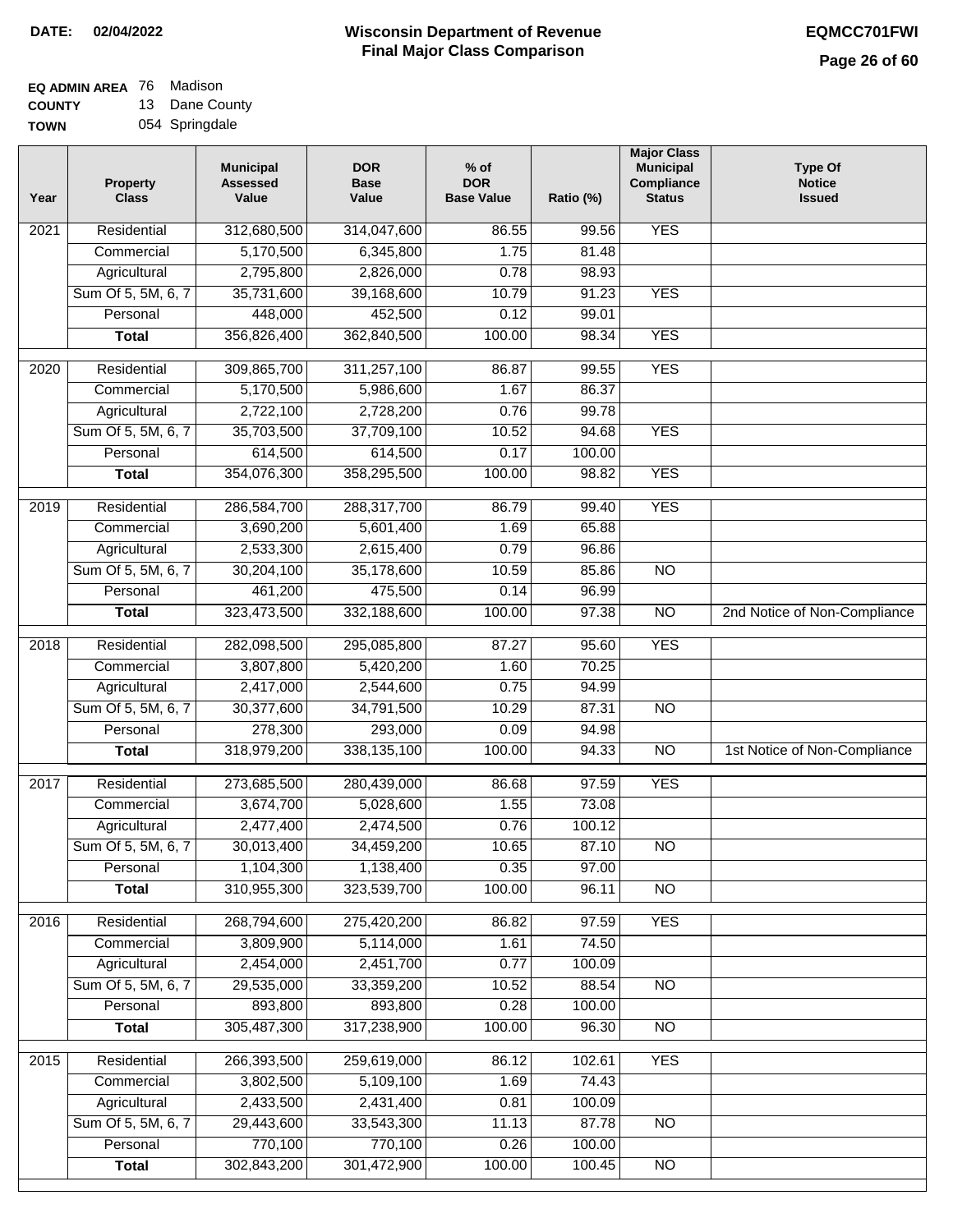#### **Wisconsin Department of Revenue Final Major Class Comparison DATE: 02/04/2022 EQMCC701FWI**

#### **EQ ADMIN AREA** 76 Madison **COUNTY** 13 Dane County

**TOWN** 056 Springfield

| Year              | <b>Property</b><br><b>Class</b> | <b>Municipal</b><br><b>Assessed</b><br>Value | <b>DOR</b><br><b>Base</b><br>Value | $%$ of<br><b>DOR</b><br><b>Base Value</b> | Ratio (%) | <b>Major Class</b><br><b>Municipal</b><br>Compliance<br><b>Status</b> | <b>Type Of</b><br><b>Notice</b><br><b>Issued</b> |
|-------------------|---------------------------------|----------------------------------------------|------------------------------------|-------------------------------------------|-----------|-----------------------------------------------------------------------|--------------------------------------------------|
| 2021              | Residential                     | 349,288,100                                  | 434,767,700                        | 80.38                                     | 80.34     | <b>NO</b>                                                             |                                                  |
|                   | Commercial                      | 32,307,100                                   | 44,851,700                         | 8.29                                      | 72.03     |                                                                       |                                                  |
|                   | Agricultural                    | 3,706,300                                    | 4,629,800                          | 0.86                                      | 80.05     |                                                                       |                                                  |
|                   | Sum Of 5, 5M, 6, 7              | 50,298,800                                   | 56,116,500                         | 10.37                                     | 89.63     | $\overline{NO}$                                                       |                                                  |
|                   | Personal                        | 445,400                                      | 556,800                            | 0.10                                      | 79.99     |                                                                       |                                                  |
|                   | <b>Total</b>                    | 436,045,700                                  | 540,922,500                        | 100.00                                    | 80.61     | $\overline{NO}$                                                       |                                                  |
| $\overline{2020}$ | Residential                     | 345,192,400                                  | 413,032,700                        | 80.60                                     | 83.58     | $\overline{NO}$                                                       |                                                  |
|                   | Commercial                      | 32,287,800                                   | 41,537,900                         | 8.11                                      | 77.73     |                                                                       |                                                  |
|                   | Agricultural                    | 3,832,300                                    | 4,456,100                          | 0.87                                      | 86.00     |                                                                       |                                                  |
|                   | Sum Of 5, 5M, 6, 7              | 50,116,900                                   | 52,834,700                         | 10.31                                     | 94.86     | <b>YES</b>                                                            |                                                  |
|                   | Personal                        | 504,300                                      | 586,400                            | 0.11                                      | 86.00     |                                                                       |                                                  |
|                   | <b>Total</b>                    | 431,933,700                                  | 512,447,800                        | 100.00                                    | 84.29     | <b>NO</b>                                                             |                                                  |
| $\frac{1}{2019}$  | Residential                     | 340,250,700                                  | 374,046,100                        | 80.03                                     | 90.96     | <b>YES</b>                                                            |                                                  |
|                   | Commercial                      | 30,041,400                                   | 37,565,800                         | 8.04                                      | 79.97     |                                                                       |                                                  |
|                   | Agricultural                    | 3,813,800                                    | 4,328,300                          | 0.93                                      | 88.11     |                                                                       |                                                  |
|                   | Sum Of 5, 5M, 6, 7              | 50,282,700                                   | 50,884,800                         | 10.89                                     | 98.82     | <b>YES</b>                                                            |                                                  |
|                   | Personal                        | 503,300                                      | 571,900                            | 0.12                                      | 88.00     |                                                                       |                                                  |
|                   | <b>Total</b>                    | 424,891,900                                  | 467,396,900                        | 100.00                                    | 90.91     | <b>YES</b>                                                            |                                                  |
|                   |                                 |                                              |                                    |                                           |           |                                                                       |                                                  |
| 2018              | Residential                     | 333,608,400                                  | 359,546,400                        | 80.00                                     | 92.79     | <b>YES</b>                                                            |                                                  |
|                   | Commercial                      | 29,909,400                                   | 35,938,300                         | 8.00                                      | 83.22     |                                                                       |                                                  |
|                   | Agricultural                    | 3,873,600                                    | 4,208,200                          | 0.94                                      | 92.05     |                                                                       |                                                  |
|                   | Sum Of 5, 5M, 6, 7              | 49,925,900                                   | 49,190,800                         | 10.95                                     | 101.49    | <b>YES</b>                                                            |                                                  |
|                   | Personal                        | 485,300                                      | 527,500                            | 0.12                                      | 92.00     |                                                                       |                                                  |
|                   | <b>Total</b>                    | 417,802,600                                  | 449,411,200                        | 100.00                                    | 92.97     | <b>YES</b>                                                            |                                                  |
| 2017              | Residential                     | 327,537,300                                  | 342,498,300                        | 78.95                                     | 95.63     | <b>YES</b>                                                            |                                                  |
|                   | Commercial                      | 29,343,200                                   | 33,640,800                         | 7.75                                      | 87.23     |                                                                       |                                                  |
|                   | Agricultural                    | 3,783,000                                    | 4,110,700                          | 0.95                                      | 92.03     |                                                                       |                                                  |
|                   | Sum Of 5, 5M, 6, 7              | 49,637,600                                   | 51,108,800                         | 11.78                                     | 97.12     | <b>YES</b>                                                            |                                                  |
|                   | Personal                        | 2,270,600                                    | 2,468,000                          | 0.57                                      | 92.00     |                                                                       |                                                  |
|                   | <b>Total</b>                    | 412,571,700                                  | 433,826,600                        | 100.00                                    | 95.10     | <b>YES</b>                                                            |                                                  |
| 2016              | Residential                     | 319,937,300                                  | 330,722,200                        | 79.56                                     | 96.74     | <b>YES</b>                                                            |                                                  |
|                   | Commercial                      | 24,854,500                                   | 27,655,500                         | 6.65                                      | 89.87     |                                                                       |                                                  |
|                   | Agricultural                    | 3,847,000                                    | 4,046,900                          | 0.97                                      | 95.06     |                                                                       |                                                  |
|                   | Sum Of 5, 5M, 6, 7              | 48,980,000                                   | 50,723,000                         | 12.20                                     | 96.56     | <b>YES</b>                                                            |                                                  |
|                   | Personal                        | 2,394,900                                    | 2,521,000                          | 0.61                                      | 95.00     |                                                                       |                                                  |
|                   | <b>Total</b>                    | 400,013,700                                  | 415,668,600                        | 100.00                                    | 96.23     | <b>YES</b>                                                            |                                                  |
|                   |                                 |                                              |                                    |                                           |           |                                                                       |                                                  |
| 2015              | Residential                     | 313,249,900                                  | 305,213,300                        | 78.81                                     | 102.63    | <b>YES</b>                                                            |                                                  |
|                   | Commercial                      | 21,611,600                                   | 23,958,500                         | 6.19                                      | 90.20     | <b>YES</b>                                                            |                                                  |
|                   | Agricultural                    | 4,005,800                                    | 4,005,000                          | 1.03                                      | 100.02    |                                                                       |                                                  |
|                   | Sum Of 5, 5M, 6, 7              | 48,561,500                                   | 50,878,100                         | 13.14                                     | 95.45     | <b>YES</b>                                                            |                                                  |
|                   | Personal                        | 3,242,400                                    | 3,242,400                          | 0.84                                      | 100.00    |                                                                       |                                                  |
|                   | <b>Total</b>                    | 390,671,200                                  | 387,297,300                        | 100.00                                    | 100.87    | <b>YES</b>                                                            |                                                  |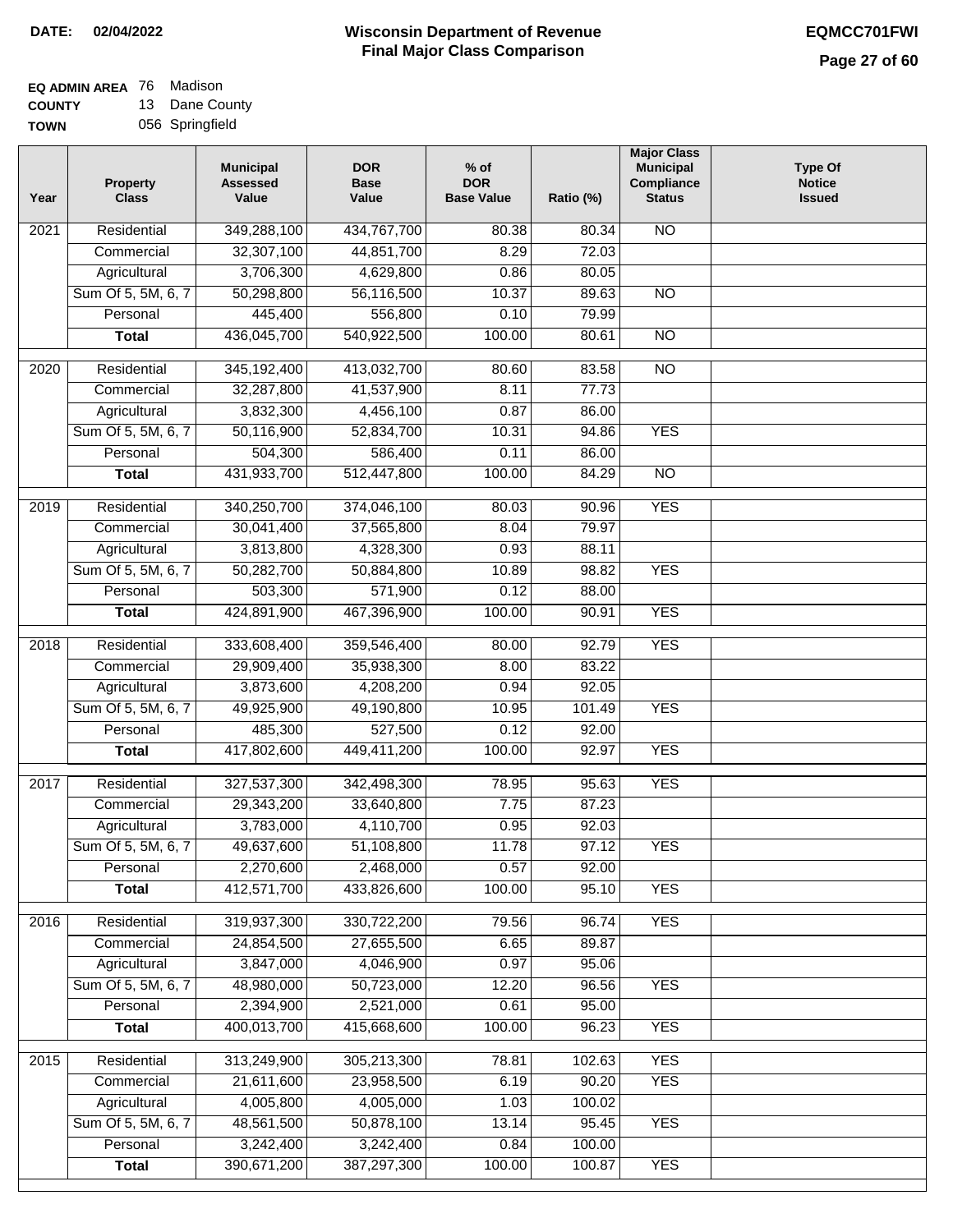## **Wisconsin Department of Revenue DATE: 02/04/2022 EQMCC701FWI Final Major Class Comparison**

| <b>EQ ADMIN AREA 76 Madison</b> |                |
|---------------------------------|----------------|
| <b>COUNTY</b>                   | 13 Dane County |

**TOWN** 058 Sun Prairie

| Year              | <b>Property</b><br><b>Class</b> | <b>Municipal</b><br><b>Assessed</b><br>Value | <b>DOR</b><br><b>Base</b><br>Value | $%$ of<br><b>DOR</b><br><b>Base Value</b> | Ratio (%) | <b>Major Class</b><br><b>Municipal</b><br>Compliance<br><b>Status</b> | <b>Type Of</b><br><b>Notice</b><br><b>Issued</b> |
|-------------------|---------------------------------|----------------------------------------------|------------------------------------|-------------------------------------------|-----------|-----------------------------------------------------------------------|--------------------------------------------------|
| 2021              | Residential                     | 230,086,700                                  | 280,555,300                        | 82.06                                     | 82.01     | N <sub>O</sub>                                                        |                                                  |
|                   | Commercial                      | 23,165,400                                   | 26,569,200                         | 7.77                                      | 87.19     |                                                                       |                                                  |
|                   | Agricultural                    | 3,431,300                                    | 4,180,300                          | 1.22                                      | 82.08     |                                                                       |                                                  |
|                   | Sum Of 5, 5M, 6, 7              | 27,960,100                                   | 28,603,000                         | 8.37                                      | 97.75     |                                                                       |                                                  |
|                   | Personal                        | 1,620,300                                    | 1,976,000                          | 0.58                                      | 82.00     |                                                                       |                                                  |
|                   | <b>Total</b>                    | 286,263,800                                  | 341,883,800                        | 100.00                                    | 83.73     | $\overline{NO}$                                                       |                                                  |
| 2020              | Residential                     | 228,242,500                                  | 272,985,400                        | 82.47                                     | 83.61     | $\overline{3}$                                                        |                                                  |
|                   | Commercial                      | 22,276,600                                   | 24,006,900                         | 7.25                                      | 92.79     |                                                                       |                                                  |
|                   | Agricultural                    | 3,428,700                                    | 4,029,100                          | 1.22                                      | 85.10     |                                                                       |                                                  |
|                   | Sum Of 5, 5M, 6, 7              | 28,428,200                                   | 28,006,900                         | 8.46                                      | 101.50    |                                                                       |                                                  |
|                   | Personal                        | 1,693,000                                    | 1,991,800                          | 0.60                                      | 85.00     |                                                                       |                                                  |
|                   | <b>Total</b>                    | 284,069,000                                  | 331,020,100                        | 100.00                                    | 85.82     | $\overline{NO}$                                                       |                                                  |
|                   |                                 |                                              |                                    |                                           |           |                                                                       |                                                  |
| 2019              | Residential                     | 226, 287, 500                                | 255,447,200                        | 81.72                                     | 88.58     | $\overline{NO}$                                                       |                                                  |
|                   | Commercial                      | 21,814,300                                   | 23,225,900                         | 7.43                                      | 93.92     |                                                                       |                                                  |
|                   | Agricultural                    | 3,468,600                                    | 3,896,600                          | 1.25                                      | 89.02     |                                                                       |                                                  |
|                   | Sum Of 5, 5M, 6, 7              | 28,676,300                                   | 28,001,200                         | 8.96                                      | 102.41    |                                                                       |                                                  |
|                   | Personal                        | 1,782,800                                    | 2,003,200                          | 0.64                                      | 89.00     |                                                                       |                                                  |
|                   | <b>Total</b>                    | 282,029,500                                  | 312,574,100                        | 100.00                                    | 90.23     | $\overline{NO}$                                                       |                                                  |
| $\overline{2018}$ | Residential                     | 223,907,500                                  | 242,962,700                        | 81.67                                     | 92.16     | <b>YES</b>                                                            |                                                  |
|                   | Commercial                      | 20,981,500                                   | 21,763,900                         | 7.32                                      | 96.41     |                                                                       |                                                  |
|                   | Agricultural                    | 3,522,100                                    | 3,786,200                          | 1.27                                      | 93.02     |                                                                       |                                                  |
|                   | Sum Of 5, 5M, 6, 7              | 28,533,100                                   | 27,026,200                         | 9.09                                      | 105.58    |                                                                       |                                                  |
|                   | Personal                        | 1,800,500                                    | 1,936,000                          | 0.65                                      | 93.00     |                                                                       |                                                  |
|                   | <b>Total</b>                    | 278,744,700                                  | 297,475,000                        | 100.00                                    | 93.70     | <b>YES</b>                                                            |                                                  |
| 2017              | Residential                     | 221,698,900                                  | 231,507,400                        | 80.21                                     | 95.76     | <b>YES</b>                                                            |                                                  |
|                   | Commercial                      | 20,361,000                                   | 21,200,300                         | 7.35                                      | 96.04     |                                                                       |                                                  |
|                   | Agricultural                    | 3,599,300                                    | 3,710,700                          | 1.29                                      | 97.00     |                                                                       |                                                  |
|                   | Sum Of 5, 5M, 6, 7              | 27,822,700                                   | 27,201,100                         | 9.42                                      | 102.29    |                                                                       |                                                  |
|                   | Personal                        | 4,851,800                                    | 5,001,900                          | 1.73                                      | 97.00     |                                                                       |                                                  |
|                   | <b>Total</b>                    | 278,333,700                                  | 288,621,400                        | 100.00                                    | 96.44     | <b>YES</b>                                                            |                                                  |
| 2016              | Residential                     | 216,549,100                                  | 217,723,300                        | 79.31                                     | 99.46     | <b>YES</b>                                                            |                                                  |
|                   | Commercial                      | 20,269,900                                   | 20,692,500                         | 7.54                                      | 97.96     |                                                                       |                                                  |
|                   | Agricultural                    | 3,663,400                                    | 3,664,000                          | 1.33                                      | 99.98     |                                                                       |                                                  |
|                   | Sum Of 5, 5M, 6, 7              | 27,810,200                                   | 27,275,100                         | 9.94                                      | 101.96    |                                                                       |                                                  |
|                   | Personal                        | 5,152,900                                    | 5,152,900                          | 1.88                                      | 100.00    |                                                                       |                                                  |
|                   | <b>Total</b>                    | 273,445,500                                  | 274,507,800                        | 100.00                                    | 99.61     | <b>YES</b>                                                            |                                                  |
|                   |                                 |                                              |                                    |                                           |           |                                                                       |                                                  |
| $\frac{2015}{ }$  | Residential                     | 213,682,600                                  | 199,258,200                        | 78.18                                     | 107.24    | <b>YES</b>                                                            |                                                  |
|                   | Commercial                      | 20,281,200                                   | 20,089,800                         | 7.88                                      | 100.95    | <b>YES</b>                                                            |                                                  |
|                   | Agricultural                    | 3,874,100                                    | 3,618,100                          | 1.42                                      | 107.08    |                                                                       |                                                  |
|                   | Sum Of 5, 5M, 6, 7              | 26,623,900                                   | 27,245,400                         | 10.69                                     | 97.72     | <b>YES</b>                                                            |                                                  |
|                   | Personal                        | 4,981,800                                    | 4,655,800                          | 1.83                                      | 107.00    |                                                                       |                                                  |
|                   | <b>Total</b>                    | 269,443,600                                  | 254,867,300                        | 100.00                                    | 105.72    | <b>YES</b>                                                            |                                                  |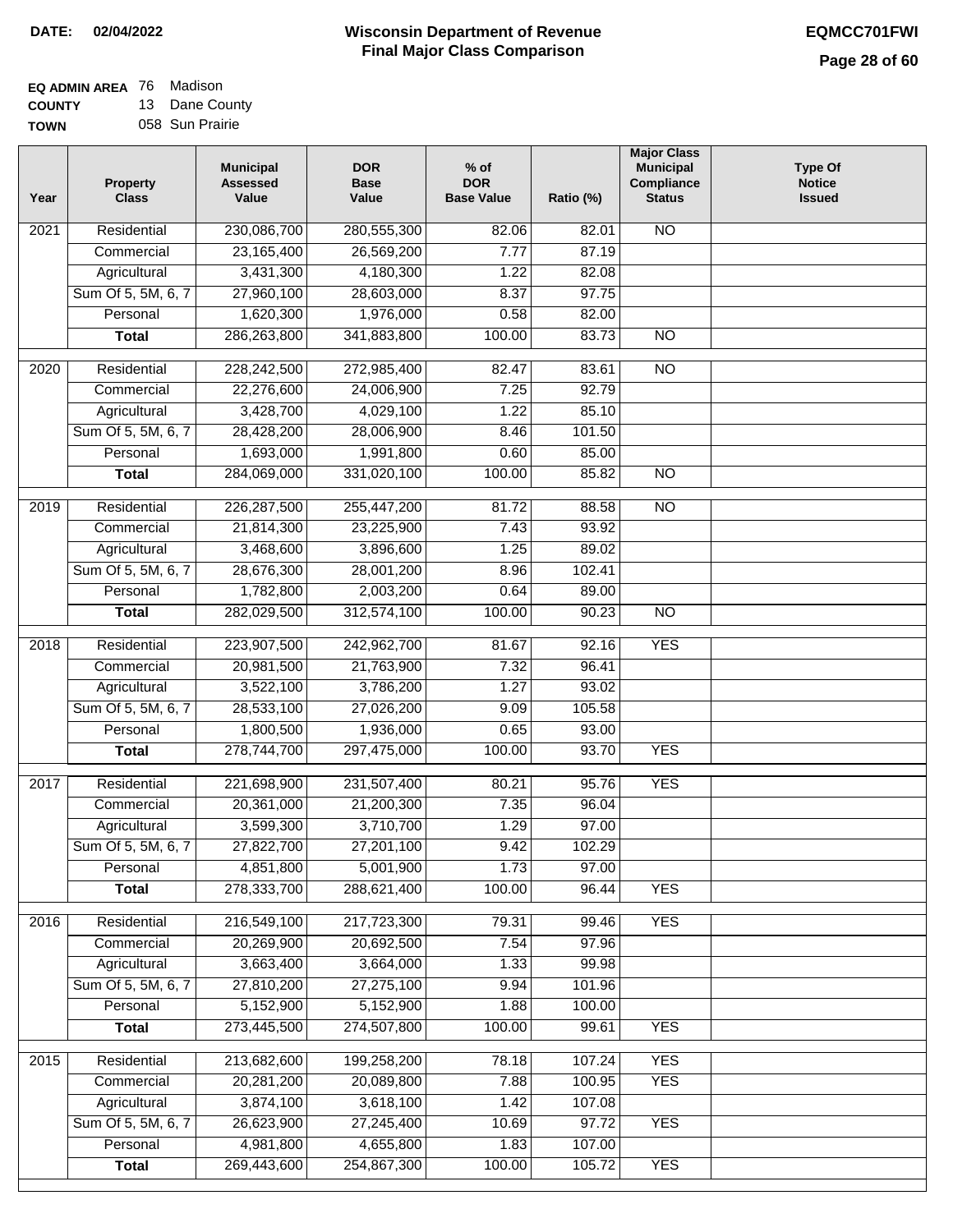#### **EQ ADMIN AREA** 76 Madison **COUNTY** 13 Dane County

**TOWN** 060 Vermont

| Year              | <b>Property</b><br><b>Class</b> | <b>Municipal</b><br><b>Assessed</b><br>Value | <b>DOR</b><br><b>Base</b><br>Value | $%$ of<br><b>DOR</b><br><b>Base Value</b> | Ratio (%)       | <b>Major Class</b><br><b>Municipal</b><br>Compliance<br><b>Status</b> | <b>Type Of</b><br><b>Notice</b><br><b>Issued</b> |
|-------------------|---------------------------------|----------------------------------------------|------------------------------------|-------------------------------------------|-----------------|-----------------------------------------------------------------------|--------------------------------------------------|
| 2021              | Residential                     | 133,784,300                                  | 156,085,000                        | 79.85                                     | 85.71           | <b>NO</b>                                                             |                                                  |
|                   | Commercial                      | 3,060,300                                    | 3,427,500                          | 1.75                                      | 89.29           |                                                                       |                                                  |
|                   | Agricultural                    | 1,600,900                                    | 1,779,200                          | 0.91                                      | 89.98           |                                                                       |                                                  |
|                   | Sum Of 5, 5M, 6, 7              | 31,730,200                                   | 34,076,700                         | 17.43                                     | 93.11           | <b>YES</b>                                                            |                                                  |
|                   | Personal                        | 101,300                                      | 112,500                            | 0.06                                      | 90.04           |                                                                       |                                                  |
|                   | <b>Total</b>                    | 170,277,000                                  | 195,480,900                        | 100.00                                    | 87.11           | $\overline{NO}$                                                       |                                                  |
| 2020              | Residential                     | 131,804,300                                  | 139,874,500                        | 79.24                                     | 94.23           | <b>YES</b>                                                            |                                                  |
|                   | Commercial                      | 3,031,000                                    | 3,202,700                          | 1.81                                      | 94.64           |                                                                       |                                                  |
|                   | Agricultural                    | 1,710,800                                    | 1,704,100                          | 0.97                                      | 100.39          |                                                                       |                                                  |
|                   | Sum Of 5, 5M, 6, 7              | 31,282,400                                   | 31,610,500                         | 17.91                                     | 98.96           | <b>YES</b>                                                            |                                                  |
|                   | Personal                        | 137,600                                      | 137,600                            | 0.08                                      | 100.00          |                                                                       |                                                  |
|                   | <b>Total</b>                    | 167,966,100                                  | 176,529,400                        | 100.00                                    | 95.15           | <b>YES</b>                                                            |                                                  |
|                   |                                 |                                              |                                    |                                           |                 |                                                                       |                                                  |
| $\frac{1}{2019}$  | Residential                     | 130, 176, 700                                | 129,215,300                        | 79.30                                     | 100.74          | <b>YES</b>                                                            |                                                  |
|                   | Commercial                      | 2,667,700                                    | 2,756,700                          | 1.69                                      | 96.77           |                                                                       |                                                  |
|                   | Agricultural                    | 1,637,600                                    | 1,637,800                          | 1.01                                      | 99.99           |                                                                       |                                                  |
|                   | Sum Of 5, 5M, 6, 7              | 30,724,500                                   | 29,280,300                         | 17.97                                     | 104.93          | <b>YES</b>                                                            |                                                  |
|                   | Personal                        | 64,400                                       | 64,400                             | 0.04                                      | 100.00          |                                                                       |                                                  |
|                   | <b>Total</b>                    | 165,270,900                                  | 162,954,500                        | 100.00                                    | 101.42          | <b>YES</b>                                                            |                                                  |
| 2018              | Residential                     | 105,933,300                                  | 121,397,600                        | 79.74                                     | 87.26           | $\overline{NO}$                                                       |                                                  |
|                   | Commercial                      | 2,448,500                                    | 2,619,400                          | 1.72                                      | 93.48           |                                                                       |                                                  |
|                   | Agricultural                    | 1,432,500                                    | 1,590,500                          | 1.04                                      | 90.07           |                                                                       |                                                  |
|                   | Sum Of 5, 5M, 6, 7              | 28,622,000                                   | 26,581,800                         | 17.46                                     | 107.68          | <b>YES</b>                                                            |                                                  |
|                   | Personal                        | 43,000                                       | 47,800                             | 0.03                                      | 89.96           |                                                                       |                                                  |
|                   | <b>Total</b>                    | 138,479,300                                  | 152,237,100                        | 100.00                                    | 90.96           | <b>NO</b>                                                             |                                                  |
| $\overline{2017}$ | Residential                     | 103,372,500                                  | 116,330,800                        | 79.05                                     | 88.86           | <b>NO</b>                                                             |                                                  |
|                   | Commercial                      | 2,448,500                                    | 2,494,700                          | 1.70                                      | 98.15           |                                                                       |                                                  |
|                   | Agricultural                    | 1,480,900                                    | 1,555,300                          | 1.06                                      | 95.22           |                                                                       |                                                  |
|                   | Sum Of 5, 5M, 6, 7              | 28,104,200                                   | 25,618,500                         | 17.41                                     | 109.70          | <b>YES</b>                                                            |                                                  |
|                   | Personal                        | 1,101,200                                    | 1,159,200                          | 0.79                                      | 95.00           |                                                                       |                                                  |
|                   | <b>Total</b>                    | 136,507,300                                  | 147, 158, 500                      | 100.00                                    | 92.76           | <b>NO</b>                                                             |                                                  |
|                   | Residential                     | 101,710,300                                  |                                    |                                           |                 | <b>YES</b>                                                            |                                                  |
| 2016              | Commercial                      | 2,448,500                                    | 111,243,100<br>2,445,800           | 78.18<br>1.72                             | 91.43<br>100.11 |                                                                       |                                                  |
|                   | Agricultural                    | 1,458,800                                    | 1,529,500                          | 1.07                                      | 95.38           |                                                                       |                                                  |
|                   | Sum Of 5, 5M, 6, 7              | 28,234,600                                   | 26,041,900                         | 18.30                                     | 108.42          | <b>YES</b>                                                            |                                                  |
|                   | Personal                        | 978,100                                      | 1,029,700                          | 0.72                                      | 94.99           |                                                                       |                                                  |
|                   | <b>Total</b>                    | 134,830,300                                  | 142,290,000                        | 100.00                                    | 94.76           | <b>YES</b>                                                            |                                                  |
|                   |                                 |                                              |                                    |                                           |                 |                                                                       |                                                  |
| 2015              | Residential                     | 100,315,500                                  | 104,556,900                        | 76.54                                     | 95.94           | <b>YES</b>                                                            |                                                  |
|                   | Commercial                      | 2,448,500                                    | 2,445,800                          | 1.79                                      | 100.11          |                                                                       |                                                  |
|                   | Agricultural                    | 1,439,200                                    | 1,514,600                          | 1.11                                      | 95.02           |                                                                       |                                                  |
|                   | Sum Of 5, 5M, 6, 7              | 28,116,300                                   | 27, 174, 400                       | 19.89                                     | 103.47          | <b>YES</b>                                                            |                                                  |
|                   | Personal                        | 869,000                                      | 914,800                            | 0.67                                      | 94.99           |                                                                       |                                                  |
|                   | <b>Total</b>                    | 133,188,500                                  | 136,606,500                        | 100.00                                    | 97.50           | <b>YES</b>                                                            |                                                  |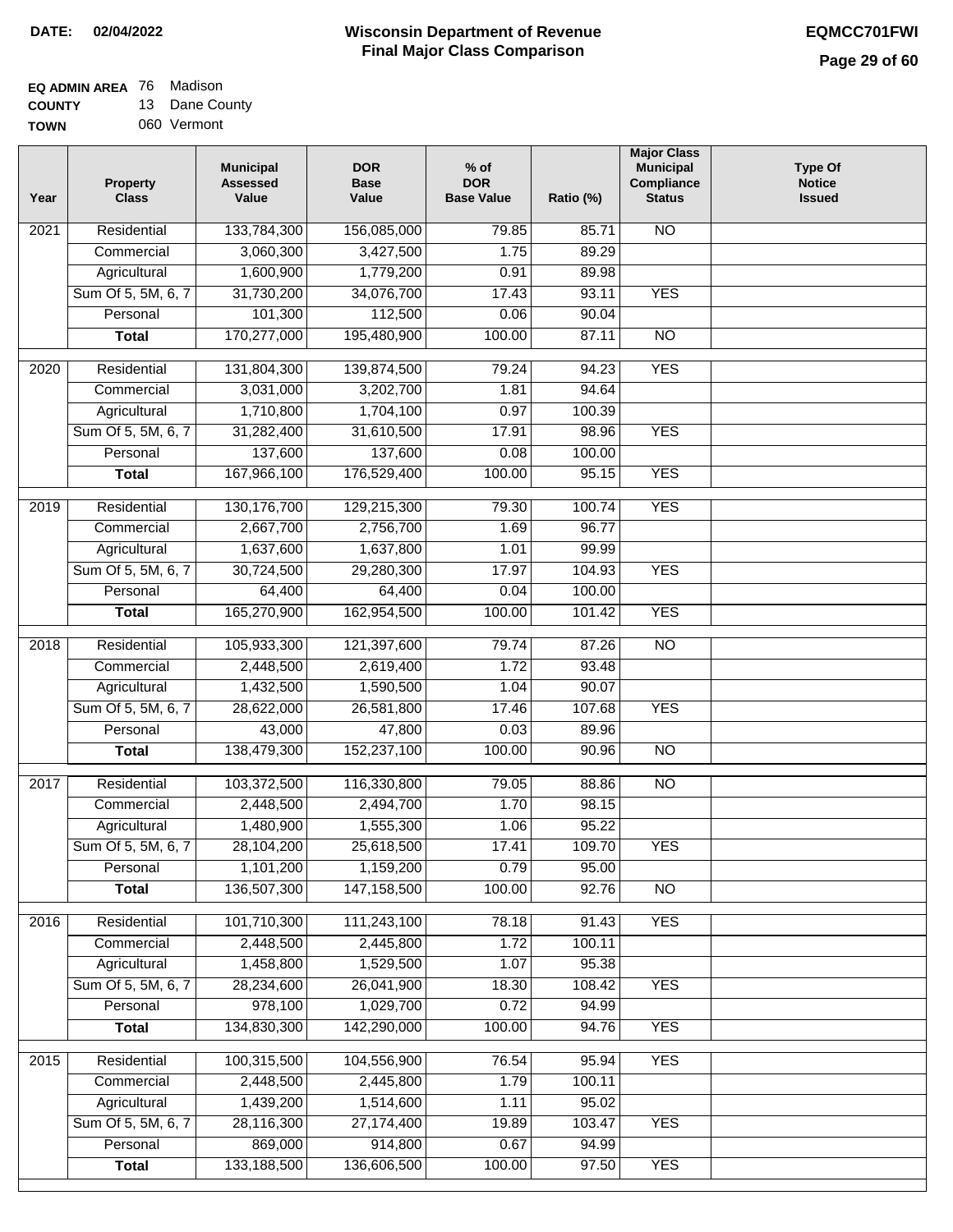#### **EQ ADMIN AREA** 76 Madison **COUNTY** 13 Dane County

**TOWN** 062 Verona

| Year             | <b>Property</b><br><b>Class</b> | <b>Municipal</b><br><b>Assessed</b><br>Value | <b>DOR</b><br><b>Base</b><br>Value | $%$ of<br><b>DOR</b><br><b>Base Value</b> | Ratio (%) | <b>Major Class</b><br><b>Municipal</b><br>Compliance<br><b>Status</b> | <b>Type Of</b><br><b>Notice</b><br><b>Issued</b> |
|------------------|---------------------------------|----------------------------------------------|------------------------------------|-------------------------------------------|-----------|-----------------------------------------------------------------------|--------------------------------------------------|
| 2021             | Residential                     | 337,016,900                                  | 346,179,300                        | 89.68                                     | 97.35     | <b>YES</b>                                                            |                                                  |
|                  | Commercial                      | 14,370,100                                   | 12,235,200                         | 3.17                                      | 117.45    |                                                                       |                                                  |
|                  | Agricultural                    | 2,151,200                                    | 2,148,800                          | 0.56                                      | 100.11    |                                                                       |                                                  |
|                  | Sum Of 5, 5M, 6, 7              | 24,561,900                                   | 24,978,400                         | 6.47                                      | 98.33     |                                                                       |                                                  |
|                  | Personal                        | 455,900                                      | 455,900                            | 0.12                                      | 100.00    |                                                                       |                                                  |
|                  | <b>Total</b>                    | 378,556,000                                  | 385,997,600                        | 100.00                                    | 98.07     | <b>YES</b>                                                            |                                                  |
| 2020             | Residential                     | 324,259,600                                  | 324,321,000                        | 89.51                                     | 99.98     | <b>YES</b>                                                            |                                                  |
|                  | Commercial                      | 14,063,600                                   | 11,403,700                         | 3.15                                      | 123.32    |                                                                       |                                                  |
|                  | Agricultural                    | 2,147,500                                    | 2,146,800                          | 0.59                                      | 100.03    |                                                                       |                                                  |
|                  | Sum Of 5, 5M, 6, 7              | 25,244,000                                   | 23,961,800                         | 6.61                                      | 105.35    |                                                                       |                                                  |
|                  | Personal                        | 503,000                                      | 503,000                            | 0.14                                      | 100.00    |                                                                       |                                                  |
|                  | <b>Total</b>                    | 366,217,700                                  | 362,336,300                        | 100.00                                    | 101.07    | <b>YES</b>                                                            |                                                  |
| $\frac{1}{2019}$ | Residential                     | 311,640,600                                  | 319,039,000                        | 88.98                                     | 97.68     | <b>YES</b>                                                            |                                                  |
|                  | Commercial                      | 15,385,100                                   | 12,675,300                         | 3.54                                      | 121.38    |                                                                       |                                                  |
|                  | Agricultural                    | 2,055,000                                    | 2,054,700                          | 0.57                                      | 100.01    |                                                                       |                                                  |
|                  | Sum Of 5, 5M, 6, 7              | 25,874,100                                   | 24,159,900                         | 6.74                                      | 107.10    |                                                                       |                                                  |
|                  | Personal                        | 603,300                                      | 603,300                            | 0.17                                      | 100.00    |                                                                       |                                                  |
|                  | <b>Total</b>                    | 355,558,100                                  | 358,532,200                        | 100.00                                    | 99.17     | <b>YES</b>                                                            |                                                  |
| 2018             | Residential                     | 243,005,900                                  | 278,280,500                        | 85.43                                     | 87.32     | $\overline{NO}$                                                       |                                                  |
|                  | Commercial                      | 12,639,500                                   | 11,939,000                         | 3.67                                      | 105.87    |                                                                       |                                                  |
|                  | Agricultural                    | 2,026,100                                    | 2,155,800                          | 0.66                                      | 93.98     |                                                                       |                                                  |
|                  | Sum Of 5, 5M, 6, 7              | 31,841,700                                   | 32,603,300                         | 10.01                                     | 97.66     | <b>YES</b>                                                            |                                                  |
|                  | Personal                        | 703,100                                      | 747,900                            | 0.23                                      | 94.01     |                                                                       |                                                  |
|                  | <b>Total</b>                    | 290,216,300                                  | 325,726,500                        | 100.00                                    | 89.10     | $\overline{10}$                                                       |                                                  |
| 2017             | Residential                     | 234,206,500                                  | 251,699,800                        | 83.80                                     | 93.05     | <b>YES</b>                                                            |                                                  |
|                  | Commercial                      | 12,751,800                                   | 11,273,800                         | 3.75                                      | 113.11    |                                                                       |                                                  |
|                  | Agricultural                    | 2,045,300                                    | 2,107,800                          | 0.70                                      | 97.03     |                                                                       |                                                  |
|                  | Sum Of 5, 5M, 6, 7              | 31,696,400                                   | 32,982,400                         | 10.98                                     | 96.10     | <b>YES</b>                                                            |                                                  |
|                  | Personal                        | 2,217,400                                    | 2,286,000                          | 0.76                                      | 97.00     |                                                                       |                                                  |
|                  | <b>Total</b>                    | 282,917,400                                  | 300,349,800                        | 100.00                                    | 94.20     | <b>YES</b>                                                            |                                                  |
| 2016             | Residential                     | 229,601,000                                  | 235, 185, 100                      | 83.13                                     | 97.63     | <b>YES</b>                                                            |                                                  |
|                  | Commercial                      | 11,575,700                                   | 9,973,100                          | 3.53                                      | 116.07    |                                                                       |                                                  |
|                  | Agricultural                    | 2,044,500                                    | 2,086,000                          | 0.74                                      | 98.01     |                                                                       |                                                  |
|                  | Sum Of 5, 5M, 6, 7              | 31,512,200                                   | 33,340,800                         | 11.78                                     | 94.52     | <b>YES</b>                                                            |                                                  |
|                  | Personal                        | 2,281,700                                    | 2,328,200                          | 0.82                                      | 98.00     |                                                                       |                                                  |
|                  | <b>Total</b>                    | 277,015,100                                  | 282,913,200                        | 100.00                                    | 97.92     | <b>YES</b>                                                            |                                                  |
| 2015             | Residential                     | 227,397,000                                  | 228,539,000                        | 82.28                                     | 99.50     | <b>YES</b>                                                            |                                                  |
|                  | Commercial                      | 11,233,900                                   | 9,347,000                          | 3.36                                      | 120.19    |                                                                       |                                                  |
|                  | Agricultural                    | 2,090,700                                    | 2,089,400                          | 0.75                                      | 100.06    |                                                                       |                                                  |
|                  | Sum Of 5, 5M, 6, 7              | 32,212,300                                   | 35,570,700                         | 12.81                                     | 90.56     | <b>YES</b>                                                            |                                                  |
|                  | Personal                        | 2,226,900                                    | 2,226,900                          | 0.80                                      | 100.00    |                                                                       |                                                  |
|                  | <b>Total</b>                    | 275,160,800                                  | 277,773,000                        | 100.00                                    | 99.06     | <b>YES</b>                                                            |                                                  |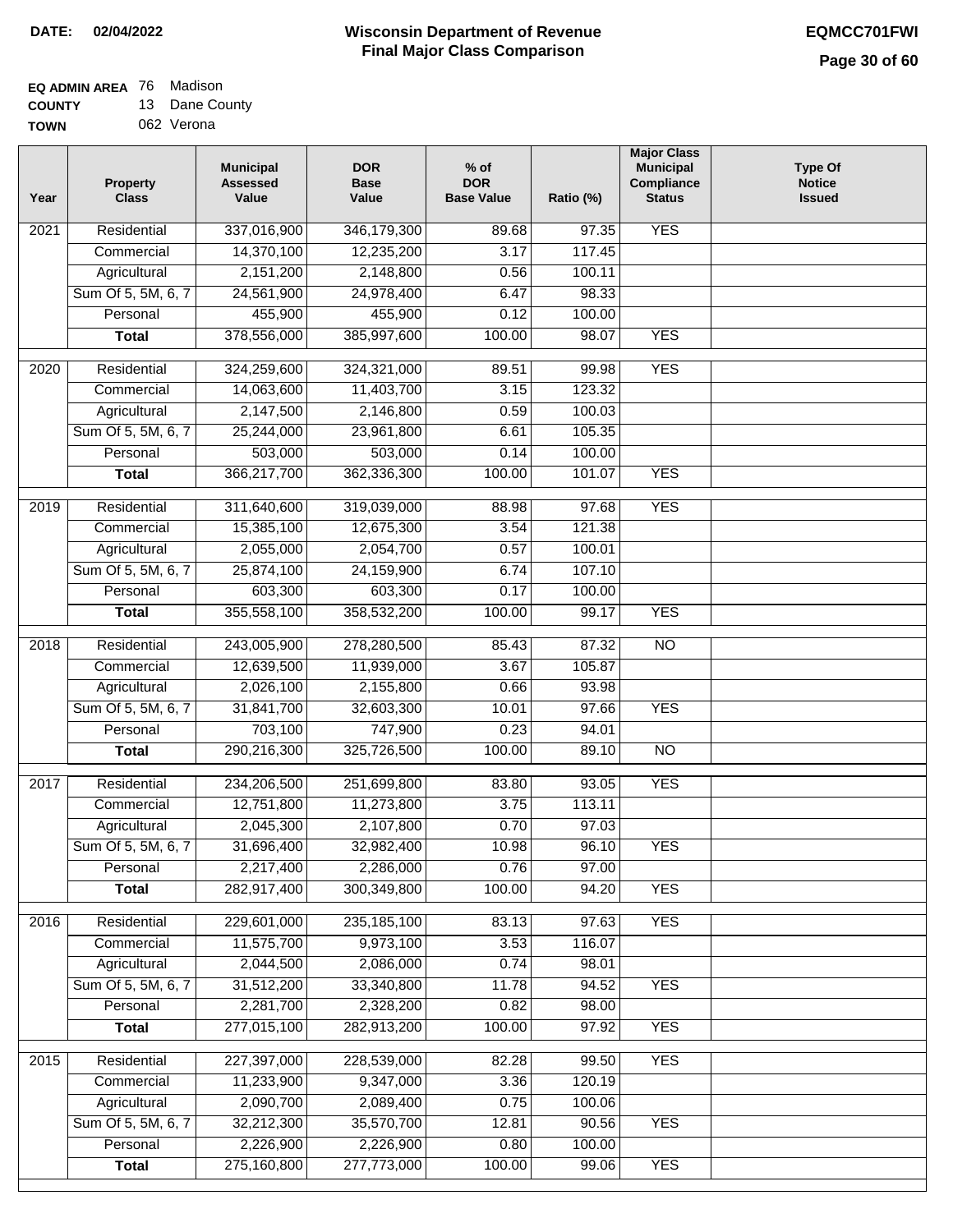#### **EQ ADMIN AREA** 76 Madison **COUNTY** 13 Dane County

**TOWN** 064 Vienna

| Year             | <b>Property</b><br><b>Class</b> | <b>Municipal</b><br><b>Assessed</b><br>Value | <b>DOR</b><br><b>Base</b><br>Value | $%$ of<br><b>DOR</b><br><b>Base Value</b> | Ratio (%)      | <b>Major Class</b><br><b>Municipal</b><br>Compliance<br><b>Status</b> | <b>Type Of</b><br><b>Notice</b><br><b>Issued</b> |
|------------------|---------------------------------|----------------------------------------------|------------------------------------|-------------------------------------------|----------------|-----------------------------------------------------------------------|--------------------------------------------------|
| 2021             | Residential                     | 183,553,800                                  | 197,866,500                        | 67.71                                     | 92.77          | <b>YES</b>                                                            |                                                  |
|                  | Commercial                      | 41,782,800                                   | 42,896,400                         | 14.68                                     | 97.40          | <b>YES</b>                                                            |                                                  |
|                  | Agricultural                    | 5,006,700                                    | 5,379,700                          | 1.84                                      | 93.07          |                                                                       |                                                  |
|                  | Sum Of 5, 5M, 6, 7              | 42,486,300                                   | 44,426,400                         | 15.20                                     | 95.63          | <b>YES</b>                                                            |                                                  |
|                  | Personal                        | 1,524,600                                    | 1,639,400                          | 0.56                                      | 93.00          |                                                                       |                                                  |
|                  | <b>Total</b>                    | 274,354,200                                  | 292,208,400                        | 100.00                                    | 93.89          | <b>YES</b>                                                            |                                                  |
| $\frac{1}{2020}$ | Residential                     | 180,948,400                                  | 187,796,100                        | 67.56                                     | 96.35          | <b>YES</b>                                                            |                                                  |
|                  | Commercial                      | 41,509,100                                   | 41,947,300                         | 15.09                                     | 98.96          | <b>YES</b>                                                            |                                                  |
|                  | Agricultural                    | 5,185,900                                    | 5,181,600                          | 1.86                                      | 100.08         |                                                                       |                                                  |
|                  | Sum Of 5, 5M, 6, 7              | 42,698,200                                   | 41,197,700                         | 14.82                                     | 103.64         | <b>YES</b>                                                            |                                                  |
|                  | Personal                        | 1,847,900                                    | 1,847,900                          | 0.66                                      | 100.00         |                                                                       |                                                  |
|                  | <b>Total</b>                    | 272,189,500                                  | 277,970,600                        | 100.00                                    | 97.92          | <b>YES</b>                                                            |                                                  |
| $\frac{1}{2019}$ | Residential                     | 180,331,600                                  | 173,265,400                        | 66.00                                     | 104.08         | <b>YES</b>                                                            |                                                  |
|                  | Commercial                      | 42,722,800                                   | 42,337,100                         | 16.13                                     | 100.91         | <b>YES</b>                                                            |                                                  |
|                  | Agricultural                    | 4,991,400                                    | 4,987,600                          | 1.90                                      | 100.08         |                                                                       |                                                  |
|                  | Sum Of 5, 5M, 6, 7              | 42,590,200                                   | 40,178,100                         | 15.31                                     | 106.00         | <b>YES</b>                                                            |                                                  |
|                  | Personal                        | 1,738,200                                    | 1,738,200                          | 0.66                                      | 100.00         |                                                                       |                                                  |
|                  | <b>Total</b>                    | 272,374,200                                  | 262,506,400                        | 100.00                                    | 103.76         | <b>YES</b>                                                            |                                                  |
| 2018             | Residential                     | 137,418,700                                  | 161,314,600                        | 65.53                                     | 85.19          | $\overline{NO}$                                                       |                                                  |
|                  | Commercial                      | 39,191,600                                   | 43,010,600                         | 17.47                                     | 91.12          | <b>YES</b>                                                            |                                                  |
|                  | Agricultural                    | 4,215,600                                    | 4,897,400                          | 1.99                                      | 86.08          |                                                                       |                                                  |
|                  | Sum Of 5, 5M, 6, 7              | 38,011,800                                   | 35,507,000                         | 14.42                                     | 107.05         | <b>YES</b>                                                            |                                                  |
|                  | Personal                        | 1,239,500                                    | 1,441,300                          | 0.59                                      | 86.00          |                                                                       |                                                  |
|                  | <b>Total</b>                    | 220,077,200                                  | 246,170,900                        | 100.00                                    | 89.40          | <b>NO</b>                                                             |                                                  |
|                  |                                 |                                              |                                    |                                           |                |                                                                       |                                                  |
| 2017             | Residential                     | 135,780,000                                  | 154,717,800                        | 64.80                                     | 87.76          | $\overline{NO}$                                                       |                                                  |
|                  | Commercial                      | 35,429,400                                   | 39,025,100                         | 16.35                                     | 90.79          | <b>YES</b>                                                            |                                                  |
|                  | Agricultural                    | 4,297,400                                    | 4,777,400                          | 2.00                                      | 89.95          |                                                                       |                                                  |
|                  | Sum Of 5, 5M, 6, 7              | 37,985,500                                   | 36,431,100                         | 15.26                                     | 104.27         | <b>YES</b>                                                            |                                                  |
|                  | Personal                        | 3,415,500                                    | 3,795,000                          | 1.59                                      | 90.00          |                                                                       |                                                  |
|                  | <b>Total</b>                    | 216,907,800                                  | 238,746,400                        | 100.00                                    | 90.85          | NO                                                                    |                                                  |
| 2016             | Residential                     | 133,348,900                                  | 144,619,400                        | 64.08                                     | 92.21          | <b>YES</b>                                                            |                                                  |
|                  | Commercial                      | 33,048,200                                   | 35,661,600                         | 15.80                                     | 92.67          | <b>YES</b>                                                            |                                                  |
|                  | Agricultural                    | 4,472,200                                    | 4,708,400                          | 2.09                                      | 94.98          |                                                                       |                                                  |
|                  | Sum Of 5, 5M, 6, 7              | 38,129,900                                   | 36,807,000                         | 16.31                                     | 103.59         | <b>YES</b>                                                            |                                                  |
|                  | Personal                        | 3,679,600                                    | 3,873,300                          | 1.72                                      | 95.00          |                                                                       |                                                  |
|                  | <b>Total</b>                    | 212,678,800                                  | 225,669,700                        | 100.00                                    | 94.24          | <b>YES</b>                                                            |                                                  |
|                  |                                 |                                              |                                    |                                           |                |                                                                       |                                                  |
| 2015             | Residential                     | 130,605,400                                  | 136,521,600                        | 63.44                                     | 95.67          | <b>YES</b><br><b>YES</b>                                              |                                                  |
|                  | Commercial<br>Agricultural      | 30,251,200<br>4,422,400                      | 32,440,600<br>4,652,900            | 15.07<br>2.16                             | 93.25<br>95.05 |                                                                       |                                                  |
|                  | Sum Of 5, 5M, 6, 7              | 37,735,200                                   | 38,890,700                         | 18.07                                     | 97.03          | <b>YES</b>                                                            |                                                  |
|                  | Personal                        | 2,555,400                                    | 2,689,900                          | 1.25                                      | 95.00          |                                                                       |                                                  |
|                  | <b>Total</b>                    | 205,569,600                                  | 215, 195, 700                      | 100.00                                    | 95.53          | <b>YES</b>                                                            |                                                  |
|                  |                                 |                                              |                                    |                                           |                |                                                                       |                                                  |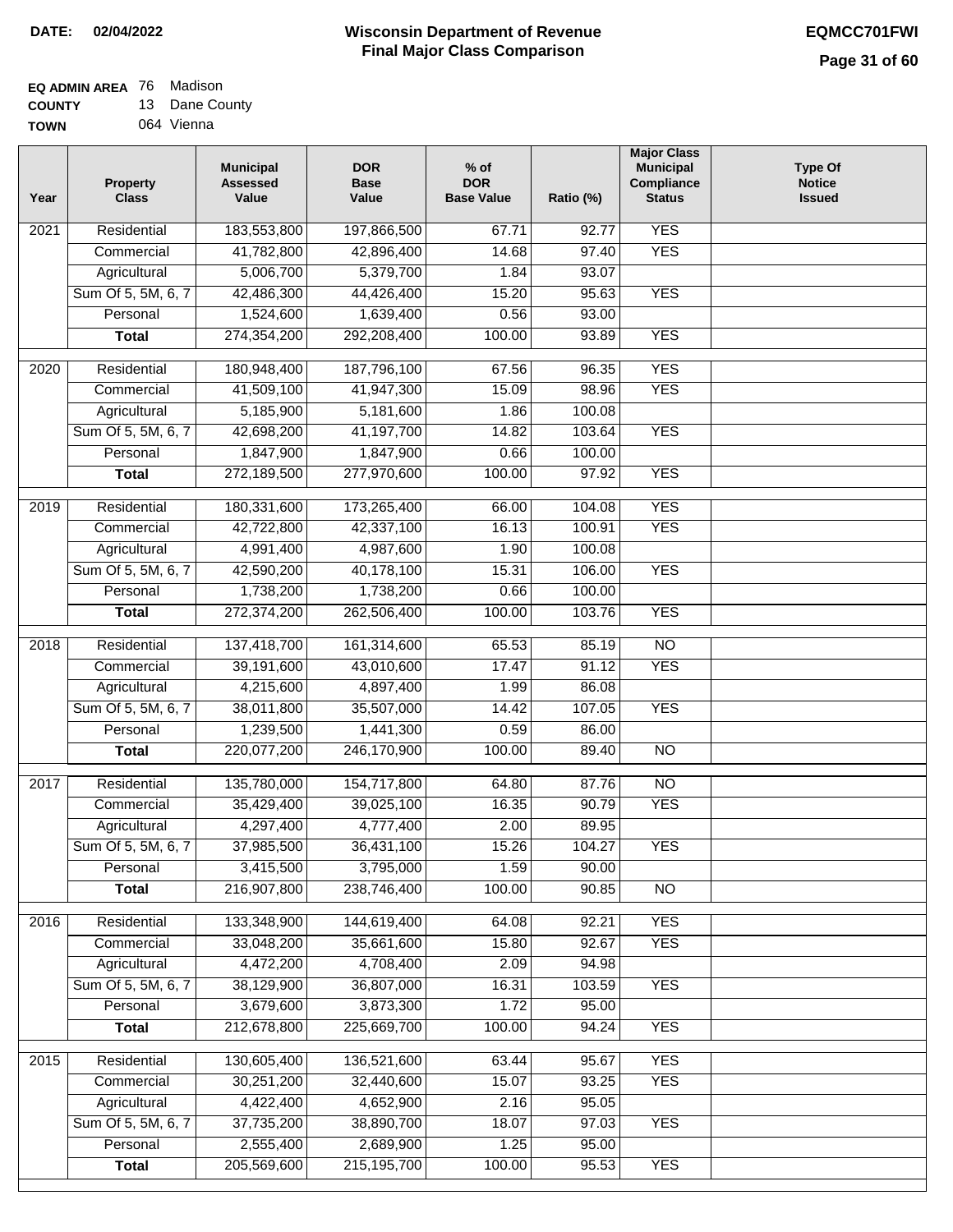#### **EQ ADMIN AREA** 76 Madison **COUNTY** 13 Dane County

**TOWN** 066 Westport

| Year              | <b>Property</b><br><b>Class</b> | <b>Municipal</b><br><b>Assessed</b><br>Value | <b>DOR</b><br><b>Base</b><br>Value | % of<br><b>DOR</b><br><b>Base Value</b> | Ratio (%) | <b>Major Class</b><br><b>Municipal</b><br>Compliance<br><b>Status</b> | <b>Type Of</b><br><b>Notice</b><br><b>Issued</b> |
|-------------------|---------------------------------|----------------------------------------------|------------------------------------|-----------------------------------------|-----------|-----------------------------------------------------------------------|--------------------------------------------------|
| $\overline{202}1$ | Residential                     | 868,825,700                                  | 926,861,400                        | $\frac{1}{90.65}$                       | 93.74     | <b>YES</b>                                                            |                                                  |
|                   | Commercial                      | 67,049,800                                   | 75,811,100                         | 7.41                                    | 88.44     |                                                                       |                                                  |
|                   | Agricultural                    | 1,878,500                                    | 1,955,200                          | 0.19                                    | 96.08     |                                                                       |                                                  |
|                   | Sum Of 5, 5M, 6, 7              | 16,483,700                                   | 15,864,700                         | 1.55                                    | 103.90    |                                                                       |                                                  |
|                   | Personal                        | 1,901,200                                    | 1,980,500                          | 0.19                                    | 96.00     |                                                                       |                                                  |
|                   | <b>Total</b>                    | 956,138,900                                  | 1,022,472,900                      | 100.00                                  | 93.51     | <b>YES</b>                                                            |                                                  |
| $\overline{2020}$ | Residential                     | 850,155,100                                  | 863,897,000                        | 90.21                                   | 98.41     | <b>YES</b>                                                            |                                                  |
|                   | Commercial                      | 67,203,400                                   | 73,603,100                         | 7.69                                    | 91.31     |                                                                       |                                                  |
|                   | Agricultural                    | 1,849,600                                    | 1,904,300                          | 0.20                                    | 97.13     |                                                                       |                                                  |
|                   | Sum Of 5, 5M, 6, 7              | 16,883,800                                   | 15,385,600                         | 1.61                                    | 109.74    |                                                                       |                                                  |
|                   | Personal                        | 2,742,700                                    | 2,827,500                          | 0.30                                    | 97.00     |                                                                       |                                                  |
|                   | <b>Total</b>                    | 938,834,600                                  | 957,617,500                        | 100.00                                  | 98.04     | <b>YES</b>                                                            |                                                  |
|                   |                                 |                                              |                                    |                                         |           |                                                                       |                                                  |
| 2019              | Residential                     | 841,092,200                                  | 828,314,200                        | 90.74                                   | 101.54    | <b>YES</b>                                                            |                                                  |
|                   | Commercial                      | 62,981,700                                   | 65,404,100                         | 7.17                                    | 96.30     |                                                                       |                                                  |
|                   | Agricultural                    | 1,829,700                                    | 1,827,800                          | 0.20                                    | 100.10    |                                                                       |                                                  |
|                   | Sum Of 5, 5M, 6, 7              | 16,835,900                                   | 15,291,400                         | 1.68                                    | 110.10    |                                                                       |                                                  |
|                   | Personal                        | 1,977,500                                    | 1,977,500                          | 0.22                                    | 100.00    |                                                                       |                                                  |
|                   | <b>Total</b>                    | 924,717,000                                  | 912,815,000                        | 100.00                                  | 101.30    | <b>YES</b>                                                            |                                                  |
| 2018              | Residential                     | 687,903,000                                  | 754,974,700                        | 90.47                                   | 91.12     | <b>YES</b>                                                            |                                                  |
|                   | Commercial                      | 54,114,000                                   | 61,121,500                         | 7.32                                    | 88.54     |                                                                       |                                                  |
|                   | Agricultural                    | 1,552,900                                    | 1,783,300                          | 0.21                                    | 87.08     |                                                                       |                                                  |
|                   | Sum Of 5, 5M, 6, 7              | 14,802,300                                   | 15,012,200                         | 1.80                                    | 98.60     |                                                                       |                                                  |
|                   | Personal                        | 1,385,700                                    | 1,592,800                          | 0.19                                    | 87.00     |                                                                       |                                                  |
|                   | <b>Total</b>                    | 759,757,900                                  | 834,484,500                        | 100.00                                  | 91.05     | <b>YES</b>                                                            |                                                  |
| $\overline{2017}$ | Residential                     | 675,710,000                                  | 710,508,300                        | 88.56                                   | 95.10     | <b>YES</b>                                                            |                                                  |
|                   | Commercial                      | 53,247,500                                   | 57,963,100                         | 7.23                                    | 91.86     |                                                                       |                                                  |
|                   | Agricultural                    | 1,668,800                                    | 1,754,600                          | 0.22                                    | 95.11     |                                                                       |                                                  |
|                   | Sum Of 5, 5M, 6, 7              | 15,535,200                                   | 15,799,400                         | 1.97                                    | 98.33     |                                                                       |                                                  |
|                   | Personal                        | 15,411,300                                   | 16,222,300                         | 2.02                                    | 95.00     |                                                                       |                                                  |
|                   | <b>Total</b>                    | 761,572,800                                  | 802,247,700                        | 100.00                                  | 94.93     | <b>YES</b>                                                            |                                                  |
| 2016              | Residential                     | 667,807,300                                  | 675,809,700                        | 88.48                                   | 98.82     | <b>YES</b>                                                            |                                                  |
|                   | Commercial                      | 52,177,300                                   | 54,538,100                         | 7.14                                    | 95.67     |                                                                       |                                                  |
|                   | Agricultural                    | 1,735,300                                    | 1,737,400                          | 0.23                                    | 99.88     |                                                                       |                                                  |
|                   | Sum Of 5, 5M, 6, 7              | 15,658,900                                   | 15,948,600                         | 2.09                                    | 98.18     |                                                                       |                                                  |
|                   | Personal                        | 15,744,900                                   | 15,744,900                         | 2.06                                    | 100.00    |                                                                       |                                                  |
|                   | <b>Total</b>                    | 753,123,700                                  | 763,778,700                        | 100.00                                  | 98.60     | <b>YES</b>                                                            |                                                  |
|                   |                                 |                                              |                                    |                                         |           |                                                                       |                                                  |
| 2015              | Residential                     | 655,264,600                                  | 653,557,900                        | 88.28                                   | 100.26    | <b>YES</b>                                                            |                                                  |
|                   | Commercial                      | 52,288,600                                   | 52,454,200                         | 7.08                                    | 99.68     | <b>YES</b>                                                            |                                                  |
|                   | Agricultural                    | 1,709,100                                    | 1,709,500                          | 0.23                                    | 99.98     |                                                                       |                                                  |
|                   | Sum Of 5, 5M, 6, 7              | 15,527,900                                   | 16,647,700                         | 2.25                                    | 93.27     |                                                                       |                                                  |
|                   | Personal                        | 15,987,000<br>740,777,200                    | 15,987,000<br>740,356,300          | 2.16<br>100.00                          | 100.00    | <b>YES</b>                                                            |                                                  |
|                   | <b>Total</b>                    |                                              |                                    |                                         | 100.06    |                                                                       |                                                  |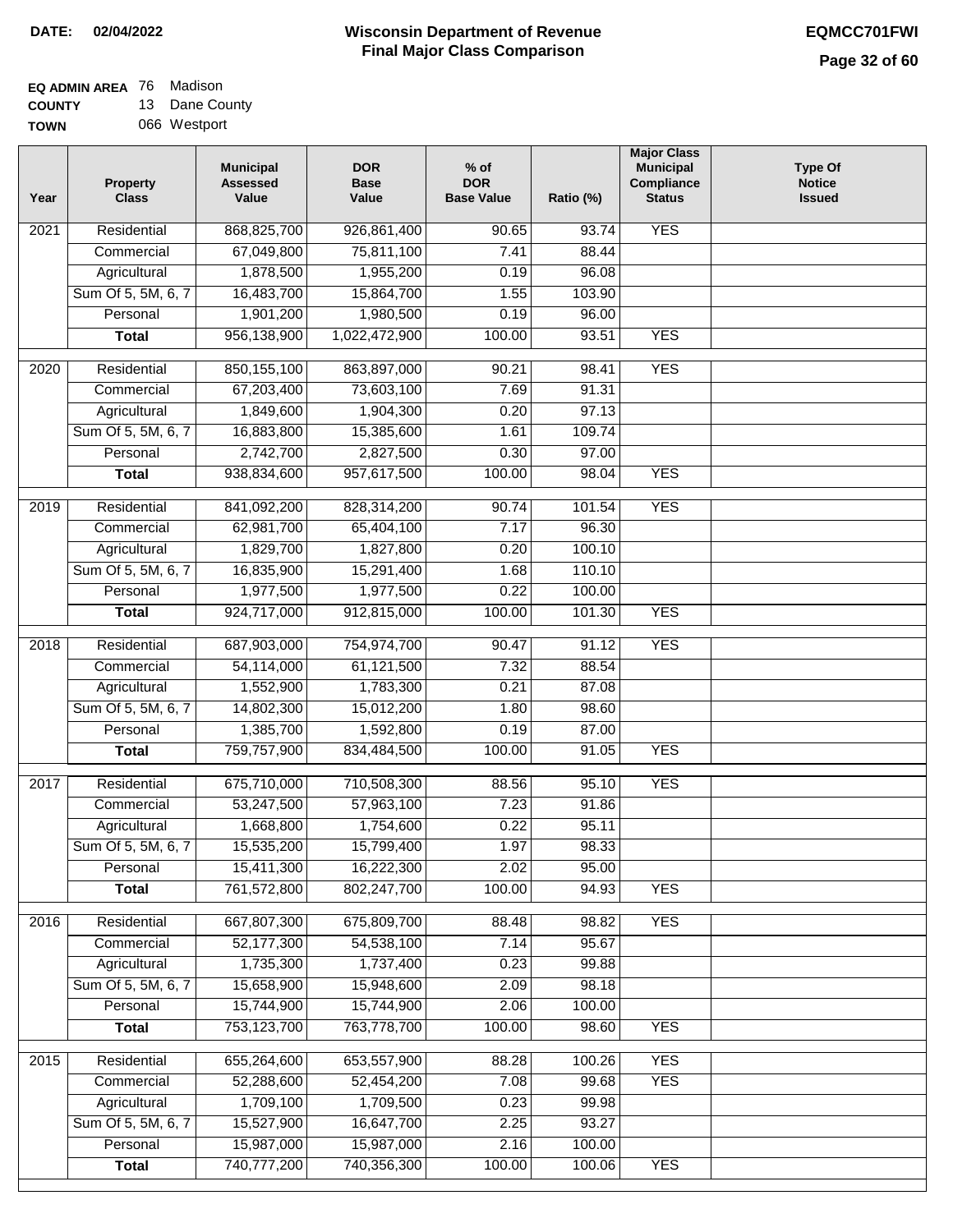| EQ ADMIN AREA 76 | Madison        |
|------------------|----------------|
| <b>COUNTY</b>    | 13 Dane County |
| <b>TOWN</b>      | 068 Windsor    |

| Property<br><b>Class</b> | <b>Municipal</b><br><b>Assessed</b><br>Value | <b>DOR</b><br><b>Base</b><br>Value | $%$ of<br><b>DOR</b><br><b>Base Value</b> | Ratio (%)                                                                      | <b>Major Class</b><br><b>Municipal</b><br>Compliance<br><b>Status</b> | <b>Type Of</b><br><b>Notice</b><br><b>Issued</b> |
|--------------------------|----------------------------------------------|------------------------------------|-------------------------------------------|--------------------------------------------------------------------------------|-----------------------------------------------------------------------|--------------------------------------------------|
| Residential              | 528,272,500                                  |                                    | 87.21                                     | 91.20                                                                          | <b>YES</b>                                                            |                                                  |
| Commercial               | 47,827,100                                   |                                    | 7.69                                      | 93.63                                                                          | <b>YES</b>                                                            |                                                  |
| Agricultural             | 3,019,000                                    |                                    | 0.50                                      |                                                                                |                                                                       |                                                  |
| Sum Of 5, 5M, 6, 7       | 25,819,400                                   |                                    | 3.97                                      | 97.96                                                                          |                                                                       |                                                  |
| Personal                 | 3,710,100                                    |                                    | 0.62                                      |                                                                                |                                                                       |                                                  |
| Total                    | 608,648,100                                  | 664,141,600                        | 100.00                                    | 91.64                                                                          | <b>YES</b>                                                            |                                                  |
| 2015                     |                                              |                                    |                                           | $\overline{579,228,400}$<br>51,081,900<br>3,353,000<br>26,356,000<br>4,122,300 |                                                                       | 90.04<br>90.00                                   |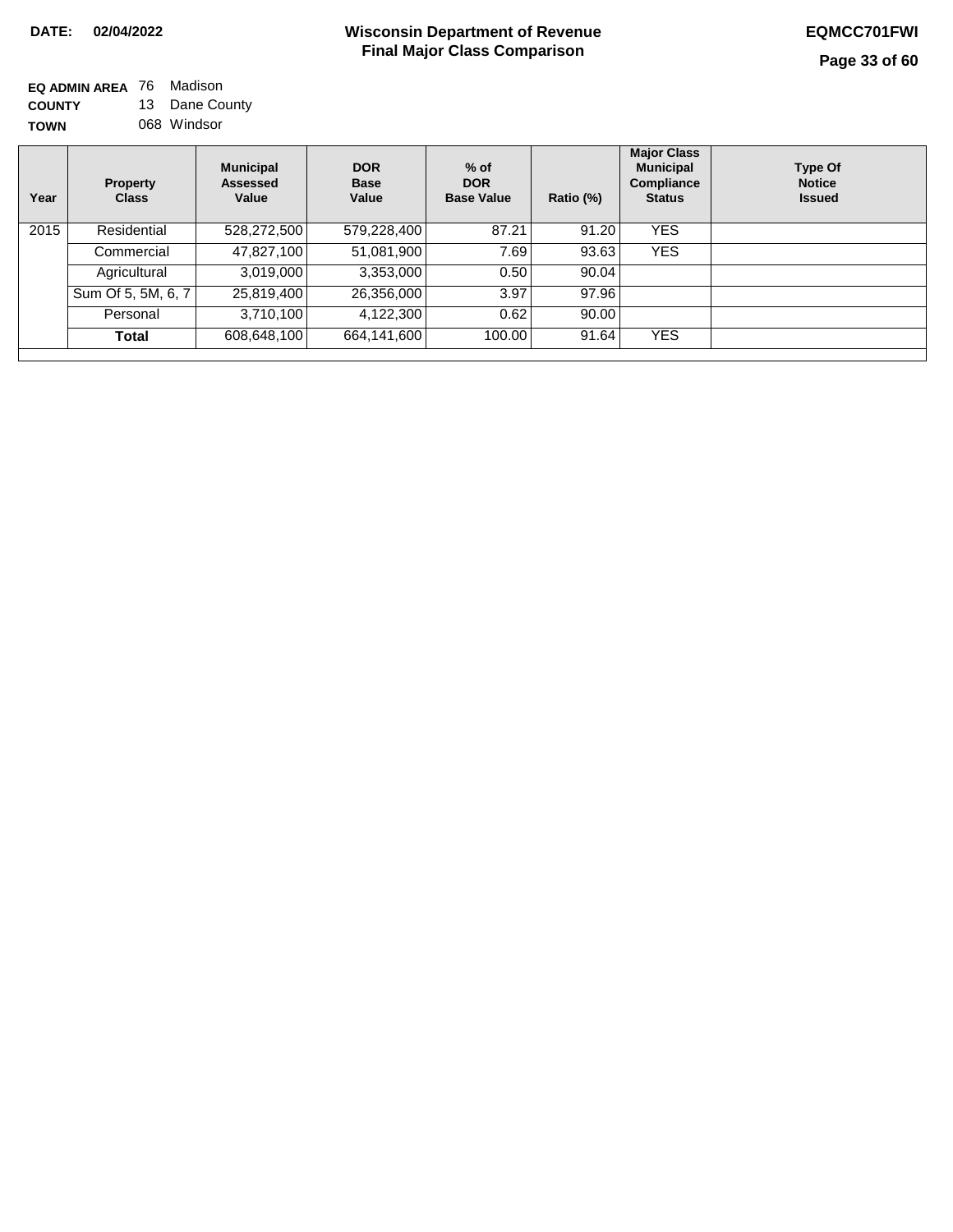#### **EQ ADMIN AREA** 76 Madison  $12$

| <b>COUNTY</b> | 13 Dane County |
|---------------|----------------|
| <b>TOWN</b>   | 070 York       |

| Year | <b>Property</b><br><b>Class</b> | <b>Municipal</b><br><b>Assessed</b><br>Value | <b>DOR</b><br><b>Base</b><br>Value | $%$ of<br><b>DOR</b><br><b>Base Value</b> | Ratio (%) | <b>Major Class</b><br><b>Municipal</b><br>Compliance<br><b>Status</b> | <b>Type Of</b><br><b>Notice</b><br><b>Issued</b> |
|------|---------------------------------|----------------------------------------------|------------------------------------|-------------------------------------------|-----------|-----------------------------------------------------------------------|--------------------------------------------------|
| 2021 | Residential                     | 49,304,300                                   | 58,503,200                         | 66.18                                     | 84.28     | <b>NO</b>                                                             |                                                  |
|      | Commercial                      | 1,188,400                                    | 1,376,900                          | 1.56                                      | 86.31     |                                                                       |                                                  |
|      | Agricultural                    | 4,318,600                                    | 5,081,300                          | 5.75                                      | 84.99     |                                                                       |                                                  |
|      | Sum Of 5, 5M, 6, 7              | 20,525,600                                   | 22,774,200                         | 25.76                                     | 90.13     | <b>YES</b>                                                            |                                                  |
|      | Personal                        | 563,500                                      | 663,000                            | 0.75                                      | 84.99     |                                                                       |                                                  |
|      | <b>Total</b>                    | 75,900,400                                   | 88,398,600                         | 100.00                                    | 85.86     | $\overline{NO}$                                                       |                                                  |
| 2020 | Residential                     | 49,180,700                                   | 56,126,200                         | 65.96                                     | 87.63     | $\overline{NO}$                                                       |                                                  |
|      | Commercial                      | 1,188,400                                    | 1,321,500                          | 1.55                                      | 89.93     |                                                                       |                                                  |
|      | Agricultural                    | 4,398,700                                    | 4,886,900                          | 5.74                                      | 90.01     |                                                                       |                                                  |
|      | Sum Of 5, 5M, 6, 7              | 20,510,400                                   | 22,050,700                         | 25.91                                     | 93.01     | <b>YES</b>                                                            |                                                  |
|      | Personal                        | 638,700                                      | 709,600                            | 0.83                                      | 90.01     |                                                                       |                                                  |
|      | <b>Total</b>                    | 75,916,900                                   | 85,094,900                         | 100.00                                    | 89.21     | $\overline{NO}$                                                       |                                                  |
|      |                                 |                                              |                                    |                                           |           |                                                                       |                                                  |
| 2019 | Residential                     | 48,234,300                                   | 55,075,300                         | 65.36                                     | 87.58     | $\overline{NO}$                                                       |                                                  |
|      | Commercial                      | 1,140,900                                    | 1,256,200                          | 1.49                                      | 90.82     |                                                                       |                                                  |
|      | Agricultural                    | 4,322,800                                    | 4,698,700                          | 5.58                                      | 92.00     |                                                                       |                                                  |
|      | Sum Of 5, 5M, 6, 7              | 20,830,800                                   | 22,504,200                         | 26.71                                     | 92.56     | <b>YES</b>                                                            |                                                  |
|      | Personal                        | 670,000                                      | 728,300                            | 0.86                                      | 92.00     |                                                                       |                                                  |
|      | <b>Total</b>                    | 75,198,800                                   | 84,262,700                         | 100.00                                    | 89.24     | $\overline{NO}$                                                       |                                                  |
| 2018 | Residential                     | 48,008,000                                   | 53,234,100                         | 65.54                                     | 90.18     | <b>YES</b>                                                            |                                                  |
|      | Commercial                      | 1,140,900                                    | 1,231,500                          | 1.52                                      | 92.64     |                                                                       |                                                  |
|      | Agricultural                    | 4,573,300                                    | 4,567,300                          | 5.62                                      | 100.13    |                                                                       |                                                  |
|      | Sum Of 5, 5M, 6, 7              | 20,597,800                                   | 21,512,700                         | 26.49                                     | 95.75     | <b>YES</b>                                                            |                                                  |
|      | Personal                        | 674,300                                      | 674,300                            | 0.83                                      | 100.00    |                                                                       |                                                  |
|      | <b>Total</b>                    | 74,994,300                                   | 81,219,900                         | 100.00                                    | 92.33     | <b>YES</b>                                                            |                                                  |
| 2017 | Residential                     | 47,290,600                                   | 50,015,900                         | 63.75                                     | 94.55     | <b>YES</b>                                                            |                                                  |
|      | Commercial                      | 1,140,900                                    | 1,207,300                          | 1.54                                      | 94.50     |                                                                       |                                                  |
|      | Agricultural                    | 4,182,900                                    | 4,462,500                          | 5.69                                      | 93.73     |                                                                       |                                                  |
|      | Sum Of 5, 5M, 6, 7              | 20,215,600                                   | 21,922,600                         | 27.94                                     | 92.21     | <b>YES</b>                                                            |                                                  |
|      | Personal                        | 851,200                                      | 851,200                            | 1.08                                      | 100.00    |                                                                       |                                                  |
|      | <b>Total</b>                    | 73,681,200                                   | 78,459,500                         | 100.00                                    | 93.91     | <b>YES</b>                                                            |                                                  |
|      |                                 |                                              |                                    |                                           |           |                                                                       |                                                  |
| 2016 | Residential                     | 47,130,200                                   | 48,403,400                         | 62.90                                     | 97.37     | <b>YES</b>                                                            |                                                  |
|      | Commercial                      | 1,140,900                                    | 1,183,600                          | 1.54                                      | 96.39     |                                                                       |                                                  |
|      | Agricultural                    | 4,184,600                                    | 4,388,600                          | 5.70                                      | 95.35     |                                                                       |                                                  |
|      | Sum Of 5, 5M, 6, 7              | 20,201,700                                   | 22,192,400                         | 28.84                                     | 91.03     | <b>YES</b>                                                            |                                                  |
|      | Personal                        | 772,000                                      | 783,800                            | 1.02                                      | 98.49     |                                                                       |                                                  |
|      | <b>Total</b>                    | 73,429,400                                   | 76,951,800                         | 100.00                                    | 95.42     | <b>YES</b>                                                            |                                                  |
| 2015 | Residential                     | 46,805,900                                   | 48,562,200                         | 62.83                                     | 96.38     | <b>YES</b>                                                            |                                                  |
|      | Commercial                      | 1,140,900                                    | 1,183,600                          | 1.53                                      | 96.39     |                                                                       |                                                  |
|      | Agricultural                    | 4,165,200                                    | 4,337,400                          | 5.61                                      | 96.03     |                                                                       |                                                  |
|      | Sum Of 5, 5M, 6, 7              | 20,070,600                                   | 22,299,300                         | 28.85                                     | 90.01     | <b>YES</b>                                                            |                                                  |
|      | Personal                        | 878,400                                      | 914,900                            | 1.18                                      | 96.01     |                                                                       |                                                  |
|      | <b>Total</b>                    | 73,061,000                                   | 77,297,400                         | 100.00                                    | 94.52     | <b>YES</b>                                                            |                                                  |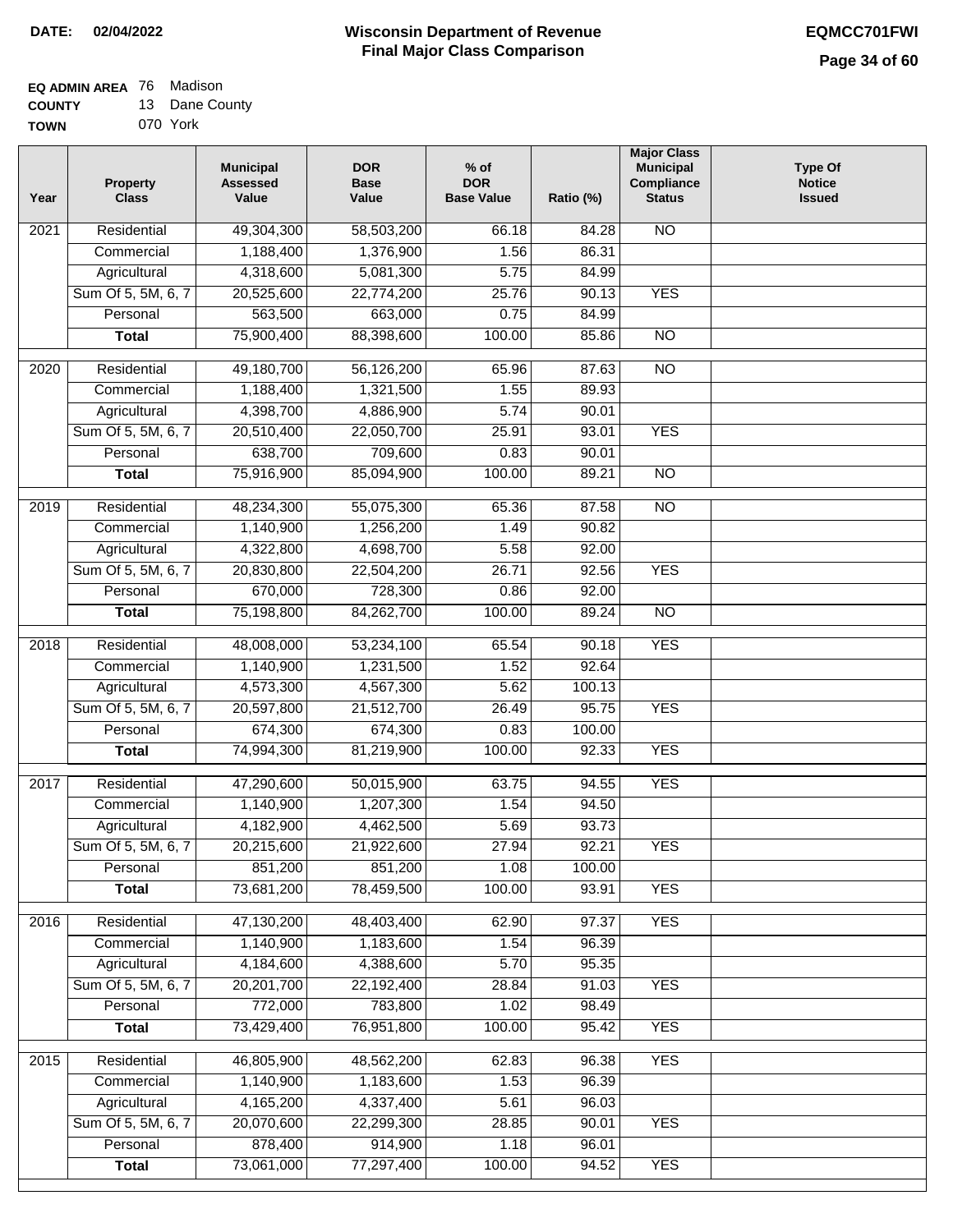## **Wisconsin Department of Revenue DATE: 02/04/2022 EQMCC701FWI Final Major Class Comparison**

## **Page 35 of 60**

| <b>EQ ADMIN AREA</b> 76 Madison |                | 76 Madison      |
|---------------------------------|----------------|-----------------|
| <b>COUNTY</b>                   | 13 Dane County | 23 Green County |
| <b>VILLAGE</b>                  | 106 Belleville | 106 Belleville  |

76 Madison

| Year              | <b>Property</b><br><b>Class</b> | <b>Municipal</b><br><b>Assessed</b><br>Value | <b>DOR</b><br><b>Base</b><br>Value | $%$ of<br><b>DOR</b><br><b>Base Value</b> | Ratio (%) | <b>Major Class</b><br><b>Municipal</b><br>Compliance<br><b>Status</b> | <b>Type Of</b><br><b>Notice</b><br><b>Issued</b> |
|-------------------|---------------------------------|----------------------------------------------|------------------------------------|-------------------------------------------|-----------|-----------------------------------------------------------------------|--------------------------------------------------|
| $\overline{202}1$ | Residential                     | 217,574,000                                  | 231,489,900                        | 81.83                                     | 93.99     | <b>YES</b>                                                            |                                                  |
|                   | Commercial                      | 48,532,900                                   | 49,246,800                         | 17.41                                     | 98.55     | <b>YES</b>                                                            |                                                  |
|                   | Agricultural                    | 30,800                                       | 26,300                             | 0.01                                      | 117.11    |                                                                       |                                                  |
|                   | Sum Of 5, 5M, 6, 7              | 13,000                                       | 15,800                             | 0.01                                      | 82.28     |                                                                       |                                                  |
|                   | Personal                        | 2,099,700                                    | 2,099,700                          | 0.74                                      | 100.00    |                                                                       |                                                  |
|                   | <b>Total</b>                    | 268,250,400                                  | 282,878,500                        | 100.00                                    | 94.83     | <b>YES</b>                                                            |                                                  |
| $\overline{2020}$ | Residential                     | 205,321,700                                  | 203,773,700                        | 80.72                                     | 100.76    | <b>YES</b>                                                            |                                                  |
|                   | Commercial                      | 47,054,900                                   | 46,487,800                         | 18.42                                     | 101.22    | <b>YES</b>                                                            |                                                  |
|                   | Agricultural                    | 28,100                                       | 23,300                             | 0.01                                      | 120.60    |                                                                       |                                                  |
|                   | Sum Of 5, 5M, 6, 7              | 50,900                                       | 60,500                             | 0.02                                      | 84.13     |                                                                       |                                                  |
|                   | Personal                        | 2,086,700                                    | 2,086,700                          | 0.83                                      | 100.00    |                                                                       |                                                  |
|                   | <b>Total</b>                    | 254,542,300                                  | 252,432,000                        | 100.00                                    | 100.84    | <b>YES</b>                                                            |                                                  |
| 2019              | Residential                     | 157,477,900                                  | 180,436,900                        | 80.18                                     | 87.28     | $\overline{10}$                                                       |                                                  |
|                   | Commercial                      | 41,058,700                                   | 41,182,100                         | 18.30                                     | 99.70     | <b>YES</b>                                                            |                                                  |
|                   | Agricultural                    | 34,100                                       | 31,700                             | 0.01                                      | 107.57    |                                                                       |                                                  |
|                   | Sum Of 5, 5M, 6, 7              | 65,600                                       | 179,000                            | 0.08                                      | 36.65     |                                                                       |                                                  |
|                   | Personal                        | 2,893,300                                    | 3,214,800                          | 1.43                                      | 90.00     |                                                                       |                                                  |
|                   | <b>Total</b>                    | 201,529,600                                  | 225,044,500                        | 100.00                                    | 89.55     | $\overline{NO}$                                                       |                                                  |
|                   |                                 |                                              |                                    |                                           |           |                                                                       |                                                  |
| 2018              | Residential                     | 153,746,100                                  | 174,716,600                        | 80.03                                     | 88.00     | $\overline{NO}$                                                       |                                                  |
|                   | Commercial                      | 40,517,800                                   | 40,078,400                         | 18.36                                     | 101.10    | <b>YES</b>                                                            |                                                  |
|                   | Agricultural                    | 34,400                                       | 31,700                             | 0.01                                      | 108.52    |                                                                       |                                                  |
|                   | Sum Of 5, 5M, 6, 7              | 65,600                                       | 172,600                            | 0.08                                      | 38.01     |                                                                       |                                                  |
|                   | Personal                        | 3,006,300                                    | 3,303,700                          | 1.51                                      | 91.00     |                                                                       |                                                  |
|                   | <b>Total</b>                    | 197,370,200                                  | 218,303,000                        | 100.00                                    | 90.41     | $\overline{10}$                                                       |                                                  |
| $\overline{2017}$ | Residential                     | 148,193,200                                  | 160,397,400                        | 79.07                                     | 92.39     | <b>YES</b>                                                            |                                                  |
|                   | Commercial                      | 39,917,500                                   | 36,514,700                         | 18.00                                     | 109.32    | <b>YES</b>                                                            |                                                  |
|                   | Agricultural                    | 38,400                                       | 33,700                             | 0.02                                      | 113.95    |                                                                       |                                                  |
|                   | Sum Of 5, 5M, 6, 7              | 118,800                                      | 349,200                            | 0.17                                      | 34.02     |                                                                       |                                                  |
|                   | Personal                        | 5,342,900                                    | 5,565,500                          | 2.74                                      | 96.00     |                                                                       |                                                  |
|                   | <b>Total</b>                    | 193,610,800                                  | 202,860,500                        | 100.00                                    | 95.44     | <b>YES</b>                                                            |                                                  |
| 2016              | Residential                     | 145,860,300                                  | 148,947,600                        | 80.71                                     | 97.93     | <b>YES</b>                                                            |                                                  |
|                   | Commercial                      | 35,292,100                                   | 31,074,100                         | 16.84                                     | 113.57    | <b>NO</b>                                                             |                                                  |
|                   | Agricultural                    | 40,600                                       | 34,800                             | 0.02                                      | 116.67    |                                                                       |                                                  |
|                   | Sum Of 5, 5M, 6, 7              | 118,300                                      | 350,600                            | 0.19                                      | 33.74     |                                                                       |                                                  |
|                   | Personal                        | 4,149,100                                    | 4,149,100                          | 2.25                                      | 100.00    |                                                                       |                                                  |
|                   | <b>Total</b>                    | 185,460,400                                  | 184,556,200                        | 100.00                                    | 100.49    | $\overline{NO}$                                                       |                                                  |
| 2015              | Residential                     | 144,896,900                                  | 139,614,800                        | 79.25                                     | 103.78    | <b>YES</b>                                                            |                                                  |
|                   | Commercial                      | 34,966,800                                   | 32,305,000                         | 18.34                                     | 108.24    | <b>YES</b>                                                            |                                                  |
|                   | Agricultural                    | 45,800                                       | 36,600                             | 0.02                                      | 125.14    |                                                                       |                                                  |
|                   | Sum Of 5, 5M, 6, 7              | 118,300                                      | 364,200                            | 0.21                                      | 32.48     |                                                                       |                                                  |
|                   | Personal                        | 4,038,200                                    | 3,845,800                          | 2.18                                      | 105.00    |                                                                       |                                                  |
|                   | <b>Total</b>                    | 184,066,000                                  | 176,166,400                        | 100.00                                    | 104.48    | <b>YES</b>                                                            |                                                  |
|                   |                                 |                                              |                                    |                                           |           |                                                                       |                                                  |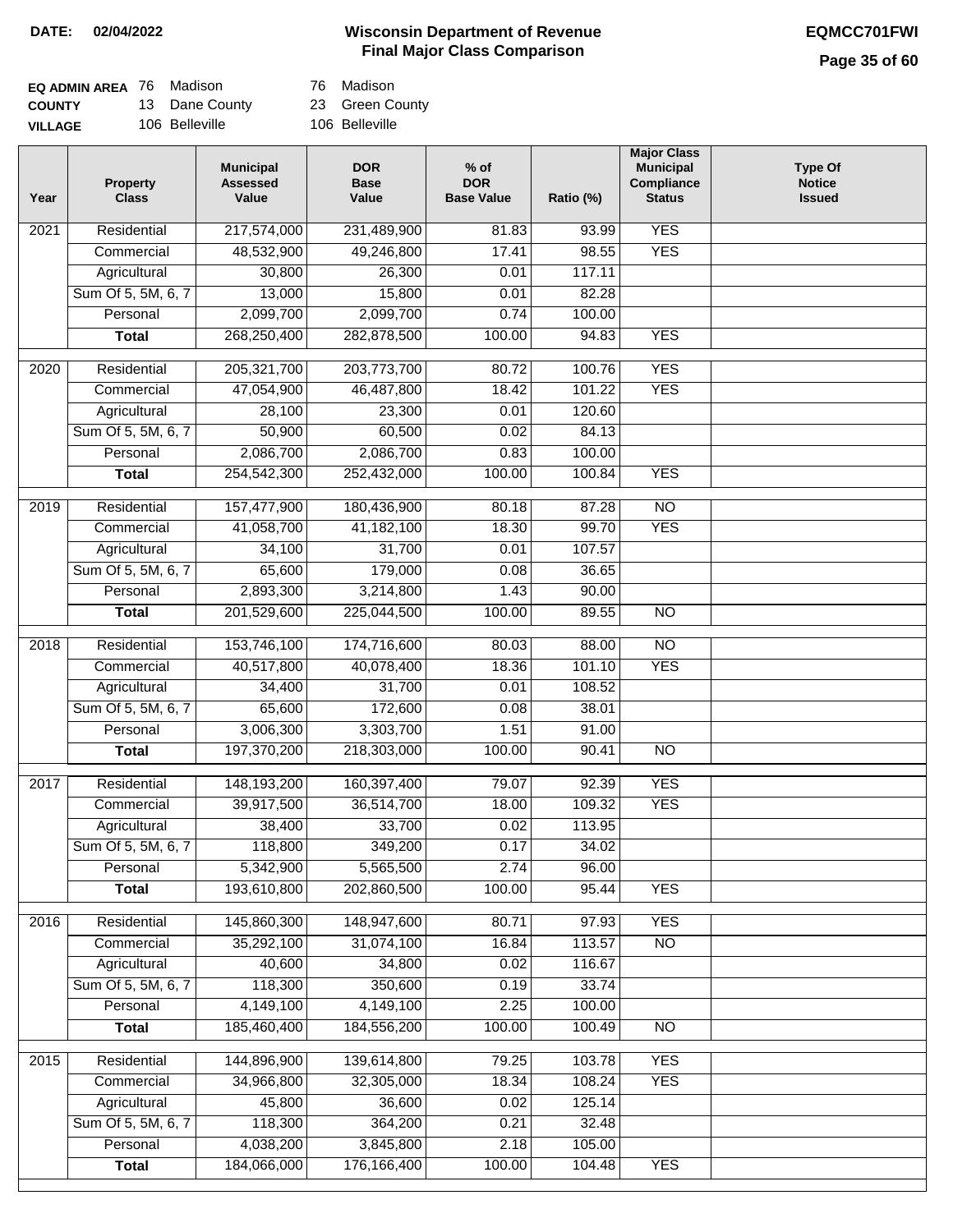| <b>EQ ADMIN AREA</b> 76 Madison |                |
|---------------------------------|----------------|
| <b>COUNTY</b>                   | 13 Dane County |

**VILLAGE** 107 Black Earth

| Year              | <b>Property</b><br><b>Class</b> | <b>Municipal</b><br><b>Assessed</b><br>Value | <b>DOR</b><br><b>Base</b><br>Value | $%$ of<br><b>DOR</b><br><b>Base Value</b> | Ratio (%) | <b>Major Class</b><br><b>Municipal</b><br>Compliance<br><b>Status</b> | <b>Type Of</b><br><b>Notice</b><br><b>Issued</b> |
|-------------------|---------------------------------|----------------------------------------------|------------------------------------|-------------------------------------------|-----------|-----------------------------------------------------------------------|--------------------------------------------------|
| $\overline{202}1$ | Residential                     | 105,530,800                                  | 137,530,700                        | 90.80                                     | 76.73     | <b>NO</b>                                                             |                                                  |
|                   | Commercial                      | 12,215,700                                   | 13,191,200                         | 8.71                                      | 92.60     |                                                                       |                                                  |
|                   | Agricultural                    | 28,400                                       | 33,000                             | 0.02                                      | 86.06     |                                                                       |                                                  |
|                   | Sum Of 5, 5M, 6, 7              | 68,900                                       | 82,900                             | 0.05                                      | 83.11     |                                                                       |                                                  |
|                   | Personal                        | 546,900                                      | 635,900                            | 0.42                                      | 86.00     |                                                                       |                                                  |
|                   | <b>Total</b>                    | 118,390,700                                  | 151,473,700                        | 100.00                                    | 78.16     | $\overline{NO}$                                                       |                                                  |
| $\overline{2020}$ | Residential                     | 102,543,800                                  | 115,566,700                        | 89.41                                     | 88.73     | $\overline{10}$                                                       |                                                  |
|                   | Commercial                      | 12,049,200                                   | 12,898,200                         | 9.98                                      | 93.42     |                                                                       |                                                  |
|                   | Agricultural                    | 27,700                                       | 31,700                             | 0.02                                      | 87.38     |                                                                       |                                                  |
|                   | Sum Of 5, 5M, 6, 7              | 68,900                                       | 79,000                             | 0.06                                      | 87.22     |                                                                       |                                                  |
|                   | Personal                        | 595,800                                      | 684,800                            | 0.53                                      | 87.00     |                                                                       |                                                  |
|                   | <b>Total</b>                    | 115,285,400                                  | 129,260,400                        | 100.00                                    | 89.19     | $\overline{NO}$                                                       |                                                  |
| 2019              | Residential                     | 100,594,300                                  | 115,632,500                        | 88.51                                     | 86.99     | $\overline{10}$                                                       |                                                  |
|                   | Commercial                      | 12,890,200                                   | 14,239,600                         | 10.90                                     | 90.52     | <b>YES</b>                                                            |                                                  |
|                   | Agricultural                    | 27,600                                       | 30,500                             | 0.02                                      | 90.49     |                                                                       |                                                  |
|                   | Sum Of 5, 5M, 6, 7              | 68,900                                       | 75,100                             | 0.06                                      | 91.74     |                                                                       |                                                  |
|                   | Personal                        | 599,700                                      | 666,300                            | 0.51                                      | 90.00     |                                                                       |                                                  |
|                   | <b>Total</b>                    | 114,180,700                                  | 130,644,000                        | 100.00                                    | 87.40     | $\overline{NO}$                                                       |                                                  |
|                   |                                 |                                              |                                    |                                           |           |                                                                       |                                                  |
| 2018              | Residential                     | 97,147,300                                   | 101,638,400                        | 87.17                                     | 95.58     | <b>YES</b>                                                            |                                                  |
|                   | Commercial                      | 12,889,700                                   | 14,231,400                         | 12.21                                     | 90.57     | <b>YES</b>                                                            |                                                  |
|                   | Agricultural                    | 29,400                                       | 29,700                             | 0.03                                      | 98.99     |                                                                       |                                                  |
|                   | Sum Of 5, 5M, 6, 7              | 68,700                                       | 71,500                             | 0.06                                      | 96.08     |                                                                       |                                                  |
|                   | Personal                        | 614,000                                      | 626,500                            | 0.54                                      | 98.00     |                                                                       |                                                  |
|                   | <b>Total</b>                    | 110,749,100                                  | 116,597,500                        | 100.00                                    | 94.98     | <b>YES</b>                                                            |                                                  |
| 2017              | Residential                     | 95,381,800                                   | 95,937,100                         | 88.50                                     | 99.42     | <b>YES</b>                                                            |                                                  |
|                   | Commercial                      | 11,185,700                                   | 11,708,300                         | 10.80                                     | 95.54     | <b>YES</b>                                                            |                                                  |
|                   | Agricultural                    | 29,200                                       | 29,000                             | 0.03                                      | 100.69    |                                                                       |                                                  |
|                   | Sum Of 5, 5M, 6, 7              | 68,700                                       | 68,600                             | 0.06                                      | 100.15    |                                                                       |                                                  |
|                   | Personal                        | 654,400                                      | 654,400                            | 0.60                                      | 100.00    |                                                                       |                                                  |
|                   | <b>Total</b>                    | 107,319,800                                  | 108,397,400                        | 100.00                                    | 99.01     | <b>YES</b>                                                            |                                                  |
| 2016              | Residential                     | 94,114,300                                   | 97,593,400                         | 88.56                                     | 96.44     | <b>YES</b>                                                            |                                                  |
|                   | Commercial                      | 11,650,200                                   | 11,902,600                         | 10.80                                     | 97.88     | <b>YES</b>                                                            |                                                  |
|                   | Agricultural                    | 28,400                                       | 28,500                             | 0.03                                      | 99.65     |                                                                       |                                                  |
|                   | Sum Of 5, 5M, 6, 7              | 68,700                                       | 72,200                             | 0.07                                      | 95.15     |                                                                       |                                                  |
|                   | Personal                        | 600,700                                      | 600,700                            | 0.55                                      | 100.00    |                                                                       |                                                  |
|                   | <b>Total</b>                    | 106,462,300                                  | 110,197,400                        | 100.00                                    | 96.61     | <b>YES</b>                                                            |                                                  |
|                   |                                 |                                              |                                    |                                           |           |                                                                       |                                                  |
| 2015              | Residential                     | 95,232,000                                   | 89,991,200                         | 87.18                                     | 105.82    | <b>YES</b>                                                            |                                                  |
|                   | Commercial                      | 12,214,100                                   | 12,399,300                         | 12.01                                     | 98.51     | <b>YES</b>                                                            |                                                  |
|                   | Agricultural                    | 31,100                                       | 29,300                             | 0.03                                      | 106.14    |                                                                       |                                                  |
|                   | Sum Of 5, 5M, 6, 7              | 90,400                                       | 191,400                            | 0.19                                      | 47.23     |                                                                       |                                                  |
|                   | Personal                        | 651,100                                      | 614,300                            | 0.60                                      | 105.99    |                                                                       |                                                  |
|                   | <b>Total</b>                    | 108,218,700                                  | 103,225,500                        | 100.00                                    | 104.84    | <b>YES</b>                                                            |                                                  |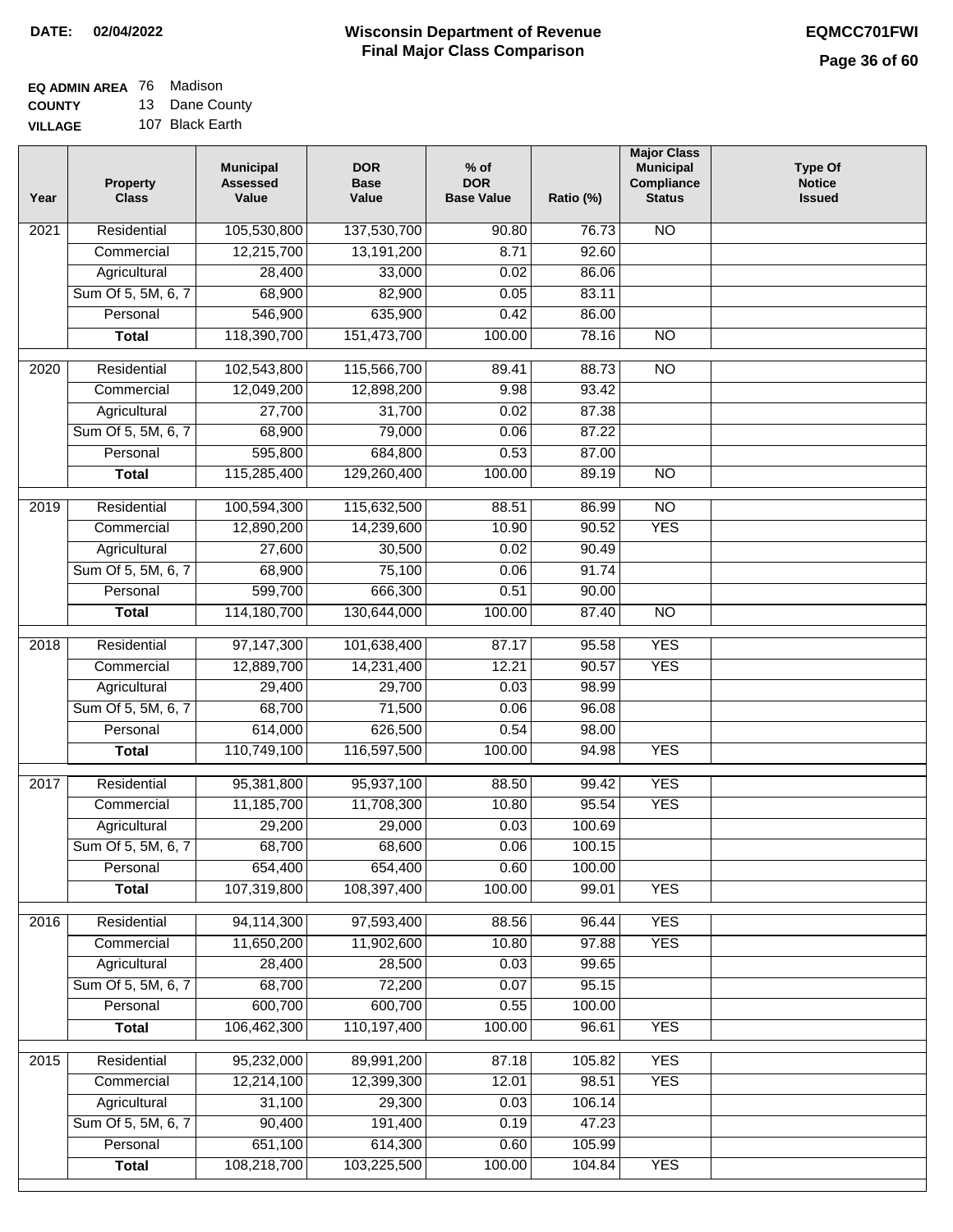## **Wisconsin Department of Revenue DATE: 02/04/2022 EQMCC701FWI Final Major Class Comparison**

| EQ ADMIN AREA 76 Madison |                |
|--------------------------|----------------|
| <b>COUNTY</b>            | 13 Dane County |
|                          |                |

**VILLAGE** 108 Blue Mounds

| Year | <b>Property</b><br><b>Class</b> | <b>Municipal</b><br><b>Assessed</b><br>Value | <b>DOR</b><br><b>Base</b><br>Value | % of<br><b>DOR</b><br><b>Base Value</b> | Ratio (%) | <b>Major Class</b><br><b>Municipal</b><br>Compliance<br><b>Status</b> | <b>Type Of</b><br><b>Notice</b><br><b>Issued</b> |
|------|---------------------------------|----------------------------------------------|------------------------------------|-----------------------------------------|-----------|-----------------------------------------------------------------------|--------------------------------------------------|
| 2021 | Residential                     | 65,331,800                                   | 75,483,100                         | 89.47                                   | 86.55     | <b>NO</b>                                                             |                                                  |
|      | Commercial                      | 9,529,300                                    | 8,480,700                          | 10.05                                   | 112.36    | $\overline{NO}$                                                       |                                                  |
|      | Agricultural                    | 29,000                                       | 31,600                             | 0.04                                    | 91.77     |                                                                       |                                                  |
|      | Sum Of 5, 5M, 6, 7              | 152,500                                      | 164,700                            | 0.20                                    | 92.59     |                                                                       |                                                  |
|      | Personal                        | 190,800                                      | 207,400                            | 0.25                                    | 92.00     |                                                                       |                                                  |
|      | <b>Total</b>                    | 75,233,400                                   | 84, 367, 500                       | 100.00                                  | 89.17     | $\overline{NO}$                                                       |                                                  |
| 2020 | Residential                     | 65,057,300                                   | 71,354,300                         | 89.54                                   | 91.18     | <b>YES</b>                                                            |                                                  |
|      | Commercial                      | 9,249,300                                    | 7,938,300                          | 9.96                                    | 116.51    |                                                                       |                                                  |
|      | Agricultural                    | 27,800                                       | 30,400                             | 0.04                                    | 91.45     |                                                                       |                                                  |
|      | Sum Of 5, 5M, 6, 7              | 160,000                                      | 139,000                            | 0.17                                    | 115.11    |                                                                       |                                                  |
|      | Personal                        | 210,600                                      | 228,900                            | 0.29                                    | 92.01     |                                                                       |                                                  |
|      | <b>Total</b>                    | 74,705,000                                   | 79,690,900                         | 100.00                                  | 93.74     | <b>YES</b>                                                            |                                                  |
| 2019 | Residential                     | 64,784,500                                   | 68,371,400                         | 90.33                                   | 94.75     | <b>YES</b>                                                            |                                                  |
|      | Commercial                      | 6,832,000                                    | 7,068,600                          | 9.34                                    | 96.65     |                                                                       |                                                  |
|      | Agricultural                    | 27,800                                       | 29,200                             | 0.04                                    | 95.21     |                                                                       |                                                  |
|      | Sum Of 5, 5M, 6, 7              | 160,000                                      | 130,900                            | 0.17                                    | 122.23    |                                                                       |                                                  |
|      | Personal                        | 86,600                                       | 91,200                             | 0.12                                    | 94.96     |                                                                       |                                                  |
|      | <b>Total</b>                    | 71,890,900                                   | 75,691,300                         | 100.00                                  | 94.98     | <b>YES</b>                                                            |                                                  |
| 2018 | Residential                     | 63,879,800                                   | 62,465,800                         | 90.19                                   | 102.26    | <b>YES</b>                                                            |                                                  |
|      | Commercial                      | 6,640,000                                    | 6,552,100                          | 9.46                                    | 101.34    |                                                                       |                                                  |
|      | Agricultural                    | 27,700                                       | 28,100                             | 0.04                                    | 98.58     |                                                                       |                                                  |
|      | Sum Of 5, 5M, 6, 7              | 159,500                                      | 131,800                            | 0.19                                    | 121.02    |                                                                       |                                                  |
|      | Personal                        | 85,600                                       | 85,600                             | 0.12                                    | 100.00    |                                                                       |                                                  |
|      | <b>Total</b>                    | 70,792,600                                   | 69,263,400                         | 100.00                                  | 102.21    | <b>YES</b>                                                            |                                                  |
| 2017 | Residential                     | 54,841,300                                   | 59,476,000                         | 90.01                                   | 92.21     | <b>YES</b>                                                            |                                                  |
|      | Commercial                      | 6,899,900                                    | 6,193,500                          | 9.37                                    | 111.41    |                                                                       |                                                  |
|      | Agricultural                    | 26,600                                       | 27,100                             | 0.04                                    | 98.15     |                                                                       |                                                  |
|      | Sum Of 5, 5M, 6, 7              | 153,900                                      | 177,200                            | 0.27                                    | 86.85     |                                                                       |                                                  |
|      | Personal                        | 194,500                                      | 202,500                            | 0.31                                    | 96.05     |                                                                       |                                                  |
|      | <b>Total</b>                    | 62,116,200                                   | 66,076,300                         | 100.00                                  | 94.01     | <b>YES</b>                                                            |                                                  |
| 2016 | Residential                     | 53,120,400                                   | 54,950,100                         | 90.30                                   | 96.67     | <b>YES</b>                                                            |                                                  |
|      | Commercial                      | 6,214,400                                    | 5,489,600                          | 9.02                                    | 113.20    |                                                                       |                                                  |
|      | Agricultural                    | 26,400                                       | 26,500                             | 0.04                                    | 99.62     |                                                                       |                                                  |
|      | Sum Of 5, 5M, 6, 7              | 153,900                                      | 181,800                            | 0.30                                    | 84.65     |                                                                       |                                                  |
|      | Personal                        | 200,300                                      | 202,400                            | 0.33                                    | 98.96     |                                                                       |                                                  |
|      | <b>Total</b>                    | 59,715,400                                   | 60,850,400                         | 100.00                                  | 98.13     | <b>YES</b>                                                            |                                                  |
| 2015 | Residential                     | 51,263,300                                   | 52,014,000                         | 90.30                                   | 98.56     | <b>YES</b>                                                            |                                                  |
|      | Commercial                      | 5,773,100                                    | 5,309,300                          | 9.22                                    | 108.74    | <b>YES</b>                                                            |                                                  |
|      | Agricultural                    | 29,900                                       | 29,800                             | 0.05                                    | 100.34    |                                                                       |                                                  |
|      | Sum Of 5, 5M, 6, 7              | 72,100                                       | 87,300                             | 0.15                                    | 82.59     |                                                                       |                                                  |
|      | Personal                        | 165,100                                      | 163,400                            | 0.28                                    | 101.04    |                                                                       |                                                  |
|      | <b>Total</b>                    | 57,303,500                                   | 57,603,800                         | 100.00                                  | 99.48     | <b>YES</b>                                                            |                                                  |
|      |                                 |                                              |                                    |                                         |           |                                                                       |                                                  |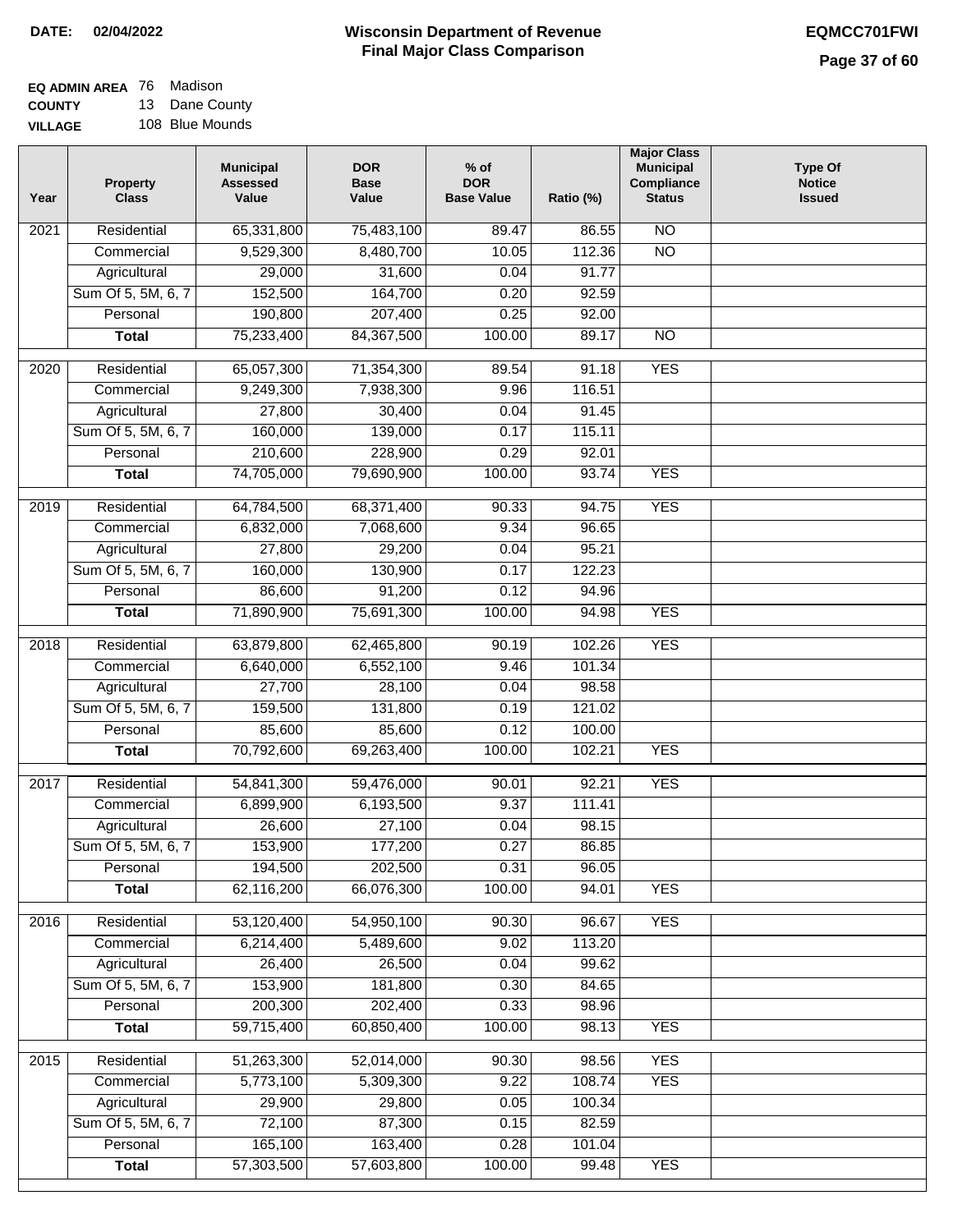## **Wisconsin Department of Revenue DATE: 02/04/2022 EQMCC701FWI Final Major Class Comparison**

## **Page 38 of 60**

| <b>EQ ADMIN AREA</b> 76 Madison |                | 76 Madison          |
|---------------------------------|----------------|---------------------|
| <b>COUNTY</b>                   | 13 Dane County | 28 Jefferson County |
| <b>VILLAGE</b>                  | 111 Cambridge  | 111 Cambridge       |

76 Madison

| Year              | <b>Property</b><br><b>Class</b> | <b>Municipal</b><br><b>Assessed</b><br>Value | <b>DOR</b><br><b>Base</b><br>Value | $%$ of<br><b>DOR</b><br><b>Base Value</b> | Ratio (%) | <b>Major Class</b><br><b>Municipal</b><br>Compliance<br><b>Status</b> | <b>Type Of</b><br><b>Notice</b><br><b>Issued</b> |
|-------------------|---------------------------------|----------------------------------------------|------------------------------------|-------------------------------------------|-----------|-----------------------------------------------------------------------|--------------------------------------------------|
| $\overline{202}1$ | Residential                     | 120,685,700                                  | 147,895,300                        | $\frac{1}{74.49}$                         | 81.60     | N <sub>O</sub>                                                        |                                                  |
|                   | Commercial                      | 46,424,800                                   | 49,339,000                         | 24.85                                     | 94.09     | <b>YES</b>                                                            |                                                  |
|                   | Agricultural                    | 24,000                                       | 29,700                             | 0.01                                      | 80.81     |                                                                       |                                                  |
|                   | Sum Of 5, 5M, 6, 7              | 90,400                                       | 124,900                            | 0.06                                      | 72.38     |                                                                       |                                                  |
|                   | Personal                        | 985,700                                      | 1,146,100                          | 0.58                                      | 86.00     |                                                                       |                                                  |
|                   | <b>Total</b>                    | 168,210,600                                  | 198,535,000                        | 100.00                                    | 84.73     | $\overline{NO}$                                                       | 1st Notice of Non-Compliance                     |
| $\overline{2020}$ | Residential                     | 118,612,300                                  | 137,183,600                        | 74.93                                     | 86.46     | $\overline{10}$                                                       |                                                  |
|                   | Commercial                      | 42,551,800                                   | 44,496,500                         | 24.30                                     | 95.63     | <b>YES</b>                                                            |                                                  |
|                   | Agricultural                    | 24,000                                       | 27,200                             | 0.01                                      | 88.24     |                                                                       |                                                  |
|                   | Sum Of 5, 5M, 6, 7              | 90,400                                       | 119,300                            | 0.07                                      | 75.78     |                                                                       |                                                  |
|                   | Personal                        | 1,117,300                                    | 1,255,400                          | 0.69                                      | 89.00     |                                                                       |                                                  |
|                   | <b>Total</b>                    | 162,395,800                                  | 183,082,000                        | 100.00                                    | 88.70     | $\overline{NO}$                                                       |                                                  |
| 2019              | Residential                     | 117,265,600                                  | 133,039,400                        | 75.29                                     | 88.14     | $\overline{10}$                                                       |                                                  |
|                   | Commercial                      | 41,313,200                                   | 42,115,800                         | 23.83                                     | 98.09     | <b>YES</b>                                                            |                                                  |
|                   | Agricultural                    | 23,600                                       | 26,100                             | 0.01                                      | 90.42     |                                                                       |                                                  |
|                   | Sum Of 5, 5M, 6, 7              | 90,400                                       | 116,500                            | 0.07                                      | 77.60     |                                                                       |                                                  |
|                   | Personal                        | 1,263,200                                    | 1,403,600                          | 0.79                                      | 90.00     |                                                                       |                                                  |
|                   | <b>Total</b>                    | 159,956,000                                  | 176,701,400                        | 100.00                                    | 90.52     | $\overline{NO}$                                                       |                                                  |
| 2018              | Residential                     | 111,686,100                                  | 125,747,100                        | 75.53                                     | 88.82     | $\overline{10}$                                                       |                                                  |
|                   | Commercial                      | 40,664,100                                   | 39,354,800                         | 23.64                                     | 103.33    | <b>YES</b>                                                            |                                                  |
|                   | Agricultural                    | 25,900                                       | 27,300                             | 0.02                                      | 94.87     |                                                                       |                                                  |
|                   | Sum Of 5, 5M, 6, 7              | 90,400                                       | 111,800                            | 0.07                                      | 80.86     |                                                                       |                                                  |
|                   | Personal                        | 1,229,500                                    | 1,254,500                          | 0.75                                      | 98.01     |                                                                       |                                                  |
|                   | <b>Total</b>                    | 153,696,000                                  | 166,495,500                        | 100.00                                    | 92.31     | $\overline{10}$                                                       |                                                  |
| 2017              | Residential                     | 110,148,700                                  | 112,883,100                        | 74.29                                     | 97.58     | <b>YES</b>                                                            |                                                  |
|                   | Commercial                      | 38,622,700                                   | 36,802,900                         | 24.22                                     | 104.94    | <b>YES</b>                                                            |                                                  |
|                   | Agricultural                    | 38,100                                       | 37,800                             | 0.02                                      | 100.79    |                                                                       |                                                  |
|                   | Sum Of 5, 5M, 6, 7              | 159,300                                      | 164,600                            | 0.11                                      | 96.78     |                                                                       |                                                  |
|                   | Personal                        | 2,054,900                                    | 2,054,900                          | 1.35                                      | 100.00    |                                                                       |                                                  |
|                   | <b>Total</b>                    | 151,023,700                                  | 151,943,300                        | 100.00                                    | 99.39     | <b>YES</b>                                                            |                                                  |
| 2016              | Residential                     | 105,861,900                                  | 107,718,200                        | 74.66                                     | 98.28     | <b>YES</b>                                                            |                                                  |
|                   | Commercial                      | 37,808,700                                   | 34,383,300                         | 23.83                                     | 109.96    | <b>YES</b>                                                            |                                                  |
|                   | Agricultural                    | 41,600                                       | 40,700                             | 0.03                                      | 102.21    |                                                                       |                                                  |
|                   | Sum Of 5, 5M, 6, 7              | 159,300                                      | 165,400                            | 0.11                                      | 96.31     |                                                                       |                                                  |
|                   | Personal                        | 1,977,700                                    | 1,977,700                          | 1.37                                      | 100.00    |                                                                       |                                                  |
|                   | <b>Total</b>                    | 145,849,200                                  | 144,285,300                        | 100.00                                    | 101.08    | <b>YES</b>                                                            |                                                  |
| 2015              | Residential                     | 99,325,500                                   | 99,875,200                         | 74.34                                     | 99.45     | <b>YES</b>                                                            |                                                  |
|                   | Commercial                      | 35,408,700                                   | 32,384,600                         | 24.11                                     | 109.34    | <b>YES</b>                                                            |                                                  |
|                   | Agricultural                    | 26,600                                       | 26,700                             | 0.02                                      | 99.63     |                                                                       |                                                  |
|                   | Sum Of 5, 5M, 6, 7              | 210,100                                      | 238,400                            | 0.18                                      | 88.13     |                                                                       |                                                  |
|                   | Personal                        | 1,939,400                                    | 1,816,000                          | 1.35                                      | 106.80    |                                                                       |                                                  |
|                   | <b>Total</b>                    | 136,910,300                                  | 134,340,900                        | 100.00                                    | 101.91    | <b>YES</b>                                                            |                                                  |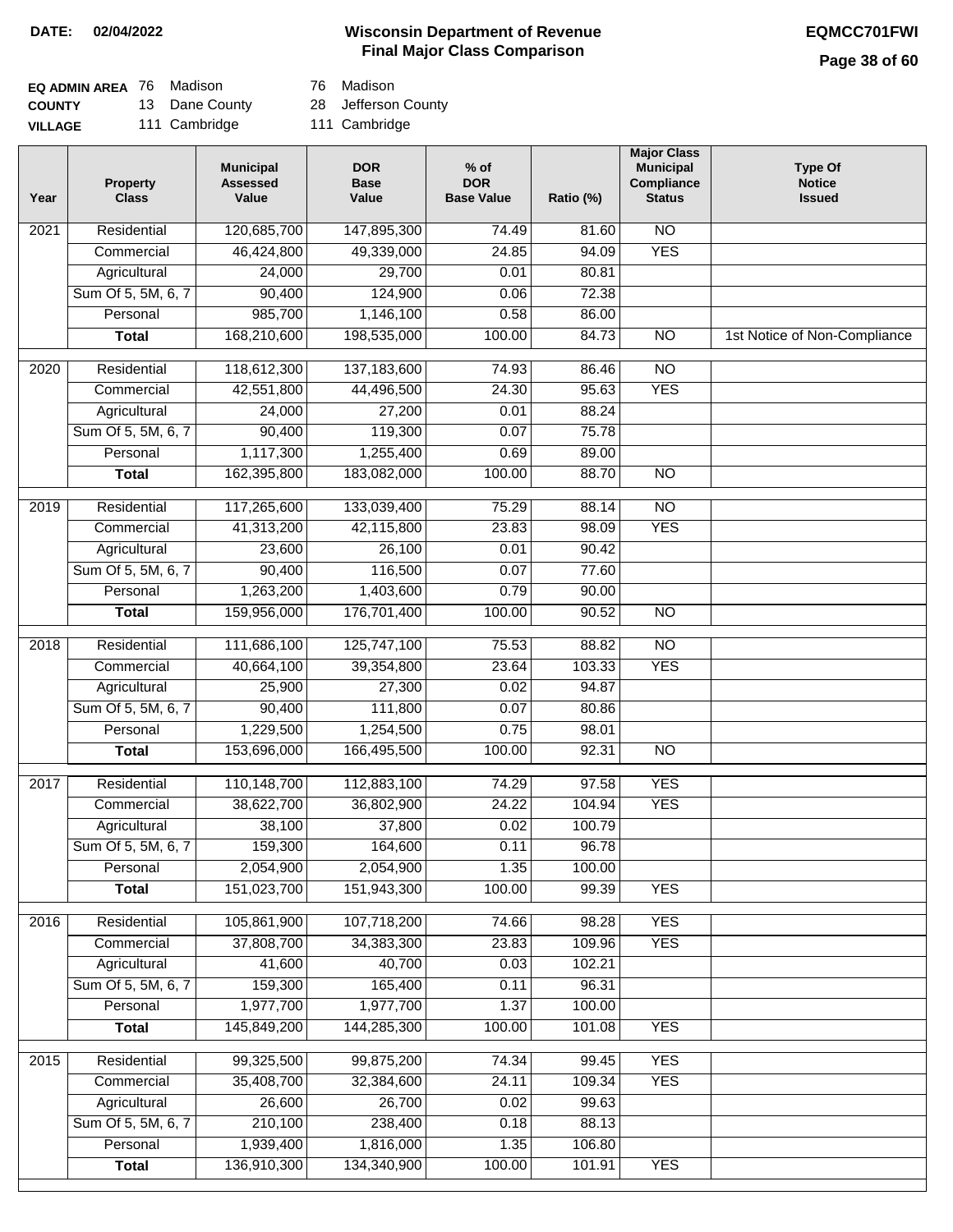## **EQ ADMIN AREA** 76 Madison

**COUNTY VILLAGE** 13 Dane County 112 Cottage Grove

| Year              | <b>Property</b><br><b>Class</b> | <b>Municipal</b><br><b>Assessed</b><br>Value | <b>DOR</b><br><b>Base</b><br>Value | $%$ of<br><b>DOR</b><br><b>Base Value</b> | Ratio (%) | <b>Major Class</b><br><b>Municipal</b><br>Compliance<br><b>Status</b> | <b>Type Of</b><br><b>Notice</b><br><b>Issued</b> |
|-------------------|---------------------------------|----------------------------------------------|------------------------------------|-------------------------------------------|-----------|-----------------------------------------------------------------------|--------------------------------------------------|
| $\overline{202}1$ | Residential                     | 673,443,800                                  | 689,619,900                        | 77.24                                     | 97.65     | <b>YES</b>                                                            |                                                  |
|                   | Commercial                      | 189,300,200                                  | 193,326,300                        | 21.65                                     | 97.92     | <b>YES</b>                                                            |                                                  |
|                   | Agricultural                    | 220,200                                      | 219,600                            | 0.02                                      | 100.27    |                                                                       |                                                  |
|                   | Sum Of 5, 5M, 6, 7              | 567,800                                      | 612,300                            | 0.07                                      | 92.73     |                                                                       |                                                  |
|                   | Personal                        | 9,019,100                                    | 9,019,100                          | 1.01                                      | 100.00    |                                                                       |                                                  |
|                   | <b>Total</b>                    | 872,551,100                                  | 892,797,200                        | 100.00                                    | 97.73     | <b>YES</b>                                                            |                                                  |
| $\overline{2020}$ | Residential                     | 656,970,200                                  | 661,222,000                        | 79.11                                     | 99.36     | <b>YES</b>                                                            |                                                  |
|                   | Commercial                      | 170,568,000                                  | 165,104,200                        | 19.75                                     | 103.31    | <b>YES</b>                                                            |                                                  |
|                   | Agricultural                    | 229,700                                      | 229,200                            | 0.03                                      | 100.22    |                                                                       |                                                  |
|                   | Sum Of 5, 5M, 6, 7              | 591,600                                      | 602,300                            | 0.07                                      | 98.22     |                                                                       |                                                  |
|                   | Personal                        | 8,703,000                                    | 8,703,000                          | 1.04                                      | 100.00    |                                                                       |                                                  |
|                   | <b>Total</b>                    | 837,062,500                                  | 835,860,700                        | 100.00                                    | 100.14    | <b>YES</b>                                                            |                                                  |
| 2019              | Residential                     | 532,833,500                                  | 641,032,500                        | 81.25                                     | 83.12     | $\overline{10}$                                                       |                                                  |
|                   | Commercial                      | 139,773,000                                  | 142,635,900                        | 18.08                                     | 97.99     | <b>YES</b>                                                            |                                                  |
|                   | Agricultural                    | 145,400                                      | 165,000                            | 0.02                                      | 88.12     |                                                                       |                                                  |
|                   | Sum Of 5, 5M, 6, 7              | 651,000                                      | 618,800                            | 0.08                                      | 105.20    |                                                                       |                                                  |
|                   | Personal                        | 3,949,200                                    | 4,487,700                          | 0.57                                      | 88.00     |                                                                       |                                                  |
|                   | <b>Total</b>                    | 677,352,100                                  | 788,939,900                        | 100.00                                    | 85.86     | $\overline{NO}$                                                       |                                                  |
|                   |                                 |                                              |                                    |                                           |           |                                                                       |                                                  |
| 2018              | Residential                     | 525,465,200                                  | 596,775,800                        | 81.07                                     | 88.05     | $\overline{NO}$                                                       |                                                  |
|                   | Commercial                      | 128,310,800                                  | 134,392,700                        | 18.26                                     | 95.47     | <b>YES</b>                                                            |                                                  |
|                   | Agricultural                    | 148,300                                      | 162,700                            | 0.02                                      | 91.15     |                                                                       |                                                  |
|                   | Sum Of 5, 5M, 6, 7              | 422,700                                      | 577,500                            | 0.08                                      | 73.19     |                                                                       |                                                  |
|                   | Personal                        | 3,782,700                                    | 4,203,000                          | 0.57                                      | 90.00     |                                                                       |                                                  |
|                   | <b>Total</b>                    | 658,129,700                                  | 736,111,700                        | 100.00                                    | 89.41     | $\overline{10}$                                                       |                                                  |
| 2017              | Residential                     | 516,263,800                                  | 563,831,800                        | 80.31                                     | 91.56     | <b>YES</b>                                                            |                                                  |
|                   | Commercial                      | 120,578,200                                  | 128,113,400                        | 18.25                                     | 94.12     | <b>YES</b>                                                            |                                                  |
|                   | Agricultural                    | 123,300                                      | 128,000                            | 0.02                                      | 96.33     |                                                                       |                                                  |
|                   | Sum Of 5, 5M, 6, 7              | 213,600                                      | 262,400                            | 0.04                                      | 81.40     |                                                                       |                                                  |
|                   | Personal                        | 9,232,100                                    | 9,718,000                          | 1.38                                      | 95.00     |                                                                       |                                                  |
|                   | <b>Total</b>                    | 646,411,000                                  | 702,053,600                        | 100.00                                    | 92.07     | <b>YES</b>                                                            |                                                  |
| 2016              | Residential                     | 512,775,100                                  | 533,916,600                        | 80.14                                     | 96.04     | <b>YES</b>                                                            |                                                  |
|                   | Commercial                      | 116,293,700                                  | 121,523,400                        | 18.24                                     | 95.70     | <b>YES</b>                                                            |                                                  |
|                   | Agricultural                    | 124,100                                      | 125,800                            | 0.02                                      | 98.65     |                                                                       |                                                  |
|                   | Sum Of 5, 5M, 6, 7              | 213,600                                      | 265,000                            | 0.04                                      | 80.60     |                                                                       |                                                  |
|                   | Personal                        | 10,116,500                                   | 10,429,300                         | 1.57                                      | 97.00     |                                                                       |                                                  |
|                   | <b>Total</b>                    | 639,523,000                                  | 666,260,100                        | 100.00                                    | 95.99     | <b>YES</b>                                                            |                                                  |
| 2015              | Residential                     | 499,652,300                                  | 507,429,200                        | 82.04                                     | 98.47     | <b>YES</b>                                                            |                                                  |
|                   | Commercial                      | 100,382,200                                  | 100,314,500                        | 16.22                                     | 100.07    | <b>YES</b>                                                            |                                                  |
|                   | Agricultural                    | 133,000                                      | 131,000                            | 0.02                                      | 101.53    |                                                                       |                                                  |
|                   | Sum Of 5, 5M, 6, 7              | 213,600                                      | 305,500                            | 0.05                                      | 69.92     |                                                                       |                                                  |
|                   | Personal                        | 10,309,200                                   | 10,309,200                         | 1.67                                      | 100.00    |                                                                       |                                                  |
|                   | <b>Total</b>                    | 610,690,300                                  | 618,489,400                        | 100.00                                    | 98.74     | <b>YES</b>                                                            |                                                  |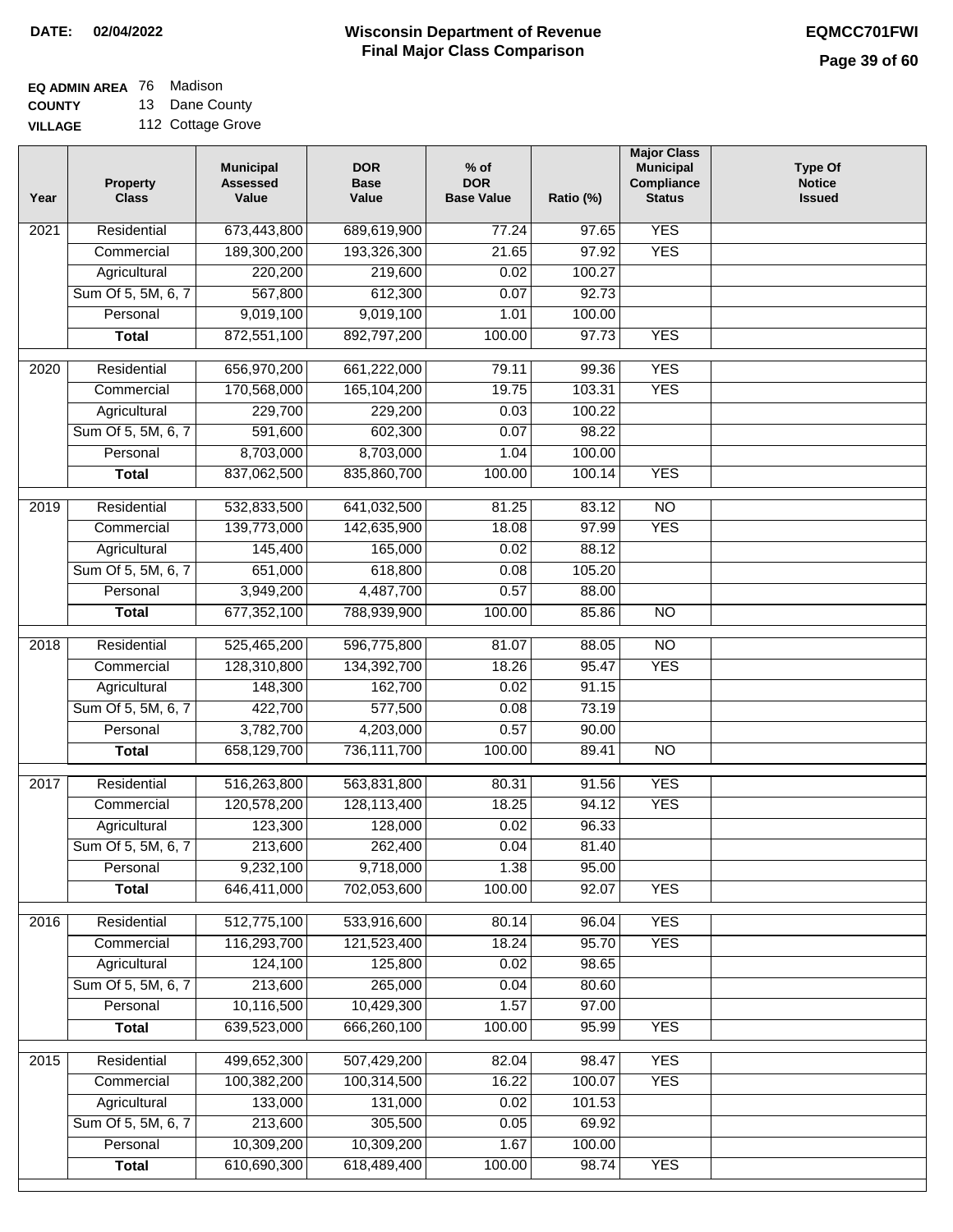**EQ ADMIN AREA** 76 Madison

**COUNTY VILLAGE** 13 Dane County 113 Cross Plains

| Year              | <b>Property</b><br><b>Class</b> | <b>Municipal</b><br><b>Assessed</b><br>Value | <b>DOR</b><br><b>Base</b><br>Value | $%$ of<br><b>DOR</b><br><b>Base Value</b> | Ratio (%) | <b>Major Class</b><br><b>Municipal</b><br>Compliance<br><b>Status</b> | <b>Type Of</b><br><b>Notice</b><br><b>Issued</b> |
|-------------------|---------------------------------|----------------------------------------------|------------------------------------|-------------------------------------------|-----------|-----------------------------------------------------------------------|--------------------------------------------------|
| $\overline{202}1$ | Residential                     | 322,992,800                                  | 341,764,300                        | 80.56                                     | 94.51     | <b>YES</b>                                                            |                                                  |
|                   | Commercial                      | 76,787,100                                   | 79,886,200                         | 18.83                                     | 96.12     | <b>YES</b>                                                            |                                                  |
|                   | Agricultural                    | 1,300                                        | 1,300                              | 0.00                                      | 100.00    |                                                                       |                                                  |
|                   | Sum Of 5, 5M, 6, 7              | 217,300                                      | 153,500                            | 0.04                                      | 141.56    |                                                                       |                                                  |
|                   | Personal                        | 2,279,600                                    | 2,425,100                          | 0.57                                      | 94.00     |                                                                       |                                                  |
|                   | <b>Total</b>                    | 402,278,100                                  | 424,230,400                        | 100.00                                    | 94.83     | <b>YES</b>                                                            |                                                  |
| $\overline{2020}$ | Residential                     | 316,920,600                                  | 335,439,800                        | 80.27                                     | 94.48     | <b>YES</b>                                                            |                                                  |
|                   | Commercial                      | 76,886,100                                   | 79,749,500                         | 19.08                                     | 96.41     | <b>YES</b>                                                            |                                                  |
|                   | Agricultural                    | 15,500                                       | 16,100                             | 0.00                                      | 96.27     |                                                                       |                                                  |
|                   | Sum Of 5, 5M, 6, 7              | 332,600                                      | 227,300                            | 0.05                                      | 146.33    |                                                                       |                                                  |
|                   | Personal                        | 2,341,100                                    | 2,438,600                          | 0.58                                      | 96.00     |                                                                       |                                                  |
|                   | <b>Total</b>                    | 396,495,900                                  | 417,871,300                        | 100.00                                    | 94.88     | <b>YES</b>                                                            |                                                  |
|                   |                                 |                                              |                                    |                                           |           |                                                                       |                                                  |
| 2019              | Residential                     | 315,687,600                                  | 328,009,500                        | 79.79                                     | 96.24     | <b>YES</b>                                                            |                                                  |
|                   | Commercial                      | 77,148,000                                   | 80,555,100                         | 19.60                                     | 95.77     | <b>YES</b>                                                            |                                                  |
|                   | Agricultural                    | 15,500                                       | 15,500                             | 0.00                                      | 100.00    |                                                                       |                                                  |
|                   | Sum Of 5, 5M, 6, 7              | 139,400                                      | 124,500                            | 0.03                                      | 111.97    |                                                                       |                                                  |
|                   | Personal                        | 2,378,900                                    | 2,378,900                          | 0.58                                      | 100.00    |                                                                       |                                                  |
|                   | <b>Total</b>                    | 395,369,400                                  | 411,083,500                        | 100.00                                    | 96.18     | <b>YES</b>                                                            |                                                  |
| 2018              | Residential                     | 309,931,100                                  | 312,765,600                        | 78.96                                     | 99.09     | <b>YES</b>                                                            |                                                  |
|                   | Commercial                      | 77,278,000                                   | 80,665,700                         | 20.37                                     | 95.80     | <b>YES</b>                                                            |                                                  |
|                   | Agricultural                    | 13,300                                       | 13,300                             | 0.00                                      | 100.00    |                                                                       |                                                  |
|                   | Sum Of 5, 5M, 6, 7              | 27,200                                       | 46,400                             | 0.01                                      | 58.62     |                                                                       |                                                  |
|                   | Personal                        | 2,593,200                                    | 2,593,200                          | 0.65                                      | 100.00    |                                                                       |                                                  |
|                   | <b>Total</b>                    | 389,842,800                                  | 396,084,200                        | 100.00                                    | 98.42     | <b>YES</b>                                                            |                                                  |
| $\overline{2017}$ | Residential                     | 273,062,000                                  | 294,460,000                        | 77.88                                     | 92.73     | <b>YES</b>                                                            |                                                  |
|                   | Commercial                      | 65,091,500                                   | 78,415,400                         | 20.74                                     | 83.01     | $\overline{N}$                                                        |                                                  |
|                   | Agricultural                    | 12,500                                       | 13,000                             | 0.00                                      | 96.15     |                                                                       |                                                  |
|                   | Sum Of 5, 5M, 6, 7              | 39,100                                       | 54,200                             | 0.01                                      | 72.14     |                                                                       |                                                  |
|                   | Personal                        | 4,963,100                                    | 5,169,900                          | 1.37                                      | 96.00     |                                                                       |                                                  |
|                   | <b>Total</b>                    | 343,168,200                                  | 378,112,500                        | 100.00                                    | 90.76     | <b>NO</b>                                                             | 2nd Notice of Non-Compliance                     |
| 2016              | Residential                     | 268,791,500                                  | 273,833,700                        | 77.74                                     | 98.16     | <b>YES</b>                                                            |                                                  |
|                   | Commercial                      | 63,045,500                                   | 73,134,300                         | 20.76                                     | 86.21     | <b>NO</b>                                                             |                                                  |
|                   | Agricultural                    | 12,500                                       | 12,800                             | 0.00                                      | 97.66     |                                                                       |                                                  |
|                   | Sum Of 5, 5M, 6, 7              | 39,100                                       | 54,200                             | 0.02                                      | 72.14     |                                                                       |                                                  |
|                   | Personal                        | 5,096,300                                    | 5,200,300                          | 1.48                                      | 98.00     |                                                                       |                                                  |
|                   | <b>Total</b>                    | 336,984,900                                  | 352,235,300                        | 100.00                                    | 95.67     | N <sub>O</sub>                                                        | 1st Notice of Non-Compliance                     |
|                   |                                 |                                              |                                    |                                           |           |                                                                       |                                                  |
| 2015              | Residential                     | 267,833,300                                  | 268,957,000                        | 78.00                                     | 99.58     | <b>YES</b>                                                            |                                                  |
|                   | Commercial                      | 58,462,200                                   | 70,045,800                         | 20.31                                     | 83.46     | $\overline{NO}$                                                       |                                                  |
|                   | Agricultural                    | 11,500                                       | 11,600                             | 0.00                                      | 99.14     |                                                                       |                                                  |
|                   | Sum Of 5, 5M, 6, 7<br>Personal  | 39,100                                       | 54,200                             | 0.02                                      | 72.14     |                                                                       |                                                  |
|                   |                                 | 5,745,000                                    | 5,745,000<br>344,813,600           | 1.67                                      | 100.00    |                                                                       |                                                  |
|                   | <b>Total</b>                    | 332,091,100                                  |                                    | 100.00                                    | 96.31     | N <sub>O</sub>                                                        |                                                  |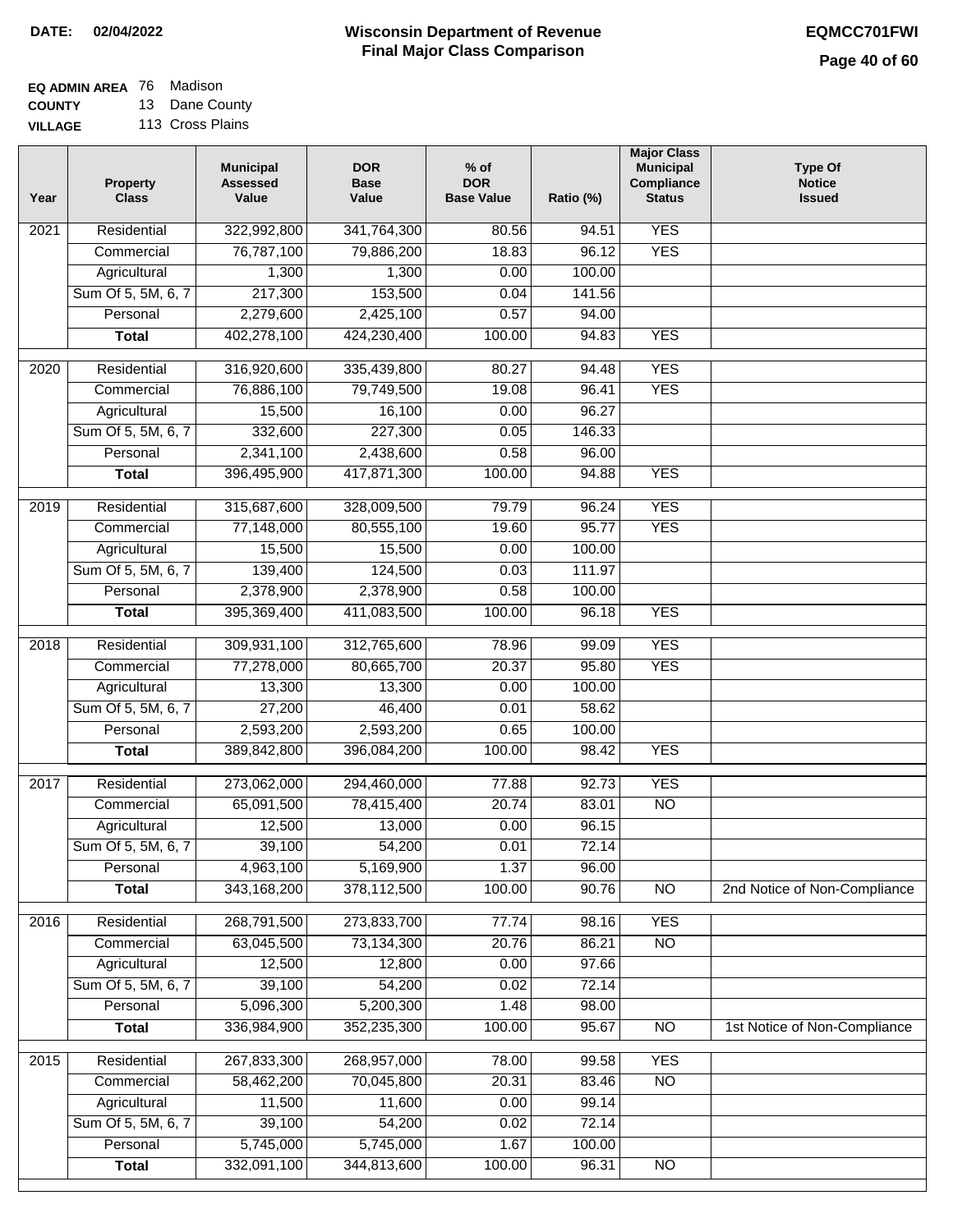### **EQ ADMIN AREA** 76 Madison **COUNTY**

**VILLAGE** 13 Dane County 116 Dane

| Year              | <b>Property</b><br><b>Class</b> | <b>Municipal</b><br><b>Assessed</b><br>Value | <b>DOR</b><br><b>Base</b><br>Value | % of<br><b>DOR</b><br><b>Base Value</b> | Ratio (%) | <b>Major Class</b><br><b>Municipal</b><br>Compliance<br><b>Status</b> | <b>Type Of</b><br><b>Notice</b><br><b>Issued</b> |
|-------------------|---------------------------------|----------------------------------------------|------------------------------------|-----------------------------------------|-----------|-----------------------------------------------------------------------|--------------------------------------------------|
| $\overline{202}1$ | Residential                     | 72,988,400                                   | 97,499,600                         | $\overline{92.41}$                      | 74.86     | $\overline{NO}$                                                       |                                                  |
|                   | Commercial                      | 6,709,300                                    | 7,134,200                          | 6.76                                    | 94.04     |                                                                       |                                                  |
|                   | Agricultural                    | 104,700                                      | 134,400                            | 0.13                                    | 77.90     |                                                                       |                                                  |
|                   | Sum Of 5, 5M, 6, 7              | 540,700                                      | 674,000                            | 0.64                                    | 80.22     |                                                                       |                                                  |
|                   | Personal                        | 53,100                                       | 68,100                             | 0.06                                    | 77.97     |                                                                       |                                                  |
|                   | <b>Total</b>                    | 80,396,200                                   | 105,510,300                        | 100.00                                  | 76.20     | $\overline{NO}$                                                       | 1st Notice of Non-Compliance                     |
| $\overline{2020}$ | Residential                     | 72,541,000                                   | 88,114,700                         | 91.89                                   | 82.33     | $\overline{NO}$                                                       |                                                  |
|                   | Commercial                      | 6,709,300                                    | 6,926,400                          | 7.22                                    | 96.87     |                                                                       |                                                  |
|                   | Agricultural                    | 104,600                                      | 129,300                            | 0.13                                    | 80.90     |                                                                       |                                                  |
|                   | Sum Of 5, 5M, 6, 7              | 540,700                                      | 654,800                            | 0.68                                    | 82.57     |                                                                       |                                                  |
|                   | Personal                        | 57,500                                       | 71,000                             | 0.07                                    | 80.99     |                                                                       |                                                  |
|                   | <b>Total</b>                    | 79,953,100                                   | 95,896,200                         | 100.00                                  | 83.37     | $\overline{NO}$                                                       |                                                  |
| 2019              | Residential                     | 72,060,800                                   | 90,160,200                         | 92.12                                   | 79.93     | <b>NO</b>                                                             |                                                  |
|                   | Commercial                      | 6,709,300                                    | 6,857,800                          | 7.01                                    | 97.83     |                                                                       |                                                  |
|                   | Agricultural                    | 95,900                                       | 118,600                            | 0.12                                    | 80.86     |                                                                       |                                                  |
|                   | Sum Of 5, 5M, 6, 7              | 540,700                                      | 664,600                            | 0.68                                    | 81.36     |                                                                       |                                                  |
|                   | Personal                        | 58,000                                       | 71,600                             | 0.07                                    | 81.01     |                                                                       |                                                  |
|                   | <b>Total</b>                    | 79,464,700                                   | 97,872,800                         | 100.00                                  | 81.19     | $\overline{NO}$                                                       |                                                  |
| 2018              | Residential                     | 71,118,200                                   | 84,747,200                         | 91.68                                   | 83.92     | $\overline{NO}$                                                       |                                                  |
|                   | Commercial                      | 6,709,300                                    | 6,857,800                          | 7.42                                    | 97.83     |                                                                       |                                                  |
|                   | Agricultural                    | 98,900                                       | 115,100                            | 0.12                                    | 85.93     |                                                                       |                                                  |
|                   | Sum Of 5, 5M, 6, 7              | 540,700                                      | 645,800                            | 0.70                                    | 83.73     |                                                                       |                                                  |
|                   | Personal                        | 58,000                                       | 67,400                             | 0.07                                    | 86.05     |                                                                       |                                                  |
|                   | <b>Total</b>                    | 78,525,100                                   | 92,433,300                         | 100.00                                  | 84.95     | <b>NO</b>                                                             |                                                  |
| 2017              | Residential                     | 70,059,200                                   | 77,397,300                         | 91.18                                   | 90.52     | <b>YES</b>                                                            |                                                  |
|                   | Commercial                      | 6,538,500                                    | 6,560,900                          | 7.73                                    | 99.66     |                                                                       |                                                  |
|                   | Agricultural                    | 101,900                                      | 112,300                            | 0.13                                    | 90.74     |                                                                       |                                                  |
|                   | Sum Of 5, 5M, 6, 7              | 540,700                                      | 597,400                            | 0.70                                    | 90.51     |                                                                       |                                                  |
|                   | Personal                        | 196,200                                      | 215,600                            | 0.25                                    | 91.00     |                                                                       |                                                  |
|                   | <b>Total</b>                    | 77,436,500                                   | 84,883,500                         | 100.00                                  | 91.23     | <b>YES</b>                                                            |                                                  |
| 2016              | Residential                     | 68,581,200                                   | 72,249,400                         | 90.96                                   | 94.92     | <b>YES</b>                                                            |                                                  |
|                   | Commercial                      | 6,379,800                                    | 6,250,400                          | 7.87                                    | 102.07    |                                                                       |                                                  |
|                   | Agricultural                    | 103,800                                      | 110,600                            | 0.14                                    | 93.85     |                                                                       |                                                  |
|                   | Sum Of 5, 5M, 6, 7              | 555,800                                      | 615,100                            | 0.77                                    | 90.36     |                                                                       |                                                  |
|                   | Personal                        | 195,800                                      | 208,300                            | 0.26                                    | 94.00     |                                                                       |                                                  |
|                   | <b>Total</b>                    | 75,816,400                                   | 79,433,800                         | 100.00                                  | 95.45     | <b>YES</b>                                                            |                                                  |
| 2015              | Residential                     | 67,408,900                                   | 69,628,700                         | 90.23                                   | 96.81     | <b>YES</b>                                                            |                                                  |
|                   | Commercial                      | 6,396,100                                    | 6,576,500                          | 8.52                                    | 97.26     | <b>YES</b>                                                            |                                                  |
|                   | Agricultural                    | 106,900                                      | 109,000                            | 0.14                                    | 98.07     |                                                                       |                                                  |
|                   | Sum Of 5, 5M, 6, 7              | 555,800                                      | 625,200                            | 0.81                                    | 88.90     |                                                                       |                                                  |
|                   | Personal                        | 225,500                                      | 230,100                            | 0.30                                    | 98.00     |                                                                       |                                                  |
|                   | <b>Total</b>                    | 74,693,200                                   | 77,169,500                         | 100.00                                  | 96.79     | <b>YES</b>                                                            |                                                  |
|                   |                                 |                                              |                                    |                                         |           |                                                                       |                                                  |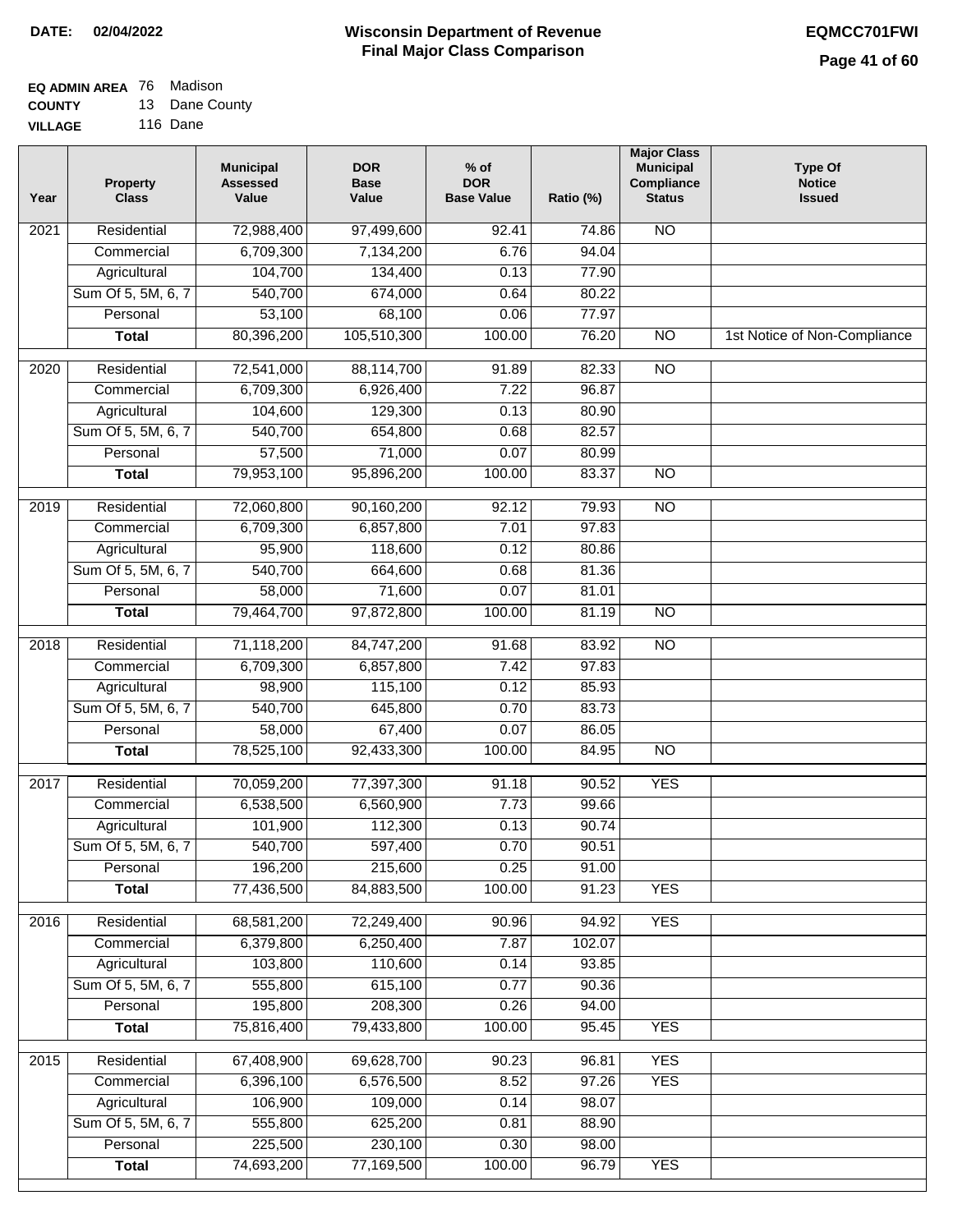## **EQ ADMIN AREA** 76 Madison

**COUNTY VILLAGE** 13 Dane County

|  | 117 Deerfield |  |
|--|---------------|--|

| <b>YES</b><br>Residential<br>206,822,400<br>$\overline{202}1$<br>228,122,300<br>88.14<br>90.66<br>27,903,300<br>29,026,700<br>11.22<br>96.13<br><b>YES</b><br>Commercial<br>107,500<br>Agricultural<br>110,000<br>0.04<br>97.73<br>Sum Of 5, 5M, 6, 7<br>358,000<br>478,400<br>0.18<br>74.83<br>1,015,500<br>1,068,900<br>95.00<br>Personal<br>0.41<br>236,206,700<br>258,806,300<br>100.00<br><b>YES</b><br><b>Total</b><br>91.27<br><b>YES</b><br>$\overline{2020}$<br>Residential<br>205,156,600<br>207,677,900<br>88.03<br>98.79<br>27,379,100<br>102.88<br><b>YES</b><br>Commercial<br>26,612,100<br>11.28<br>108,800<br>105,900<br>0.04<br>102.74<br>Agricultural<br>Sum Of 5, 5M, 6, 7<br>358,000<br>440,200<br>0.19<br>81.33<br>1,072,600<br>1,072,600<br>Personal<br>0.45<br>100.00<br><b>YES</b><br>234,075,100<br>235,908,700<br>100.00<br><b>Total</b><br>99.22<br><b>YES</b><br>Residential<br>203,366,200<br>202,048,600<br>87.46<br>100.65<br>2019<br><b>YES</b><br>27,604,100<br>27,378,500<br>100.82<br>Commercial<br>11.85<br>105,200<br>101,800<br>0.04<br>103.34<br>Agricultural<br>353,000<br>413,700<br>Sum Of 5, 5M, 6, 7<br>0.18<br>85.33<br>1,087,300<br>Personal<br>1,087,300<br>0.47<br>100.00<br>232,515,800<br>100.00<br><b>YES</b><br><b>Total</b><br>231,029,900<br>100.64<br>Residential<br>168,528,600<br>86.26<br>$\overline{10}$<br>2018<br>189,649,600<br>88.86<br><b>YES</b><br>Commercial<br>26,058,000<br>28,584,100<br>13.00<br>91.16<br>100,400<br>107,400<br>93.48<br>Agricultural<br>0.05<br>302,500<br>Sum Of 5, 5M, 6, 7<br>385,600<br>0.18<br>78.45<br>Personal<br>1,023,200<br>1,136,900<br>0.52<br>90.00<br>196,012,700<br>219,863,600<br>100.00<br>$\overline{10}$<br><b>Total</b><br>89.15<br>2017<br>Residential<br>166,218,700<br>176,482,500<br><b>YES</b><br>85.25<br>94.18<br><b>YES</b><br>Commercial<br>27,558,100<br>28,571,700<br>13.80<br>96.45<br>103,500<br>105,000<br>0.05<br>98.57<br>Agricultural<br>315,100<br>Sum Of 5, 5M, 6, 7<br>394,500<br>0.19<br>79.87<br>1,401,000<br>0.71<br>Personal<br>1,474,700<br>95.00<br>195,596,400<br>207,028,400<br>100.00<br><b>YES</b><br><b>Total</b><br>94.48<br>162,900,400<br><b>YES</b><br>Residential<br>163,423,500<br>2016<br>86.69<br>99.68<br>22,599,800<br>22,554,700<br>11.96<br><b>YES</b><br>Commercial<br>100.20<br>104,100<br>Agricultural<br>108,500<br>0.06<br>104.23<br>Sum Of 5, 5M, 6, 7<br>315,100<br>406,300<br>0.22<br>77.55 | 2,034,800<br>2,034,800<br>1.08<br>100.00<br>Personal<br>187,958,600<br>188,523,400<br>100.00<br>99.70<br><b>YES</b><br><b>Total</b><br>Residential<br><b>YES</b><br>159,781,700<br>160,590,700<br>86.86<br>99.50<br>22,320,700<br>11.93<br>22,061,100<br>101.18<br><b>YES</b><br>Commercial<br>106,900<br>102,500<br>0.06<br>104.29<br>Agricultural | Year | <b>Property</b><br><b>Class</b> | <b>Municipal</b><br><b>Assessed</b><br>Value | <b>DOR</b><br><b>Base</b><br>Value | $%$ of<br><b>DOR</b><br><b>Base Value</b> | Ratio (%) | <b>Major Class</b><br><b>Municipal</b><br>Compliance<br><b>Status</b> | <b>Type Of</b><br><b>Notice</b><br><b>Issued</b> |
|------------------------------------------------------------------------------------------------------------------------------------------------------------------------------------------------------------------------------------------------------------------------------------------------------------------------------------------------------------------------------------------------------------------------------------------------------------------------------------------------------------------------------------------------------------------------------------------------------------------------------------------------------------------------------------------------------------------------------------------------------------------------------------------------------------------------------------------------------------------------------------------------------------------------------------------------------------------------------------------------------------------------------------------------------------------------------------------------------------------------------------------------------------------------------------------------------------------------------------------------------------------------------------------------------------------------------------------------------------------------------------------------------------------------------------------------------------------------------------------------------------------------------------------------------------------------------------------------------------------------------------------------------------------------------------------------------------------------------------------------------------------------------------------------------------------------------------------------------------------------------------------------------------------------------------------------------------------------------------------------------------------------------------------------------------------------------------------------------------------------------------------------------------------------------------------------------------------------------------------------------------------------------------------------------------------------------------------------------------------------------------------------------------------------------------------------------------|-----------------------------------------------------------------------------------------------------------------------------------------------------------------------------------------------------------------------------------------------------------------------------------------------------------------------------------------------------|------|---------------------------------|----------------------------------------------|------------------------------------|-------------------------------------------|-----------|-----------------------------------------------------------------------|--------------------------------------------------|
|                                                                                                                                                                                                                                                                                                                                                                                                                                                                                                                                                                                                                                                                                                                                                                                                                                                                                                                                                                                                                                                                                                                                                                                                                                                                                                                                                                                                                                                                                                                                                                                                                                                                                                                                                                                                                                                                                                                                                                                                                                                                                                                                                                                                                                                                                                                                                                                                                                                            |                                                                                                                                                                                                                                                                                                                                                     |      |                                 |                                              |                                    |                                           |           |                                                                       |                                                  |
|                                                                                                                                                                                                                                                                                                                                                                                                                                                                                                                                                                                                                                                                                                                                                                                                                                                                                                                                                                                                                                                                                                                                                                                                                                                                                                                                                                                                                                                                                                                                                                                                                                                                                                                                                                                                                                                                                                                                                                                                                                                                                                                                                                                                                                                                                                                                                                                                                                                            |                                                                                                                                                                                                                                                                                                                                                     |      |                                 |                                              |                                    |                                           |           |                                                                       |                                                  |
|                                                                                                                                                                                                                                                                                                                                                                                                                                                                                                                                                                                                                                                                                                                                                                                                                                                                                                                                                                                                                                                                                                                                                                                                                                                                                                                                                                                                                                                                                                                                                                                                                                                                                                                                                                                                                                                                                                                                                                                                                                                                                                                                                                                                                                                                                                                                                                                                                                                            |                                                                                                                                                                                                                                                                                                                                                     |      |                                 |                                              |                                    |                                           |           |                                                                       |                                                  |
|                                                                                                                                                                                                                                                                                                                                                                                                                                                                                                                                                                                                                                                                                                                                                                                                                                                                                                                                                                                                                                                                                                                                                                                                                                                                                                                                                                                                                                                                                                                                                                                                                                                                                                                                                                                                                                                                                                                                                                                                                                                                                                                                                                                                                                                                                                                                                                                                                                                            |                                                                                                                                                                                                                                                                                                                                                     |      |                                 |                                              |                                    |                                           |           |                                                                       |                                                  |
|                                                                                                                                                                                                                                                                                                                                                                                                                                                                                                                                                                                                                                                                                                                                                                                                                                                                                                                                                                                                                                                                                                                                                                                                                                                                                                                                                                                                                                                                                                                                                                                                                                                                                                                                                                                                                                                                                                                                                                                                                                                                                                                                                                                                                                                                                                                                                                                                                                                            |                                                                                                                                                                                                                                                                                                                                                     |      |                                 |                                              |                                    |                                           |           |                                                                       |                                                  |
|                                                                                                                                                                                                                                                                                                                                                                                                                                                                                                                                                                                                                                                                                                                                                                                                                                                                                                                                                                                                                                                                                                                                                                                                                                                                                                                                                                                                                                                                                                                                                                                                                                                                                                                                                                                                                                                                                                                                                                                                                                                                                                                                                                                                                                                                                                                                                                                                                                                            |                                                                                                                                                                                                                                                                                                                                                     |      |                                 |                                              |                                    |                                           |           |                                                                       |                                                  |
|                                                                                                                                                                                                                                                                                                                                                                                                                                                                                                                                                                                                                                                                                                                                                                                                                                                                                                                                                                                                                                                                                                                                                                                                                                                                                                                                                                                                                                                                                                                                                                                                                                                                                                                                                                                                                                                                                                                                                                                                                                                                                                                                                                                                                                                                                                                                                                                                                                                            |                                                                                                                                                                                                                                                                                                                                                     |      |                                 |                                              |                                    |                                           |           |                                                                       |                                                  |
|                                                                                                                                                                                                                                                                                                                                                                                                                                                                                                                                                                                                                                                                                                                                                                                                                                                                                                                                                                                                                                                                                                                                                                                                                                                                                                                                                                                                                                                                                                                                                                                                                                                                                                                                                                                                                                                                                                                                                                                                                                                                                                                                                                                                                                                                                                                                                                                                                                                            |                                                                                                                                                                                                                                                                                                                                                     |      |                                 |                                              |                                    |                                           |           |                                                                       |                                                  |
|                                                                                                                                                                                                                                                                                                                                                                                                                                                                                                                                                                                                                                                                                                                                                                                                                                                                                                                                                                                                                                                                                                                                                                                                                                                                                                                                                                                                                                                                                                                                                                                                                                                                                                                                                                                                                                                                                                                                                                                                                                                                                                                                                                                                                                                                                                                                                                                                                                                            |                                                                                                                                                                                                                                                                                                                                                     |      |                                 |                                              |                                    |                                           |           |                                                                       |                                                  |
|                                                                                                                                                                                                                                                                                                                                                                                                                                                                                                                                                                                                                                                                                                                                                                                                                                                                                                                                                                                                                                                                                                                                                                                                                                                                                                                                                                                                                                                                                                                                                                                                                                                                                                                                                                                                                                                                                                                                                                                                                                                                                                                                                                                                                                                                                                                                                                                                                                                            |                                                                                                                                                                                                                                                                                                                                                     |      |                                 |                                              |                                    |                                           |           |                                                                       |                                                  |
|                                                                                                                                                                                                                                                                                                                                                                                                                                                                                                                                                                                                                                                                                                                                                                                                                                                                                                                                                                                                                                                                                                                                                                                                                                                                                                                                                                                                                                                                                                                                                                                                                                                                                                                                                                                                                                                                                                                                                                                                                                                                                                                                                                                                                                                                                                                                                                                                                                                            |                                                                                                                                                                                                                                                                                                                                                     |      |                                 |                                              |                                    |                                           |           |                                                                       |                                                  |
|                                                                                                                                                                                                                                                                                                                                                                                                                                                                                                                                                                                                                                                                                                                                                                                                                                                                                                                                                                                                                                                                                                                                                                                                                                                                                                                                                                                                                                                                                                                                                                                                                                                                                                                                                                                                                                                                                                                                                                                                                                                                                                                                                                                                                                                                                                                                                                                                                                                            |                                                                                                                                                                                                                                                                                                                                                     |      |                                 |                                              |                                    |                                           |           |                                                                       |                                                  |
|                                                                                                                                                                                                                                                                                                                                                                                                                                                                                                                                                                                                                                                                                                                                                                                                                                                                                                                                                                                                                                                                                                                                                                                                                                                                                                                                                                                                                                                                                                                                                                                                                                                                                                                                                                                                                                                                                                                                                                                                                                                                                                                                                                                                                                                                                                                                                                                                                                                            |                                                                                                                                                                                                                                                                                                                                                     |      |                                 |                                              |                                    |                                           |           |                                                                       |                                                  |
|                                                                                                                                                                                                                                                                                                                                                                                                                                                                                                                                                                                                                                                                                                                                                                                                                                                                                                                                                                                                                                                                                                                                                                                                                                                                                                                                                                                                                                                                                                                                                                                                                                                                                                                                                                                                                                                                                                                                                                                                                                                                                                                                                                                                                                                                                                                                                                                                                                                            |                                                                                                                                                                                                                                                                                                                                                     |      |                                 |                                              |                                    |                                           |           |                                                                       |                                                  |
|                                                                                                                                                                                                                                                                                                                                                                                                                                                                                                                                                                                                                                                                                                                                                                                                                                                                                                                                                                                                                                                                                                                                                                                                                                                                                                                                                                                                                                                                                                                                                                                                                                                                                                                                                                                                                                                                                                                                                                                                                                                                                                                                                                                                                                                                                                                                                                                                                                                            |                                                                                                                                                                                                                                                                                                                                                     |      |                                 |                                              |                                    |                                           |           |                                                                       |                                                  |
|                                                                                                                                                                                                                                                                                                                                                                                                                                                                                                                                                                                                                                                                                                                                                                                                                                                                                                                                                                                                                                                                                                                                                                                                                                                                                                                                                                                                                                                                                                                                                                                                                                                                                                                                                                                                                                                                                                                                                                                                                                                                                                                                                                                                                                                                                                                                                                                                                                                            |                                                                                                                                                                                                                                                                                                                                                     |      |                                 |                                              |                                    |                                           |           |                                                                       |                                                  |
|                                                                                                                                                                                                                                                                                                                                                                                                                                                                                                                                                                                                                                                                                                                                                                                                                                                                                                                                                                                                                                                                                                                                                                                                                                                                                                                                                                                                                                                                                                                                                                                                                                                                                                                                                                                                                                                                                                                                                                                                                                                                                                                                                                                                                                                                                                                                                                                                                                                            |                                                                                                                                                                                                                                                                                                                                                     |      |                                 |                                              |                                    |                                           |           |                                                                       |                                                  |
|                                                                                                                                                                                                                                                                                                                                                                                                                                                                                                                                                                                                                                                                                                                                                                                                                                                                                                                                                                                                                                                                                                                                                                                                                                                                                                                                                                                                                                                                                                                                                                                                                                                                                                                                                                                                                                                                                                                                                                                                                                                                                                                                                                                                                                                                                                                                                                                                                                                            |                                                                                                                                                                                                                                                                                                                                                     |      |                                 |                                              |                                    |                                           |           |                                                                       |                                                  |
|                                                                                                                                                                                                                                                                                                                                                                                                                                                                                                                                                                                                                                                                                                                                                                                                                                                                                                                                                                                                                                                                                                                                                                                                                                                                                                                                                                                                                                                                                                                                                                                                                                                                                                                                                                                                                                                                                                                                                                                                                                                                                                                                                                                                                                                                                                                                                                                                                                                            |                                                                                                                                                                                                                                                                                                                                                     |      |                                 |                                              |                                    |                                           |           |                                                                       |                                                  |
|                                                                                                                                                                                                                                                                                                                                                                                                                                                                                                                                                                                                                                                                                                                                                                                                                                                                                                                                                                                                                                                                                                                                                                                                                                                                                                                                                                                                                                                                                                                                                                                                                                                                                                                                                                                                                                                                                                                                                                                                                                                                                                                                                                                                                                                                                                                                                                                                                                                            |                                                                                                                                                                                                                                                                                                                                                     |      |                                 |                                              |                                    |                                           |           |                                                                       |                                                  |
|                                                                                                                                                                                                                                                                                                                                                                                                                                                                                                                                                                                                                                                                                                                                                                                                                                                                                                                                                                                                                                                                                                                                                                                                                                                                                                                                                                                                                                                                                                                                                                                                                                                                                                                                                                                                                                                                                                                                                                                                                                                                                                                                                                                                                                                                                                                                                                                                                                                            |                                                                                                                                                                                                                                                                                                                                                     |      |                                 |                                              |                                    |                                           |           |                                                                       |                                                  |
|                                                                                                                                                                                                                                                                                                                                                                                                                                                                                                                                                                                                                                                                                                                                                                                                                                                                                                                                                                                                                                                                                                                                                                                                                                                                                                                                                                                                                                                                                                                                                                                                                                                                                                                                                                                                                                                                                                                                                                                                                                                                                                                                                                                                                                                                                                                                                                                                                                                            |                                                                                                                                                                                                                                                                                                                                                     |      |                                 |                                              |                                    |                                           |           |                                                                       |                                                  |
|                                                                                                                                                                                                                                                                                                                                                                                                                                                                                                                                                                                                                                                                                                                                                                                                                                                                                                                                                                                                                                                                                                                                                                                                                                                                                                                                                                                                                                                                                                                                                                                                                                                                                                                                                                                                                                                                                                                                                                                                                                                                                                                                                                                                                                                                                                                                                                                                                                                            |                                                                                                                                                                                                                                                                                                                                                     |      |                                 |                                              |                                    |                                           |           |                                                                       |                                                  |
|                                                                                                                                                                                                                                                                                                                                                                                                                                                                                                                                                                                                                                                                                                                                                                                                                                                                                                                                                                                                                                                                                                                                                                                                                                                                                                                                                                                                                                                                                                                                                                                                                                                                                                                                                                                                                                                                                                                                                                                                                                                                                                                                                                                                                                                                                                                                                                                                                                                            |                                                                                                                                                                                                                                                                                                                                                     |      |                                 |                                              |                                    |                                           |           |                                                                       |                                                  |
|                                                                                                                                                                                                                                                                                                                                                                                                                                                                                                                                                                                                                                                                                                                                                                                                                                                                                                                                                                                                                                                                                                                                                                                                                                                                                                                                                                                                                                                                                                                                                                                                                                                                                                                                                                                                                                                                                                                                                                                                                                                                                                                                                                                                                                                                                                                                                                                                                                                            |                                                                                                                                                                                                                                                                                                                                                     |      |                                 |                                              |                                    |                                           |           |                                                                       |                                                  |
|                                                                                                                                                                                                                                                                                                                                                                                                                                                                                                                                                                                                                                                                                                                                                                                                                                                                                                                                                                                                                                                                                                                                                                                                                                                                                                                                                                                                                                                                                                                                                                                                                                                                                                                                                                                                                                                                                                                                                                                                                                                                                                                                                                                                                                                                                                                                                                                                                                                            |                                                                                                                                                                                                                                                                                                                                                     |      |                                 |                                              |                                    |                                           |           |                                                                       |                                                  |
|                                                                                                                                                                                                                                                                                                                                                                                                                                                                                                                                                                                                                                                                                                                                                                                                                                                                                                                                                                                                                                                                                                                                                                                                                                                                                                                                                                                                                                                                                                                                                                                                                                                                                                                                                                                                                                                                                                                                                                                                                                                                                                                                                                                                                                                                                                                                                                                                                                                            |                                                                                                                                                                                                                                                                                                                                                     |      |                                 |                                              |                                    |                                           |           |                                                                       |                                                  |
|                                                                                                                                                                                                                                                                                                                                                                                                                                                                                                                                                                                                                                                                                                                                                                                                                                                                                                                                                                                                                                                                                                                                                                                                                                                                                                                                                                                                                                                                                                                                                                                                                                                                                                                                                                                                                                                                                                                                                                                                                                                                                                                                                                                                                                                                                                                                                                                                                                                            |                                                                                                                                                                                                                                                                                                                                                     |      |                                 |                                              |                                    |                                           |           |                                                                       |                                                  |
|                                                                                                                                                                                                                                                                                                                                                                                                                                                                                                                                                                                                                                                                                                                                                                                                                                                                                                                                                                                                                                                                                                                                                                                                                                                                                                                                                                                                                                                                                                                                                                                                                                                                                                                                                                                                                                                                                                                                                                                                                                                                                                                                                                                                                                                                                                                                                                                                                                                            |                                                                                                                                                                                                                                                                                                                                                     |      |                                 |                                              |                                    |                                           |           |                                                                       |                                                  |
|                                                                                                                                                                                                                                                                                                                                                                                                                                                                                                                                                                                                                                                                                                                                                                                                                                                                                                                                                                                                                                                                                                                                                                                                                                                                                                                                                                                                                                                                                                                                                                                                                                                                                                                                                                                                                                                                                                                                                                                                                                                                                                                                                                                                                                                                                                                                                                                                                                                            |                                                                                                                                                                                                                                                                                                                                                     |      |                                 |                                              |                                    |                                           |           |                                                                       |                                                  |
|                                                                                                                                                                                                                                                                                                                                                                                                                                                                                                                                                                                                                                                                                                                                                                                                                                                                                                                                                                                                                                                                                                                                                                                                                                                                                                                                                                                                                                                                                                                                                                                                                                                                                                                                                                                                                                                                                                                                                                                                                                                                                                                                                                                                                                                                                                                                                                                                                                                            |                                                                                                                                                                                                                                                                                                                                                     |      |                                 |                                              |                                    |                                           |           |                                                                       |                                                  |
|                                                                                                                                                                                                                                                                                                                                                                                                                                                                                                                                                                                                                                                                                                                                                                                                                                                                                                                                                                                                                                                                                                                                                                                                                                                                                                                                                                                                                                                                                                                                                                                                                                                                                                                                                                                                                                                                                                                                                                                                                                                                                                                                                                                                                                                                                                                                                                                                                                                            |                                                                                                                                                                                                                                                                                                                                                     |      |                                 |                                              |                                    |                                           |           |                                                                       |                                                  |
|                                                                                                                                                                                                                                                                                                                                                                                                                                                                                                                                                                                                                                                                                                                                                                                                                                                                                                                                                                                                                                                                                                                                                                                                                                                                                                                                                                                                                                                                                                                                                                                                                                                                                                                                                                                                                                                                                                                                                                                                                                                                                                                                                                                                                                                                                                                                                                                                                                                            |                                                                                                                                                                                                                                                                                                                                                     |      |                                 |                                              |                                    |                                           |           |                                                                       |                                                  |
|                                                                                                                                                                                                                                                                                                                                                                                                                                                                                                                                                                                                                                                                                                                                                                                                                                                                                                                                                                                                                                                                                                                                                                                                                                                                                                                                                                                                                                                                                                                                                                                                                                                                                                                                                                                                                                                                                                                                                                                                                                                                                                                                                                                                                                                                                                                                                                                                                                                            |                                                                                                                                                                                                                                                                                                                                                     |      |                                 |                                              |                                    |                                           |           |                                                                       |                                                  |
|                                                                                                                                                                                                                                                                                                                                                                                                                                                                                                                                                                                                                                                                                                                                                                                                                                                                                                                                                                                                                                                                                                                                                                                                                                                                                                                                                                                                                                                                                                                                                                                                                                                                                                                                                                                                                                                                                                                                                                                                                                                                                                                                                                                                                                                                                                                                                                                                                                                            |                                                                                                                                                                                                                                                                                                                                                     |      |                                 |                                              |                                    |                                           |           |                                                                       |                                                  |
|                                                                                                                                                                                                                                                                                                                                                                                                                                                                                                                                                                                                                                                                                                                                                                                                                                                                                                                                                                                                                                                                                                                                                                                                                                                                                                                                                                                                                                                                                                                                                                                                                                                                                                                                                                                                                                                                                                                                                                                                                                                                                                                                                                                                                                                                                                                                                                                                                                                            |                                                                                                                                                                                                                                                                                                                                                     |      |                                 |                                              |                                    |                                           |           |                                                                       |                                                  |
|                                                                                                                                                                                                                                                                                                                                                                                                                                                                                                                                                                                                                                                                                                                                                                                                                                                                                                                                                                                                                                                                                                                                                                                                                                                                                                                                                                                                                                                                                                                                                                                                                                                                                                                                                                                                                                                                                                                                                                                                                                                                                                                                                                                                                                                                                                                                                                                                                                                            |                                                                                                                                                                                                                                                                                                                                                     |      |                                 |                                              |                                    |                                           |           |                                                                       |                                                  |
| 2015                                                                                                                                                                                                                                                                                                                                                                                                                                                                                                                                                                                                                                                                                                                                                                                                                                                                                                                                                                                                                                                                                                                                                                                                                                                                                                                                                                                                                                                                                                                                                                                                                                                                                                                                                                                                                                                                                                                                                                                                                                                                                                                                                                                                                                                                                                                                                                                                                                                       |                                                                                                                                                                                                                                                                                                                                                     |      |                                 |                                              |                                    |                                           |           |                                                                       |                                                  |
|                                                                                                                                                                                                                                                                                                                                                                                                                                                                                                                                                                                                                                                                                                                                                                                                                                                                                                                                                                                                                                                                                                                                                                                                                                                                                                                                                                                                                                                                                                                                                                                                                                                                                                                                                                                                                                                                                                                                                                                                                                                                                                                                                                                                                                                                                                                                                                                                                                                            |                                                                                                                                                                                                                                                                                                                                                     |      |                                 |                                              |                                    |                                           |           |                                                                       |                                                  |
|                                                                                                                                                                                                                                                                                                                                                                                                                                                                                                                                                                                                                                                                                                                                                                                                                                                                                                                                                                                                                                                                                                                                                                                                                                                                                                                                                                                                                                                                                                                                                                                                                                                                                                                                                                                                                                                                                                                                                                                                                                                                                                                                                                                                                                                                                                                                                                                                                                                            |                                                                                                                                                                                                                                                                                                                                                     |      |                                 |                                              |                                    |                                           |           |                                                                       |                                                  |
|                                                                                                                                                                                                                                                                                                                                                                                                                                                                                                                                                                                                                                                                                                                                                                                                                                                                                                                                                                                                                                                                                                                                                                                                                                                                                                                                                                                                                                                                                                                                                                                                                                                                                                                                                                                                                                                                                                                                                                                                                                                                                                                                                                                                                                                                                                                                                                                                                                                            | Sum Of 5, 5M, 6, 7<br>315,100<br>398,600<br>0.22<br>79.05                                                                                                                                                                                                                                                                                           |      |                                 |                                              |                                    |                                           |           |                                                                       |                                                  |
|                                                                                                                                                                                                                                                                                                                                                                                                                                                                                                                                                                                                                                                                                                                                                                                                                                                                                                                                                                                                                                                                                                                                                                                                                                                                                                                                                                                                                                                                                                                                                                                                                                                                                                                                                                                                                                                                                                                                                                                                                                                                                                                                                                                                                                                                                                                                                                                                                                                            | 1,733,000<br>1,733,000<br>0.94<br>Personal<br>100.00                                                                                                                                                                                                                                                                                                |      |                                 |                                              |                                    |                                           |           |                                                                       |                                                  |
|                                                                                                                                                                                                                                                                                                                                                                                                                                                                                                                                                                                                                                                                                                                                                                                                                                                                                                                                                                                                                                                                                                                                                                                                                                                                                                                                                                                                                                                                                                                                                                                                                                                                                                                                                                                                                                                                                                                                                                                                                                                                                                                                                                                                                                                                                                                                                                                                                                                            |                                                                                                                                                                                                                                                                                                                                                     |      | <b>Total</b>                    | 184,257,400                                  | 184,885,900                        | 100.00                                    | 99.66     | <b>YES</b>                                                            |                                                  |
|                                                                                                                                                                                                                                                                                                                                                                                                                                                                                                                                                                                                                                                                                                                                                                                                                                                                                                                                                                                                                                                                                                                                                                                                                                                                                                                                                                                                                                                                                                                                                                                                                                                                                                                                                                                                                                                                                                                                                                                                                                                                                                                                                                                                                                                                                                                                                                                                                                                            |                                                                                                                                                                                                                                                                                                                                                     |      |                                 |                                              |                                    |                                           |           |                                                                       |                                                  |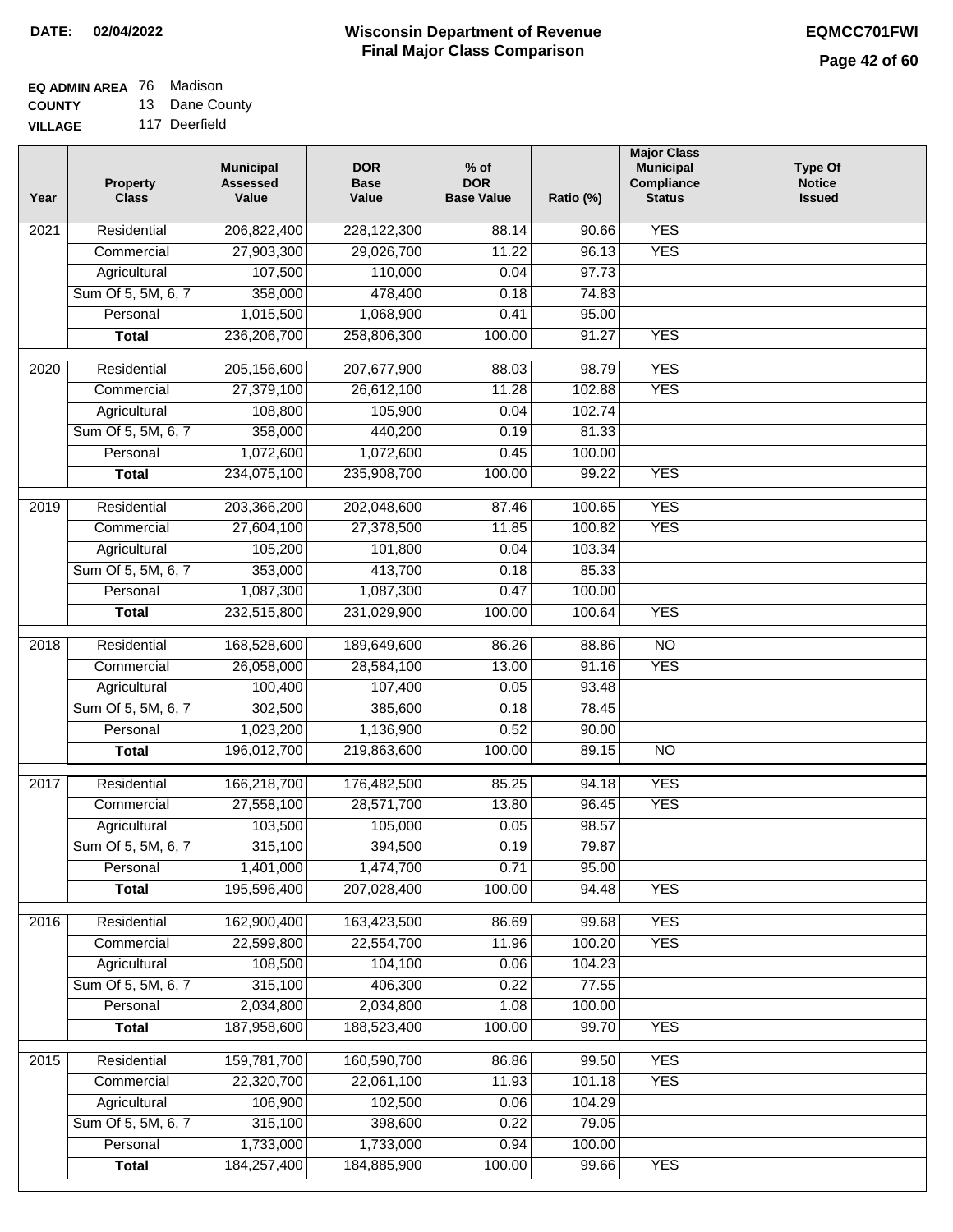# **EQ ADMIN AREA** 76 Madison

**COUNTY VILLAGE** 13 Dane County 118 Deforest

| Year | <b>Property</b><br><b>Class</b> | <b>Municipal</b><br><b>Assessed</b><br>Value | <b>DOR</b><br><b>Base</b><br>Value | $%$ of<br><b>DOR</b><br><b>Base Value</b> | Ratio (%) | <b>Major Class</b><br><b>Municipal</b><br>Compliance<br><b>Status</b> | <b>Type Of</b><br><b>Notice</b><br><b>Issued</b> |
|------|---------------------------------|----------------------------------------------|------------------------------------|-------------------------------------------|-----------|-----------------------------------------------------------------------|--------------------------------------------------|
| 2021 | Residential                     | 965,098,400                                  | 1,021,293,200                      | 70.65                                     | 94.50     | <b>YES</b>                                                            |                                                  |
|      | Commercial                      | 391,103,300                                  | 406,584,300                        | 28.12                                     | 96.19     | <b>YES</b>                                                            |                                                  |
|      | Agricultural                    | 432,000                                      | 429,400                            | 0.03                                      | 100.61    |                                                                       |                                                  |
|      | Sum Of 5, 5M, 6, 7              | 1,636,300                                    | 1,465,800                          | 0.10                                      | 111.63    |                                                                       |                                                  |
|      | Personal                        | 15,867,100                                   | 15,867,100                         | 1.10                                      | 100.00    |                                                                       |                                                  |
|      | <b>Total</b>                    | 1,374,137,100                                | 1,445,639,800                      | 100.00                                    | 95.05     | <b>YES</b>                                                            |                                                  |
|      |                                 |                                              |                                    |                                           |           |                                                                       |                                                  |
| 2020 | Residential                     | 899,897,300                                  | 939,832,300                        | 71.08                                     | 95.75     | <b>YES</b>                                                            |                                                  |
|      | Commercial                      | 343,445,000                                  | 349,882,900                        | 26.46                                     | 98.16     | <b>YES</b>                                                            |                                                  |
|      | Agricultural                    | 452,200                                      | 449,800                            | 0.03                                      | 100.53    |                                                                       |                                                  |
|      | Sum Of 5, 5M, 6, 7              | 1,732,800                                    | 1,562,200                          | 0.12                                      | 110.92    |                                                                       |                                                  |
|      | Personal                        | 29,609,800                                   | 30,525,600<br>1,322,252,800        | 2.31<br>100.00                            | 97.00     | <b>YES</b>                                                            |                                                  |
|      | <b>Total</b>                    | 1,275,137,100                                |                                    |                                           | 96.44     |                                                                       |                                                  |
| 2019 | Residential                     | 843,559,300                                  | 857,509,000                        | 70.11                                     | 98.37     | <b>YES</b>                                                            |                                                  |
|      | Commercial                      | 314,673,900                                  | 331,504,700                        | 27.11                                     | 94.92     | <b>YES</b>                                                            |                                                  |
|      | Agricultural                    | 438,700                                      | 435,300                            | 0.04                                      | 100.78    |                                                                       |                                                  |
|      | Sum Of 5, 5M, 6, 7              | 1,855,900                                    | 1,647,600                          | 0.13                                      | 112.64    |                                                                       |                                                  |
|      | Personal                        | 31,939,800                                   | 31,939,800                         | 2.61                                      | 100.00    |                                                                       |                                                  |
|      | <b>Total</b>                    | 1,192,467,600                                | 1,223,036,400                      | 100.00                                    | 97.50     | <b>YES</b>                                                            |                                                  |
| 2018 | Residential                     | 717,150,900                                  | 792,276,700                        | 71.50                                     | 90.52     | <b>YES</b>                                                            |                                                  |
|      | Commercial                      | 277,665,600                                  | 282,059,700                        | 25.45                                     | 98.44     | <b>YES</b>                                                            |                                                  |
|      | Agricultural                    | 439,200                                      | 458,100                            | 0.04                                      | 95.87     |                                                                       |                                                  |
|      | Sum Of 5, 5M, 6, 7              | 1,507,100                                    | 1,414,200                          | 0.13                                      | 106.57    |                                                                       |                                                  |
|      | Personal                        | 30,336,800                                   | 31,933,500                         | 2.88                                      | 95.00     |                                                                       |                                                  |
|      | <b>Total</b>                    | 1,027,099,600                                | 1,108,142,200                      | 100.00                                    | 92.69     | <b>YES</b>                                                            |                                                  |
| 2017 | Residential                     | 680,669,900                                  | 699,311,900                        | 69.78                                     | 97.33     | <b>YES</b>                                                            |                                                  |
|      | Commercial                      | 248,988,700                                  | 247,932,600                        | 24.74                                     | 100.43    | <b>YES</b>                                                            |                                                  |
|      | Agricultural                    | 390,000                                      | 386,300                            | 0.04                                      | 100.96    |                                                                       |                                                  |
|      | Sum Of 5, 5M, 6, 7              | 584,600                                      | 664,600                            | 0.07                                      | 87.96     |                                                                       |                                                  |
|      | Personal                        | 53,856,200                                   | 53,856,200                         | 5.37                                      | 100.00    |                                                                       |                                                  |
|      | <b>Total</b>                    | 984,489,400                                  | 1,002,151,600                      | 100.00                                    | 98.24     | <b>YES</b>                                                            |                                                  |
|      |                                 |                                              |                                    |                                           |           |                                                                       |                                                  |
| 2016 | Residential                     | 655,178,600                                  | 638,993,100                        | 70.88                                     | 102.53    | <b>YES</b>                                                            |                                                  |
|      | Commercial                      | 224,405,300                                  | 210,681,600                        | 23.37                                     | 106.51    | <b>YES</b>                                                            |                                                  |
|      | Agricultural                    | 390,200                                      | 389,900                            | 0.04                                      | 100.08    |                                                                       |                                                  |
|      | Sum Of 5, 5M, 6, 7              | 614,800                                      | 717,900                            | 0.08                                      | 85.64     |                                                                       |                                                  |
|      | Personal                        | 50,705,200                                   | 50,705,200                         | 5.62                                      | 100.00    |                                                                       |                                                  |
|      | <b>Total</b>                    | 931,294,100                                  | 901,487,700                        | 100.00                                    | 103.31    | <b>YES</b>                                                            |                                                  |
| 2015 | Residential                     | 574,644,300                                  | 594,850,700                        | 71.14                                     | 96.60     | <b>YES</b>                                                            |                                                  |
|      | Commercial                      | 192,937,000                                  | 194,521,600                        | 23.26                                     | 99.19     | <b>YES</b>                                                            |                                                  |
|      | Agricultural                    | 389,100                                      | 408,400                            | 0.05                                      | 95.27     |                                                                       |                                                  |
|      | Sum Of 5, 5M, 6, 7              | 840,100                                      | 905,700                            | 0.11                                      | 92.76     |                                                                       |                                                  |
|      | Personal                        | 43,193,100                                   | 45,466,400                         | 5.44                                      | 95.00     | <b>YES</b>                                                            |                                                  |
|      | <b>Total</b>                    | 812,003,600                                  | 836, 152, 800                      | 100.00                                    | 97.11     | <b>YES</b>                                                            |                                                  |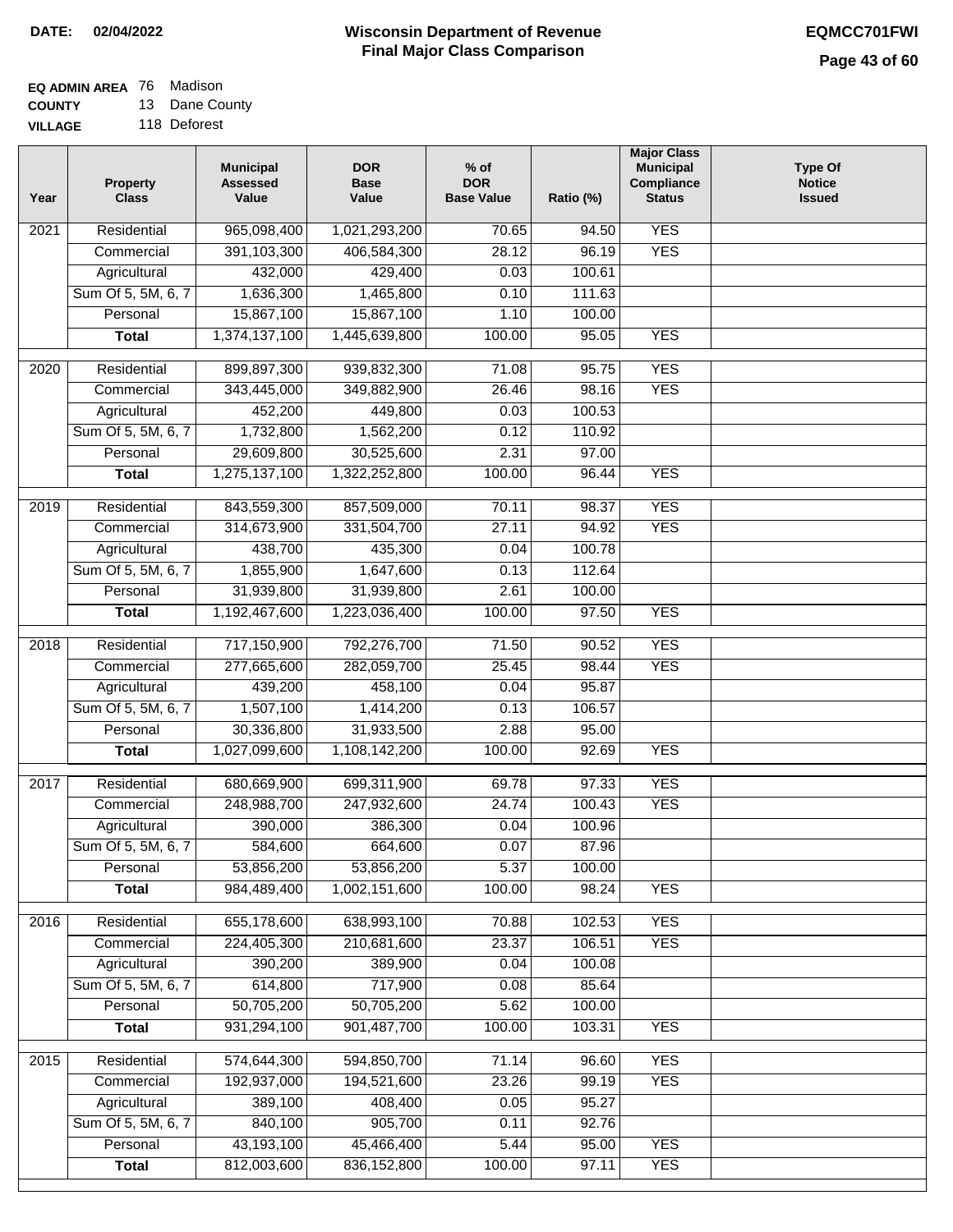#### **EQ ADMIN AREA** 76 Madison **COUNTY** 13 Dane County

**VILLAGE** 151 Maple Bluff

| Year              | <b>Property</b><br><b>Class</b> | <b>Municipal</b><br><b>Assessed</b><br>Value | <b>DOR</b><br><b>Base</b><br>Value | $%$ of<br><b>DOR</b><br><b>Base Value</b> | Ratio (%) | <b>Major Class</b><br><b>Municipal</b><br>Compliance<br><b>Status</b> | <b>Type Of</b><br><b>Notice</b><br><b>Issued</b> |
|-------------------|---------------------------------|----------------------------------------------|------------------------------------|-------------------------------------------|-----------|-----------------------------------------------------------------------|--------------------------------------------------|
| $\overline{202}1$ | Residential                     | 516,085,100                                  | 526,432,800                        | 97.21                                     | 98.03     | <b>YES</b>                                                            |                                                  |
|                   | Commercial                      | 13,889,200                                   | 14,871,200                         | 2.75                                      | 93.40     |                                                                       |                                                  |
|                   | Agricultural                    | 0                                            | 0                                  | 0.00                                      | 0.00      |                                                                       |                                                  |
|                   | Sum Of 5, 5M, 6, 7              | $\Omega$                                     | $\mathbf{0}$                       | 0.00                                      | 0.00      |                                                                       |                                                  |
|                   | Personal                        | 214,200                                      | 214,200                            | 0.04                                      | 100.00    |                                                                       |                                                  |
|                   | <b>Total</b>                    | 530, 188, 500                                | 541,518,200                        | 100.00                                    | 97.91     | <b>YES</b>                                                            |                                                  |
| 2020              | Residential                     | 375,024,000                                  | 485,417,700                        | 97.29                                     | 77.26     | $\overline{NO}$                                                       |                                                  |
|                   | Commercial                      | 11,054,500                                   | 13,214,800                         | 2.65                                      | 83.65     |                                                                       |                                                  |
|                   | Agricultural                    | 0                                            | 0                                  | 0.00                                      | 0.00      |                                                                       |                                                  |
|                   | Sum Of 5, 5M, 6, 7              | 0                                            | 0                                  | 0.00                                      | 0.00      |                                                                       |                                                  |
|                   | Personal                        | 246,100                                      | 323,900                            | 0.06                                      | 75.98     |                                                                       |                                                  |
|                   | <b>Total</b>                    | 386,324,600                                  | 498,956,400                        | 100.00                                    | 77.43     | $\overline{NO}$                                                       |                                                  |
| 2019              | Residential                     | 373,970,500                                  | 462,776,000                        | 98.45                                     | 80.81     | $\overline{NO}$                                                       |                                                  |
|                   | Commercial                      | 6,543,400                                    | 6,973,700                          | 1.48                                      | 93.83     |                                                                       |                                                  |
|                   | Agricultural                    | 0                                            | 0                                  | 0.00                                      | 0.00      |                                                                       |                                                  |
|                   | Sum Of 5, 5M, 6, 7              | 0                                            | $\Omega$                           | 0.00                                      | 0.00      |                                                                       |                                                  |
|                   | Personal                        | 266,400                                      | 324,900                            | 0.07                                      | 81.99     |                                                                       |                                                  |
|                   | <b>Total</b>                    | 380,780,300                                  | 470,074,600                        | 100.00                                    | 81.00     | N <sub>O</sub>                                                        |                                                  |
| 2018              | Residential                     | 370,924,000                                  | 417,300,200                        | 98.35                                     | 88.89     | N <sub>O</sub>                                                        |                                                  |
|                   | Commercial                      | 6,543,400                                    | 6,641,600                          | 1.57                                      | 98.52     |                                                                       |                                                  |
|                   | Agricultural                    | 0                                            | 0                                  | 0.00                                      | 0.00      |                                                                       |                                                  |
|                   | Sum Of 5, 5M, 6, 7              | 0                                            | 0                                  | 0.00                                      | 0.00      |                                                                       |                                                  |
|                   | Personal                        | 312,000                                      | 354,600                            | 0.08                                      | 87.99     |                                                                       |                                                  |
|                   | <b>Total</b>                    | 377,779,400                                  | 424,296,400                        | 100.00                                    | 89.04     | N <sub>O</sub>                                                        |                                                  |
| 2017              | Residential                     | 366,388,000                                  | 389,807,200                        | 98.19                                     | 93.99     | <b>YES</b>                                                            |                                                  |
|                   | Commercial                      | 6,441,400                                    | 6,315,700                          | 1.59                                      | 101.99    |                                                                       |                                                  |
|                   | Agricultural                    | 0                                            | 0                                  | 0.00                                      | 0.00      |                                                                       |                                                  |
|                   | Sum Of 5, 5M, 6, 7              | $\overline{0}$                               | 0                                  | 0.00                                      | 0.00      |                                                                       |                                                  |
|                   | Personal                        | 827,600                                      | 871,100                            | 0.22                                      | 95.01     |                                                                       |                                                  |
|                   | <b>Total</b>                    | 373,657,000                                  | 396,994,000                        | 100.00                                    | 94.12     | <b>YES</b>                                                            |                                                  |
| 2016              | Residential                     | 363,624,500                                  | 368,407,100                        | 98.41                                     | 98.70     | <b>YES</b>                                                            |                                                  |
|                   | Commercial                      | 5,352,000                                    | 5,070,900                          | 1.35                                      | 105.54    |                                                                       |                                                  |
|                   | Agricultural                    | 0                                            | 0                                  | 0.00                                      | 0.00      |                                                                       |                                                  |
|                   | Sum Of 5, 5M, 6, 7              | $\Omega$                                     | $\Omega$                           | 0.00                                      | 0.00      |                                                                       |                                                  |
|                   | Personal                        | 877,900                                      | 877,900                            | 0.23                                      | 100.00    |                                                                       |                                                  |
|                   | <b>Total</b>                    | 369,854,400                                  | 374,355,900                        | 100.00                                    | 98.80     | <b>YES</b>                                                            |                                                  |
| 2015              | Residential                     | 363,357,500                                  | 362,582,500                        | 98.22                                     | 100.21    | <b>YES</b>                                                            |                                                  |
|                   | Commercial                      | 5,861,900                                    | 5,330,500                          | 1.44                                      | 109.97    |                                                                       |                                                  |
|                   | Agricultural                    | 0                                            | 0                                  | 0.00                                      | 0.00      |                                                                       |                                                  |
|                   | Sum Of 5, 5M, 6, 7              | 0                                            | 0                                  | 0.00                                      | 0.00      |                                                                       |                                                  |
|                   | Personal                        | 1,227,700                                    | 1,227,700                          | 0.33                                      | 100.00    |                                                                       |                                                  |
|                   | <b>Total</b>                    | 370,447,100                                  | 369,140,700                        | 100.00                                    | 100.35    | <b>YES</b>                                                            |                                                  |
|                   |                                 |                                              |                                    |                                           |           |                                                                       |                                                  |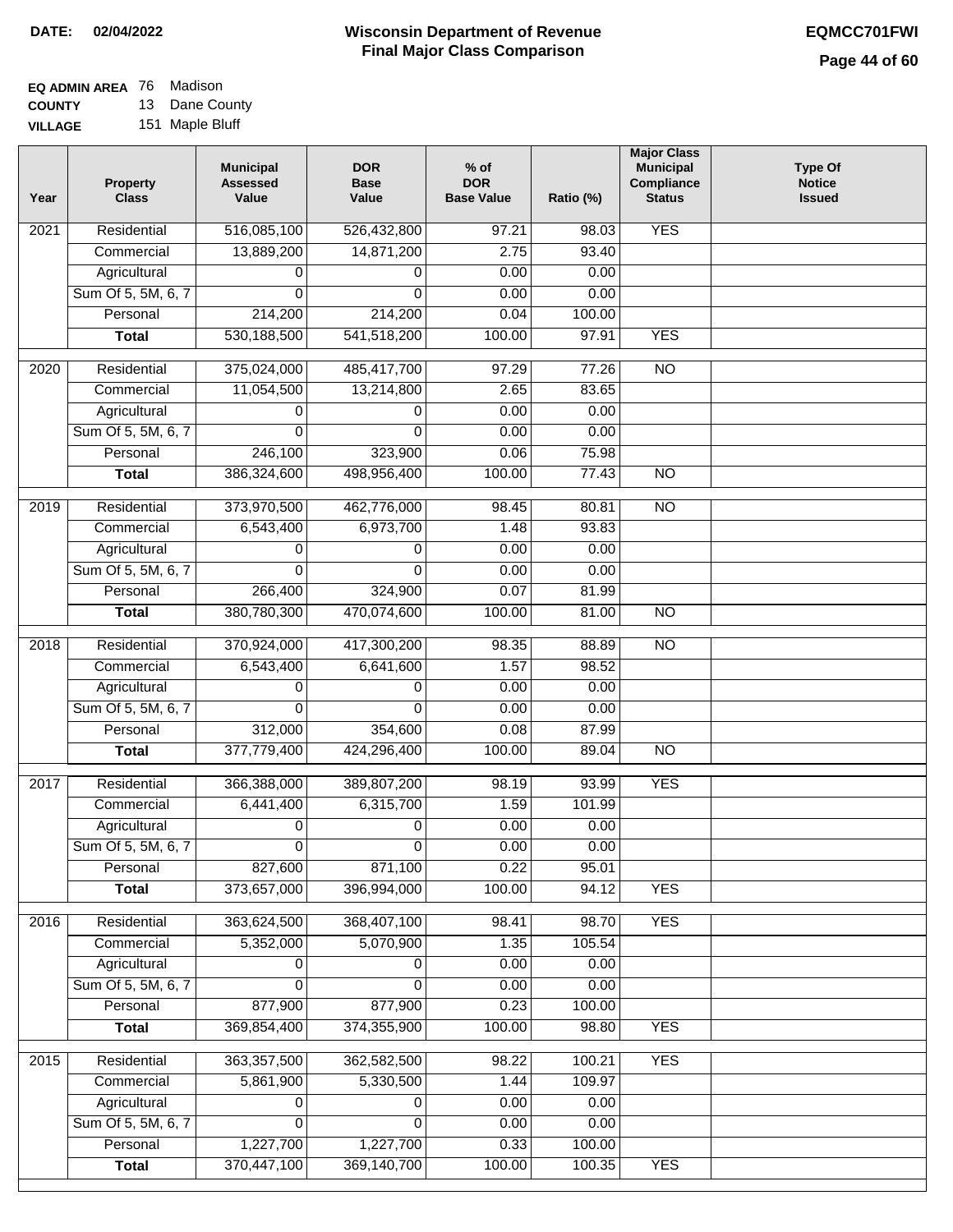## **EQ ADMIN AREA** 76 Madison **COUNTY**

**VILLAGE** 13 Dane County 152 Marshall

| Year              | <b>Property</b><br><b>Class</b> | <b>Municipal</b><br><b>Assessed</b><br>Value | <b>DOR</b><br><b>Base</b><br>Value | % of<br><b>DOR</b><br><b>Base Value</b> | Ratio (%)       | <b>Major Class</b><br><b>Municipal</b><br>Compliance<br><b>Status</b> | <b>Type Of</b><br><b>Notice</b><br><b>Issued</b> |
|-------------------|---------------------------------|----------------------------------------------|------------------------------------|-----------------------------------------|-----------------|-----------------------------------------------------------------------|--------------------------------------------------|
| $\overline{202}1$ | Residential                     | 216,769,700                                  | 228,232,200                        | 87.05                                   | 94.98           | <b>YES</b>                                                            |                                                  |
|                   | Commercial                      | 28,467,800                                   | 32,884,100                         | 12.54                                   | 86.57           | $\overline{NO}$                                                       |                                                  |
|                   | Agricultural                    | 99,500                                       | 105,900                            | 0.04                                    | 93.96           |                                                                       |                                                  |
|                   | Sum Of 5, 5M, 6, 7              | 300,600                                      | 277,900                            | 0.11                                    | 108.17          |                                                                       |                                                  |
|                   | Personal                        | 643,300                                      | 684,300                            | 0.26                                    | 94.01           |                                                                       |                                                  |
|                   | <b>Total</b>                    | 246,280,900                                  | 262,184,400                        | 100.00                                  | 93.93           | $\overline{NO}$                                                       |                                                  |
| 2020              | Residential                     | 211,421,500                                  | 214,249,600                        | 86.99                                   | 98.68           | <b>YES</b>                                                            |                                                  |
|                   | Commercial                      | 28,510,000                                   | 31,022,700                         | 12.60                                   | 91.90           | <b>YES</b>                                                            |                                                  |
|                   | Agricultural                    | 98,300                                       | 101,700                            | 0.04                                    | 96.66           |                                                                       |                                                  |
|                   | Sum Of 5, 5M, 6, 7              | 302,400                                      | 263,800                            | 0.11                                    | 114.63          |                                                                       |                                                  |
|                   | Personal                        | 642,300                                      | 662,100                            | 0.27                                    | 97.01           |                                                                       |                                                  |
|                   | <b>Total</b>                    | 240,974,500                                  | 246,299,900                        | 100.00                                  | 97.84           | <b>YES</b>                                                            |                                                  |
|                   |                                 |                                              |                                    |                                         |                 |                                                                       |                                                  |
| 2019              | Residential                     | 208,190,500                                  | 205, 351, 500                      | 87.50                                   | 101.38          | <b>YES</b>                                                            |                                                  |
|                   | Commercial                      | 28,313,900                                   | 28,340,500                         | 12.08                                   | 99.91           | <b>YES</b>                                                            |                                                  |
|                   | Agricultural                    | 97,700                                       | 97,800                             | 0.04                                    | 99.90           |                                                                       |                                                  |
|                   | Sum Of 5, 5M, 6, 7              | 302,400                                      | 253,900                            | 0.11                                    | 119.10          |                                                                       |                                                  |
|                   | Personal                        | 646,500                                      | 646,500                            | 0.28                                    | 100.00          |                                                                       |                                                  |
|                   | <b>Total</b>                    | 237,551,000                                  | 234,690,200                        | 100.00                                  | 101.22          | <b>YES</b>                                                            |                                                  |
| 2018              | Residential                     | 172,329,100                                  | 191,243,100                        | 86.31                                   | 90.11           | <b>YES</b>                                                            |                                                  |
|                   | Commercial                      | 29,010,300                                   | 29,291,700                         | 13.22                                   | 99.04           | <b>YES</b>                                                            |                                                  |
|                   | Agricultural                    | 88,600                                       | 95,200                             | 0.04                                    | 93.07           |                                                                       |                                                  |
|                   | Sum Of 5, 5M, 6, 7              | 284,600                                      | 248,900                            | 0.11                                    | 114.34          |                                                                       |                                                  |
|                   | Personal                        | 638,600                                      | 686,700                            | 0.31                                    | 93.00           |                                                                       |                                                  |
|                   | <b>Total</b>                    | 202, 351, 200                                | 221,565,600                        | 100.00                                  | 91.33           | <b>YES</b>                                                            |                                                  |
| 2017              | Residential                     | 171,683,100                                  | 176,382,300                        | 84.45                                   | 97.34           | <b>YES</b>                                                            |                                                  |
|                   | Commercial                      | 29,694,000                                   | 30,369,100                         | 14.54                                   | 97.78           | <b>YES</b>                                                            |                                                  |
|                   | Agricultural                    | 81,100                                       | 83,200                             | 0.04                                    | 97.48           |                                                                       |                                                  |
|                   | Sum Of 5, 5M, 6, 7              | 312,100                                      | 302,800                            | 0.14                                    | 103.07          |                                                                       |                                                  |
|                   | Personal                        | 1,733,700                                    | 1,733,700                          | 0.83                                    | 100.00          |                                                                       |                                                  |
|                   | <b>Total</b>                    | 203,504,000                                  | 208,871,100                        | 100.00                                  | 97.43           | <b>YES</b>                                                            |                                                  |
| 2016              | Residential                     | 164,043,100                                  | 168,827,600                        | 83.71                                   | 97.17           | <b>YES</b>                                                            |                                                  |
|                   | Commercial                      | 28,924,100                                   | 30,763,500                         | 15.25                                   | 94.02           | <b>YES</b>                                                            |                                                  |
|                   | Agricultural                    | 81,600                                       | 82,300                             | 0.04                                    | 99.15           |                                                                       |                                                  |
|                   | Sum Of 5, 5M, 6, 7              | 232,200                                      | 226,900                            | 0.11                                    | 102.34          |                                                                       |                                                  |
|                   | Personal                        | 1,790,200                                    | 1,790,200                          | 0.89                                    | 100.00          |                                                                       |                                                  |
|                   | <b>Total</b>                    | 195,071,200                                  | 201,690,500                        | 100.00                                  | 96.72           | <b>YES</b>                                                            |                                                  |
|                   |                                 |                                              |                                    |                                         |                 | <b>YES</b>                                                            |                                                  |
| 2015              | Residential                     | 155,914,000<br>30,636,100                    | 154,594,600                        | 82.18                                   | 100.85<br>97.73 | <b>YES</b>                                                            |                                                  |
|                   | Commercial<br>Agricultural      | 81,600                                       | 31,346,800<br>81,400               | 16.66<br>0.04                           | 100.25          |                                                                       |                                                  |
|                   | Sum Of 5, 5M, 6, 7              | 232,200                                      | 228,600                            | 0.12                                    | 101.57          |                                                                       |                                                  |
|                   | Personal                        | 1,862,300                                    | 1,862,300                          | 0.99                                    | 100.00          |                                                                       |                                                  |
|                   | <b>Total</b>                    | 188,726,200                                  | 188,113,700                        | 100.00                                  | 100.33          | <b>YES</b>                                                            |                                                  |
|                   |                                 |                                              |                                    |                                         |                 |                                                                       |                                                  |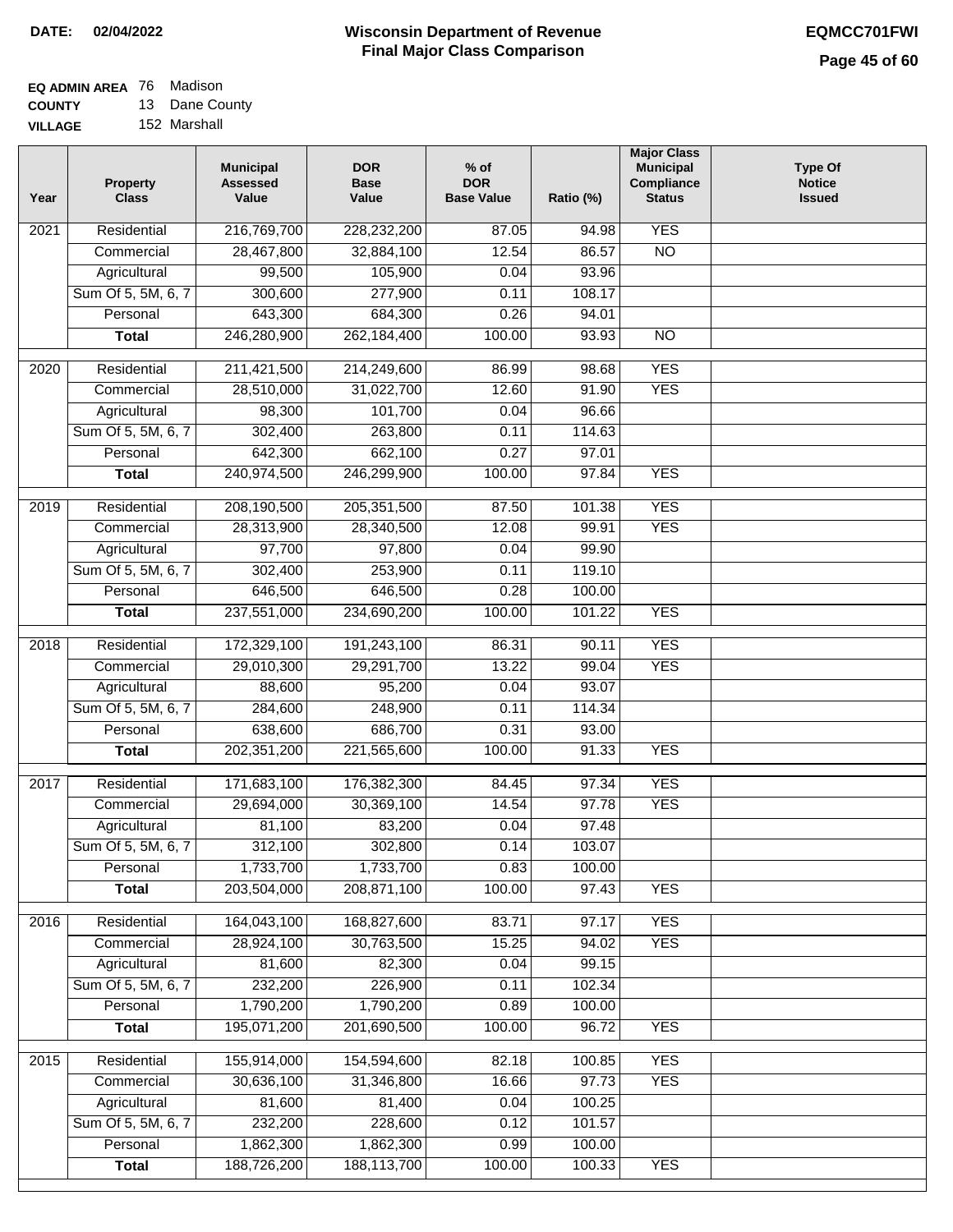### **EQ ADMIN AREA** 76 Madison **COUNTY**

**VILLAGE** 13 Dane County 153 Mazomanie

| Year             | <b>Property</b><br><b>Class</b> | <b>Municipal</b><br><b>Assessed</b><br>Value | <b>DOR</b><br><b>Base</b><br>Value | $%$ of<br><b>DOR</b><br><b>Base Value</b> | Ratio (%) | <b>Major Class</b><br><b>Municipal</b><br>Compliance<br><b>Status</b> | <b>Type Of</b><br><b>Notice</b><br><b>Issued</b> |
|------------------|---------------------------------|----------------------------------------------|------------------------------------|-------------------------------------------|-----------|-----------------------------------------------------------------------|--------------------------------------------------|
| 2021             | Residential                     | 113,601,200                                  | 140,741,900                        | 82.90                                     | 80.72     | <b>NO</b>                                                             |                                                  |
|                  | Commercial                      | 24,393,600                                   | 27,268,500                         | 16.06                                     | 89.46     | $\overline{NO}$                                                       |                                                  |
|                  | Agricultural                    | 63,800                                       | 74,000                             | 0.04                                      | 86.22     |                                                                       |                                                  |
|                  | Sum Of 5, 5M, 6, 7              | 496,600                                      | 639,300                            | 0.38                                      | 77.68     |                                                                       |                                                  |
|                  | Personal                        | 886,200                                      | 1,042,600                          | 0.61                                      | 85.00     |                                                                       |                                                  |
|                  | <b>Total</b>                    | 139,441,400                                  | 169,766,300                        | 100.00                                    | 82.14     | $\overline{NO}$                                                       |                                                  |
| 2020             | Residential                     | 110,813,800                                  | 121,604,400                        | 81.43                                     | 91.13     | <b>YES</b>                                                            |                                                  |
|                  | Commercial                      | 24,239,200                                   | 25,551,400                         | 17.11                                     | 94.86     | <b>YES</b>                                                            |                                                  |
|                  | Agricultural                    | 66,600                                       | 71,300                             | 0.05                                      | 93.41     |                                                                       |                                                  |
|                  | Sum Of 5, 5M, 6, 7              | 616,900                                      | 678,100                            | 0.45                                      | 90.97     |                                                                       |                                                  |
|                  | Personal                        | 1,312,300                                    | 1,426,400                          | 0.96                                      | 92.00     |                                                                       |                                                  |
|                  | <b>Total</b>                    | 137,048,800                                  | 149,331,600                        | 100.00                                    | 91.77     | <b>YES</b>                                                            |                                                  |
|                  |                                 |                                              |                                    |                                           |           |                                                                       |                                                  |
| $\frac{1}{2019}$ | Residential                     | 108,296,200                                  | 120,069,100                        | 81.41                                     | 90.19     | <b>YES</b>                                                            |                                                  |
|                  | Commercial                      | 23,523,500                                   | 25,359,100                         | 17.19                                     | 92.76     | <b>YES</b>                                                            |                                                  |
|                  | Agricultural                    | 66,200                                       | 68,700                             | 0.05                                      | 96.36     |                                                                       |                                                  |
|                  | Sum Of 5, 5M, 6, 7              | 616,900                                      | 665,200                            | 0.45                                      | 92.74     |                                                                       |                                                  |
|                  | Personal                        | 1,258,200                                    | 1,324,500                          | 0.90                                      | 94.99     |                                                                       |                                                  |
|                  | <b>Total</b>                    | 133,761,000                                  | 147,486,600                        | 100.00                                    | 90.69     | <b>YES</b>                                                            |                                                  |
| 2018             | Residential                     | 107,423,100                                  | 111,433,600                        | 80.27                                     | 96.40     | <b>YES</b>                                                            |                                                  |
|                  | Commercial                      | 24,476,500                                   | 25,352,800                         | 18.26                                     | 96.54     | <b>YES</b>                                                            |                                                  |
|                  | Agricultural                    | 64,800                                       | 66,900                             | 0.05                                      | 96.86     |                                                                       |                                                  |
|                  | Sum Of 5, 5M, 6, 7              | 616,900                                      | 630,500                            | 0.45                                      | 97.84     |                                                                       |                                                  |
|                  | Personal                        | 1,271,600                                    | 1,338,500                          | 0.96                                      | 95.00     |                                                                       |                                                  |
|                  | <b>Total</b>                    | 133,852,900                                  | 138,822,300                        | 100.00                                    | 96.42     | <b>YES</b>                                                            |                                                  |
| 2017             | Residential                     | 106,228,600                                  | 103,981,100                        | 79.55                                     | 102.16    | <b>YES</b>                                                            |                                                  |
|                  | Commercial                      | 24,089,700                                   | 23,768,100                         | 18.18                                     | 101.35    | <b>YES</b>                                                            |                                                  |
|                  | Agricultural                    | 66,600                                       | 66,100                             | 0.05                                      | 100.76    |                                                                       |                                                  |
|                  | Sum Of 5, 5M, 6, 7              | 613,200                                      | 626,700                            | 0.48                                      | 97.85     |                                                                       |                                                  |
|                  | Personal                        | 2,266,600                                    | 2,266,600                          | 1.73                                      | 100.00    |                                                                       |                                                  |
|                  | <b>Total</b>                    | 133,264,700                                  | 130,708,600                        | 100.00                                    | 101.96    | <b>YES</b>                                                            |                                                  |
| 2016             | Residential                     | 106,116,400                                  | 103,678,300                        | 79.72                                     | 102.35    | <b>YES</b>                                                            |                                                  |
|                  | Commercial                      | 23,906,300                                   | 23,122,300                         | 17.78                                     | 103.39    | <b>YES</b>                                                            |                                                  |
|                  | Agricultural                    | 67,300                                       | 65,200                             | 0.05                                      | 103.22    |                                                                       |                                                  |
|                  | Sum Of 5, 5M, 6, 7              | 613,200                                      | 643,200                            | 0.49                                      | 95.34     |                                                                       |                                                  |
|                  | Personal                        | 2,597,600                                    | 2,546,700                          | 1.96                                      | 102.00    |                                                                       |                                                  |
|                  | <b>Total</b>                    | 133,300,800                                  | 130,055,700                        | 100.00                                    | 102.50    | <b>YES</b>                                                            |                                                  |
| 2015             | Residential                     | 105,762,800                                  | 102,248,300                        | 79.40                                     | 103.44    | <b>YES</b>                                                            |                                                  |
|                  | Commercial                      | 23,765,500                                   | 23,205,700                         | 18.02                                     | 102.41    | <b>YES</b>                                                            |                                                  |
|                  | Agricultural                    | 68,400                                       | 64,600                             | 0.05                                      | 105.88    |                                                                       |                                                  |
|                  | Sum Of 5, 5M, 6, 7              | 613,200                                      | 659,200                            | 0.51                                      | 93.02     |                                                                       |                                                  |
|                  | Personal                        | 2,736,400                                    | 2,606,100                          | 2.02                                      | 105.00    |                                                                       |                                                  |
|                  | <b>Total</b>                    | 132,946,300                                  | 128,783,900                        | 100.00                                    | 103.23    | <b>YES</b>                                                            |                                                  |
|                  |                                 |                                              |                                    |                                           |           |                                                                       |                                                  |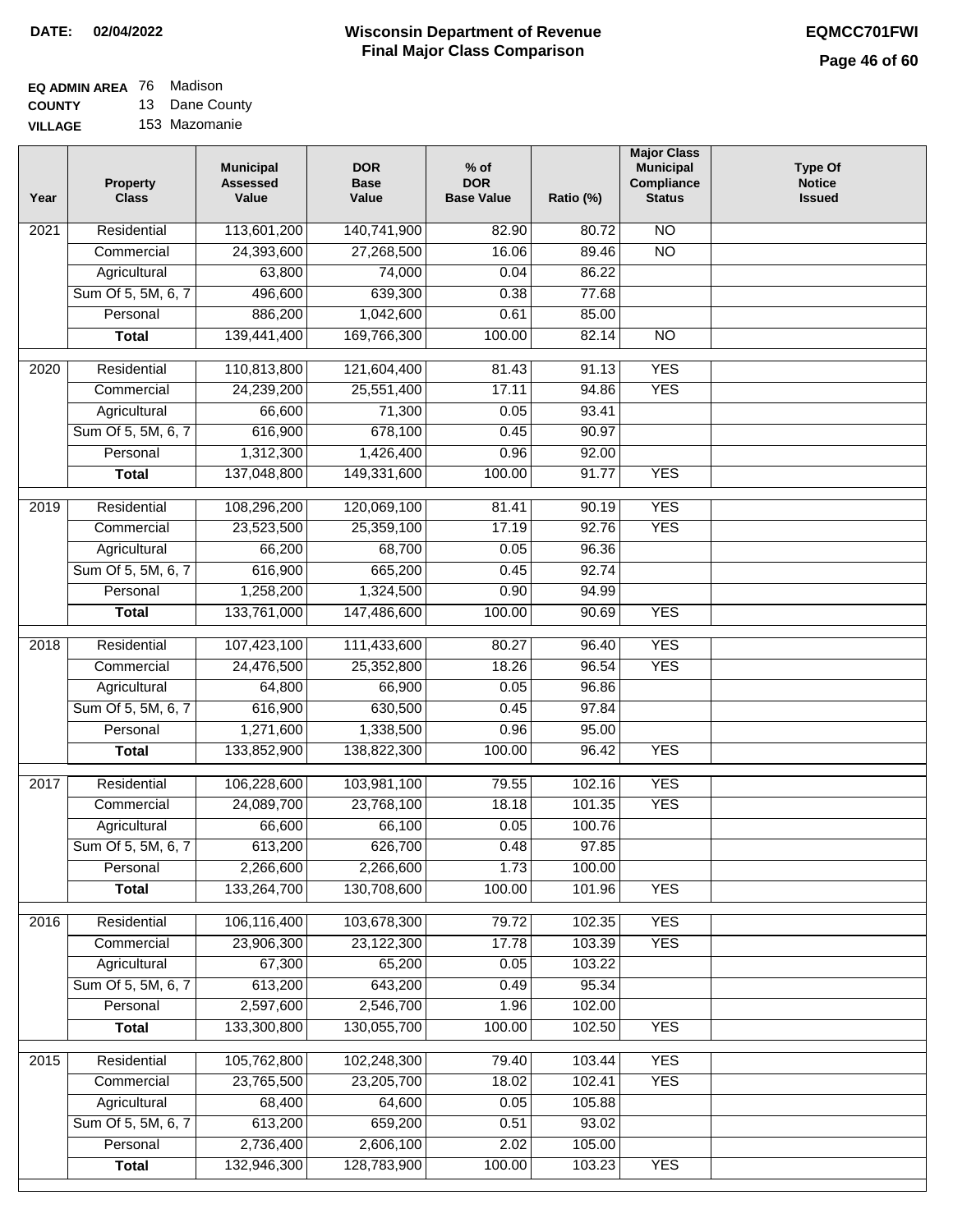#### **EQ ADMIN AREA** 76 Madison **COUNTY** 13 Dane County

**VILLAGE** 154 Mcfarland

| Year             | <b>Property</b><br><b>Class</b> | <b>Municipal</b><br><b>Assessed</b><br>Value | <b>DOR</b><br><b>Base</b><br>Value | $%$ of<br><b>DOR</b><br><b>Base Value</b> | Ratio (%) | <b>Major Class</b><br><b>Municipal</b><br>Compliance<br><b>Status</b> | <b>Type Of</b><br><b>Notice</b><br><b>Issued</b> |
|------------------|---------------------------------|----------------------------------------------|------------------------------------|-------------------------------------------|-----------|-----------------------------------------------------------------------|--------------------------------------------------|
| 2021             | Residential                     | 989,401,000                                  | 996,473,300                        | 82.29                                     | 99.29     | <b>YES</b>                                                            |                                                  |
|                  | Commercial                      | 188,674,500                                  | 207,780,000                        | 17.16                                     | 90.80     | <b>YES</b>                                                            |                                                  |
|                  | Agricultural                    | 141,800                                      | 141,900                            | 0.01                                      | 99.93     |                                                                       |                                                  |
|                  | Sum Of 5, 5M, 6, 7              | 920,100                                      | 1,073,900                          | 0.09                                      | 85.68     |                                                                       |                                                  |
|                  | Personal                        | 5,492,700                                    | 5,492,700                          | 0.45                                      | 100.00    |                                                                       |                                                  |
|                  | <b>Total</b>                    | 1,184,630,100                                | 1,210,961,800                      | 100.00                                    | 97.83     | <b>YES</b>                                                            |                                                  |
| 2020             | Residential                     | 918,837,549                                  | 916,289,300                        | 81.71                                     | 100.28    | <b>YES</b>                                                            |                                                  |
|                  | Commercial                      | 173,810,500                                  | 197,558,900                        | 17.62                                     | 87.98     | $\overline{NO}$                                                       |                                                  |
|                  | Agricultural                    | 119,700                                      | 117,200                            | 0.01                                      | 102.13    |                                                                       |                                                  |
|                  | Sum Of 5, 5M, 6, 7              | 890,100                                      | 1,056,300                          | 0.09                                      | 84.27     |                                                                       |                                                  |
|                  | Personal                        | 6,422,300                                    | 6,422,300                          | 0.57                                      | 100.00    |                                                                       |                                                  |
|                  | <b>Total</b>                    | 1,100,080,149                                | 1,121,444,000                      | 100.00                                    | 98.09     | <b>NO</b>                                                             |                                                  |
|                  |                                 |                                              |                                    |                                           |           |                                                                       |                                                  |
| $\frac{1}{2019}$ | Residential                     | 842,013,995                                  | 851,366,300                        | 81.03                                     | 98.90     | <b>YES</b>                                                            |                                                  |
|                  | Commercial                      | 169,771,900                                  | 193,074,100                        | 18.38                                     | 87.93     | $\overline{NO}$                                                       |                                                  |
|                  | Agricultural                    | 99,600                                       | 95,900                             | 0.01                                      | 103.86    |                                                                       |                                                  |
|                  | Sum Of 5, 5M, 6, 7              | 823,200                                      | 753,100                            | 0.07                                      | 109.31    |                                                                       |                                                  |
|                  | Personal                        | 5,326,900                                    | 5,326,900                          | 0.51                                      | 100.00    |                                                                       |                                                  |
|                  | <b>Total</b>                    | 1,018,035,595                                | 1,050,616,300                      | 100.00                                    | 96.90     | $\overline{NO}$                                                       |                                                  |
| 2018             | Residential                     | 769,308,708                                  | 747,068,500                        | 80.29                                     | 102.98    | <b>YES</b>                                                            |                                                  |
|                  | Commercial                      | 162,590,800                                  | 178,066,800                        | 19.14                                     | 91.31     | <b>YES</b>                                                            |                                                  |
|                  | Agricultural                    | 79,000                                       | 73,000                             | 0.01                                      | 108.22    |                                                                       |                                                  |
|                  | Sum Of 5, 5M, 6, 7              | 339,100                                      | 265,700                            | 0.03                                      | 127.63    |                                                                       |                                                  |
|                  | Personal                        | 5,042,800                                    | 5,042,800                          | 0.54                                      | 100.00    |                                                                       |                                                  |
|                  | <b>Total</b>                    | 937,360,408                                  | 930,516,800                        | 100.00                                    | 100.74    | <b>YES</b>                                                            |                                                  |
| 2017             | Residential                     | 692,046,900                                  | 707,948,000                        | 80.62                                     | 97.75     | <b>YES</b>                                                            |                                                  |
|                  | Commercial                      | 160,476,900                                  | 160,865,700                        | 18.32                                     | 99.76     | <b>YES</b>                                                            |                                                  |
|                  | Agricultural                    | 26,300                                       | 17,700                             | 0.00                                      | 148.59    |                                                                       |                                                  |
|                  | Sum Of 5, 5M, 6, 7              | 31,000                                       | 20,700                             | 0.00                                      | 149.76    |                                                                       |                                                  |
|                  | Personal                        | 9,309,400                                    | 9,309,400                          | 1.06                                      | 100.00    |                                                                       |                                                  |
|                  | <b>Total</b>                    | 861,890,500                                  | 878, 161, 500                      | 100.00                                    | 98.15     | <b>YES</b>                                                            |                                                  |
| 2016             | Residential                     | 651,630,900                                  | 654,193,000                        | 80.78                                     | 99.61     | <b>YES</b>                                                            |                                                  |
|                  | Commercial                      | 155,535,500                                  | 146,581,900                        | 18.10                                     | 106.11    | <b>YES</b>                                                            |                                                  |
|                  | Agricultural                    | 11,100                                       | 11,200                             | 0.00                                      | 99.11     |                                                                       |                                                  |
|                  | Sum Of 5, 5M, 6, 7              | 31,100                                       | 25,200                             | 0.00                                      | 123.41    |                                                                       |                                                  |
|                  | Personal                        | 9,035,900                                    | 9,035,900                          | 1.12                                      | 100.00    |                                                                       |                                                  |
|                  | <b>Total</b>                    | 816,244,500                                  | 809,847,200                        | 100.00                                    | 100.79    | <b>YES</b>                                                            |                                                  |
| 2015             | Residential                     | 625,991,700                                  | 628,065,100                        | 79.60                                     | 99.67     | <b>YES</b>                                                            |                                                  |
|                  | Commercial                      | 152,392,300                                  | 151, 135, 500                      | 19.16                                     | 100.83    | <b>YES</b>                                                            |                                                  |
|                  | Agricultural                    | 21,800                                       | 21,900                             | 0.00                                      | 99.54     |                                                                       |                                                  |
|                  | Sum Of 5, 5M, 6, 7              | 31,000                                       | 21,400                             | 0.00                                      | 144.86    |                                                                       |                                                  |
|                  | Personal                        | 9,748,500                                    | 9,748,500                          | 1.24                                      | 100.00    |                                                                       |                                                  |
|                  | <b>Total</b>                    | 788,185,300                                  | 788,992,400                        | 100.00                                    | 99.90     | <b>YES</b>                                                            |                                                  |
|                  |                                 |                                              |                                    |                                           |           |                                                                       |                                                  |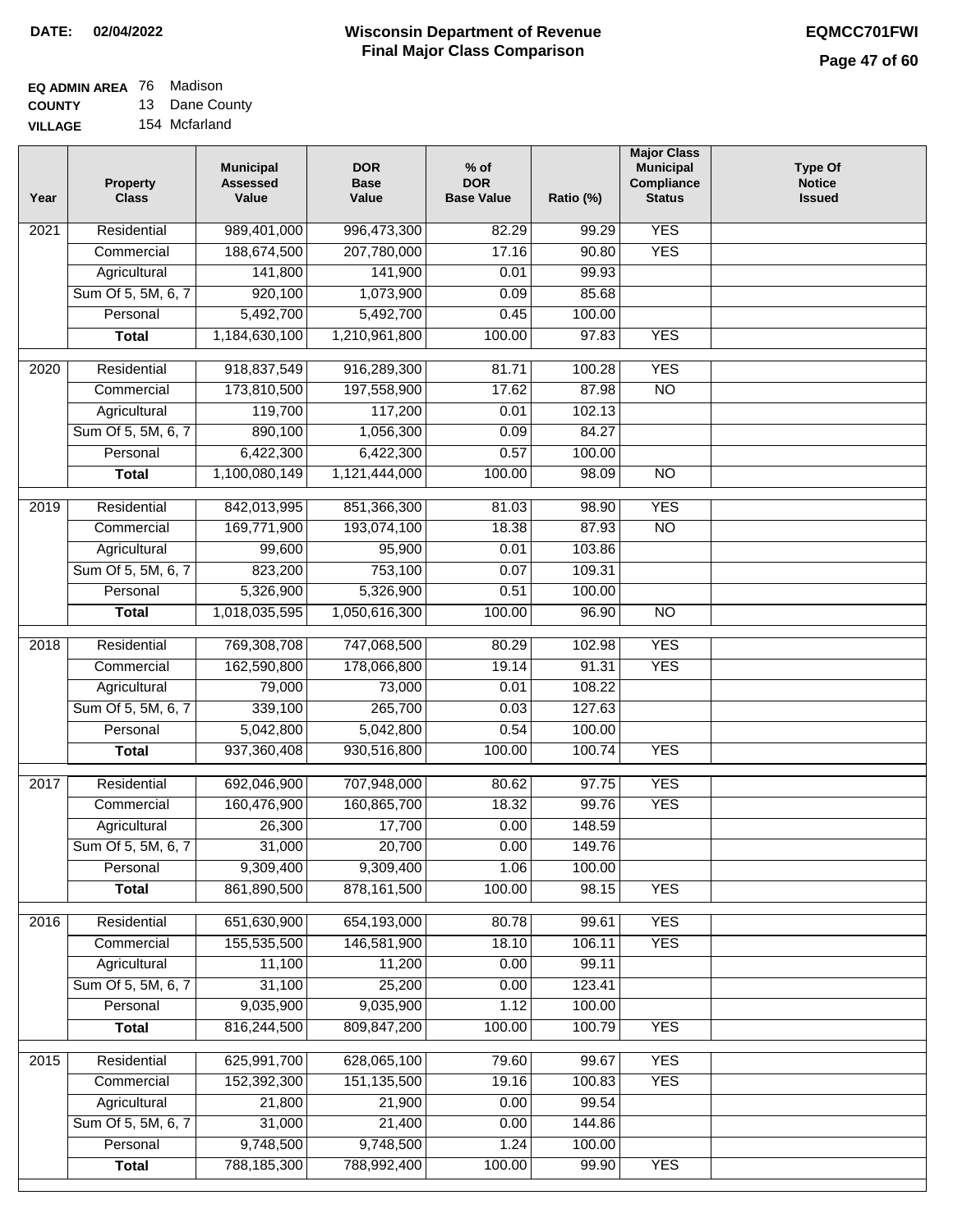| <b>EQ ADMIN AREA</b> 76 Madison |                 |
|---------------------------------|-----------------|
| <b>COUNTY</b>                   | 13 Dane County  |
| <b>VILLAGE</b>                  | 157 Mount Horeb |

| 13 Dane County  |
|-----------------|
| 157 Mount Horeb |

| Residential<br>601,977,560<br>N <sub>O</sub><br>$\overline{202}1$<br>741,109,200<br>81.24<br>81.23<br>153,471,100<br>166,070,600<br>18.20<br>92.41<br><b>YES</b><br>Commercial<br>Agricultural<br>21,100<br>24,200<br>0.00<br>87.19<br>Sum Of 5, 5M, 6, 7<br>6,000<br>12,500<br>0.00<br>48.00<br>4,351,900<br>5,060,400<br>Personal<br>0.55<br>86.00<br>759,827,660<br>912,276,900<br>100.00<br>83.29<br>$\overline{NO}$<br><b>Total</b><br>$\overline{NO}$<br>$\overline{2020}$<br>Residential<br>594,039,860<br>676,653,100<br>80.85<br>87.79<br><b>YES</b><br>151,234,000<br>155,856,800<br>18.62<br>97.03<br>Commercial<br>0.00<br>21,100<br>23,900<br>88.28<br>Agricultural<br>Sum Of 5, 5M, 6, 7<br>6,100<br>7,800<br>0.00<br>78.21 |  |
|-------------------------------------------------------------------------------------------------------------------------------------------------------------------------------------------------------------------------------------------------------------------------------------------------------------------------------------------------------------------------------------------------------------------------------------------------------------------------------------------------------------------------------------------------------------------------------------------------------------------------------------------------------------------------------------------------------------------------------------------|--|
|                                                                                                                                                                                                                                                                                                                                                                                                                                                                                                                                                                                                                                                                                                                                           |  |
|                                                                                                                                                                                                                                                                                                                                                                                                                                                                                                                                                                                                                                                                                                                                           |  |
|                                                                                                                                                                                                                                                                                                                                                                                                                                                                                                                                                                                                                                                                                                                                           |  |
|                                                                                                                                                                                                                                                                                                                                                                                                                                                                                                                                                                                                                                                                                                                                           |  |
|                                                                                                                                                                                                                                                                                                                                                                                                                                                                                                                                                                                                                                                                                                                                           |  |
|                                                                                                                                                                                                                                                                                                                                                                                                                                                                                                                                                                                                                                                                                                                                           |  |
|                                                                                                                                                                                                                                                                                                                                                                                                                                                                                                                                                                                                                                                                                                                                           |  |
|                                                                                                                                                                                                                                                                                                                                                                                                                                                                                                                                                                                                                                                                                                                                           |  |
|                                                                                                                                                                                                                                                                                                                                                                                                                                                                                                                                                                                                                                                                                                                                           |  |
|                                                                                                                                                                                                                                                                                                                                                                                                                                                                                                                                                                                                                                                                                                                                           |  |
| 3,869,200<br>4,396,900<br>0.53<br>Personal<br>88.00                                                                                                                                                                                                                                                                                                                                                                                                                                                                                                                                                                                                                                                                                       |  |
| 749,170,260<br>836,938,500<br>100.00<br>89.51<br>$\overline{NO}$<br><b>Total</b>                                                                                                                                                                                                                                                                                                                                                                                                                                                                                                                                                                                                                                                          |  |
|                                                                                                                                                                                                                                                                                                                                                                                                                                                                                                                                                                                                                                                                                                                                           |  |
| <b>YES</b><br>Residential<br>585,421,360<br>635,074,200<br>79.87<br>92.18<br>2019                                                                                                                                                                                                                                                                                                                                                                                                                                                                                                                                                                                                                                                         |  |
| <b>YES</b><br>147,597,600<br>156,345,500<br>19.66<br>94.40<br>Commercial                                                                                                                                                                                                                                                                                                                                                                                                                                                                                                                                                                                                                                                                  |  |
| 95.19<br>19,800<br>20,800<br>0.00<br>Agricultural                                                                                                                                                                                                                                                                                                                                                                                                                                                                                                                                                                                                                                                                                         |  |
| 5,700<br>6,300<br>Sum Of 5, 5M, 6, 7<br>0.00<br>90.48                                                                                                                                                                                                                                                                                                                                                                                                                                                                                                                                                                                                                                                                                     |  |
| 3,516,200<br>3,701,200<br>Personal<br>0.47<br>95.00                                                                                                                                                                                                                                                                                                                                                                                                                                                                                                                                                                                                                                                                                       |  |
| 795,148,000<br>100.00<br>92.63<br><b>YES</b><br><b>Total</b><br>736,560,660                                                                                                                                                                                                                                                                                                                                                                                                                                                                                                                                                                                                                                                               |  |
| Residential<br>573,108,800<br>597,992,100<br>95.84<br><b>YES</b><br>2018<br>82.02                                                                                                                                                                                                                                                                                                                                                                                                                                                                                                                                                                                                                                                         |  |
| 100.97<br><b>YES</b><br>Commercial<br>128,736,900<br>127,496,000<br>17.49                                                                                                                                                                                                                                                                                                                                                                                                                                                                                                                                                                                                                                                                 |  |
| 100.99<br>Agricultural<br>20,400<br>20,200<br>0.00                                                                                                                                                                                                                                                                                                                                                                                                                                                                                                                                                                                                                                                                                        |  |
| 5,700<br>Sum Of 5, 5M, 6, 7<br>5,800<br>98.28<br>0.00                                                                                                                                                                                                                                                                                                                                                                                                                                                                                                                                                                                                                                                                                     |  |
| Personal<br>3,567,900<br>3,567,900<br>0.49<br>100.00                                                                                                                                                                                                                                                                                                                                                                                                                                                                                                                                                                                                                                                                                      |  |
| 705,439,700<br>729,082,000<br>100.00<br>96.76<br><b>YES</b><br><b>Total</b>                                                                                                                                                                                                                                                                                                                                                                                                                                                                                                                                                                                                                                                               |  |
| $\overline{2017}$<br>Residential<br>515,624,700<br>567,812,900<br><b>YES</b><br>82.72<br>90.81                                                                                                                                                                                                                                                                                                                                                                                                                                                                                                                                                                                                                                            |  |
| <b>YES</b><br>Commercial<br>108,173,600<br>112,632,800<br>16.41<br>96.04                                                                                                                                                                                                                                                                                                                                                                                                                                                                                                                                                                                                                                                                  |  |
| 19,000<br>19,800<br>0.00<br>95.96<br>Agricultural                                                                                                                                                                                                                                                                                                                                                                                                                                                                                                                                                                                                                                                                                         |  |
| 0.01<br>Sum Of 5, 5M, 6, 7<br>32,600<br>69,800<br>46.70                                                                                                                                                                                                                                                                                                                                                                                                                                                                                                                                                                                                                                                                                   |  |
| Personal<br>5,456,400<br>5,930,900<br>0.86<br>92.00                                                                                                                                                                                                                                                                                                                                                                                                                                                                                                                                                                                                                                                                                       |  |
| 629,306,300<br>686,466,200<br>100.00<br>91.67<br><b>YES</b><br><b>Total</b>                                                                                                                                                                                                                                                                                                                                                                                                                                                                                                                                                                                                                                                               |  |
|                                                                                                                                                                                                                                                                                                                                                                                                                                                                                                                                                                                                                                                                                                                                           |  |
| 510,266,000<br>Residential<br>545,561,400<br><b>YES</b><br>2016<br>82.98<br>93.53                                                                                                                                                                                                                                                                                                                                                                                                                                                                                                                                                                                                                                                         |  |
| 108,594,800<br>106,344,700<br>16.17<br>102.12<br><b>YES</b><br>Commercial                                                                                                                                                                                                                                                                                                                                                                                                                                                                                                                                                                                                                                                                 |  |
| Agricultural<br>19,700<br>19,600<br>100.51<br>0.00                                                                                                                                                                                                                                                                                                                                                                                                                                                                                                                                                                                                                                                                                        |  |
| Sum Of 5, 5M, 6, 7<br>77,300<br>0.01<br>32,600<br>42.17                                                                                                                                                                                                                                                                                                                                                                                                                                                                                                                                                                                                                                                                                   |  |
| 5,193,400<br>Personal<br>5,466,800<br>95.00<br>0.83                                                                                                                                                                                                                                                                                                                                                                                                                                                                                                                                                                                                                                                                                       |  |
| 624,106,500<br>657,469,800<br>100.00<br>94.93<br><b>YES</b><br><b>Total</b>                                                                                                                                                                                                                                                                                                                                                                                                                                                                                                                                                                                                                                                               |  |
| <b>YES</b><br>Residential<br>504,830,700<br>507,853,400<br>82.75<br>99.40<br>2015                                                                                                                                                                                                                                                                                                                                                                                                                                                                                                                                                                                                                                                         |  |
| 103,036,300<br>16.37<br>102.53<br>100,494,100<br><b>YES</b><br>Commercial                                                                                                                                                                                                                                                                                                                                                                                                                                                                                                                                                                                                                                                                 |  |
| 19,400<br>19,300<br>0.00<br>99.48<br>Agricultural                                                                                                                                                                                                                                                                                                                                                                                                                                                                                                                                                                                                                                                                                         |  |
| Sum Of 5, 5M, 6, 7<br>32,600<br>72,800<br>0.01<br>44.78                                                                                                                                                                                                                                                                                                                                                                                                                                                                                                                                                                                                                                                                                   |  |
| 5,359,500<br>5,311,700<br>100.90<br>Personal<br>0.87                                                                                                                                                                                                                                                                                                                                                                                                                                                                                                                                                                                                                                                                                      |  |
| 613,278,400<br>613,751,400<br>100.00<br>99.92<br><b>YES</b><br><b>Total</b>                                                                                                                                                                                                                                                                                                                                                                                                                                                                                                                                                                                                                                                               |  |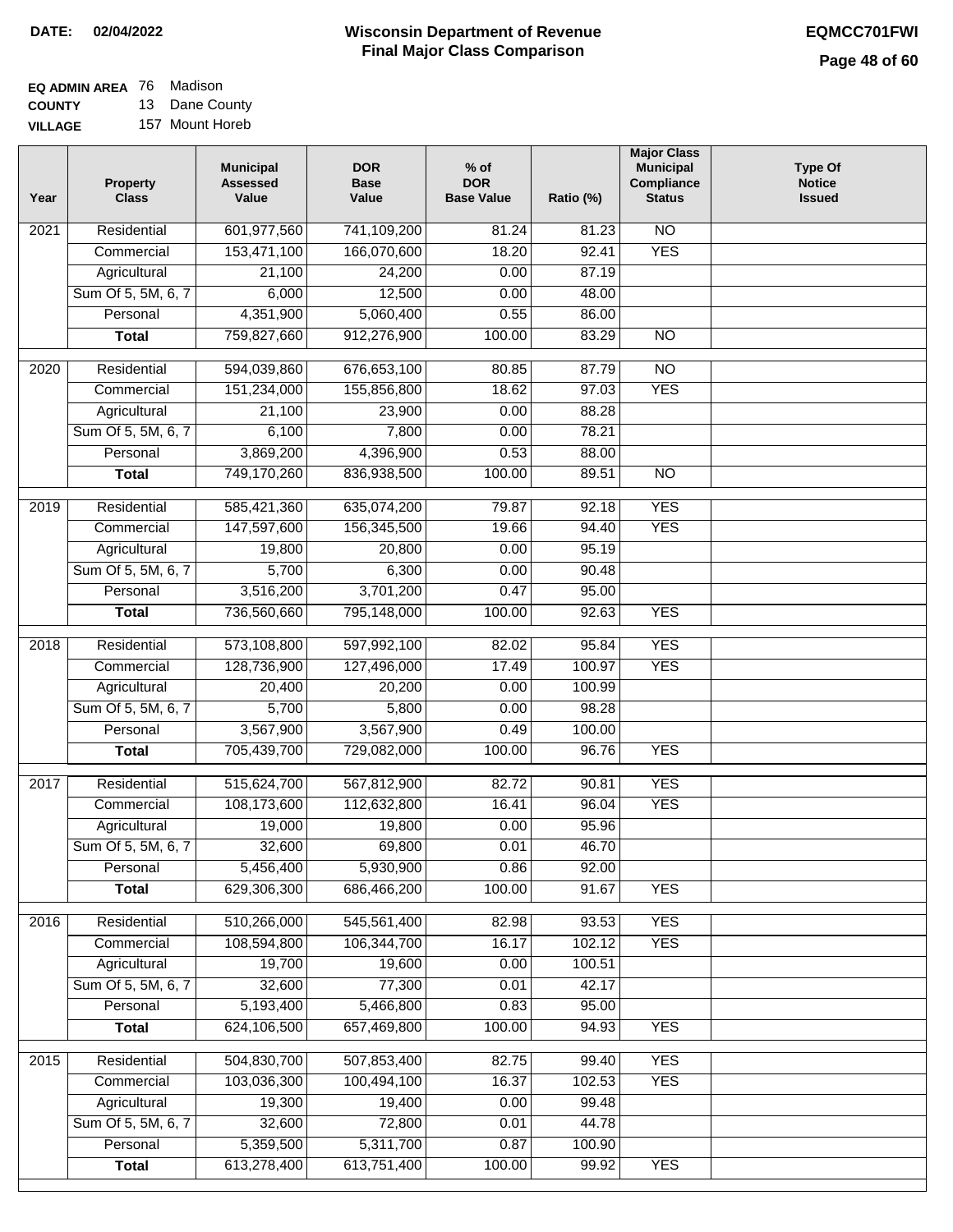## **EQ ADMIN AREA** 76 Madison

**COUNTY VILLAGE** 13 Dane County 165 Oregon

| <b>YES</b><br>Residential<br>1,204,891,381<br>$\overline{202}1$<br>1,211,274,600<br>87.42<br>99.47<br>157,634,450<br>170,515,000<br>12.31<br>92.45<br><b>YES</b><br>Commercial<br>Agricultural<br>28,800<br>28,400<br>0.00<br>101.41<br>Sum Of 5, 5M, 6, 7<br>100<br>3,200<br>0.00<br>3.13<br>3,790,000<br>3,790,000<br>0.27<br>Personal<br>100.00<br>1,366,344,731<br>1,385,611,200<br>100.00<br>98.61<br><b>YES</b><br><b>Total</b><br><b>YES</b><br>$\overline{2020}$<br>Residential<br>1,109,641,770<br>1,121,101,700<br>87.12<br>98.98<br>161,931,100<br><b>YES</b><br>Commercial<br>151,246,600<br>12.58<br>93.40<br>0.00<br>31,200<br>30,100<br>103.65<br>Agricultural<br>Sum Of 5, 5M, 6, 7<br>9,800<br>4,200<br>0.00<br>42.86<br>3,823,400<br>3,823,400<br>Personal<br>0.30<br>100.00<br><b>YES</b><br>1,264,747,170<br>1,286,896,100<br>100.00<br>98.28<br><b>Total</b><br><b>YES</b><br>2019<br>Residential<br>1,045,284,770<br>1,044,866,400<br>86.45<br>100.04<br><b>YES</b><br>146,380,900<br>160,276,300<br>13.26<br>91.33<br>Commercial<br>18,500<br>18,400<br>0.00<br>100.54<br>Agricultural<br>100<br>Sum Of 5, 5M, 6, 7<br>3,000<br>0.00<br>3.33<br>3,488,500<br>Personal<br>3,488,500<br>0.29<br>100.00<br>1,195,172,770<br>100.00<br><b>YES</b><br><b>Total</b><br>1,208,652,600<br>98.88<br><b>YES</b><br>Residential<br>968,629,170<br>981,448,000<br>86.74<br>98.69<br>2018<br>139,112,400<br><b>YES</b><br>Commercial<br>146,037,100<br>12.91<br>95.26<br>99.53<br>Agricultural<br>21,100<br>21,200<br>0.00<br>Sum Of 5, 5M, 6, 7<br>$\overline{200}$<br>3,000<br>0.00<br>6.67<br>Personal<br>3,925,800<br>3,925,800<br>0.35<br>100.00<br>1,111,688,670<br>1,131,435,100<br>100.00<br>98.25<br><b>YES</b><br><b>Total</b><br><b>YES</b><br>2017<br>Residential<br>906,678,400<br>915,570,800<br>86.14<br>99.03<br><b>YES</b><br>Commercial<br>133,943,000<br>141,105,200<br>13.28<br>94.92<br>24,300<br>23,400<br>0.00<br>103.85<br>Agricultural<br>Sum Of 5, 5M, 6, 7<br>23,100<br>37,900<br>0.00<br>60.95<br>0.57<br>Personal<br>6,090,500<br>6,090,500<br>100.00<br>1,046,759,300<br>1,062,827,800<br>100.00<br>98.49<br><b>YES</b><br><b>Total</b><br>835,099,600<br><b>YES</b><br>Residential<br>846,912,200<br>2016<br>85.98<br>98.61<br>125,958,000<br>131,928,900<br>13.39<br>95.47<br><b>YES</b><br>Commercial<br>24,000<br>23,900<br>0.00<br>Agricultural<br>100.42<br>Sum Of 5, 5M, 6, 7<br>23,100<br>38,500<br>0.00<br>60.00<br>6,103,500<br>6,103,500<br>0.62<br>Personal<br>100.00<br>967,208,200<br>985,007,000<br>100.00<br>98.19<br><b>YES</b><br><b>Total</b><br>Residential<br><b>YES</b><br>780,611,100<br>783,275,600<br>85.67<br>99.66<br>2015<br>123,641,600<br>13.63<br>124,574,000<br>99.25<br><b>YES</b><br>Commercial<br>24,300<br>24,400<br>0.00<br>99.59<br>Agricultural<br>Sum Of 5, 5M, 6, 7<br>0.00<br>0.00<br>0<br>0<br>0.70<br>Personal<br>6,415,200<br>6,415,200<br>100.00<br>910,692,200<br>914,289,200<br>100.00<br><b>YES</b><br><b>Total</b><br>99.61 | Year | <b>Property</b><br><b>Class</b> | <b>Municipal</b><br><b>Assessed</b><br>Value | <b>DOR</b><br><b>Base</b><br>Value | $%$ of<br><b>DOR</b><br><b>Base Value</b> | Ratio (%) | <b>Major Class</b><br><b>Municipal</b><br>Compliance<br><b>Status</b> | <b>Type Of</b><br><b>Notice</b><br><b>Issued</b> |
|-----------------------------------------------------------------------------------------------------------------------------------------------------------------------------------------------------------------------------------------------------------------------------------------------------------------------------------------------------------------------------------------------------------------------------------------------------------------------------------------------------------------------------------------------------------------------------------------------------------------------------------------------------------------------------------------------------------------------------------------------------------------------------------------------------------------------------------------------------------------------------------------------------------------------------------------------------------------------------------------------------------------------------------------------------------------------------------------------------------------------------------------------------------------------------------------------------------------------------------------------------------------------------------------------------------------------------------------------------------------------------------------------------------------------------------------------------------------------------------------------------------------------------------------------------------------------------------------------------------------------------------------------------------------------------------------------------------------------------------------------------------------------------------------------------------------------------------------------------------------------------------------------------------------------------------------------------------------------------------------------------------------------------------------------------------------------------------------------------------------------------------------------------------------------------------------------------------------------------------------------------------------------------------------------------------------------------------------------------------------------------------------------------------------------------------------------------------------------------------------------------------------------------------------------------------------------------------------------------------------------------------------------------------------------------------------------------------------------------------------------------------------------------------------------------------------------------------------------------------------------------------------------------------------------------------------------------------------------------------------------------------------------|------|---------------------------------|----------------------------------------------|------------------------------------|-------------------------------------------|-----------|-----------------------------------------------------------------------|--------------------------------------------------|
|                                                                                                                                                                                                                                                                                                                                                                                                                                                                                                                                                                                                                                                                                                                                                                                                                                                                                                                                                                                                                                                                                                                                                                                                                                                                                                                                                                                                                                                                                                                                                                                                                                                                                                                                                                                                                                                                                                                                                                                                                                                                                                                                                                                                                                                                                                                                                                                                                                                                                                                                                                                                                                                                                                                                                                                                                                                                                                                                                                                                                       |      |                                 |                                              |                                    |                                           |           |                                                                       |                                                  |
|                                                                                                                                                                                                                                                                                                                                                                                                                                                                                                                                                                                                                                                                                                                                                                                                                                                                                                                                                                                                                                                                                                                                                                                                                                                                                                                                                                                                                                                                                                                                                                                                                                                                                                                                                                                                                                                                                                                                                                                                                                                                                                                                                                                                                                                                                                                                                                                                                                                                                                                                                                                                                                                                                                                                                                                                                                                                                                                                                                                                                       |      |                                 |                                              |                                    |                                           |           |                                                                       |                                                  |
|                                                                                                                                                                                                                                                                                                                                                                                                                                                                                                                                                                                                                                                                                                                                                                                                                                                                                                                                                                                                                                                                                                                                                                                                                                                                                                                                                                                                                                                                                                                                                                                                                                                                                                                                                                                                                                                                                                                                                                                                                                                                                                                                                                                                                                                                                                                                                                                                                                                                                                                                                                                                                                                                                                                                                                                                                                                                                                                                                                                                                       |      |                                 |                                              |                                    |                                           |           |                                                                       |                                                  |
|                                                                                                                                                                                                                                                                                                                                                                                                                                                                                                                                                                                                                                                                                                                                                                                                                                                                                                                                                                                                                                                                                                                                                                                                                                                                                                                                                                                                                                                                                                                                                                                                                                                                                                                                                                                                                                                                                                                                                                                                                                                                                                                                                                                                                                                                                                                                                                                                                                                                                                                                                                                                                                                                                                                                                                                                                                                                                                                                                                                                                       |      |                                 |                                              |                                    |                                           |           |                                                                       |                                                  |
|                                                                                                                                                                                                                                                                                                                                                                                                                                                                                                                                                                                                                                                                                                                                                                                                                                                                                                                                                                                                                                                                                                                                                                                                                                                                                                                                                                                                                                                                                                                                                                                                                                                                                                                                                                                                                                                                                                                                                                                                                                                                                                                                                                                                                                                                                                                                                                                                                                                                                                                                                                                                                                                                                                                                                                                                                                                                                                                                                                                                                       |      |                                 |                                              |                                    |                                           |           |                                                                       |                                                  |
|                                                                                                                                                                                                                                                                                                                                                                                                                                                                                                                                                                                                                                                                                                                                                                                                                                                                                                                                                                                                                                                                                                                                                                                                                                                                                                                                                                                                                                                                                                                                                                                                                                                                                                                                                                                                                                                                                                                                                                                                                                                                                                                                                                                                                                                                                                                                                                                                                                                                                                                                                                                                                                                                                                                                                                                                                                                                                                                                                                                                                       |      |                                 |                                              |                                    |                                           |           |                                                                       |                                                  |
|                                                                                                                                                                                                                                                                                                                                                                                                                                                                                                                                                                                                                                                                                                                                                                                                                                                                                                                                                                                                                                                                                                                                                                                                                                                                                                                                                                                                                                                                                                                                                                                                                                                                                                                                                                                                                                                                                                                                                                                                                                                                                                                                                                                                                                                                                                                                                                                                                                                                                                                                                                                                                                                                                                                                                                                                                                                                                                                                                                                                                       |      |                                 |                                              |                                    |                                           |           |                                                                       |                                                  |
|                                                                                                                                                                                                                                                                                                                                                                                                                                                                                                                                                                                                                                                                                                                                                                                                                                                                                                                                                                                                                                                                                                                                                                                                                                                                                                                                                                                                                                                                                                                                                                                                                                                                                                                                                                                                                                                                                                                                                                                                                                                                                                                                                                                                                                                                                                                                                                                                                                                                                                                                                                                                                                                                                                                                                                                                                                                                                                                                                                                                                       |      |                                 |                                              |                                    |                                           |           |                                                                       |                                                  |
|                                                                                                                                                                                                                                                                                                                                                                                                                                                                                                                                                                                                                                                                                                                                                                                                                                                                                                                                                                                                                                                                                                                                                                                                                                                                                                                                                                                                                                                                                                                                                                                                                                                                                                                                                                                                                                                                                                                                                                                                                                                                                                                                                                                                                                                                                                                                                                                                                                                                                                                                                                                                                                                                                                                                                                                                                                                                                                                                                                                                                       |      |                                 |                                              |                                    |                                           |           |                                                                       |                                                  |
|                                                                                                                                                                                                                                                                                                                                                                                                                                                                                                                                                                                                                                                                                                                                                                                                                                                                                                                                                                                                                                                                                                                                                                                                                                                                                                                                                                                                                                                                                                                                                                                                                                                                                                                                                                                                                                                                                                                                                                                                                                                                                                                                                                                                                                                                                                                                                                                                                                                                                                                                                                                                                                                                                                                                                                                                                                                                                                                                                                                                                       |      |                                 |                                              |                                    |                                           |           |                                                                       |                                                  |
|                                                                                                                                                                                                                                                                                                                                                                                                                                                                                                                                                                                                                                                                                                                                                                                                                                                                                                                                                                                                                                                                                                                                                                                                                                                                                                                                                                                                                                                                                                                                                                                                                                                                                                                                                                                                                                                                                                                                                                                                                                                                                                                                                                                                                                                                                                                                                                                                                                                                                                                                                                                                                                                                                                                                                                                                                                                                                                                                                                                                                       |      |                                 |                                              |                                    |                                           |           |                                                                       |                                                  |
|                                                                                                                                                                                                                                                                                                                                                                                                                                                                                                                                                                                                                                                                                                                                                                                                                                                                                                                                                                                                                                                                                                                                                                                                                                                                                                                                                                                                                                                                                                                                                                                                                                                                                                                                                                                                                                                                                                                                                                                                                                                                                                                                                                                                                                                                                                                                                                                                                                                                                                                                                                                                                                                                                                                                                                                                                                                                                                                                                                                                                       |      |                                 |                                              |                                    |                                           |           |                                                                       |                                                  |
|                                                                                                                                                                                                                                                                                                                                                                                                                                                                                                                                                                                                                                                                                                                                                                                                                                                                                                                                                                                                                                                                                                                                                                                                                                                                                                                                                                                                                                                                                                                                                                                                                                                                                                                                                                                                                                                                                                                                                                                                                                                                                                                                                                                                                                                                                                                                                                                                                                                                                                                                                                                                                                                                                                                                                                                                                                                                                                                                                                                                                       |      |                                 |                                              |                                    |                                           |           |                                                                       |                                                  |
|                                                                                                                                                                                                                                                                                                                                                                                                                                                                                                                                                                                                                                                                                                                                                                                                                                                                                                                                                                                                                                                                                                                                                                                                                                                                                                                                                                                                                                                                                                                                                                                                                                                                                                                                                                                                                                                                                                                                                                                                                                                                                                                                                                                                                                                                                                                                                                                                                                                                                                                                                                                                                                                                                                                                                                                                                                                                                                                                                                                                                       |      |                                 |                                              |                                    |                                           |           |                                                                       |                                                  |
|                                                                                                                                                                                                                                                                                                                                                                                                                                                                                                                                                                                                                                                                                                                                                                                                                                                                                                                                                                                                                                                                                                                                                                                                                                                                                                                                                                                                                                                                                                                                                                                                                                                                                                                                                                                                                                                                                                                                                                                                                                                                                                                                                                                                                                                                                                                                                                                                                                                                                                                                                                                                                                                                                                                                                                                                                                                                                                                                                                                                                       |      |                                 |                                              |                                    |                                           |           |                                                                       |                                                  |
|                                                                                                                                                                                                                                                                                                                                                                                                                                                                                                                                                                                                                                                                                                                                                                                                                                                                                                                                                                                                                                                                                                                                                                                                                                                                                                                                                                                                                                                                                                                                                                                                                                                                                                                                                                                                                                                                                                                                                                                                                                                                                                                                                                                                                                                                                                                                                                                                                                                                                                                                                                                                                                                                                                                                                                                                                                                                                                                                                                                                                       |      |                                 |                                              |                                    |                                           |           |                                                                       |                                                  |
|                                                                                                                                                                                                                                                                                                                                                                                                                                                                                                                                                                                                                                                                                                                                                                                                                                                                                                                                                                                                                                                                                                                                                                                                                                                                                                                                                                                                                                                                                                                                                                                                                                                                                                                                                                                                                                                                                                                                                                                                                                                                                                                                                                                                                                                                                                                                                                                                                                                                                                                                                                                                                                                                                                                                                                                                                                                                                                                                                                                                                       |      |                                 |                                              |                                    |                                           |           |                                                                       |                                                  |
|                                                                                                                                                                                                                                                                                                                                                                                                                                                                                                                                                                                                                                                                                                                                                                                                                                                                                                                                                                                                                                                                                                                                                                                                                                                                                                                                                                                                                                                                                                                                                                                                                                                                                                                                                                                                                                                                                                                                                                                                                                                                                                                                                                                                                                                                                                                                                                                                                                                                                                                                                                                                                                                                                                                                                                                                                                                                                                                                                                                                                       |      |                                 |                                              |                                    |                                           |           |                                                                       |                                                  |
|                                                                                                                                                                                                                                                                                                                                                                                                                                                                                                                                                                                                                                                                                                                                                                                                                                                                                                                                                                                                                                                                                                                                                                                                                                                                                                                                                                                                                                                                                                                                                                                                                                                                                                                                                                                                                                                                                                                                                                                                                                                                                                                                                                                                                                                                                                                                                                                                                                                                                                                                                                                                                                                                                                                                                                                                                                                                                                                                                                                                                       |      |                                 |                                              |                                    |                                           |           |                                                                       |                                                  |
|                                                                                                                                                                                                                                                                                                                                                                                                                                                                                                                                                                                                                                                                                                                                                                                                                                                                                                                                                                                                                                                                                                                                                                                                                                                                                                                                                                                                                                                                                                                                                                                                                                                                                                                                                                                                                                                                                                                                                                                                                                                                                                                                                                                                                                                                                                                                                                                                                                                                                                                                                                                                                                                                                                                                                                                                                                                                                                                                                                                                                       |      |                                 |                                              |                                    |                                           |           |                                                                       |                                                  |
|                                                                                                                                                                                                                                                                                                                                                                                                                                                                                                                                                                                                                                                                                                                                                                                                                                                                                                                                                                                                                                                                                                                                                                                                                                                                                                                                                                                                                                                                                                                                                                                                                                                                                                                                                                                                                                                                                                                                                                                                                                                                                                                                                                                                                                                                                                                                                                                                                                                                                                                                                                                                                                                                                                                                                                                                                                                                                                                                                                                                                       |      |                                 |                                              |                                    |                                           |           |                                                                       |                                                  |
|                                                                                                                                                                                                                                                                                                                                                                                                                                                                                                                                                                                                                                                                                                                                                                                                                                                                                                                                                                                                                                                                                                                                                                                                                                                                                                                                                                                                                                                                                                                                                                                                                                                                                                                                                                                                                                                                                                                                                                                                                                                                                                                                                                                                                                                                                                                                                                                                                                                                                                                                                                                                                                                                                                                                                                                                                                                                                                                                                                                                                       |      |                                 |                                              |                                    |                                           |           |                                                                       |                                                  |
|                                                                                                                                                                                                                                                                                                                                                                                                                                                                                                                                                                                                                                                                                                                                                                                                                                                                                                                                                                                                                                                                                                                                                                                                                                                                                                                                                                                                                                                                                                                                                                                                                                                                                                                                                                                                                                                                                                                                                                                                                                                                                                                                                                                                                                                                                                                                                                                                                                                                                                                                                                                                                                                                                                                                                                                                                                                                                                                                                                                                                       |      |                                 |                                              |                                    |                                           |           |                                                                       |                                                  |
|                                                                                                                                                                                                                                                                                                                                                                                                                                                                                                                                                                                                                                                                                                                                                                                                                                                                                                                                                                                                                                                                                                                                                                                                                                                                                                                                                                                                                                                                                                                                                                                                                                                                                                                                                                                                                                                                                                                                                                                                                                                                                                                                                                                                                                                                                                                                                                                                                                                                                                                                                                                                                                                                                                                                                                                                                                                                                                                                                                                                                       |      |                                 |                                              |                                    |                                           |           |                                                                       |                                                  |
|                                                                                                                                                                                                                                                                                                                                                                                                                                                                                                                                                                                                                                                                                                                                                                                                                                                                                                                                                                                                                                                                                                                                                                                                                                                                                                                                                                                                                                                                                                                                                                                                                                                                                                                                                                                                                                                                                                                                                                                                                                                                                                                                                                                                                                                                                                                                                                                                                                                                                                                                                                                                                                                                                                                                                                                                                                                                                                                                                                                                                       |      |                                 |                                              |                                    |                                           |           |                                                                       |                                                  |
|                                                                                                                                                                                                                                                                                                                                                                                                                                                                                                                                                                                                                                                                                                                                                                                                                                                                                                                                                                                                                                                                                                                                                                                                                                                                                                                                                                                                                                                                                                                                                                                                                                                                                                                                                                                                                                                                                                                                                                                                                                                                                                                                                                                                                                                                                                                                                                                                                                                                                                                                                                                                                                                                                                                                                                                                                                                                                                                                                                                                                       |      |                                 |                                              |                                    |                                           |           |                                                                       |                                                  |
|                                                                                                                                                                                                                                                                                                                                                                                                                                                                                                                                                                                                                                                                                                                                                                                                                                                                                                                                                                                                                                                                                                                                                                                                                                                                                                                                                                                                                                                                                                                                                                                                                                                                                                                                                                                                                                                                                                                                                                                                                                                                                                                                                                                                                                                                                                                                                                                                                                                                                                                                                                                                                                                                                                                                                                                                                                                                                                                                                                                                                       |      |                                 |                                              |                                    |                                           |           |                                                                       |                                                  |
|                                                                                                                                                                                                                                                                                                                                                                                                                                                                                                                                                                                                                                                                                                                                                                                                                                                                                                                                                                                                                                                                                                                                                                                                                                                                                                                                                                                                                                                                                                                                                                                                                                                                                                                                                                                                                                                                                                                                                                                                                                                                                                                                                                                                                                                                                                                                                                                                                                                                                                                                                                                                                                                                                                                                                                                                                                                                                                                                                                                                                       |      |                                 |                                              |                                    |                                           |           |                                                                       |                                                  |
|                                                                                                                                                                                                                                                                                                                                                                                                                                                                                                                                                                                                                                                                                                                                                                                                                                                                                                                                                                                                                                                                                                                                                                                                                                                                                                                                                                                                                                                                                                                                                                                                                                                                                                                                                                                                                                                                                                                                                                                                                                                                                                                                                                                                                                                                                                                                                                                                                                                                                                                                                                                                                                                                                                                                                                                                                                                                                                                                                                                                                       |      |                                 |                                              |                                    |                                           |           |                                                                       |                                                  |
|                                                                                                                                                                                                                                                                                                                                                                                                                                                                                                                                                                                                                                                                                                                                                                                                                                                                                                                                                                                                                                                                                                                                                                                                                                                                                                                                                                                                                                                                                                                                                                                                                                                                                                                                                                                                                                                                                                                                                                                                                                                                                                                                                                                                                                                                                                                                                                                                                                                                                                                                                                                                                                                                                                                                                                                                                                                                                                                                                                                                                       |      |                                 |                                              |                                    |                                           |           |                                                                       |                                                  |
|                                                                                                                                                                                                                                                                                                                                                                                                                                                                                                                                                                                                                                                                                                                                                                                                                                                                                                                                                                                                                                                                                                                                                                                                                                                                                                                                                                                                                                                                                                                                                                                                                                                                                                                                                                                                                                                                                                                                                                                                                                                                                                                                                                                                                                                                                                                                                                                                                                                                                                                                                                                                                                                                                                                                                                                                                                                                                                                                                                                                                       |      |                                 |                                              |                                    |                                           |           |                                                                       |                                                  |
|                                                                                                                                                                                                                                                                                                                                                                                                                                                                                                                                                                                                                                                                                                                                                                                                                                                                                                                                                                                                                                                                                                                                                                                                                                                                                                                                                                                                                                                                                                                                                                                                                                                                                                                                                                                                                                                                                                                                                                                                                                                                                                                                                                                                                                                                                                                                                                                                                                                                                                                                                                                                                                                                                                                                                                                                                                                                                                                                                                                                                       |      |                                 |                                              |                                    |                                           |           |                                                                       |                                                  |
|                                                                                                                                                                                                                                                                                                                                                                                                                                                                                                                                                                                                                                                                                                                                                                                                                                                                                                                                                                                                                                                                                                                                                                                                                                                                                                                                                                                                                                                                                                                                                                                                                                                                                                                                                                                                                                                                                                                                                                                                                                                                                                                                                                                                                                                                                                                                                                                                                                                                                                                                                                                                                                                                                                                                                                                                                                                                                                                                                                                                                       |      |                                 |                                              |                                    |                                           |           |                                                                       |                                                  |
|                                                                                                                                                                                                                                                                                                                                                                                                                                                                                                                                                                                                                                                                                                                                                                                                                                                                                                                                                                                                                                                                                                                                                                                                                                                                                                                                                                                                                                                                                                                                                                                                                                                                                                                                                                                                                                                                                                                                                                                                                                                                                                                                                                                                                                                                                                                                                                                                                                                                                                                                                                                                                                                                                                                                                                                                                                                                                                                                                                                                                       |      |                                 |                                              |                                    |                                           |           |                                                                       |                                                  |
|                                                                                                                                                                                                                                                                                                                                                                                                                                                                                                                                                                                                                                                                                                                                                                                                                                                                                                                                                                                                                                                                                                                                                                                                                                                                                                                                                                                                                                                                                                                                                                                                                                                                                                                                                                                                                                                                                                                                                                                                                                                                                                                                                                                                                                                                                                                                                                                                                                                                                                                                                                                                                                                                                                                                                                                                                                                                                                                                                                                                                       |      |                                 |                                              |                                    |                                           |           |                                                                       |                                                  |
|                                                                                                                                                                                                                                                                                                                                                                                                                                                                                                                                                                                                                                                                                                                                                                                                                                                                                                                                                                                                                                                                                                                                                                                                                                                                                                                                                                                                                                                                                                                                                                                                                                                                                                                                                                                                                                                                                                                                                                                                                                                                                                                                                                                                                                                                                                                                                                                                                                                                                                                                                                                                                                                                                                                                                                                                                                                                                                                                                                                                                       |      |                                 |                                              |                                    |                                           |           |                                                                       |                                                  |
|                                                                                                                                                                                                                                                                                                                                                                                                                                                                                                                                                                                                                                                                                                                                                                                                                                                                                                                                                                                                                                                                                                                                                                                                                                                                                                                                                                                                                                                                                                                                                                                                                                                                                                                                                                                                                                                                                                                                                                                                                                                                                                                                                                                                                                                                                                                                                                                                                                                                                                                                                                                                                                                                                                                                                                                                                                                                                                                                                                                                                       |      |                                 |                                              |                                    |                                           |           |                                                                       |                                                  |
|                                                                                                                                                                                                                                                                                                                                                                                                                                                                                                                                                                                                                                                                                                                                                                                                                                                                                                                                                                                                                                                                                                                                                                                                                                                                                                                                                                                                                                                                                                                                                                                                                                                                                                                                                                                                                                                                                                                                                                                                                                                                                                                                                                                                                                                                                                                                                                                                                                                                                                                                                                                                                                                                                                                                                                                                                                                                                                                                                                                                                       |      |                                 |                                              |                                    |                                           |           |                                                                       |                                                  |
|                                                                                                                                                                                                                                                                                                                                                                                                                                                                                                                                                                                                                                                                                                                                                                                                                                                                                                                                                                                                                                                                                                                                                                                                                                                                                                                                                                                                                                                                                                                                                                                                                                                                                                                                                                                                                                                                                                                                                                                                                                                                                                                                                                                                                                                                                                                                                                                                                                                                                                                                                                                                                                                                                                                                                                                                                                                                                                                                                                                                                       |      |                                 |                                              |                                    |                                           |           |                                                                       |                                                  |
|                                                                                                                                                                                                                                                                                                                                                                                                                                                                                                                                                                                                                                                                                                                                                                                                                                                                                                                                                                                                                                                                                                                                                                                                                                                                                                                                                                                                                                                                                                                                                                                                                                                                                                                                                                                                                                                                                                                                                                                                                                                                                                                                                                                                                                                                                                                                                                                                                                                                                                                                                                                                                                                                                                                                                                                                                                                                                                                                                                                                                       |      |                                 |                                              |                                    |                                           |           |                                                                       |                                                  |
|                                                                                                                                                                                                                                                                                                                                                                                                                                                                                                                                                                                                                                                                                                                                                                                                                                                                                                                                                                                                                                                                                                                                                                                                                                                                                                                                                                                                                                                                                                                                                                                                                                                                                                                                                                                                                                                                                                                                                                                                                                                                                                                                                                                                                                                                                                                                                                                                                                                                                                                                                                                                                                                                                                                                                                                                                                                                                                                                                                                                                       |      |                                 |                                              |                                    |                                           |           |                                                                       |                                                  |
|                                                                                                                                                                                                                                                                                                                                                                                                                                                                                                                                                                                                                                                                                                                                                                                                                                                                                                                                                                                                                                                                                                                                                                                                                                                                                                                                                                                                                                                                                                                                                                                                                                                                                                                                                                                                                                                                                                                                                                                                                                                                                                                                                                                                                                                                                                                                                                                                                                                                                                                                                                                                                                                                                                                                                                                                                                                                                                                                                                                                                       |      |                                 |                                              |                                    |                                           |           |                                                                       |                                                  |
|                                                                                                                                                                                                                                                                                                                                                                                                                                                                                                                                                                                                                                                                                                                                                                                                                                                                                                                                                                                                                                                                                                                                                                                                                                                                                                                                                                                                                                                                                                                                                                                                                                                                                                                                                                                                                                                                                                                                                                                                                                                                                                                                                                                                                                                                                                                                                                                                                                                                                                                                                                                                                                                                                                                                                                                                                                                                                                                                                                                                                       |      |                                 |                                              |                                    |                                           |           |                                                                       |                                                  |
|                                                                                                                                                                                                                                                                                                                                                                                                                                                                                                                                                                                                                                                                                                                                                                                                                                                                                                                                                                                                                                                                                                                                                                                                                                                                                                                                                                                                                                                                                                                                                                                                                                                                                                                                                                                                                                                                                                                                                                                                                                                                                                                                                                                                                                                                                                                                                                                                                                                                                                                                                                                                                                                                                                                                                                                                                                                                                                                                                                                                                       |      |                                 |                                              |                                    |                                           |           |                                                                       |                                                  |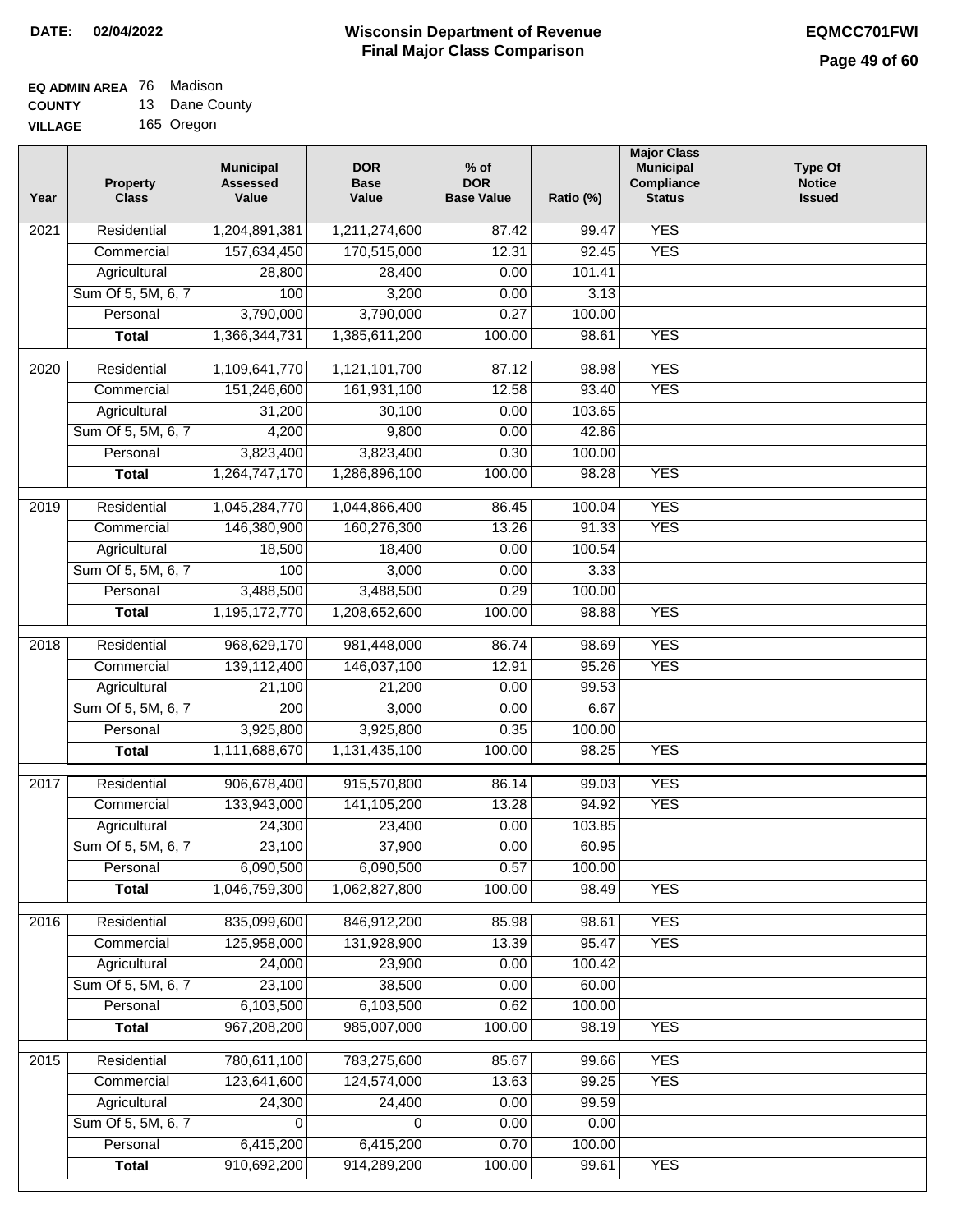# **EQ ADMIN AREA** 76 Madison

**COUNTY VILLAGE** 13 Dane County 176 Rockdale

| Year | Property<br><b>Class</b> | <b>Municipal</b><br><b>Assessed</b><br>Value | <b>DOR</b><br><b>Base</b><br>Value | $%$ of<br><b>DOR</b><br><b>Base Value</b> | Ratio (%) | <b>Major Class</b><br><b>Municipal</b><br>Compliance<br><b>Status</b> | <b>Type Of</b><br><b>Notice</b><br><b>Issued</b> |
|------|--------------------------|----------------------------------------------|------------------------------------|-------------------------------------------|-----------|-----------------------------------------------------------------------|--------------------------------------------------|
| 2021 | Residential              | 13,419,000                                   | 15,752,200                         | 90.10                                     | 85.19     | <b>NO</b>                                                             |                                                  |
|      | Commercial               | 1,425,000                                    | 1,580,900                          | 9.04                                      | 90.14     |                                                                       |                                                  |
|      | Agricultural             | 16,400                                       | 18,800                             | 0.11                                      | 87.23     |                                                                       |                                                  |
|      | Sum Of 5, 5M, 6, 7       | 76,000                                       | 109,500                            | 0.63                                      | 69.41     |                                                                       |                                                  |
|      | Personal                 | 18,400                                       | 21,100                             | 0.12                                      | 87.20     |                                                                       |                                                  |
|      | <b>Total</b>             | 14,954,800                                   | 17,482,500                         | 100.00                                    | 85.54     | $\overline{NO}$                                                       |                                                  |
| 2020 | Residential              | 13,414,100                                   | 14,857,000                         | 89.95                                     | 90.29     | <b>YES</b>                                                            |                                                  |
|      | Commercial               | 1,425,000                                    | 1,520,100                          | 9.20                                      | 93.74     |                                                                       |                                                  |
|      | Agricultural             | 15,700                                       | 18,100                             | 0.11                                      | 86.74     |                                                                       |                                                  |
|      | Sum Of 5, 5M, 6, 7       | 76,000                                       | 99,700                             | 0.60                                      | 76.23     |                                                                       |                                                  |
|      | Personal                 | 18,900                                       | 21,700                             | 0.13                                      | 87.10     |                                                                       |                                                  |
|      | <b>Total</b>             | 14,949,700                                   | 16,516,600                         | 100.00                                    | 90.51     | <b>YES</b>                                                            |                                                  |
| 2019 | Residential              | 13,336,500                                   | 14,620,000                         | 89.91                                     | 91.22     | <b>YES</b>                                                            |                                                  |
|      | Commercial               | 1,425,000                                    | 1,505,000                          | 9.26                                      | 94.68     |                                                                       |                                                  |
|      | Agricultural             | 14,800                                       | 17,400                             | 0.11                                      | 85.06     |                                                                       |                                                  |
|      | Sum Of 5, 5M, 6, 7       | 76,000                                       | 92,900                             | 0.57                                      | 81.81     |                                                                       |                                                  |
|      | Personal                 | 21,900                                       | 25,400                             | 0.16                                      | 86.22     |                                                                       |                                                  |
|      | <b>Total</b>             | 14,874,200                                   | 16,260,700                         | 100.00                                    | 91.47     | <b>YES</b>                                                            |                                                  |
|      |                          |                                              |                                    |                                           |           |                                                                       |                                                  |
| 2018 | Residential              | 13,014,700                                   | 13,552,600                         | 88.99                                     | 96.03     | <b>YES</b>                                                            |                                                  |
|      | Commercial               | 1,424,100                                    | 1,550,500                          | 10.18                                     | 91.85     | <b>YES</b>                                                            |                                                  |
|      | Agricultural             | 16,400                                       | 16,900                             | 0.11                                      | 97.04     |                                                                       |                                                  |
|      | Sum Of 5, 5M, 6, 7       | 76,000                                       | 88,300                             | 0.58                                      | 86.07     |                                                                       |                                                  |
|      | Personal                 | 20,200                                       | 20,800                             | 0.14                                      | 97.12     |                                                                       |                                                  |
|      | <b>Total</b>             | 14,551,400                                   | 15,229,100                         | 100.00                                    | 95.55     | <b>YES</b>                                                            |                                                  |
| 2017 | Residential              | 12,925,000                                   | 14,168,800                         | 88.92                                     | 91.22     | <b>YES</b>                                                            |                                                  |
|      | Commercial               | 1,424,100                                    | 1,550,500                          | 9.73                                      | 91.85     |                                                                       |                                                  |
|      | Agricultural             | 15,800                                       | 16,500                             | 0.10                                      | 95.76     |                                                                       |                                                  |
|      | Sum Of 5, 5M, 6, 7       | 76,000                                       | 88,900                             | 0.56                                      | 85.49     |                                                                       |                                                  |
|      | Personal                 | 106,200                                      | 109,400                            | 0.69                                      | 97.07     |                                                                       |                                                  |
|      | <b>Total</b>             | 14,547,100                                   | 15,934,100                         | 100.00                                    | 91.30     | <b>YES</b>                                                            |                                                  |
| 2016 | Residential              | 12,875,200                                   | 13,571,000                         | 88.50                                     | 94.87     | <b>YES</b>                                                            |                                                  |
|      | Commercial               | 1,424,100                                    | 1,550,500                          | 10.11                                     | 91.85     | <b>YES</b>                                                            |                                                  |
|      | Agricultural             | 15,300                                       | 16,200                             | 0.11                                      | 94.44     |                                                                       |                                                  |
|      | Sum Of 5, 5M, 6, 7       | 72,100                                       | 85,700                             | 0.56                                      | 84.13     |                                                                       |                                                  |
|      | Personal                 | 105,900                                      | 111,500                            | 0.73                                      | 94.98     |                                                                       |                                                  |
|      | <b>Total</b>             | 14,492,600                                   | 15,334,900                         | 100.00                                    | 94.51     | <b>YES</b>                                                            |                                                  |
| 2015 | Residential              | 12,939,500                                   | 13,049,000                         | 87.95                                     | 99.16     | <b>YES</b>                                                            |                                                  |
|      | Commercial               | 1,424,100                                    | 1,582,200                          | 10.66                                     | 90.01     | <b>YES</b>                                                            |                                                  |
|      | Agricultural             | 15,900                                       | 16,000                             | 0.11                                      | 99.38     |                                                                       |                                                  |
|      | Sum Of 5, 5M, 6, 7       | 72,100                                       | 84,700                             | 0.57                                      | 85.12     |                                                                       |                                                  |
|      | Personal                 | 105,200                                      | 105,200                            | 0.71                                      | 100.00    |                                                                       |                                                  |
|      | <b>Total</b>             | 14,556,800                                   | 14,837,100                         | 100.00                                    | 98.11     | <b>YES</b>                                                            |                                                  |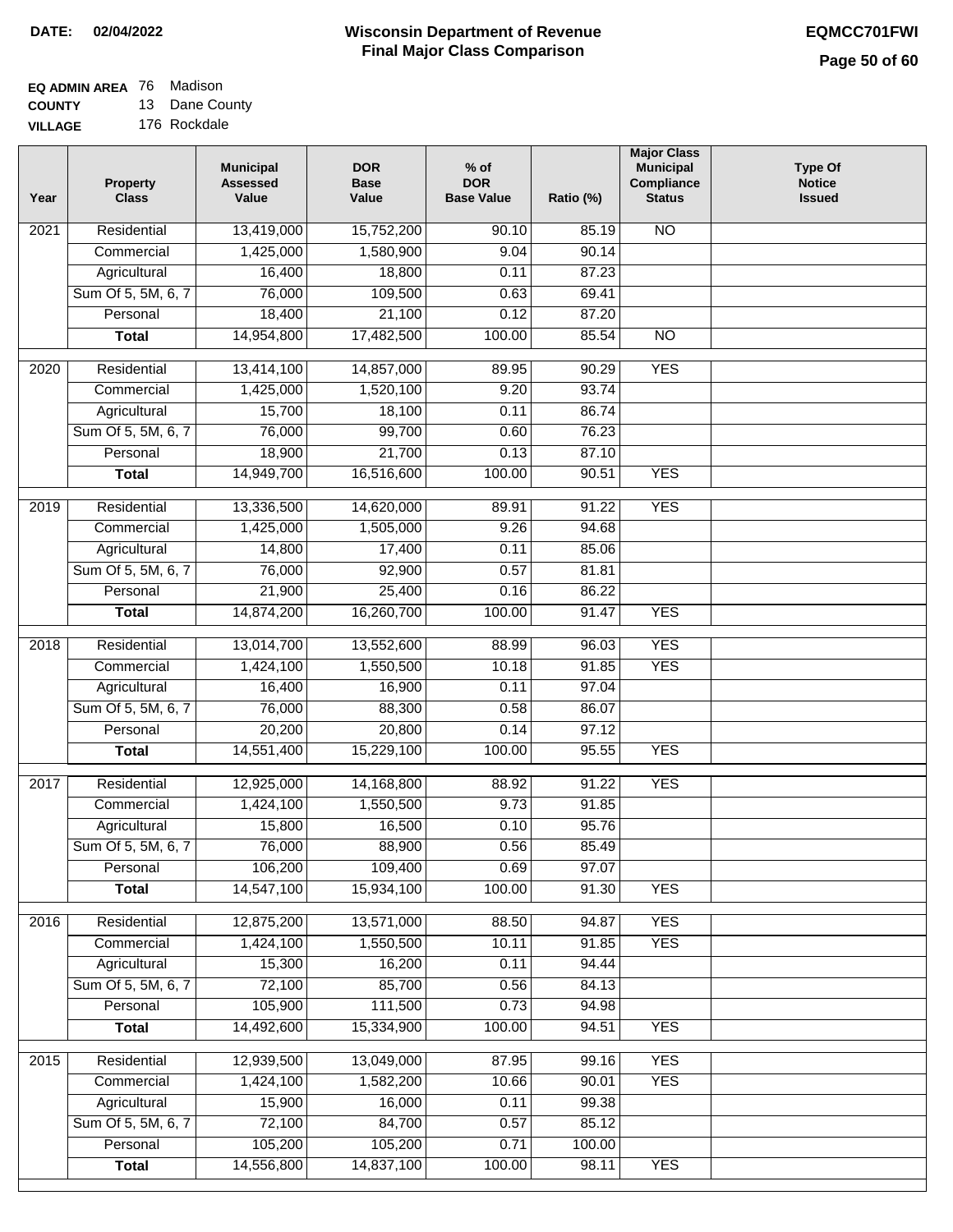## **EQ ADMIN AREA** 76 Madison

**COUNTY VILLAGE** 13 Dane County 181 Shorewood Hills

| Year              | <b>Property</b><br><b>Class</b> | <b>Municipal</b><br><b>Assessed</b><br>Value | <b>DOR</b><br><b>Base</b><br>Value | $%$ of<br><b>DOR</b><br><b>Base Value</b> | Ratio (%) | <b>Major Class</b><br><b>Municipal</b><br>Compliance<br><b>Status</b> | <b>Type Of</b><br><b>Notice</b><br><b>Issued</b> |
|-------------------|---------------------------------|----------------------------------------------|------------------------------------|-------------------------------------------|-----------|-----------------------------------------------------------------------|--------------------------------------------------|
| $\overline{202}1$ | Residential                     | 449,393,200                                  | 511,432,700                        | 76.04                                     | 87.87     | N <sub>O</sub>                                                        |                                                  |
|                   | Commercial                      | 131,677,000                                  | 152,088,900                        | 22.61                                     | 86.58     | $\overline{NO}$                                                       |                                                  |
|                   | Agricultural                    | 0                                            | 0                                  | 0.00                                      | 0.00      |                                                                       |                                                  |
|                   | Sum Of 5, 5M, 6, 7              | 0                                            | $\mathbf{0}$                       | 0.00                                      | 0.00      |                                                                       |                                                  |
|                   | Personal                        | 7,885,600                                    | 9,063,900                          | 1.35                                      | 87.00     |                                                                       |                                                  |
|                   | <b>Total</b>                    | 588,955,800                                  | 672,585,500                        | 100.00                                    | 87.57     | $\overline{NO}$                                                       |                                                  |
| 2020              | Residential                     | 445,590,100                                  | 492,326,100                        | 75.84                                     | 90.51     | <b>YES</b>                                                            |                                                  |
|                   | Commercial                      | 131,677,000                                  | 147,659,100                        | 22.75                                     | 89.18     | $\overline{NO}$                                                       |                                                  |
|                   | Agricultural                    | 0                                            | 0                                  | 0.00                                      | 0.00      |                                                                       |                                                  |
|                   | Sum Of 5, 5M, 6, 7              | $\Omega$                                     | 0                                  | 0.00                                      | 0.00      |                                                                       |                                                  |
|                   | Personal                        | 8,358,100                                    | 9,184,700                          | 1.41                                      | 91.00     |                                                                       |                                                  |
|                   | <b>Total</b>                    | 585,625,200                                  | 649,169,900                        | 100.00                                    | 90.21     | $\overline{NO}$                                                       |                                                  |
|                   |                                 |                                              |                                    |                                           |           |                                                                       |                                                  |
| 2019              | Residential                     | 442,824,200                                  | 484,660,700                        | 76.30                                     | 91.37     | <b>YES</b>                                                            |                                                  |
|                   | Commercial                      | 127,609,300                                  | 140,335,800                        | 22.09                                     | 90.93     | <b>YES</b>                                                            |                                                  |
|                   | Agricultural                    | 0                                            | 0                                  | 0.00                                      | 0.00      |                                                                       |                                                  |
|                   | Sum Of 5, 5M, 6, 7              | 0                                            | $\Omega$                           | 0.00                                      | 0.00      |                                                                       |                                                  |
|                   | Personal                        | 9,316,300                                    | 10,237,700                         | 1.61                                      | 91.00     |                                                                       |                                                  |
|                   | <b>Total</b>                    | 579,749,800                                  | 635,234,200                        | 100.00                                    | 91.27     | <b>YES</b>                                                            |                                                  |
| 2018              | Residential                     | 441,822,800                                  | 447,886,400                        | 73.77                                     | 98.65     | <b>YES</b>                                                            |                                                  |
|                   | Commercial                      | 128,539,100                                  | 149,999,300                        | 24.70                                     | 85.69     | <b>NO</b>                                                             |                                                  |
|                   | Agricultural                    | 0                                            | 0                                  | 0.00                                      | 0.00      |                                                                       |                                                  |
|                   | Sum Of 5, 5M, 6, 7              | 0                                            | 0                                  | 0.00                                      | 0.00      |                                                                       |                                                  |
|                   | Personal                        | 9,090,700                                    | 9,276,200                          | 1.53                                      | 98.00     |                                                                       |                                                  |
|                   | <b>Total</b>                    | 579,452,600                                  | 607,161,900                        | 100.00                                    | 95.44     | $\overline{10}$                                                       | 1st Notice of Non-Compliance                     |
| 2017              | Residential                     | 439,886,600                                  | 454,746,100                        | 75.82                                     | 96.73     | <b>YES</b>                                                            |                                                  |
|                   | Commercial                      | 118,710,700                                  | 135,892,200                        | 22.66                                     | 87.36     | $\overline{N}$                                                        |                                                  |
|                   | Agricultural                    | 0                                            | 0                                  | 0.00                                      | 0.00      |                                                                       |                                                  |
|                   | Sum Of 5, 5M, 6, 7              | 0                                            | $\overline{0}$                     | 0.00                                      | 0.00      |                                                                       |                                                  |
|                   | Personal                        | 9,163,000                                    | 9,163,000                          | 1.53                                      | 100.00    |                                                                       |                                                  |
|                   | <b>Total</b>                    | 567,760,300                                  | 599,801,300                        | 100.00                                    | 94.66     | <b>NO</b>                                                             |                                                  |
| 2016              | Residential                     | 394,248,478                                  | 435,015,800                        | 76.99                                     | 90.63     | <b>YES</b>                                                            |                                                  |
|                   | Commercial                      | 95,696,612                                   | 120,539,800                        | 21.33                                     | 79.39     | $\overline{NO}$                                                       |                                                  |
|                   | Agricultural                    | 0                                            | 0                                  | 0.00                                      | 0.00      |                                                                       |                                                  |
|                   | Sum Of 5, 5M, 6, 7              | 0                                            | $\Omega$                           | 0.00                                      | 0.00      |                                                                       |                                                  |
|                   | Personal                        | 8,524,600                                    | 9,471,800                          | 1.68                                      | 90.00     |                                                                       |                                                  |
|                   | <b>Total</b>                    | 498,469,690                                  | 565,027,400                        | 100.00                                    | 88.22     | $\overline{NO}$                                                       |                                                  |
|                   |                                 |                                              |                                    |                                           |           |                                                                       |                                                  |
| 2015              | Residential                     | 393,672,038                                  | 425,599,200                        | 77.43                                     | 92.50     | <b>YES</b>                                                            |                                                  |
|                   | Commercial                      | 94,604,551                                   | 114,084,200                        | 20.76                                     | 82.93     | N <sub>O</sub>                                                        |                                                  |
|                   | Agricultural                    | 0                                            | 0                                  | 0.00                                      | 0.00      |                                                                       |                                                  |
|                   | Sum Of 5, 5M, 6, 7              | 0                                            | 0                                  | 0.00                                      | 0.00      |                                                                       |                                                  |
|                   | Personal                        | 9,210,400                                    | 9,968,000                          | 1.81                                      | 92.40     |                                                                       |                                                  |
|                   | <b>Total</b>                    | 497,486,989                                  | 549,651,400                        | 100.00                                    | 90.51     | N <sub>O</sub>                                                        |                                                  |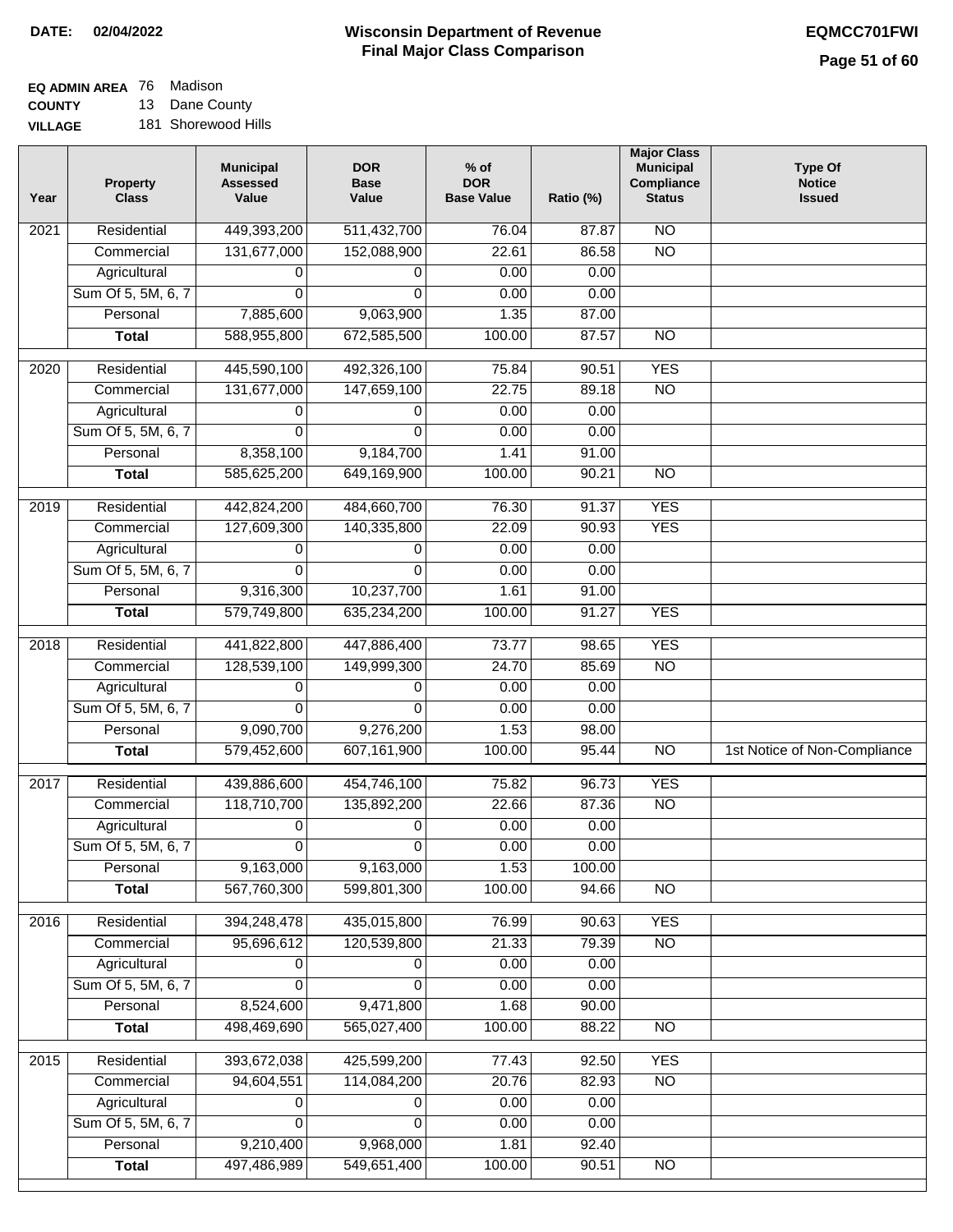# **EQ ADMIN AREA** 76 Madison

**COUNTY VILLAGE** 13 Dane County 191 Waunakee

| Year | <b>Property</b><br><b>Class</b> | <b>Municipal</b><br><b>Assessed</b><br>Value | <b>DOR</b><br><b>Base</b><br>Value | % of<br><b>DOR</b><br><b>Base Value</b> | Ratio (%) | <b>Major Class</b><br><b>Municipal</b><br>Compliance<br><b>Status</b> | <b>Type Of</b><br><b>Notice</b><br><b>Issued</b> |
|------|---------------------------------|----------------------------------------------|------------------------------------|-----------------------------------------|-----------|-----------------------------------------------------------------------|--------------------------------------------------|
| 2021 | Residential                     | 1,745,059,600                                | 1,898,861,700                      | 85.85                                   | 91.90     | <b>YES</b>                                                            |                                                  |
|      | Commercial                      | 267,502,200                                  | 299,024,500                        | 13.52                                   | 89.46     | $\overline{NO}$                                                       |                                                  |
|      | Agricultural                    | 270,500                                      | 289,700                            | 0.01                                    | 93.37     |                                                                       |                                                  |
|      | Sum Of 5, 5M, 6, 7              | 1,236,200                                    | 1,180,700                          | 0.05                                    | 104.70    |                                                                       |                                                  |
|      | Personal                        | 11,286,900                                   | 12,403,200                         | 0.56                                    | 91.00     |                                                                       |                                                  |
|      | <b>Total</b>                    | 2,025,355,400                                | 2,211,759,800                      | 100.00                                  | 91.57     | $\overline{NO}$                                                       |                                                  |
| 2020 | Residential                     | 1,698,330,600                                | 1,793,303,500                      | 86.08                                   | 94.70     | <b>YES</b>                                                            |                                                  |
|      | Commercial                      | 262,183,800                                  | 275,095,900                        | 13.21                                   | 95.31     | <b>YES</b>                                                            |                                                  |
|      | Agricultural                    | 266,500                                      | 275,900                            | 0.01                                    | 96.59     |                                                                       |                                                  |
|      | Sum Of 5, 5M, 6, 7              | 885,100                                      | 781,500                            | 0.04                                    | 113.26    |                                                                       |                                                  |
|      | Personal                        | 13,084,300                                   | 13,773,000                         | 0.66                                    | 95.00     |                                                                       |                                                  |
|      | <b>Total</b>                    | 1,974,750,300                                | 2,083,229,800                      | 100.00                                  | 94.79     | <b>YES</b>                                                            |                                                  |
| 2019 | Residential                     | 1,662,892,700                                | 1,723,286,100                      | 86.63                                   | 96.50     | <b>YES</b>                                                            |                                                  |
|      | Commercial                      | 229,263,900                                  | 253,043,300                        | 12.72                                   | 90.60     | <b>YES</b>                                                            |                                                  |
|      | Agricultural                    | 270,900                                      | 265,600                            | 0.01                                    | 102.00    |                                                                       |                                                  |
|      | Sum Of 5, 5M, 6, 7              | 943,600                                      | 859,000                            | 0.04                                    | 109.85    |                                                                       |                                                  |
|      | Personal                        | 11,820,900                                   | 11,820,900                         | 0.59                                    | 100.00    |                                                                       |                                                  |
|      | <b>Total</b>                    | 1,905,192,000                                | 1,989,274,900                      | 100.00                                  | 95.77     | <b>YES</b>                                                            |                                                  |
|      |                                 |                                              |                                    |                                         |           |                                                                       |                                                  |
| 2018 | Residential                     | 1,355,533,800                                | 1,584,155,700                      | 87.48                                   | 85.57     | $\overline{NO}$                                                       |                                                  |
|      | Commercial                      | 189,866,200                                  | 215,658,700                        | 11.91                                   | 88.04     | <b>NO</b>                                                             |                                                  |
|      | Agricultural                    | 211,600                                      | 234,500                            | 0.01                                    | 90.23     |                                                                       |                                                  |
|      | Sum Of 5, 5M, 6, 7              | 668,900                                      | 608,300                            | 0.03                                    | 109.96    |                                                                       |                                                  |
|      | Personal                        | 8,781,100                                    | 10,210,600                         | 0.56                                    | 86.00     |                                                                       |                                                  |
|      | <b>Total</b>                    | 1,555,061,600                                | 1,810,867,800                      | 100.00                                  | 85.87     | $\overline{10}$                                                       |                                                  |
| 2017 | Residential                     | 1,307,281,800                                | 1,455,426,100                      | 87.40                                   | 89.82     | $\overline{NO}$                                                       |                                                  |
|      | Commercial                      | 182, 163, 400                                | 191,446,900                        | 11.50                                   | 95.15     | <b>YES</b>                                                            |                                                  |
|      | Agricultural                    | 226,300                                      | 237,300                            | 0.01                                    | 95.36     |                                                                       |                                                  |
|      | Sum Of 5, 5M, 6, 7              | 675,900                                      | 591,800                            | 0.04                                    | 114.21    |                                                                       |                                                  |
|      | Personal                        | 15,780,300                                   | 17,533,700                         | 1.05                                    | 90.00     |                                                                       |                                                  |
|      | <b>Total</b>                    | 1,506,127,700                                | 1,665,235,800                      | 100.00                                  | 90.45     | <b>NO</b>                                                             |                                                  |
| 2016 | Residential                     | 1,258,056,200                                | 1,348,118,800                      | 87.41                                   | 93.32     | <b>YES</b>                                                            |                                                  |
|      | Commercial                      | 176,096,600                                  | 176,588,900                        | 11.45                                   | 99.72     | <b>YES</b>                                                            |                                                  |
|      | Agricultural                    | 244,200                                      | 243,500                            | 0.02                                    | 100.29    |                                                                       |                                                  |
|      | Sum Of 5, 5M, 6, 7              | 670,900                                      | 594,100                            | 0.04                                    | 112.93    |                                                                       |                                                  |
|      | Personal                        | 15,745,300                                   | 16,750,400                         | 1.09                                    | 94.00     |                                                                       |                                                  |
|      | <b>Total</b>                    | 1,450,813,200                                | 1,542,295,700                      | 100.00                                  | 94.07     | <b>YES</b>                                                            |                                                  |
| 2015 | Residential                     | 1,206,211,900                                | 1,254,277,000                      | 86.90                                   | 96.17     | <b>YES</b>                                                            |                                                  |
|      | Commercial                      | 171,095,900                                  | 171,182,800                        | 11.86                                   | 99.95     | <b>YES</b>                                                            |                                                  |
|      | Agricultural                    | 277,300                                      | 265,200                            | 0.02                                    | 104.56    |                                                                       |                                                  |
|      | Sum Of 5, 5M, 6, 7              | 700,000                                      | 645,000                            | 0.04                                    | 108.53    |                                                                       |                                                  |
|      | Personal                        | 16,630,800                                   | 16,970,200                         | 1.18                                    | 98.00     |                                                                       |                                                  |
|      | <b>Total</b>                    | 1,394,915,900                                | 1,443,340,200                      | 100.00                                  | 96.64     | <b>YES</b>                                                            |                                                  |
|      |                                 |                                              |                                    |                                         |           |                                                                       |                                                  |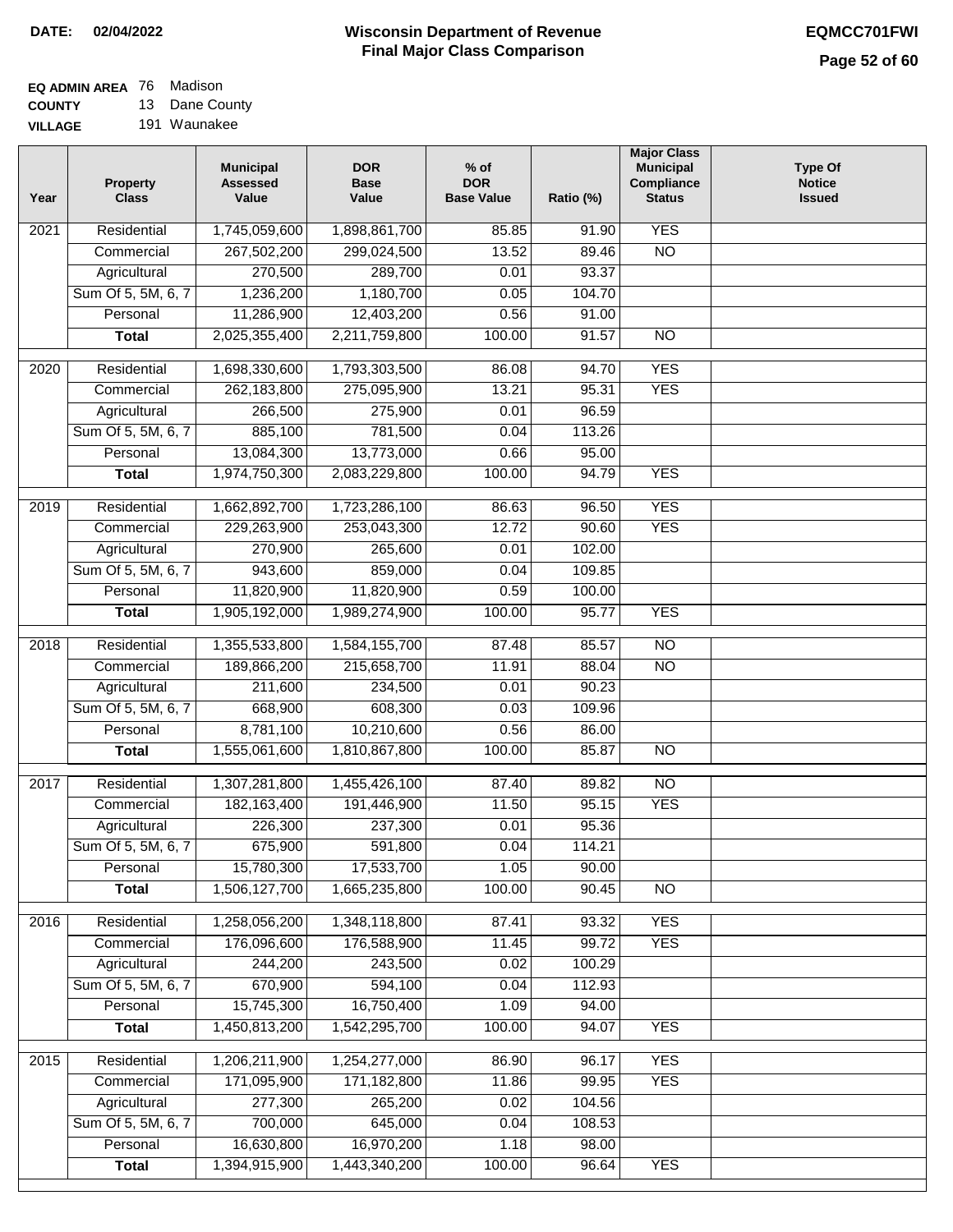#### **EQ ADMIN AREA** 76 Madison **COUNTY** 13 Dane County

**VILLAGE** 196 Windsor

| Year             | <b>Property</b><br><b>Class</b> | <b>Municipal</b><br><b>Assessed</b><br>Value | <b>DOR</b><br><b>Base</b><br>Value | $%$ of<br><b>DOR</b><br><b>Base Value</b> | Ratio (%) | <b>Major Class</b><br><b>Municipal</b><br>Compliance<br><b>Status</b> | <b>Type Of</b><br><b>Notice</b><br><b>Issued</b> |
|------------------|---------------------------------|----------------------------------------------|------------------------------------|-------------------------------------------|-----------|-----------------------------------------------------------------------|--------------------------------------------------|
| 2021             | Residential                     | 836,189,100                                  | 978,708,800                        | 87.37                                     | 85.44     | $\overline{NO}$                                                       |                                                  |
|                  | Commercial                      | 91,259,500                                   | 108,468,200                        | 9.68                                      | 84.13     |                                                                       |                                                  |
|                  | Agricultural                    | 3,253,100                                    | 3,730,700                          | 0.33                                      | 87.20     |                                                                       |                                                  |
|                  | Sum Of 5, 5M, 6, 7              | 28,769,700                                   | 27,125,500                         | 2.42                                      | 106.06    |                                                                       |                                                  |
|                  | Personal                        | 1,880,700                                    | 2,161,700                          | 0.19                                      | 87.00     |                                                                       |                                                  |
|                  | <b>Total</b>                    | 961, 352, 100                                | 1,120,194,900                      | 100.00                                    | 85.82     | $\overline{NO}$                                                       |                                                  |
| 2020             | Residential                     | 800,333,100                                  | 901,574,900                        | 87.23                                     | 88.77     | $\overline{NO}$                                                       |                                                  |
|                  | Commercial                      | 90,833,400                                   | 99,971,400                         | 9.67                                      | 90.86     |                                                                       |                                                  |
|                  | Agricultural                    | 3,199,500                                    | 3,376,300                          | 0.33                                      | 94.76     |                                                                       |                                                  |
|                  | Sum Of 5, 5M, 6, 7              | 28,943,500                                   | 26,567,100                         | 2.57                                      | 108.94    |                                                                       |                                                  |
|                  | Personal                        | 1,876,100                                    | 2,107,900                          | 0.20                                      | 89.00     |                                                                       |                                                  |
|                  | <b>Total</b>                    | 925,185,600                                  | 1,033,597,600                      | 100.00                                    | 89.51     | $\overline{NO}$                                                       |                                                  |
| $\frac{1}{2019}$ | Residential                     | 779,342,300                                  | 857,155,900                        | 86.56                                     | 90.92     | <b>YES</b>                                                            |                                                  |
|                  | Commercial                      | 92,772,800                                   | 102,975,700                        | 10.40                                     | 90.09     | <b>YES</b>                                                            |                                                  |
|                  | Agricultural                    | 3,361,600                                    | 3,461,900                          | 0.35                                      | 97.10     |                                                                       |                                                  |
|                  | Sum Of 5, 5M, 6, 7              | 28,648,300                                   | 24,593,400                         | 2.48                                      | 116.49    |                                                                       |                                                  |
|                  | Personal                        | 1,955,700                                    | 2,058,600                          | 0.21                                      | 95.00     |                                                                       |                                                  |
|                  | <b>Total</b>                    | 906,080,700                                  | 990,245,500                        | 100.00                                    | 91.50     | <b>YES</b>                                                            |                                                  |
| 2018             | Residential                     | 747,674,300                                  | 769,854,600                        | 86.52                                     | 97.12     | <b>YES</b>                                                            |                                                  |
|                  | Commercial                      | 85,644,600                                   | 90,930,300                         | 10.22                                     | 94.19     | <b>YES</b>                                                            |                                                  |
|                  | Agricultural                    | 3,266,000                                    | 3,363,200                          | 0.38                                      | 97.11     |                                                                       |                                                  |
|                  | Sum Of 5, 5M, 6, 7              | 28,672,200                                   | 23,939,600                         | 2.69                                      | 119.77    |                                                                       |                                                  |
|                  | Personal                        | 1,696,700                                    | 1,749,100                          | 0.20                                      | 97.00     |                                                                       |                                                  |
|                  | <b>Total</b>                    | 866,953,800                                  | 889,836,800                        | 100.00                                    | 97.43     | <b>YES</b>                                                            |                                                  |
|                  |                                 |                                              |                                    |                                           |           |                                                                       |                                                  |
| 2017             | Residential                     | 713,250,200                                  | 699,269,100                        | 86.58                                     | 102.00    | <b>YES</b>                                                            |                                                  |
|                  | Commercial                      | 72,550,100                                   | 73,148,000                         | 9.06                                      | 99.18     |                                                                       |                                                  |
|                  | Agricultural                    | 3,402,800                                    | 3,395,600                          | 0.42                                      | 100.21    |                                                                       |                                                  |
|                  | Sum Of 5, 5M, 6, 7              | 29,973,400                                   | 25,328,300                         | 3.14                                      | 118.34    |                                                                       |                                                  |
|                  | Personal                        | 6,525,200                                    | 6,525,200                          | 0.81                                      | 100.00    |                                                                       |                                                  |
|                  | <b>Total</b>                    | 825,701,700                                  | 807,666,200                        | 100.00                                    | 102.23    | <b>YES</b>                                                            |                                                  |
| 2016             | Residential                     | 551,192,100                                  | 622,280,000                        | 87.76                                     | 88.58     | $\overline{NO}$                                                       |                                                  |
|                  | Commercial                      | 49,318,700                                   | 54,769,100                         | 7.72                                      | 90.05     |                                                                       |                                                  |
|                  | Agricultural                    | 2,929,700                                    | 3,366,600                          | 0.47                                      | 87.02     |                                                                       |                                                  |
|                  | Sum Of 5, 5M, 6, 7              | 26, 145, 200                                 | 24,680,000                         | 3.48                                      | 105.94    |                                                                       |                                                  |
|                  | Personal                        | 3,607,000                                    | 4,007,800                          | 0.57                                      | 90.00     |                                                                       |                                                  |
|                  | <b>Total</b>                    | 633, 192, 700                                | 709,103,500                        | 100.00                                    | 89.29     | $\overline{NO}$                                                       |                                                  |
|                  |                                 |                                              |                                    |                                           |           |                                                                       |                                                  |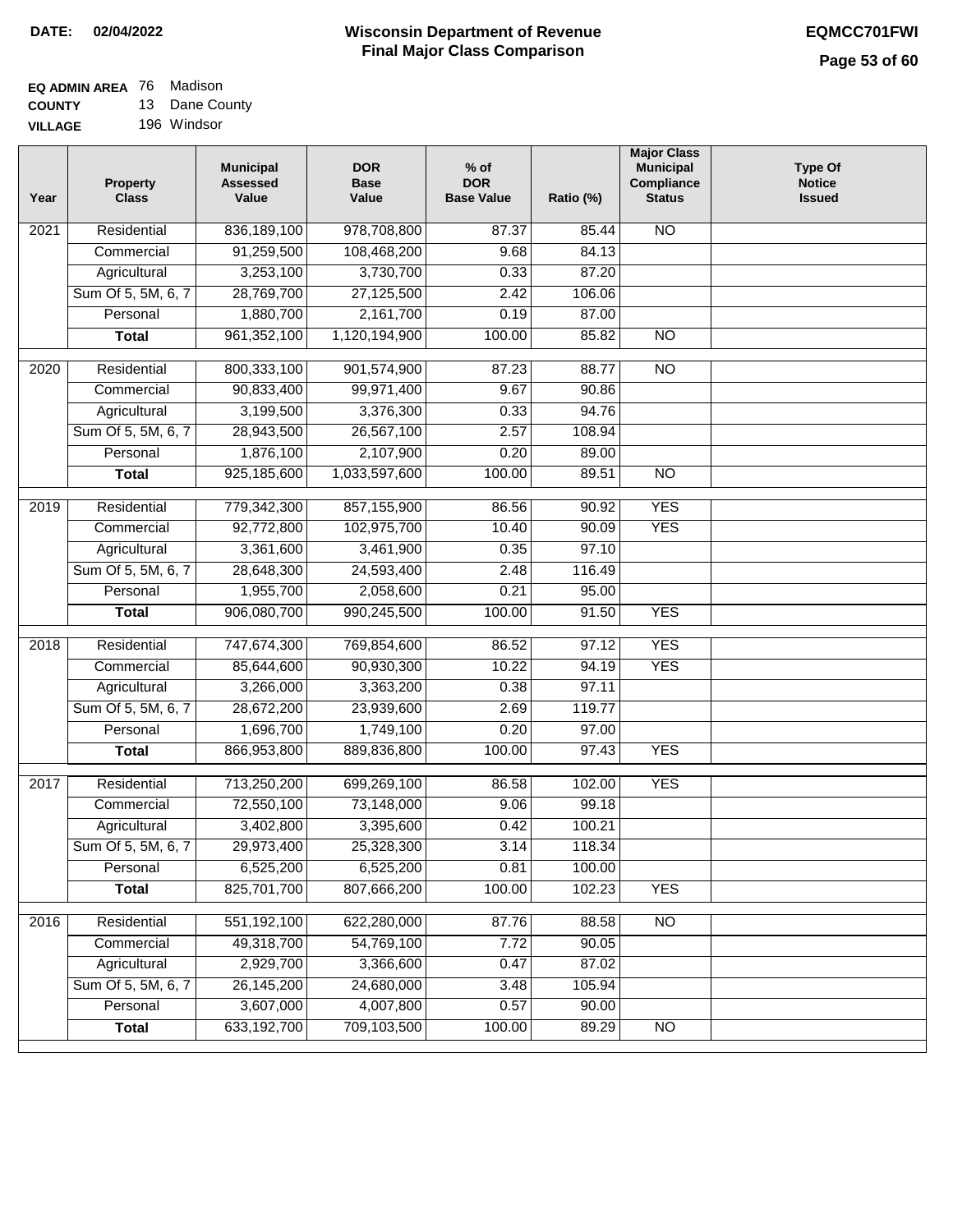## **EQ ADMIN AREA** 76 Madison

**COUNTY CITY** 13 Dane County

| Year              | <b>Property</b><br><b>Class</b>    | <b>Municipal</b><br><b>Assessed</b><br>Value | <b>DOR</b><br><b>Base</b><br>Value | $%$ of<br><b>DOR</b><br><b>Base Value</b> | Ratio (%)      | <b>Major Class</b><br><b>Municipal</b><br>Compliance<br><b>Status</b> | <b>Type Of</b><br><b>Notice</b><br><b>Issued</b> |
|-------------------|------------------------------------|----------------------------------------------|------------------------------------|-------------------------------------------|----------------|-----------------------------------------------------------------------|--------------------------------------------------|
| 2021              | Residential                        | 2,266,563,100                                | 2,397,545,800                      | 63.98                                     | 94.54          | <b>YES</b>                                                            |                                                  |
|                   | Commercial                         | 1,262,316,100                                | 1,278,455,600                      | 34.12                                     | 98.74          | <b>YES</b>                                                            |                                                  |
|                   | Agricultural                       | 2,351,500                                    | 2,465,800                          | 0.07                                      | 95.36          |                                                                       |                                                  |
|                   | Sum Of 5, 5M, 6, 7                 | 35,507,500                                   | 32,095,500                         | 0.86                                      | 110.63         |                                                                       |                                                  |
|                   | Personal                           | 34,757,000                                   | 36,586,400                         | 0.98                                      | 95.00          |                                                                       |                                                  |
|                   | <b>Total</b>                       | 3,601,495,200                                | 3,747,149,100                      | 100.00                                    | 96.11          | <b>YES</b>                                                            |                                                  |
| $\overline{2020}$ | Residential                        | 2,205,393,100                                | 2,222,367,400                      | 65.82                                     | 99.24          | <b>YES</b>                                                            |                                                  |
|                   | Commercial                         | 1,141,151,800                                | 1,082,291,700                      | 32.05                                     | 105.44         | <b>YES</b>                                                            |                                                  |
|                   | Agricultural                       | 2,486,400                                    | 2,484,100                          | 0.07                                      | 100.09         |                                                                       |                                                  |
|                   | Sum Of 5, 5M, 6, 7                 | 35,339,800                                   | 31,733,900                         | 0.94                                      | 111.36         |                                                                       |                                                  |
|                   | Personal                           | 37,746,900                                   | 37,746,900                         | 1.12                                      | 100.00         |                                                                       |                                                  |
|                   | <b>Total</b>                       | 3,422,118,000                                | 3,376,624,000                      | 100.00                                    | 101.35         | <b>YES</b>                                                            |                                                  |
|                   | Residential                        | 2,040,645,900                                |                                    |                                           |                | <b>YES</b>                                                            |                                                  |
| $\frac{1}{2019}$  |                                    |                                              | 2,066,748,000                      | 66.09                                     | 98.74<br>94.93 |                                                                       |                                                  |
|                   | Commercial                         | 941,258,900                                  | 991,507,200<br>2,445,700           | 31.71                                     | 100.05         | <b>YES</b>                                                            |                                                  |
|                   | Agricultural<br>Sum Of 5, 5M, 6, 7 | 2,447,000                                    |                                    | 0.08                                      | 77.10          |                                                                       |                                                  |
|                   | Personal                           | 22,991,700                                   | 29,820,100                         | 0.95                                      |                |                                                                       |                                                  |
|                   |                                    | 36,703,600                                   | 36,703,600                         | 1.17                                      | 100.00         |                                                                       |                                                  |
|                   | <b>Total</b>                       | 3,044,047,100                                | 3,127,224,600                      | 100.00                                    | 97.34          | <b>YES</b>                                                            |                                                  |
| 2018              | Residential                        | 1,885,375,000                                | 1,934,653,600                      | 67.44                                     | 97.45          | <b>YES</b>                                                            |                                                  |
|                   | Commercial                         | 874,226,100                                  | 868,544,800                        | 30.28                                     | 100.65         | <b>YES</b>                                                            |                                                  |
|                   | Agricultural                       | 2,453,900                                    | 2,453,900                          | 0.09                                      | 100.00         |                                                                       |                                                  |
|                   | Sum Of 5, 5M, 6, 7                 | 21,809,700                                   | 29,929,400                         | 1.04                                      | 72.87          |                                                                       |                                                  |
|                   | Personal                           | 33,243,900                                   | 33,243,900                         | 1.16                                      | 100.00         |                                                                       |                                                  |
|                   | <b>Total</b>                       | 2,817,108,600                                | 2,868,825,600                      | 100.00                                    | 98.20          | <b>YES</b>                                                            |                                                  |
| 2017              | Residential                        | 1,782,603,500                                | 1,786,774,100                      | 66.28                                     | 99.77          | <b>YES</b>                                                            |                                                  |
|                   | Commercial                         | 828,863,500                                  | 829,208,400                        | 30.76                                     | 99.96          | <b>YES</b>                                                            |                                                  |
|                   | Agricultural                       | 2,431,200                                    | 2,427,600                          | 0.09                                      | 100.15         |                                                                       |                                                  |
|                   | Sum Of 5, 5M, 6, 7                 | 19,016,400                                   | 28,626,000                         | 1.06                                      | 66.43          |                                                                       |                                                  |
|                   | Personal                           | 48,565,400                                   | 48,565,400                         | 1.80                                      | 100.00         |                                                                       |                                                  |
|                   | <b>Total</b>                       | 2,681,480,000                                | 2,695,601,500                      | 100.00                                    | 99.48          | <b>YES</b>                                                            |                                                  |
| 2016              |                                    |                                              |                                    |                                           | 96.92          | <b>YES</b>                                                            |                                                  |
|                   | Residential<br>Commercial          | 1,709,077,100<br>746,769,200                 | 1,763,319,700<br>741,296,700       | 68.20<br>28.67                            | 100.74         | <b>YES</b>                                                            |                                                  |
|                   |                                    | 2,417,300                                    | 2,417,300                          | 0.09                                      | 100.00         |                                                                       |                                                  |
|                   | Agricultural<br>Sum Of 5, 5M, 6, 7 |                                              |                                    |                                           | 64.56          |                                                                       |                                                  |
|                   | Personal                           | 18,740,900<br>49,514,400                     | 29,030,000<br>49,514,400           | 1.12                                      | 100.00         |                                                                       |                                                  |
|                   |                                    | 2,526,518,900                                |                                    | 1.92                                      |                |                                                                       |                                                  |
|                   | <b>Total</b>                       |                                              | 2,585,578,100                      | 100.00                                    | 97.72          | <b>YES</b>                                                            |                                                  |
| 2015              | Residential                        | 1,655,989,900                                | 1,718,259,000                      | 69.56                                     | 96.38          | <b>YES</b>                                                            |                                                  |
|                   | Commercial                         | 697,653,200                                  | 670,710,300                        | 27.15                                     | 104.02         | <b>YES</b>                                                            |                                                  |
|                   | Agricultural                       | 2,414,600                                    | 2,417,200                          | 0.10                                      | 99.89          |                                                                       |                                                  |
|                   | Sum Of 5, 5M, 6, 7                 | 17,423,000                                   | 30,177,100                         | 1.22                                      | 57.74          |                                                                       |                                                  |
|                   | Personal                           | 48,619,430                                   | 48,619,400                         | 1.97                                      | 100.00         |                                                                       |                                                  |
|                   | <b>Total</b>                       | 2,422,100,130                                | 2,470,183,000                      | 100.00                                    | 98.05          | <b>YES</b>                                                            |                                                  |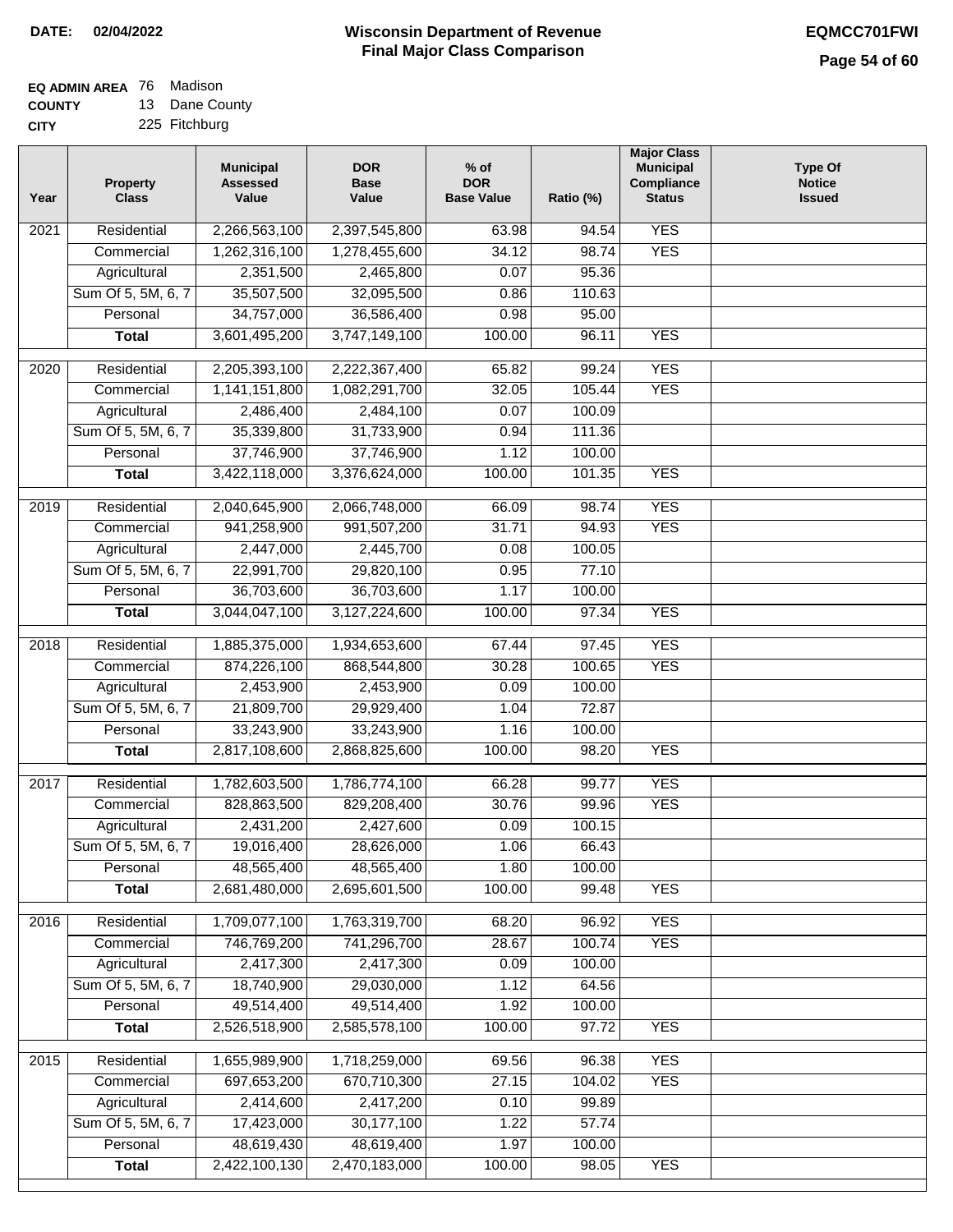## **Wisconsin Department of Revenue DATE: 02/04/2022 EQMCC701FWI Final Major Class Comparison**

| EQ ADMIN AREA 76 Madison |                |
|--------------------------|----------------|
| <b>COUNTY</b>            | 13 Dane County |

**COUNTY CITY** 251 Madison

| Year              | Property<br><b>Class</b> | <b>Municipal</b><br><b>Assessed</b><br>Value | <b>DOR</b><br><b>Base</b><br>Value | $%$ of<br><b>DOR</b><br><b>Base Value</b> | Ratio (%) | <b>Major Class</b><br><b>Municipal</b><br>Compliance<br><b>Status</b> | <b>Type Of</b><br><b>Notice</b><br><b>Issued</b> |
|-------------------|--------------------------|----------------------------------------------|------------------------------------|-------------------------------------------|-----------|-----------------------------------------------------------------------|--------------------------------------------------|
| $\overline{202}1$ | Residential              | 20,126,324,000                               | 20,428,440,400                     | 62.85                                     | 98.52     | <b>YES</b>                                                            |                                                  |
|                   | Commercial               | 11,544,661,700                               | 11,472,360,000                     | 35.30                                     | 100.63    | <b>YES</b>                                                            |                                                  |
|                   | Agricultural             | 988,200                                      | 971,700                            | 0.00                                      | 101.70    |                                                                       |                                                  |
|                   | Sum Of 5, 5M, 6, 7       | 8,613,300                                    | 8,617,400                          | 0.03                                      | 99.95     |                                                                       |                                                  |
|                   | Personal                 | 591,509,600                                  | 591,509,600                        | 1.82                                      | 100.00    |                                                                       |                                                  |
|                   | <b>Total</b>             | 32,272,096,800                               | 32,501,899,100                     | 100.00                                    | 99.29     | <b>YES</b>                                                            |                                                  |
| 2020              | Residential              | 18,786,680,000                               | 19,551,200,100                     | 60.05                                     | 96.09     | <b>YES</b>                                                            |                                                  |
|                   | Commercial               | 11,097,402,600                               | 12,404,111,700                     | 38.10                                     | 89.47     | $\overline{NO}$                                                       |                                                  |
|                   | Agricultural             | 788,000                                      | 776,200                            | 0.00                                      | 101.52    |                                                                       |                                                  |
|                   | Sum Of 5, 5M, 6, 7       | 13,893,700                                   | 16,039,700                         | 0.05                                      | 86.62     |                                                                       |                                                  |
|                   | Personal                 | 588,444,500                                  | 588,444,500                        | 1.81                                      | 100.00    |                                                                       |                                                  |
|                   | <b>Total</b>             | 30,487,208,800                               | 32,560,572,200                     | 100.00                                    | 93.63     | $\overline{NO}$                                                       |                                                  |
| 2019              | Residential              | 17,822,330,200                               | 18,527,699,300                     | 60.82                                     | 96.19     | <b>YES</b>                                                            |                                                  |
|                   | Commercial               | 10,312,344,600                               | 11,365,089,800                     | 37.31                                     | 90.74     | <b>YES</b>                                                            |                                                  |
|                   | Agricultural             | 782,600                                      | 784,800                            | 0.00                                      | 99.72     |                                                                       |                                                  |
|                   | Sum Of 5, 5M, 6, 7       | 19,421,600                                   | 24,639,300                         | 0.08                                      | 78.82     |                                                                       |                                                  |
|                   | Personal                 | 544, 151, 400                                | 544, 151, 400                      | 1.79                                      | 100.00    |                                                                       |                                                  |
|                   | <b>Total</b>             | 28,699,030,400                               | 30,462,364,600                     | 100.00                                    | 94.21     | <b>YES</b>                                                            |                                                  |
|                   |                          |                                              |                                    |                                           |           |                                                                       |                                                  |
| 2018              | Residential              | 16,791,777,200                               | 17,440,058,000                     | 61.51                                     | 96.28     | <b>YES</b>                                                            |                                                  |
|                   | Commercial               | 9,768,948,700                                | 10,381,083,700                     | 36.62                                     | 94.10     | <b>YES</b>                                                            |                                                  |
|                   | Agricultural             | 770,800                                      | 753,500                            | 0.00                                      | 102.30    |                                                                       |                                                  |
|                   | Sum Of 5, 5M, 6, 7       | 20,525,300                                   | 22,448,600                         | 0.08                                      | 91.43     |                                                                       |                                                  |
|                   | Personal                 | 506,819,000                                  | 506,819,000                        | 1.79                                      | 100.00    |                                                                       |                                                  |
|                   | <b>Total</b>             | 27,088,841,000                               | 28,351,162,800                     | 100.00                                    | 95.55     | <b>YES</b>                                                            |                                                  |
| 2017              | Residential              | 15,732,148,600                               | 16,200,551,700                     | 61.36                                     | 97.11     | <b>YES</b>                                                            |                                                  |
|                   | Commercial               | 9,165,255,100                                | 9,515,571,200                      | 36.04                                     | 96.32     | <b>YES</b>                                                            |                                                  |
|                   | Agricultural             | 727,200                                      | 725,400                            | 0.00                                      | 100.25    |                                                                       |                                                  |
|                   | Sum Of 5, 5M, 6, 7       | 21,571,900                                   | 18,149,400                         | 0.07                                      | 118.86    |                                                                       |                                                  |
|                   | Personal                 | 665,971,100                                  | 665,971,100                        | 2.52                                      | 100.00    |                                                                       |                                                  |
|                   | <b>Total</b>             | 25,585,673,900                               | 26,400,968,800                     | 100.00                                    | 96.91     | <b>YES</b>                                                            |                                                  |
| 2016              | Residential              | 14,771,798,300                               | 15,241,341,200                     | 62.72                                     | 96.92     | <b>YES</b>                                                            |                                                  |
|                   | Commercial               | 8,113,461,700                                | 8,395,670,500                      | 34.55                                     | 96.64     | <b>YES</b>                                                            |                                                  |
|                   | Agricultural             | 788,700                                      | 751,100                            | 0.00                                      | 105.01    |                                                                       |                                                  |
|                   | Sum Of 5, 5M, 6, 7       | 21,777,300                                   | 18,483,000                         | 0.08                                      | 117.82    |                                                                       |                                                  |
|                   | Personal                 | 644,078,700                                  | 644,078,700                        | 2.65                                      | 100.00    |                                                                       |                                                  |
|                   | <b>Total</b>             | 23,551,904,700                               | 24,300,324,500                     | 100.00                                    | 96.92     | <b>YES</b>                                                            |                                                  |
| 2015              | Residential              | 14,139,750,800                               | 14,577,721,100                     | 62.59                                     | 97.00     | <b>YES</b>                                                            |                                                  |
|                   | Commercial               | 7,689,111,500                                | 8,066,580,900                      | 34.64                                     | 95.32     | <b>YES</b>                                                            |                                                  |
|                   | Agricultural             | 674,500                                      | 631,000                            | 0.00                                      | 106.89    |                                                                       |                                                  |
|                   | Sum Of 5, 5M, 6, 7       | 20,194,600                                   | 19,950,200                         | 0.09                                      | 101.23    |                                                                       |                                                  |
|                   | Personal                 | 624,917,600                                  | 624,917,600                        | 2.68                                      | 100.00    |                                                                       |                                                  |
|                   | <b>Total</b>             | 22,474,649,000                               | 23,289,800,800                     | 100.00                                    | 96.50     | <b>YES</b>                                                            |                                                  |
|                   |                          |                                              |                                    |                                           |           |                                                                       |                                                  |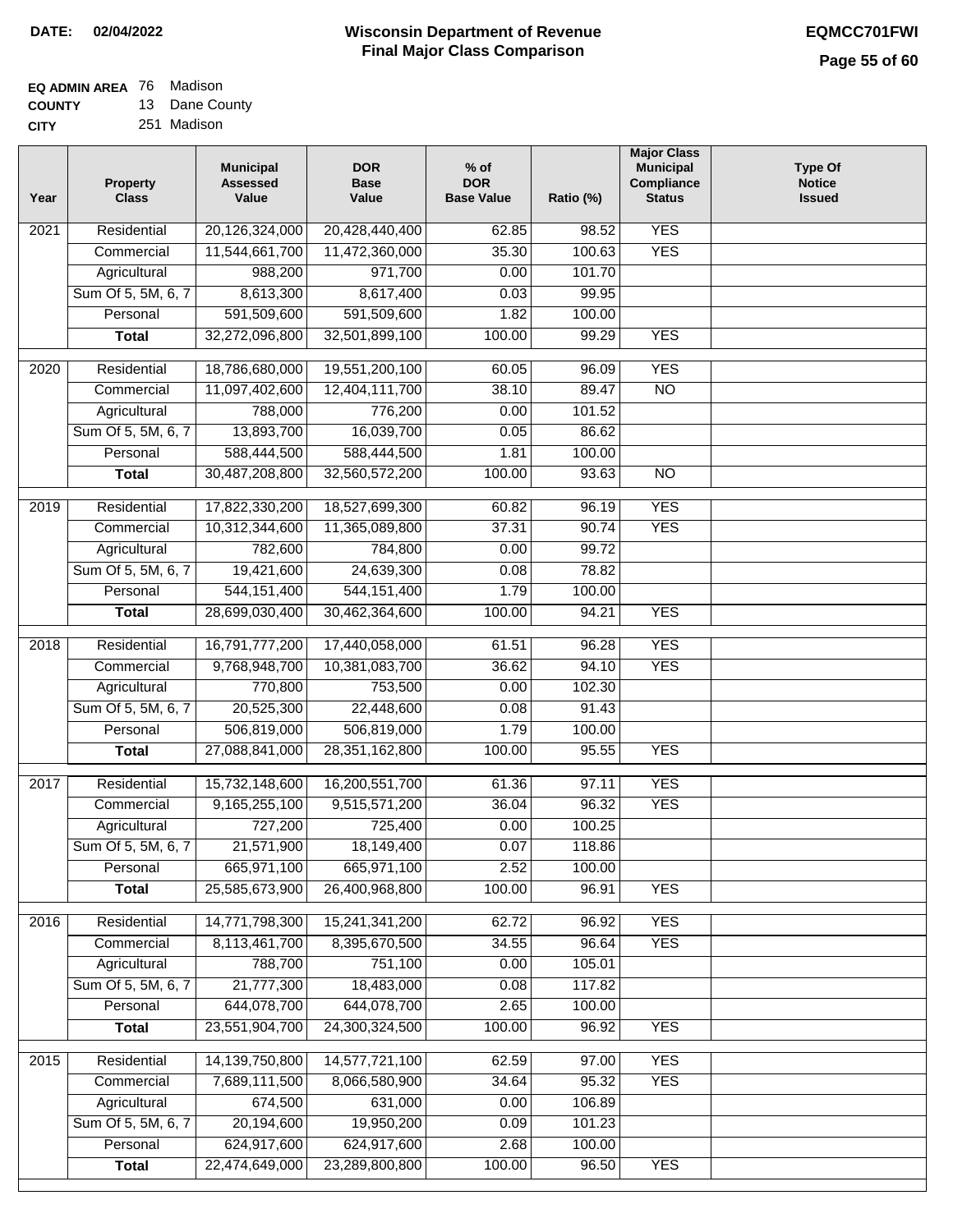## **EQ ADMIN AREA** 76 Madison **COUNTY**

**CITY** 13 Dane County 255 Middleton

| Year              | <b>Property</b><br><b>Class</b> | <b>Municipal</b><br><b>Assessed</b><br>Value | <b>DOR</b><br><b>Base</b><br>Value | $%$ of<br><b>DOR</b><br><b>Base Value</b> | Ratio (%) | <b>Major Class</b><br><b>Municipal</b><br>Compliance<br><b>Status</b> | <b>Type Of</b><br><b>Notice</b><br><b>Issued</b> |
|-------------------|---------------------------------|----------------------------------------------|------------------------------------|-------------------------------------------|-----------|-----------------------------------------------------------------------|--------------------------------------------------|
| $\overline{202}1$ | Residential                     | 2,006,370,100                                | 2,312,077,600                      | 56.07                                     | 86.78     | $\overline{NO}$                                                       |                                                  |
|                   | Commercial                      | 1,422,586,800                                | 1,688,402,700                      | 40.94                                     | 84.26     | $\overline{NO}$                                                       |                                                  |
|                   | Agricultural                    | 124,300                                      | 144,600                            | 0.00                                      | 85.96     |                                                                       |                                                  |
|                   | Sum Of 5, 5M, 6, 7              | 998,000                                      | 1,101,000                          | 0.03                                      | 90.64     |                                                                       |                                                  |
|                   | Personal                        | 105,021,500                                  | 122,118,000                        | 2.96                                      | 86.00     |                                                                       |                                                  |
|                   | <b>Total</b>                    | 3,535,100,700                                | 4,123,843,900                      | 100.00                                    | 85.72     | $\overline{NO}$                                                       |                                                  |
| $\overline{2020}$ | Residential                     | 2,001,874,500                                | 2,196,651,300                      | 56.02                                     | 91.13     | <b>YES</b>                                                            |                                                  |
|                   | Commercial                      | 1,396,240,200                                | 1,619,360,300                      | 41.30                                     | 86.22     | $\overline{NO}$                                                       |                                                  |
|                   | Agricultural                    | 113,400                                      | 125,900                            | 0.00                                      | 90.07     |                                                                       |                                                  |
|                   | Sum Of 5, 5M, 6, 7              | 762,400                                      | 662,600                            | 0.02                                      | 115.06    |                                                                       |                                                  |
|                   | Personal                        | 94,060,400                                   | 104,511,600                        | 2.67                                      | 90.00     |                                                                       |                                                  |
|                   | <b>Total</b>                    | 3,493,050,900                                | 3,921,311,700                      | 100.00                                    | 89.08     | $\overline{NO}$                                                       |                                                  |
| 2019              | Residential                     | 1,982,330,800                                | 2,121,356,700                      | 57.46                                     | 93.45     | <b>YES</b>                                                            |                                                  |
|                   | Commercial                      | 1,341,793,500                                | 1,465,865,500                      | 39.70                                     | 91.54     | <b>YES</b>                                                            |                                                  |
|                   | Agricultural                    | 115,600                                      | 115,400                            | 0.00                                      | 100.17    |                                                                       |                                                  |
|                   | Sum Of 5, 5M, 6, 7              | 747,500                                      | 636,900                            | 0.02                                      | 117.37    |                                                                       |                                                  |
|                   | Personal                        | 96,877,600                                   | 104,169,400                        | 2.82                                      | 93.00     |                                                                       |                                                  |
|                   | <b>Total</b>                    | 3,421,865,000                                | 3,692,143,900                      | 100.00                                    | 92.68     | <b>YES</b>                                                            |                                                  |
|                   |                                 |                                              |                                    |                                           |           |                                                                       |                                                  |
| 2018              | Residential                     | 1,962,851,400                                | 1,949,576,100                      | 57.00                                     | 100.68    | <b>YES</b>                                                            |                                                  |
|                   | Commercial                      | 1,327,324,100                                | 1,383,608,500                      | 40.45                                     | 95.93     | <b>YES</b>                                                            |                                                  |
|                   | Agricultural                    | 88,800                                       | 88,300                             | 0.00                                      | 100.57    |                                                                       |                                                  |
|                   | Sum Of 5, 5M, 6, 7              | 690,200                                      | 510,000                            | 0.01                                      | 135.33    |                                                                       |                                                  |
|                   | Personal                        | 86,450,305                                   | 86,450,400                         | 2.53                                      | 100.00    |                                                                       |                                                  |
|                   | <b>Total</b>                    | 3,377,404,805                                | 3,420,233,300                      | 100.00                                    | 98.75     | <b>YES</b>                                                            |                                                  |
| $\overline{2017}$ | Residential                     | 1,682,991,300                                | 1,872,033,000                      | 57.75                                     | 89.90     | N <sub>O</sub>                                                        |                                                  |
|                   | Commercial                      | 1,131,175,500                                | 1,225,218,100                      | 37.79                                     | 92.32     | <b>YES</b>                                                            |                                                  |
|                   | Agricultural                    | 86,600                                       | 86,600                             | 0.00                                      | 100.00    |                                                                       |                                                  |
|                   | Sum Of 5, 5M, 6, 7              | 598,300                                      | 465,100                            | 0.01                                      | 128.64    |                                                                       |                                                  |
|                   | Personal                        | 135,316,208                                  | 143,953,500                        | 4.44                                      | 94.00     |                                                                       |                                                  |
|                   | <b>Total</b>                    | 2,950,167,908                                | 3,241,756,300                      | 100.00                                    | 91.01     | <b>NO</b>                                                             |                                                  |
| 2016              | Residential                     | 1,650,435,700                                | 1,768,749,200                      | 58.38                                     | 93.31     | <b>YES</b>                                                            |                                                  |
|                   | Commercial                      | 1,093,251,200                                | 1,129,436,200                      | 37.28                                     | 96.80     | <b>YES</b>                                                            |                                                  |
|                   | Agricultural                    | 123,600                                      | 123,500                            | 0.00                                      | 100.08    |                                                                       |                                                  |
|                   | Sum Of 5, 5M, 6, 7              | 1,028,400                                    | 744,500                            | 0.02                                      | 138.13    |                                                                       |                                                  |
|                   | Personal                        | 122,871,023                                  | 130,713,900                        | 4.31                                      | 94.00     |                                                                       |                                                  |
|                   | <b>Total</b>                    | 2,867,709,923                                | 3,029,767,300                      | 100.00                                    | 94.65     | <b>YES</b>                                                            |                                                  |
| 2015              | Residential                     | 1,621,443,200                                | 1,654,989,100                      | 59.25                                     | 97.97     | <b>YES</b>                                                            |                                                  |
|                   | Commercial                      | 1,050,934,000                                | 1,021,627,800                      | 36.57                                     | 102.87    | <b>YES</b>                                                            |                                                  |
|                   | Agricultural                    | 149,000                                      | 149,000                            | 0.01                                      | 100.00    |                                                                       |                                                  |
|                   | Sum Of 5, 5M, 6, 7              | 1,531,500                                    | 1,164,500                          | 0.04                                      | 131.52    |                                                                       |                                                  |
|                   | Personal                        | 115,531,887                                  | 115,531,900                        | 4.14                                      | 100.00    |                                                                       |                                                  |
|                   | <b>Total</b>                    | 2,789,589,587                                | 2,793,462,300                      | 100.00                                    | 99.86     | <b>YES</b>                                                            |                                                  |
|                   |                                 |                                              |                                    |                                           |           |                                                                       |                                                  |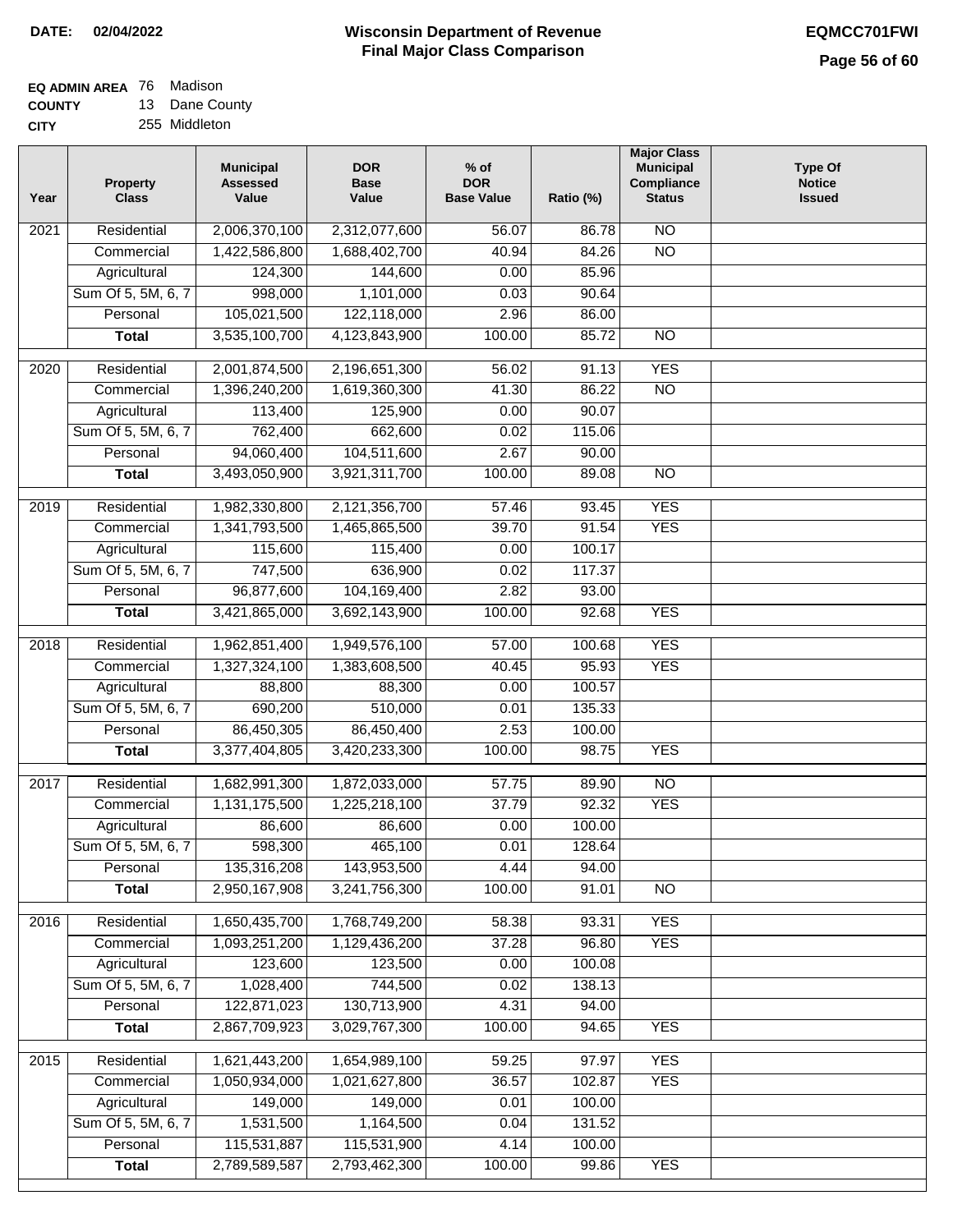### **EQ ADMIN AREA** 76 Madison **COUNTY**

**CITY** 13 Dane County 258 Monona

| Year              | <b>Property</b><br><b>Class</b> | <b>Municipal</b><br><b>Assessed</b><br>Value | <b>DOR</b><br><b>Base</b><br>Value | $%$ of<br><b>DOR</b><br><b>Base Value</b> | Ratio (%) | <b>Major Class</b><br><b>Municipal</b><br>Compliance<br><b>Status</b> | <b>Type Of</b><br><b>Notice</b><br><b>Issued</b> |
|-------------------|---------------------------------|----------------------------------------------|------------------------------------|-------------------------------------------|-----------|-----------------------------------------------------------------------|--------------------------------------------------|
| 2021              | Residential                     | 1,039,817,350                                | 1,056,677,400                      | 68.87                                     | 98.40     | <b>YES</b>                                                            |                                                  |
|                   | Commercial                      | 434,179,500                                  | 455,457,400                        | 29.68                                     | 95.33     | <b>YES</b>                                                            |                                                  |
|                   | Agricultural                    | 0                                            | 0                                  | 0.00                                      | 0.00      |                                                                       |                                                  |
|                   | Sum Of 5, 5M, 6, 7              | $\Omega$                                     | 0                                  | 0.00                                      | 0.00      |                                                                       |                                                  |
|                   | Personal                        | 22,192,500                                   | 22,192,500                         | 1.45                                      | 100.00    |                                                                       |                                                  |
|                   | <b>Total</b>                    | 1,496,189,350                                | 1,534,327,300                      | 100.00                                    | 97.51     | <b>YES</b>                                                            |                                                  |
| $\overline{2020}$ | Residential                     | 971,968,200                                  | 985,590,300                        | 68.10                                     | 98.62     | <b>YES</b>                                                            |                                                  |
|                   | Commercial                      | 435,537,200                                  | 439,179,700                        | 30.35                                     | 99.17     | <b>YES</b>                                                            |                                                  |
|                   | Agricultural                    | 0                                            | 0                                  | 0.00                                      | 0.00      |                                                                       |                                                  |
|                   | Sum Of 5, 5M, 6, 7              | 0                                            | 0                                  | 0.00                                      | 0.00      |                                                                       |                                                  |
|                   | Personal                        | 22,485,500                                   | 22,485,500                         | 1.55                                      | 100.00    |                                                                       |                                                  |
|                   | <b>Total</b>                    | 1,429,990,900                                | 1,447,255,500                      | 100.00                                    | 98.81     | <b>YES</b>                                                            |                                                  |
| 2019              | Residential                     | 914,991,950                                  | 937,763,200                        | 67.83                                     | 97.57     | <b>YES</b>                                                            |                                                  |
|                   | Commercial                      | 418,794,400                                  | 420,351,100                        | 30.40                                     | 99.63     | <b>YES</b>                                                            |                                                  |
|                   | Agricultural                    | 0                                            | 0                                  | 0.00                                      | 0.00      |                                                                       |                                                  |
|                   | Sum Of 5, 5M, 6, 7              | 0                                            | $\Omega$                           | 0.00                                      | 0.00      |                                                                       |                                                  |
|                   | Personal                        | 24,418,200                                   | 24,418,200                         | 1.77                                      | 100.00    |                                                                       |                                                  |
|                   | <b>Total</b>                    | 1,358,204,550                                | 1,382,532,500                      | 100.00                                    | 98.24     | <b>YES</b>                                                            |                                                  |
|                   |                                 |                                              |                                    |                                           |           |                                                                       |                                                  |
| 2018              | Residential                     | 851,920,900                                  | 864,783,500                        | 65.34                                     | 98.51     | <b>YES</b>                                                            |                                                  |
|                   | Commercial                      | 390, 347, 000                                | 433,696,000                        | 32.77                                     | 90.00     | <b>YES</b>                                                            |                                                  |
|                   | Agricultural                    | 0                                            | 0                                  | 0.00                                      | 0.00      |                                                                       |                                                  |
|                   | Sum Of 5, 5M, 6, 7              | 0                                            | 0                                  | 0.00                                      | 0.00      |                                                                       |                                                  |
|                   | Personal                        | 25,013,100                                   | 25,013,100                         | 1.89                                      | 100.00    |                                                                       |                                                  |
|                   | <b>Total</b>                    | 1,267,281,000                                | 1,323,492,600                      | 100.00                                    | 95.75     | <b>YES</b>                                                            |                                                  |
| 2017              | Residential                     | 796,050,800                                  | 822,527,000                        | 65.45                                     | 96.78     | <b>YES</b>                                                            |                                                  |
|                   | Commercial                      | 385,947,200                                  | 402,826,500                        | 32.05                                     | 95.81     | <b>YES</b>                                                            |                                                  |
|                   | Agricultural                    | 0                                            | 0                                  | 0.00                                      | 0.00      |                                                                       |                                                  |
|                   | Sum Of 5, 5M, 6, 7              | $\overline{0}$                               | 0                                  | 0.00                                      | 0.00      |                                                                       |                                                  |
|                   | Personal                        | 31,418,700                                   | 31,418,700                         | 2.50                                      | 100.00    |                                                                       |                                                  |
|                   | <b>Total</b>                    | 1,213,416,700                                | 1,256,772,200                      | 100.00                                    | 96.55     | <b>YES</b>                                                            |                                                  |
| 2016              | Residential                     | 755,700,700                                  | 769,952,700                        | 65.09                                     | 98.15     | <b>YES</b>                                                            |                                                  |
|                   | Commercial                      | 385,519,800                                  | 381,098,400                        | 32.22                                     | 101.16    | <b>YES</b>                                                            |                                                  |
|                   | Agricultural                    | 0                                            | 0                                  | 0.00                                      | 0.00      |                                                                       |                                                  |
|                   | Sum Of 5, 5M, 6, 7              | $\Omega$                                     | $\Omega$                           | 0.00                                      | 0.00      |                                                                       |                                                  |
|                   | Personal                        | 31,855,300                                   | 31,855,300                         | 2.69                                      | 100.00    |                                                                       |                                                  |
|                   | <b>Total</b>                    | 1,173,075,800                                | 1,182,906,400                      | 100.00                                    | 99.17     | <b>YES</b>                                                            |                                                  |
| 2015              | Residential                     | 718,085,988                                  | 750,729,000                        | 66.71                                     | 95.65     | <b>YES</b>                                                            |                                                  |
|                   | Commercial                      | 355,234,600                                  | 342,292,600                        | 30.42                                     | 103.78    | <b>YES</b>                                                            |                                                  |
|                   | Agricultural                    | 0                                            | 0                                  | 0.00                                      | 0.00      |                                                                       |                                                  |
|                   | Sum Of 5, 5M, 6, 7              | 0                                            | 0                                  | 0.00                                      | 0.00      |                                                                       |                                                  |
|                   | Personal                        | 32,260,400                                   | 32,260,400                         | 2.87                                      | 100.00    |                                                                       |                                                  |
|                   | <b>Total</b>                    | 1,105,580,988                                | 1,125,282,000                      | 100.00                                    | 98.25     | <b>YES</b>                                                            |                                                  |
|                   |                                 |                                              |                                    |                                           |           |                                                                       |                                                  |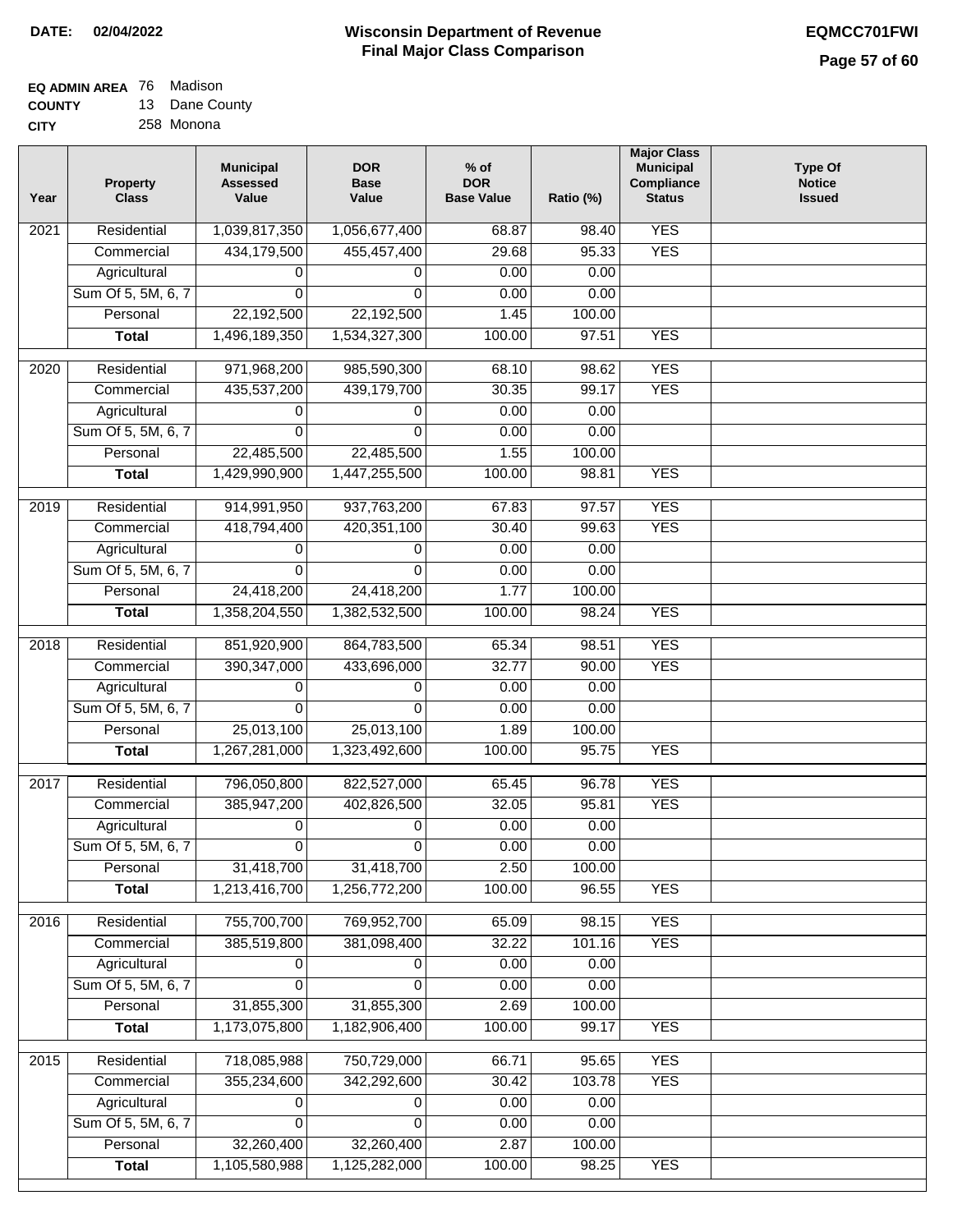| EQ ADMIN AREA 76 Madison |                   |
|--------------------------|-------------------|
| <b>AAIIIE</b>            | $12. \text{Base}$ |

**COUNTY CITY** 13 Dane County 281 Stoughton

| Year | Property<br><b>Class</b> | <b>Municipal</b><br><b>Assessed</b><br>Value | <b>DOR</b><br><b>Base</b><br>Value | % of<br><b>DOR</b><br><b>Base Value</b> | Ratio (%) | <b>Major Class</b><br><b>Municipal</b><br>Compliance<br><b>Status</b> | <b>Type Of</b><br><b>Notice</b><br><b>Issued</b> |
|------|--------------------------|----------------------------------------------|------------------------------------|-----------------------------------------|-----------|-----------------------------------------------------------------------|--------------------------------------------------|
| 2021 | Residential              | 995,308,845                                  | 999,691,900                        | 77.86                                   | 99.56     | <b>YES</b>                                                            |                                                  |
|      | Commercial               | 260,485,200                                  | 274,638,500                        | 21.39                                   | 94.85     | <b>YES</b>                                                            |                                                  |
|      | Agricultural             | 191,400                                      | 187,500                            | 0.01                                    | 102.08    |                                                                       |                                                  |
|      | Sum Of 5, 5M, 6, 7       | 171,100                                      | 209,600                            | 0.02                                    | 81.63     |                                                                       |                                                  |
|      | Personal                 | 9,293,100                                    | 9,293,100                          | 0.72                                    | 100.00    |                                                                       |                                                  |
|      | <b>Total</b>             | 1,265,449,645                                | 1,284,020,600                      | 100.00                                  | 98.55     | <b>YES</b>                                                            |                                                  |
| 2020 | Residential              | 949,680,595                                  | 937, 153, 400                      | 77.54                                   | 101.34    | <b>YES</b>                                                            |                                                  |
|      | Commercial               | 237,009,800                                  | 261,318,800                        | 21.62                                   | 90.70     | <b>YES</b>                                                            |                                                  |
|      | Agricultural             | 194,700                                      | 188,400                            | 0.02                                    | 103.34    |                                                                       |                                                  |
|      | Sum Of 5, 5M, 6, 7       | 163,400                                      | 123,400                            | 0.01                                    | 132.41    |                                                                       |                                                  |
|      | Personal                 | 9,809,200                                    | 9,809,200                          | 0.81                                    | 100.00    |                                                                       |                                                  |
|      | <b>Total</b>             | 1,196,857,695                                | 1,208,593,200                      | 100.00                                  | 99.03     | <b>YES</b>                                                            |                                                  |
| 2019 | Residential              | 908,699,340                                  | 913,148,200                        | 77.78                                   | 99.51     | <b>YES</b>                                                            |                                                  |
|      | Commercial               | 226,057,200                                  | 252,348,700                        | 21.50                                   | 89.58     | $\overline{NO}$                                                       |                                                  |
|      | Agricultural             | 161,500                                      | 155,100                            | 0.01                                    | 104.13    |                                                                       |                                                  |
|      | Sum Of 5, 5M, 6, 7       | 263,500                                      | 268,200                            | 0.02                                    | 98.25     |                                                                       |                                                  |
|      | Personal                 | 8,048,500                                    | 8,048,500                          | 0.69                                    | 100.00    |                                                                       |                                                  |
|      | <b>Total</b>             | 1,143,230,040                                | 1,173,968,700                      | 100.00                                  | 97.38     | $\overline{NO}$                                                       |                                                  |
| 2018 | Residential              | 857,268,900                                  | 869,221,700                        | 78.27                                   | 98.62     | <b>YES</b>                                                            |                                                  |
|      | Commercial               | 211,411,100                                  | 230,463,100                        | 20.75                                   | 91.73     | <b>YES</b>                                                            |                                                  |
|      | Agricultural             | 141,700                                      | 134,800                            | 0.01                                    | 105.12    |                                                                       |                                                  |
|      | Sum Of 5, 5M, 6, 7       | 229,800                                      | 256,600                            | 0.02                                    | 89.56     |                                                                       |                                                  |
|      | Personal                 | 10,457,500                                   | 10,457,500                         | 0.94                                    | 100.00    |                                                                       |                                                  |
|      | <b>Total</b>             | 1,079,509,000                                | 1,110,533,700                      | 100.00                                  | 97.21     | <b>YES</b>                                                            |                                                  |
|      |                          |                                              |                                    |                                         |           |                                                                       |                                                  |
| 2017 | Residential              | 787,275,500                                  | 795,570,100                        | 78.41                                   | 98.96     | <b>YES</b>                                                            |                                                  |
|      | Commercial               | 202,449,800                                  | 206,836,300                        | 20.39                                   | 97.88     | <b>YES</b>                                                            |                                                  |
|      | Agricultural             | 153,000                                      | 145,200                            | 0.01                                    | 105.37    |                                                                       |                                                  |
|      | Sum Of 5, 5M, 6, 7       | 92,400                                       | 95,700                             | 0.01                                    | 96.55     |                                                                       |                                                  |
|      | Personal                 | 11,963,200                                   | 11,963,200                         | 1.18                                    | 100.00    |                                                                       |                                                  |
|      | <b>Total</b>             | 1,001,933,900                                | 1,014,610,500                      | 100.00                                  | 98.75     | <b>YES</b>                                                            |                                                  |
| 2016 | Residential              | 745,778,100                                  | 754,229,100                        | 79.16                                   | 98.88     | <b>YES</b>                                                            |                                                  |
|      | Commercial               | 191,495,100                                  | 187,129,800                        | 19.64                                   | 102.33    | <b>YES</b>                                                            |                                                  |
|      | Agricultural             | 148,000                                      | 142,400                            | 0.01                                    | 103.93    |                                                                       |                                                  |
|      | Sum Of 5, 5M, 6, 7       | 97,500                                       | 97,500                             | 0.01                                    | 100.00    |                                                                       |                                                  |
|      | Personal                 | 11,181,400                                   | 11,181,400                         | 1.17                                    | 100.00    |                                                                       |                                                  |
|      | <b>Total</b>             | 948,700,100                                  | 952,780,200                        | 100.00                                  | 99.57     | <b>YES</b>                                                            |                                                  |
| 2015 | Residential              | 711,950,500                                  | 717,071,900                        | 79.05                                   | 99.29     | <b>YES</b>                                                            |                                                  |
|      | Commercial               | 179,724,900                                  | 178,203,900                        | 19.65                                   | 100.85    | <b>YES</b>                                                            |                                                  |
|      | Agricultural             | 160,500                                      | 154,300                            | 0.02                                    | 104.02    |                                                                       |                                                  |
|      | Sum Of 5, 5M, 6, 7       | 17,100                                       | 18,100                             | 0.00                                    | 94.48     |                                                                       |                                                  |
|      | Personal                 | 11,653,000                                   | 11,653,000                         | 1.28                                    | 100.00    |                                                                       |                                                  |
|      | <b>Total</b>             | 903,506,000                                  | 907,101,200                        | 100.00                                  | 99.60     | <b>YES</b>                                                            |                                                  |
|      |                          |                                              |                                    |                                         |           |                                                                       |                                                  |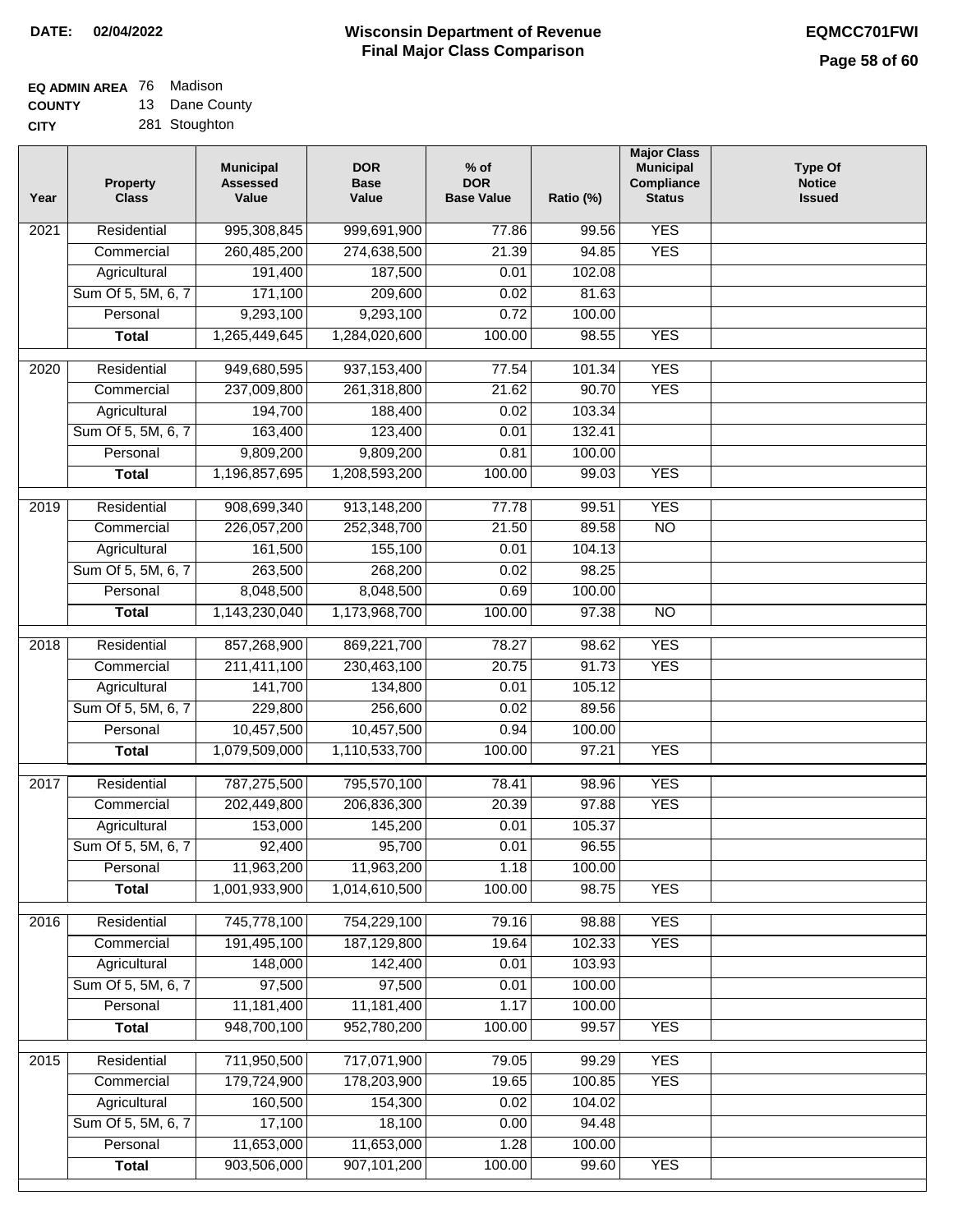## **EQ ADMIN AREA** 76 Madison **COUNTY**

**CITY** 13 Dane County 282 Sun Prairie

| Year              | <b>Property</b><br><b>Class</b>    | <b>Municipal</b><br><b>Assessed</b><br>Value | <b>DOR</b><br><b>Base</b><br>Value | $%$ of<br><b>DOR</b><br><b>Base Value</b> | Ratio (%) | <b>Major Class</b><br><b>Municipal</b><br>Compliance<br><b>Status</b> | <b>Type Of</b><br><b>Notice</b><br><b>Issued</b> |
|-------------------|------------------------------------|----------------------------------------------|------------------------------------|-------------------------------------------|-----------|-----------------------------------------------------------------------|--------------------------------------------------|
| $\overline{202}1$ | Residential                        | 2,708,137,200                                | 2,853,859,400                      | 70.22                                     | 94.89     | <b>YES</b>                                                            |                                                  |
|                   | Commercial                         | 1,064,893,600                                | 1,169,486,200                      | 28.77                                     | 91.06     | <b>YES</b>                                                            |                                                  |
|                   | Agricultural                       | 126,300                                      | 127,800                            | 0.00                                      | 98.83     |                                                                       |                                                  |
|                   | Sum Of 5, 5M, 6, 7                 | 441,600                                      | 320,100                            | 0.01                                      | 137.96    |                                                                       |                                                  |
|                   | Personal                           | 38,043,500                                   | 40,471,800                         | 1.00                                      | 94.00     |                                                                       |                                                  |
|                   | <b>Total</b>                       | 3,811,642,200                                | 4,064,265,300                      | 100.00                                    | 93.78     | <b>YES</b>                                                            |                                                  |
| $\overline{2020}$ | Residential                        | 2,643,212,500                                | 2,621,249,200                      | 68.76                                     | 100.84    | <b>YES</b>                                                            |                                                  |
|                   | Commercial                         | 1,028,578,200                                | 1,150,996,400                      | 30.19                                     | 89.36     | $\overline{NO}$                                                       |                                                  |
|                   | Agricultural                       | 131,800                                      | 126,400                            | 0.00                                      | 104.27    |                                                                       |                                                  |
|                   | Sum Of 5, 5M, 6, 7                 | 441,600                                      | 515,400                            | 0.01                                      | 85.68     |                                                                       |                                                  |
|                   | Personal                           | 39,517,700                                   | 39,517,700                         | 1.04                                      | 100.00    |                                                                       |                                                  |
|                   | <b>Total</b>                       | 3,711,881,800                                | 3,812,405,100                      | 100.00                                    | 97.36     | $\overline{NO}$                                                       |                                                  |
|                   | Residential                        | 2,237,893,900                                | 2,508,655,200                      | 70.33                                     | 89.21     | $\overline{10}$                                                       |                                                  |
| 2019              | Commercial                         | 903,958,600                                  | 1,016,957,100                      | 28.51                                     | 88.89     | $\overline{NO}$                                                       |                                                  |
|                   |                                    | 98,500                                       | 100,800                            | 0.00                                      | 97.72     |                                                                       |                                                  |
|                   | Agricultural<br>Sum Of 5, 5M, 6, 7 | 162,900                                      | 43,300                             | 0.00                                      | 376.21    |                                                                       |                                                  |
|                   | Personal                           | 36,115,200                                   | 41,040,000                         | 1.15                                      | 88.00     |                                                                       |                                                  |
|                   | <b>Total</b>                       | 3,178,229,100                                | 3,566,796,400                      | 100.00                                    | 89.11     | $\overline{NO}$                                                       |                                                  |
|                   |                                    |                                              |                                    |                                           |           |                                                                       |                                                  |
| 2018              | Residential                        | 2,168,954,100                                | 2,315,234,700                      | 71.69                                     | 93.68     | <b>YES</b>                                                            |                                                  |
|                   | Commercial                         | 839,488,600                                  | 875,522,000                        | 27.11                                     | 95.88     | <b>YES</b>                                                            |                                                  |
|                   | Agricultural                       | 130,000                                      | 128,600                            | 0.00                                      | 101.09    |                                                                       |                                                  |
|                   | Sum Of 5, 5M, 6, 7                 | 381,500                                      | 268,600                            | 0.01                                      | 142.03    |                                                                       |                                                  |
|                   | Personal                           | 35,714,700                                   | 38,160,800                         | 1.18                                      | 93.59     |                                                                       |                                                  |
|                   | <b>Total</b>                       | 3,044,668,900                                | 3,229,314,700                      | 100.00                                    | 94.28     | <b>YES</b>                                                            |                                                  |
| 2017              | Residential                        | 2,102,247,000                                | 2,113,442,600                      | 72.22                                     | 99.47     | <b>YES</b>                                                            |                                                  |
|                   | Commercial                         | 782,142,800                                  | 755,363,100                        | 25.81                                     | 103.55    | <b>YES</b>                                                            |                                                  |
|                   | Agricultural                       | 195,900                                      | 187,600                            | 0.01                                      | 104.42    |                                                                       |                                                  |
|                   | Sum Of 5, 5M, 6, 7                 | 209,100                                      | 52,200                             | 0.00                                      | 400.57    |                                                                       |                                                  |
|                   | Personal                           | 57,508,600                                   | 57,508,600                         | 1.97                                      | 100.00    |                                                                       |                                                  |
|                   | <b>Total</b>                       | 2,942,303,400                                | 2,926,554,100                      | 100.00                                    | 100.54    | <b>YES</b>                                                            |                                                  |
| 2016              | Residential                        | 1,821,841,500                                | 1,951,620,800                      | 72.09                                     | 93.35     | <b>YES</b>                                                            |                                                  |
|                   | Commercial                         | 679,317,300                                  | 694,927,000                        | 25.67                                     | 97.75     | <b>YES</b>                                                            |                                                  |
|                   | Agricultural                       | 201,500                                      | 190,400                            | 0.01                                      | 105.83    |                                                                       |                                                  |
|                   | Sum Of 5, 5M, 6, 7                 | 251,600                                      | 89,600                             | 0.00                                      | 280.80    |                                                                       |                                                  |
|                   | Personal                           | 55,661,400                                   | 60,239,500                         | 2.23                                      | 92.40     |                                                                       |                                                  |
|                   | <b>Total</b>                       | 2,557,273,300                                | 2,707,067,300                      | 100.00                                    | 94.47     | <b>YES</b>                                                            |                                                  |
|                   |                                    |                                              |                                    |                                           |           |                                                                       |                                                  |
| 2015              | Residential                        | 1,772,454,900                                | 1,809,802,100                      | 72.17                                     | 97.94     | <b>YES</b>                                                            |                                                  |
|                   | Commercial                         | 660,084,900                                  | 641,982,700                        | 25.60                                     | 102.82    | <b>YES</b>                                                            |                                                  |
|                   | Agricultural                       | 224,300                                      | 204,800                            | 0.01                                      | 109.52    |                                                                       |                                                  |
|                   | Sum Of 5, 5M, 6, 7                 | 239,600                                      | 191,500                            | 0.01                                      | 125.12    |                                                                       |                                                  |
|                   | Personal                           | 55,663,800                                   | 55,663,800                         | 2.22                                      | 100.00    |                                                                       |                                                  |
|                   | <b>Total</b>                       | 2,488,667,500                                | 2,507,844,900                      | 100.00                                    | 99.24     | <b>YES</b>                                                            |                                                  |